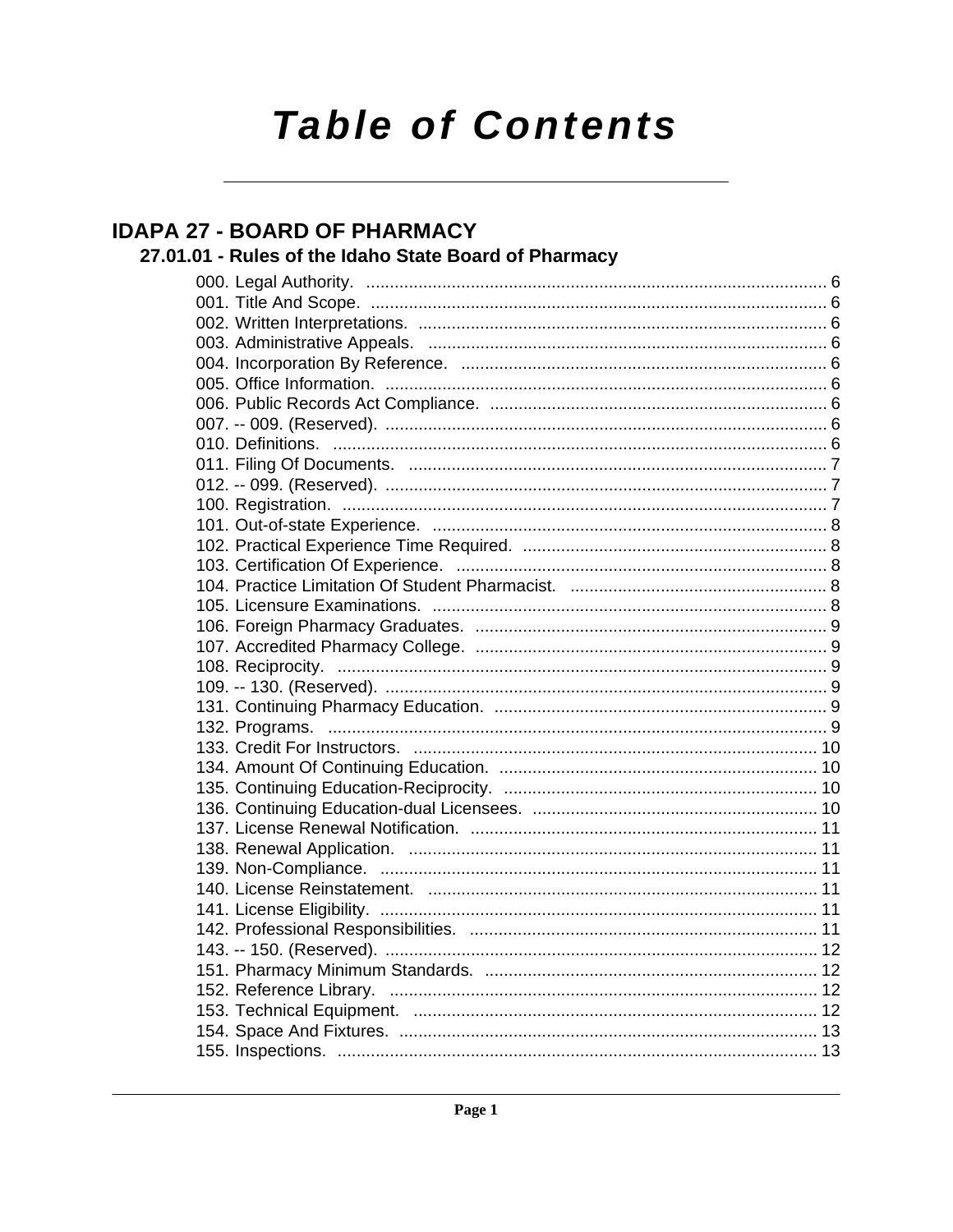| 258. Distribution Of Medications From Hospital Emergency Rooms |  |
|----------------------------------------------------------------|--|
|                                                                |  |
|                                                                |  |
|                                                                |  |
|                                                                |  |
|                                                                |  |
|                                                                |  |
| 267. Remote Pharmacy Registration - Operating Memorandum.  49  |  |
|                                                                |  |
|                                                                |  |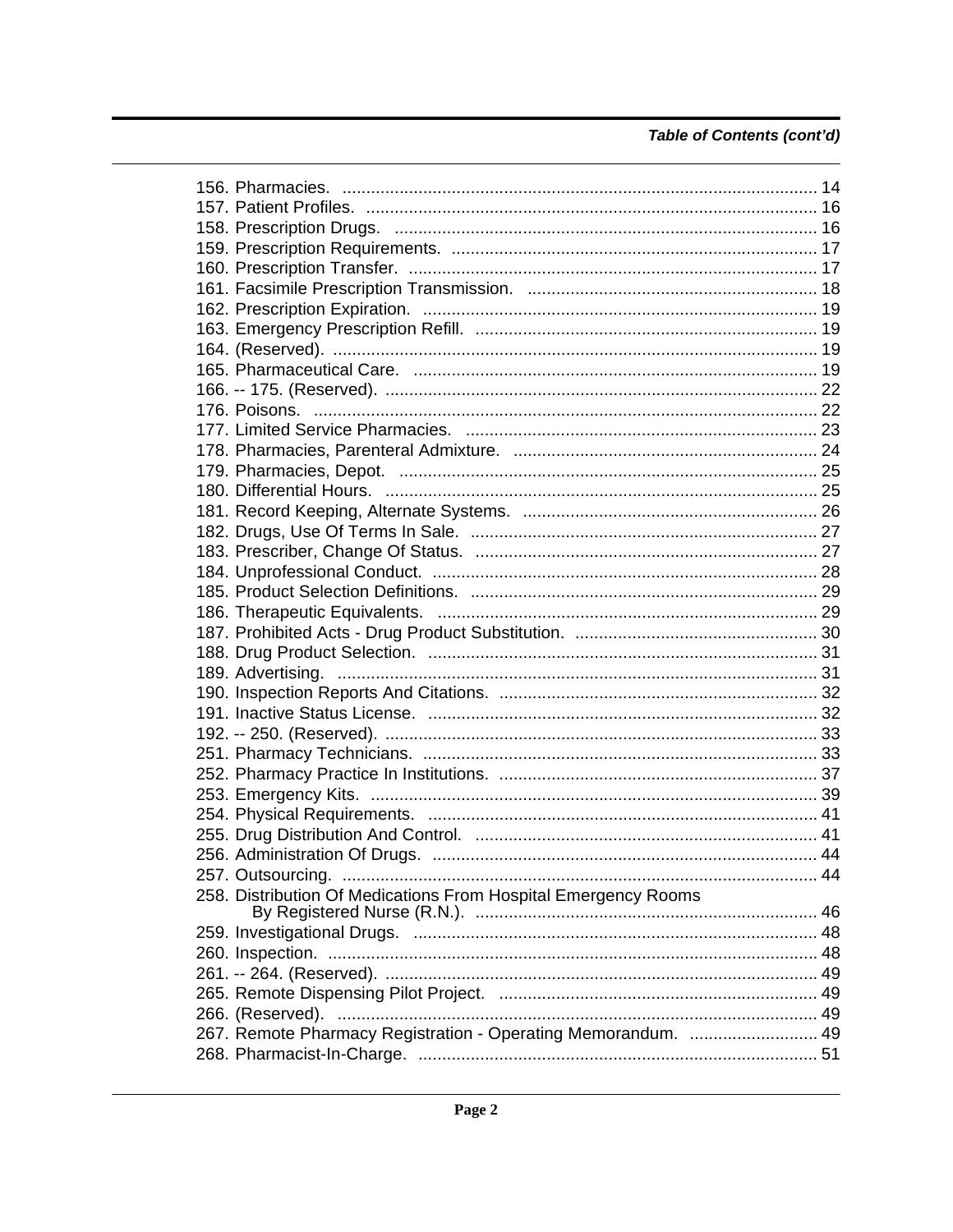| 294. Registration Of Pharmacists To Engage In The Practice Of Telepharmacy |  |
|----------------------------------------------------------------------------|--|
|                                                                            |  |
|                                                                            |  |
|                                                                            |  |
|                                                                            |  |
|                                                                            |  |
|                                                                            |  |
|                                                                            |  |
|                                                                            |  |
|                                                                            |  |
|                                                                            |  |
|                                                                            |  |
|                                                                            |  |
|                                                                            |  |
|                                                                            |  |
|                                                                            |  |
|                                                                            |  |
|                                                                            |  |
|                                                                            |  |
|                                                                            |  |
|                                                                            |  |
|                                                                            |  |
|                                                                            |  |
|                                                                            |  |
|                                                                            |  |
|                                                                            |  |
|                                                                            |  |
|                                                                            |  |
|                                                                            |  |
|                                                                            |  |
|                                                                            |  |
|                                                                            |  |
|                                                                            |  |
|                                                                            |  |
|                                                                            |  |
|                                                                            |  |
|                                                                            |  |
|                                                                            |  |
|                                                                            |  |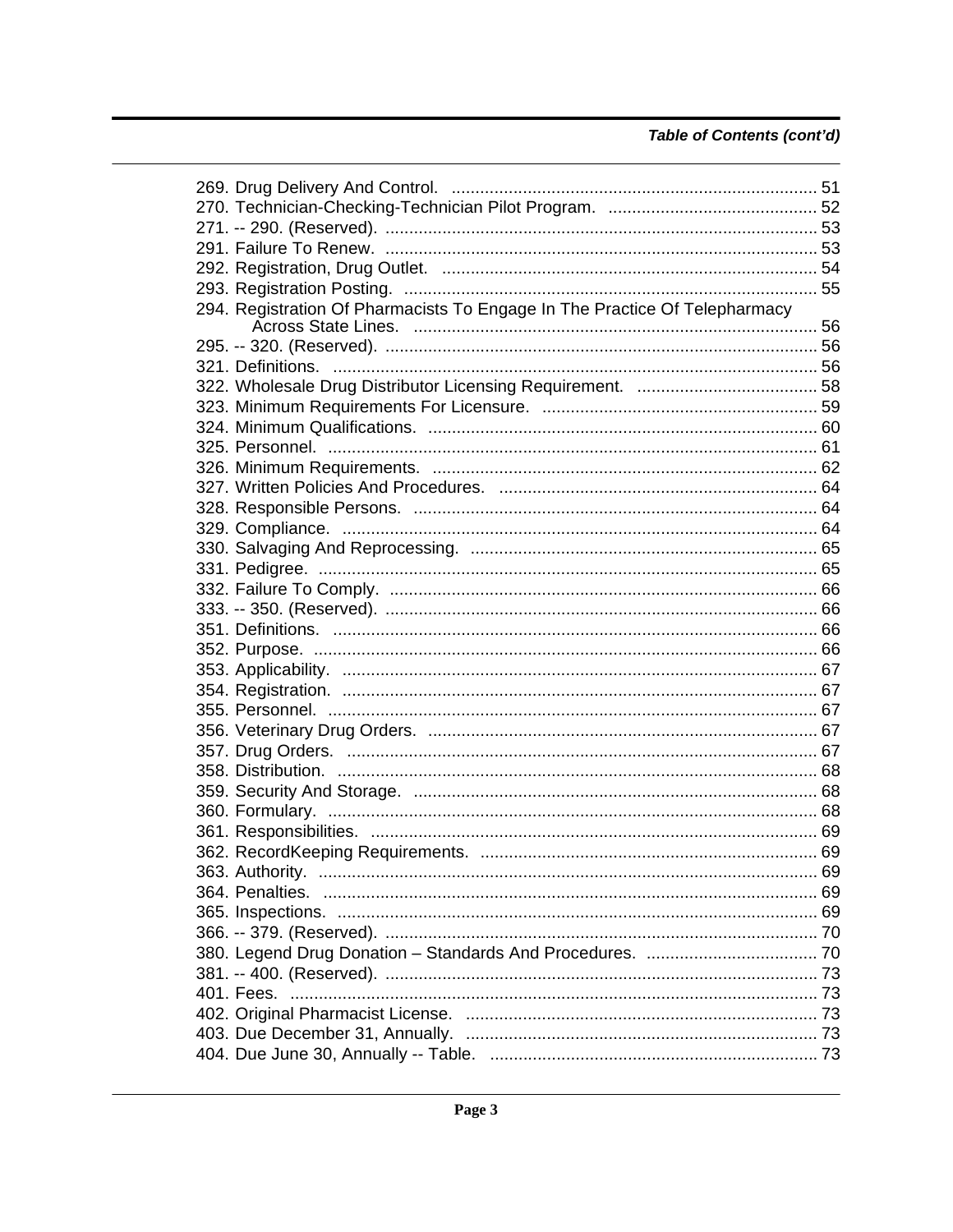| 453. Acquisition Of Schedule I And II Substances - Procedure Required.  83        |  |
|-----------------------------------------------------------------------------------|--|
|                                                                                   |  |
|                                                                                   |  |
|                                                                                   |  |
|                                                                                   |  |
|                                                                                   |  |
|                                                                                   |  |
|                                                                                   |  |
|                                                                                   |  |
| 462. Receipt For Removed Controlled Substance Prescription.  84                   |  |
|                                                                                   |  |
| 464. Filling A Controlled Substance Prescription And Positive Identification.  84 |  |
| 465. Veterinarians Prohibited From Prescribing For Persons.  85                   |  |
|                                                                                   |  |
|                                                                                   |  |
|                                                                                   |  |
|                                                                                   |  |
| 470. Requirements For Prescription Form -- Discipline Of Practitioners.  86       |  |
|                                                                                   |  |
|                                                                                   |  |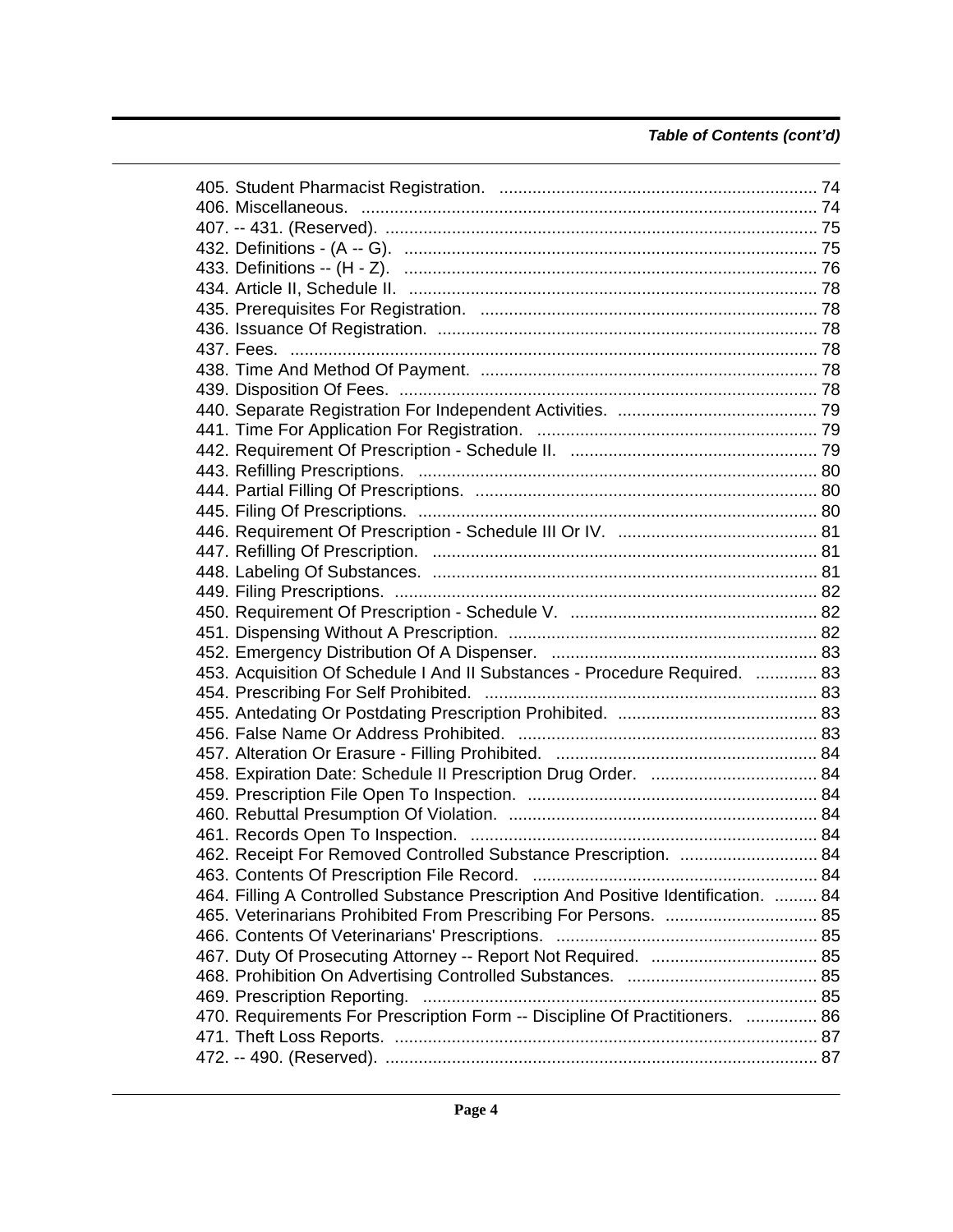| 497. Information From The Controlled Substances Prescription Database.  90 |  |  |
|----------------------------------------------------------------------------|--|--|
|----------------------------------------------------------------------------|--|--|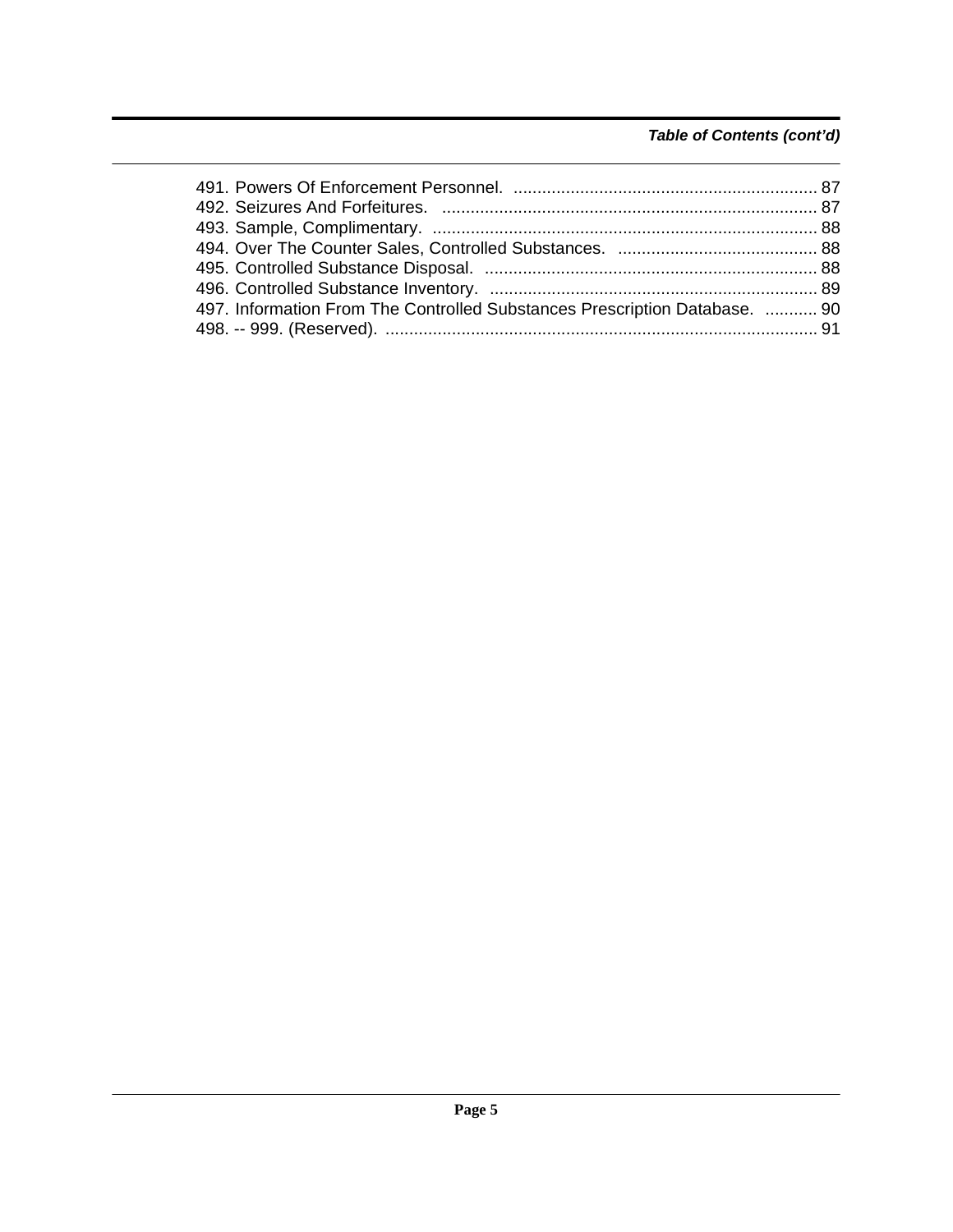### **IDAPA 27 TITLE 01 CHAPTER 01**

## **IDAPA 27 - BOARD OF PHARMACY**

### **27.01.01 - RULES OF THE IDAHO STATE BOARD OF PHARMACY**

### <span id="page-5-2"></span><span id="page-5-1"></span><span id="page-5-0"></span>**000. LEGAL AUTHORITY.**

This chapter is adopted in accordance with Section 54-1717, Idaho Code. (4-2-08)

### <span id="page-5-3"></span>**001. TITLE AND SCOPE.**

**01.** Title. These rules shall be cited in full as IDAPA 27.01.01, "Rules of the Idaho State Board of Pharmacy." (4-2-08) Pharmacy." (4-2-08)

**02.** Scope. These rules include, but are not limited to, the minimum standards for and the control and n of the practice of pharmacy in the state of Idaho and the registration of drug outlets. (4-2-08) regulation of the practice of pharmacy in the state of Idaho and the registration of drug outlets.

### <span id="page-5-4"></span>**WRITTEN INTERPRETATIONS.**

In accordance with Title 54, Chapter 17, Idaho Code, the Board may have written statements that pertain to the interpretation of the rules of this chapter or to the documentation of compliance with the rules of this chapter. These documents, if any, are available for public inspection at the Board office. (4-2-08)

### <span id="page-5-5"></span>**003. ADMINISTRATIVE APPEALS.**

The Idaho Rules of Administrative Procedure of the Attorney General on contested cases, IDAPA 04.11.01, "Idaho Rules of Administrative Procedure," Section 100, et seq., shall apply in addition to Board of Pharmacy Rules, IDAPA 27.01.01, "Rules of the Idaho State Board of Pharmacy." (4-2-08) 27.01.01, "Rules of the Idaho State Board of Pharmacy."

### <span id="page-5-6"></span>**004. INCORPORATION BY REFERENCE.**

There are no documents that have been incorporated by reference into these rules. (4-2-08)

### <span id="page-5-7"></span>**005. OFFICE INFORMATION.**

- **01. Street Address**. The office of the Board is located at 3380 Americana Terrace, Suite 320, Boise, Idaho. (4-2-08)
	- **02. Mailing Address**. The mailing address of the Board is P. O. Box 83720, Boise, Idaho 83720-0067. (4-2-08)
	- **03. Telephone Number**. The telephone number of the Board is (208) 334-2356. (4-2-08)
	- **04. Facsimile Number**. The fax number of the Board is (208) 334-3536. (4-2-08)
	- **05. Electronic Address**[. The web address of the Board is http://bop.accessidaho.org/. \(4-2-08\)](http://bop.accessidaho.org/)

### <span id="page-5-8"></span>**006. PUBLIC RECORDS ACT COMPLIANCE.**

Board of Pharmacy records are subject to and in compliance with the provisions of the Idaho Public Records Act, Title 9, Chapter 3, Idaho Code. (4-2-08)

### <span id="page-5-9"></span>**007. -- 009. (RESERVED).**

### <span id="page-5-10"></span>**010. DEFINITIONS.**

- **01. Board**. Idaho Board of Pharmacy. (5-8-09)
- **02. Pharmacist Extern**. Any person enrolled in an approved college of pharmacy who has not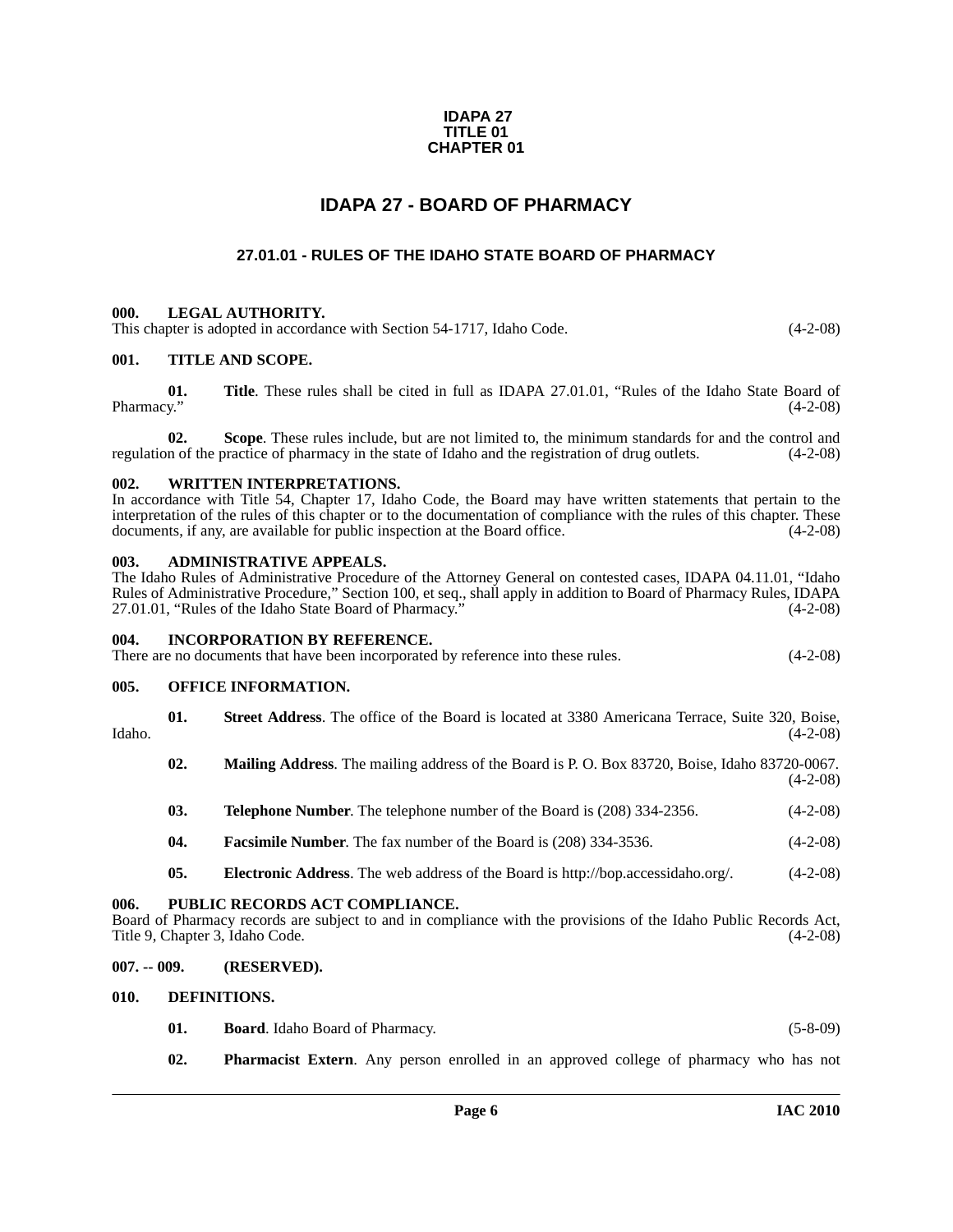received his first professional degree in pharmacy and who is obtaining experience under the supervision of a pharmacist preceptor. (6-30-95) pharmacist preceptor.

**03. Pharmacist Intern**. Any person who has successfully completed a course of study at an accredited college or school of pharmacy and who has received the first professional degree in pharmacy and who is obtaining practical experience under the supervision of a pharmacist preceptor. (6-30-95)

**Preceptor.** A licensed pharmacist in good standing engaged in the practice of pharmacy at a registered training site and directly responsible for supervising the training of a student pharmacist. The preceptor shall be responsible for: (5-8-09) (5-8)

**a.** Personally providing the student pharmacist with training experience that, in his judgment, will the student pharmacist's proficiency: (5-8-09) increase the student pharmacist's proficiency;

**b.** Reporting to the Board, upon request, the progress of any student pharmacist under his supervision; (5-8-09) and (5-8-09) (5-8-09)

**c.** Certifying the student pharmacist's experience affidavits when the extern or intern leaves his supervision. (5-8-09)

**05. Student Pharmacist**. A term inclusive of intern and extern when differentiation is not needed.

(5-8-09)

### <span id="page-6-0"></span>**011. FILING OF DOCUMENTS.**

**01. Place and Time for Filing**. All documents in rulemakings or contested cases shall be filed with the executive director of the Board at the office of the Board in Boise, Idaho, between the hours of 8 a.m. and 5 p.m. each day except Saturdays, Sundays and holidays. For purposes of such filing, the mailing and street addresses, telephone number, and facsimile number of the Board are as follows:

Idaho State Board of Pharmacy 3380 Americana Terrace, Suite 320 PO Box 83720 Boise, Idaho 83720-0067 Telephone: (208) 334-2356 Facsimile: (208) 334-3536 (3-30-01)

**02. Manner of Filing**. One (1) original of each document is sufficient for filing; however, the person or officer presiding over a particular rulemaking or contested case proceeding may issue orders requiring the filing of additional copies for use in such proceeding. Any pleading or document, not over ten (10) pages in length and not requiring a filing fee, may be transmitted to the Board for filing by facsimile machine (FAX). The FAX transmission must be legible and received in its entirety during the office hours set forth in Subsection 011.01 of these rules. It shall be the responsibility of the filing party to verify with Board staff that a FAX transmission was successfully and legibly completed in its entirety. (4-5-00)

### <span id="page-6-1"></span>**012. -- 099. (RESERVED).**

### <span id="page-6-2"></span>**100. REGISTRATION.**

**01. Interns**. Prior to obtaining practical experience, interns shall make application for registration to the Board on forms provided by the Board along with the appropriate fee. Registrations and the renewals of registrations are the responsibility of the intern and expire annually on June 30. (5-8-09)

**02. Externs**. Prior to obtaining practical experience, externs shall be enrolled in an accredited college of pharmacy and make application for registration to the Board on forms provided by the Board along with the appropriate fee. The registration will remain in effect as long as the extern remains in the college of pharmacy and until July 15 following graduation from the college of pharmacy provided the registration has not been revoked or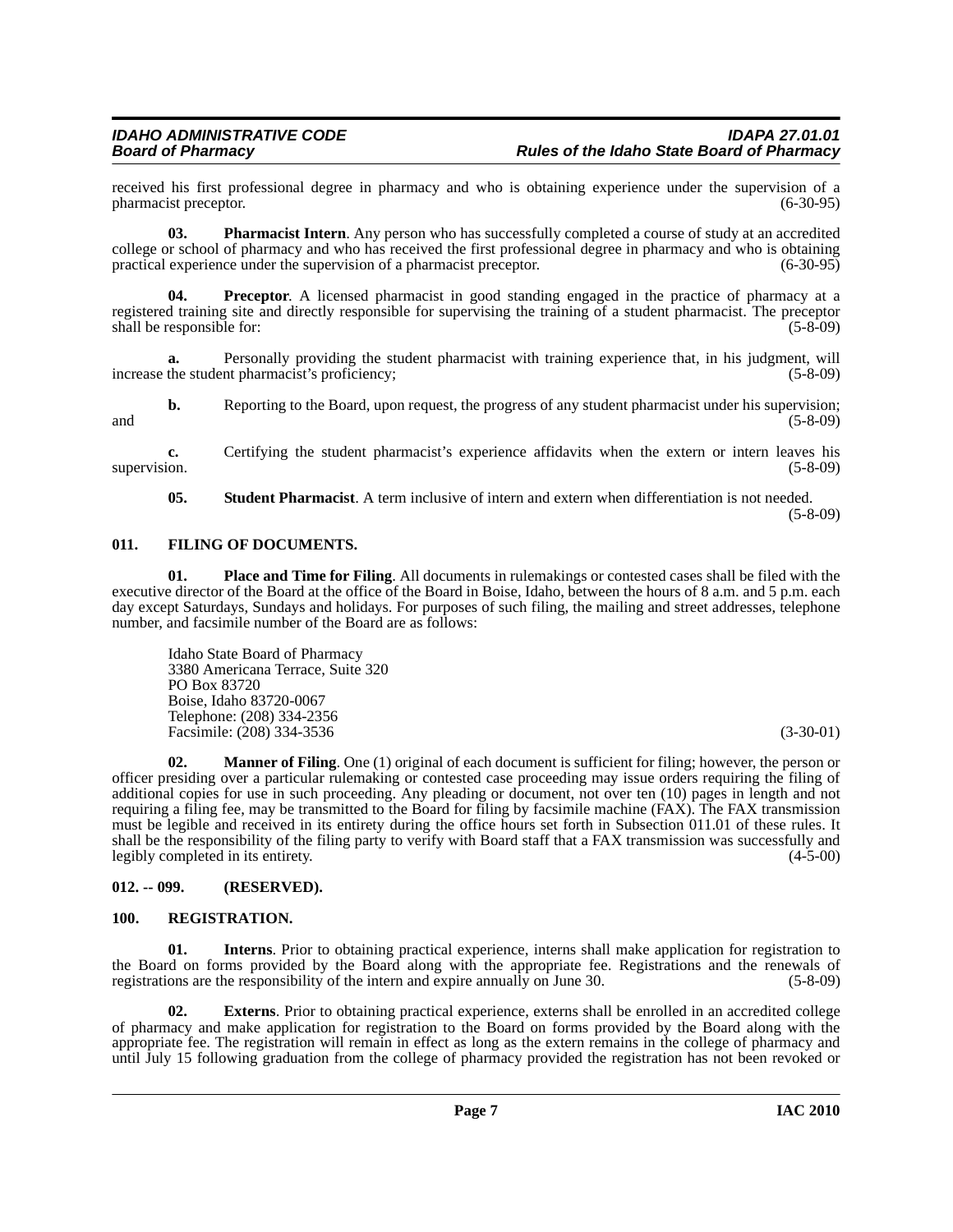suspended by the Board. (3-15-02)

**03. Forms**. Registration forms issued to student pharmacists will provide a personal registrationreceipt copy that shall be carried by the registrant whenever engaged in extern or intern training. (5-8-09)

**04.** Registration. An approved training site shall be registered by the Board as a place providing practical and professional training deemed applicable for preparing the student pharmacist for licensure. Application for registration shall be completed on the form provided by the Board and submitted with the appropriate fee. This registration expires annually on June 30. (5-8-09)

**05. Credit**. Credit for practical experience will not be accepted unless the student pharmacist and the training site have been registered. (5-8-09)

### <span id="page-7-0"></span>**101. OUT-OF-STATE EXPERIENCE.**

Experience earned out of state must be certified to the Board by the board of pharmacy of the state in which the experience was earned.

### <span id="page-7-1"></span>**102. PRACTICAL EXPERIENCE TIME REQUIRED.**

The student pharmacist must acquire one thousand five hundred (1,500) hours of practical pharmacy experience under a licensed pharmacist at a registered training site. The one thousand five hundred (1,500) hours are to be acquired after the individual is enrolled in a college of pharmacy. Practical experience may be acquired concurrently with college attendance. (5-8-09) with college attendance.

### <span id="page-7-2"></span>**103. CERTIFICATION OF EXPERIENCE.**

**01. Affidavit**. An Idaho State Board of Pharmacy Employer's Affidavit will be supplied by the Board and will be certified by a pharmacist in the following situations: (6-30-95)

**a.** For student pharmacists at the termination of any specific training period or training site; and (5-8-09)

**b.** For interns as of the date the intern reaches the aggregated total of required experience hours. (6-30-95)

**02. Experience**. Experience time will not be accredited until the affidavit is submitted by the student pharmacist. The affidavit must be submitted to the Board within thirty (30) days of the ending date of the training period. The student pharmacist will be notified of the acceptance or denial of the experience submitted. ( period. The student pharmacist will be notified of the acceptance or denial of the experience submitted.

### <span id="page-7-3"></span>**104. PRACTICE LIMITATION OF STUDENT PHARMACIST.**

**01. Activities**. The student pharmacist shall be allowed to engage in any of the practice activities of a licensed pharmacist provided that: (5-8-09)

**a.** Such activity is under the immediate supervision of a licensed pharmacist who is present in the y; (6-30-95) pharmacy; (6-30-95)

**b.** Any activity of a compounding, dispensing, or interpretive nature is checked by a licensed pharmacist; and (7-1-93)

**c.** Any recording activity that requires the initial or signature of a licensed pharmacist is countersigned by a licensed pharmacist. (7-1-93)

**02. Violation**. Violation of practice limitations will result in the revocation of the registration of the training site, disciplinary action against the pharmacist and an evaluation for acceptance or rejection of the hours the student pharmacist has obtained while under the supervision of a preceptor at this training site. (5student pharmacist has obtained while under the supervision of a preceptor at this training site.

### <span id="page-7-4"></span>**105. LICENSURE EXAMINATIONS.**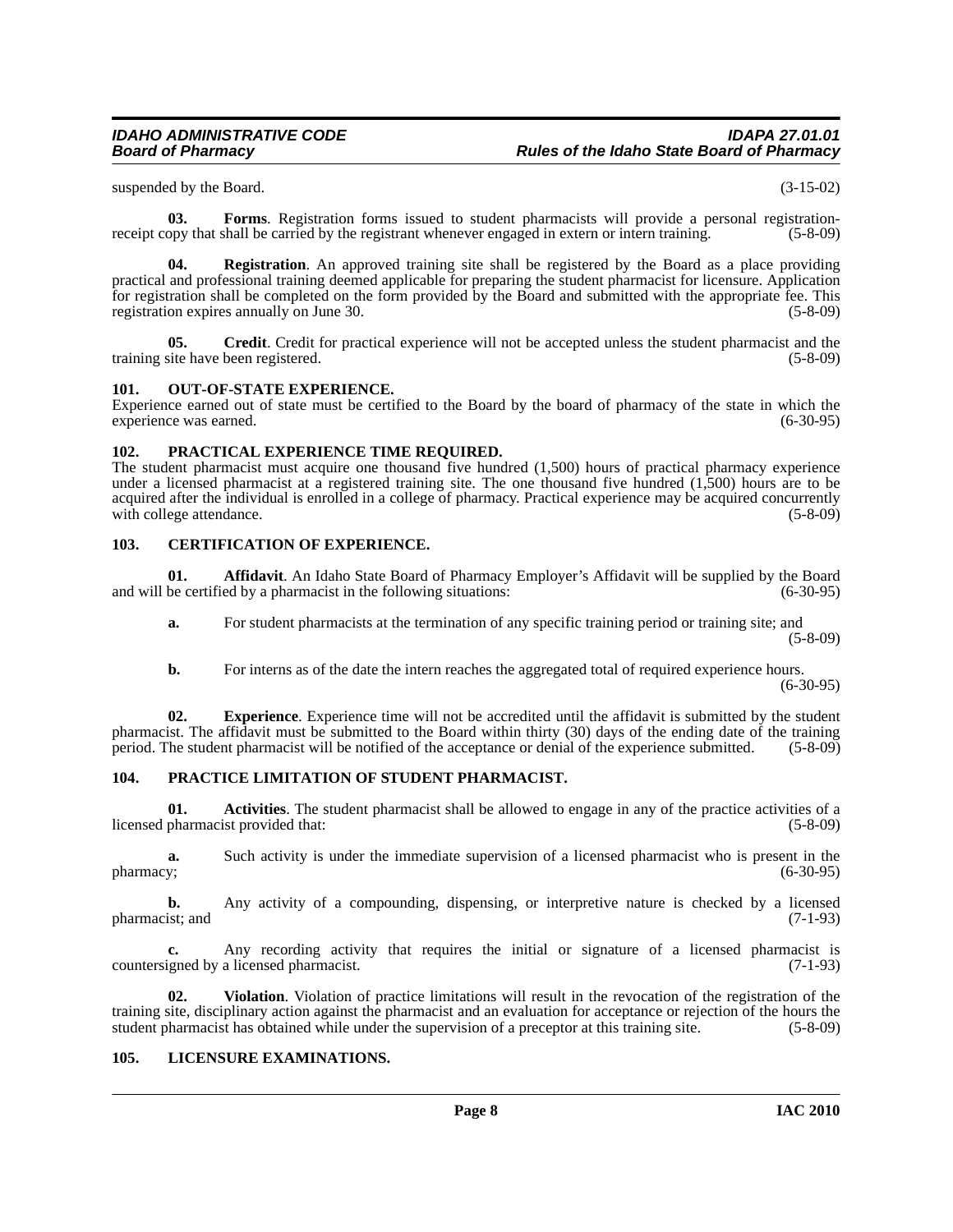A person who has successfully completed a course of study at an accredited college or school of pharmacy and received the first professional degree in pharmacy may file an application to sit for the North American Pharmacists Licensure Examination (NAPLEX) and the Multistate Pharmacy Jurisprudence Exam (MPJE), or any other Board approved programs. Both exams must be passed in accordance with National Association of Boards of Pharmacy (NABP) standards. Failure will subject the applicant to re-examination and payment of the original fee in accordance with NABP standards. (5-8-09)

### <span id="page-8-0"></span>**106. FOREIGN PHARMACY GRADUATES.**

Prior to applying for the NAPLEX and MPJE, graduates of schools or colleges of pharmacy located outside the United States must provide a Foreign Pharmacy Graduate Examination Committee (FPGEC) Certification or other Board approved program.

### <span id="page-8-1"></span>**107. ACCREDITED PHARMACY COLLEGE.**

For the purposes of Section 54-1722, Idaho Code, a college recognized by the Board is an institution that meets the minimum standards of the Accreditation Council for Pharmacy Education (ACPE) and appears on its list of accredited colleges of pharmacy. (5-8-09) accredited colleges of pharmacy.

### <span id="page-8-2"></span>**108. RECIPROCITY.**

The Board will reciprocate through NABP's Electronic Licensure Transfer Program (ELTP) or any other Board approved program and reserves the right to approve ELTP applications. Applicants are also required to pass the MPJE. An applicant who has not actively engaged in the practice of pharmacy as a registered pharmacist during the year preceding the time of filing the application may be required to complete forty (40) intern hours for each year away from the profession of pharmacy. away from the profession of pharmacy.

### <span id="page-8-3"></span>**109. -- 130. (RESERVED).**

### <span id="page-8-4"></span>**131. CONTINUING PHARMACY EDUCATION.**

**01. License Renewal**. Commencing with the licensing period beginning July 1, 1980, and for licensing periods thereafter, no pharmacist license renewal will be issued by the Board unless the applicant has fulfilled the requirements set forth in these rules. (7-1-93) requirements set forth in these rules.

**Exemption**. Subsection 131.01 does not apply to pharmacists applying for the first renewal of their license if they have not been licensed by the Board for at least one (1) year prior to July 1 of the renewal period.

(7-1-93)

### <span id="page-8-5"></span>**132. PROGRAMS.**

**01. Explanation**. A continuing education program for pharmacists means classes of postgraduate studies, informal study group participation, institutes, seminars, lectures, conferences, workshops, extension study, correspondence courses, teaching, planned and professional meetings, self-study courses, cassette or audiovisual tapes/slides or materials, other self-instructed units, and such other methods that may be approved by the Board. (7-1-93)

**a.** A program shall consist of postgraduate education in the general areas of socioeconomic and legal aspects of health care; the properties and actions of drugs and dosage forms; and the etiology, characteristics and therapeutics of the disease state. (7-1-93)

**b.** A program shall provide for examination or other evaluation method to assure satisfactory on by participants. (7-1-93) completion by participants.

The person who is to instruct or who is responsible for the delivery or content of the program shall be qualified in the subject matter by education, experience, or preparation to the tasks and method of delivery.

 $(7-1-93)$ 

**02.** Approval. Continuing pharmacy education programs shall be approved by the Board. (7-1-93)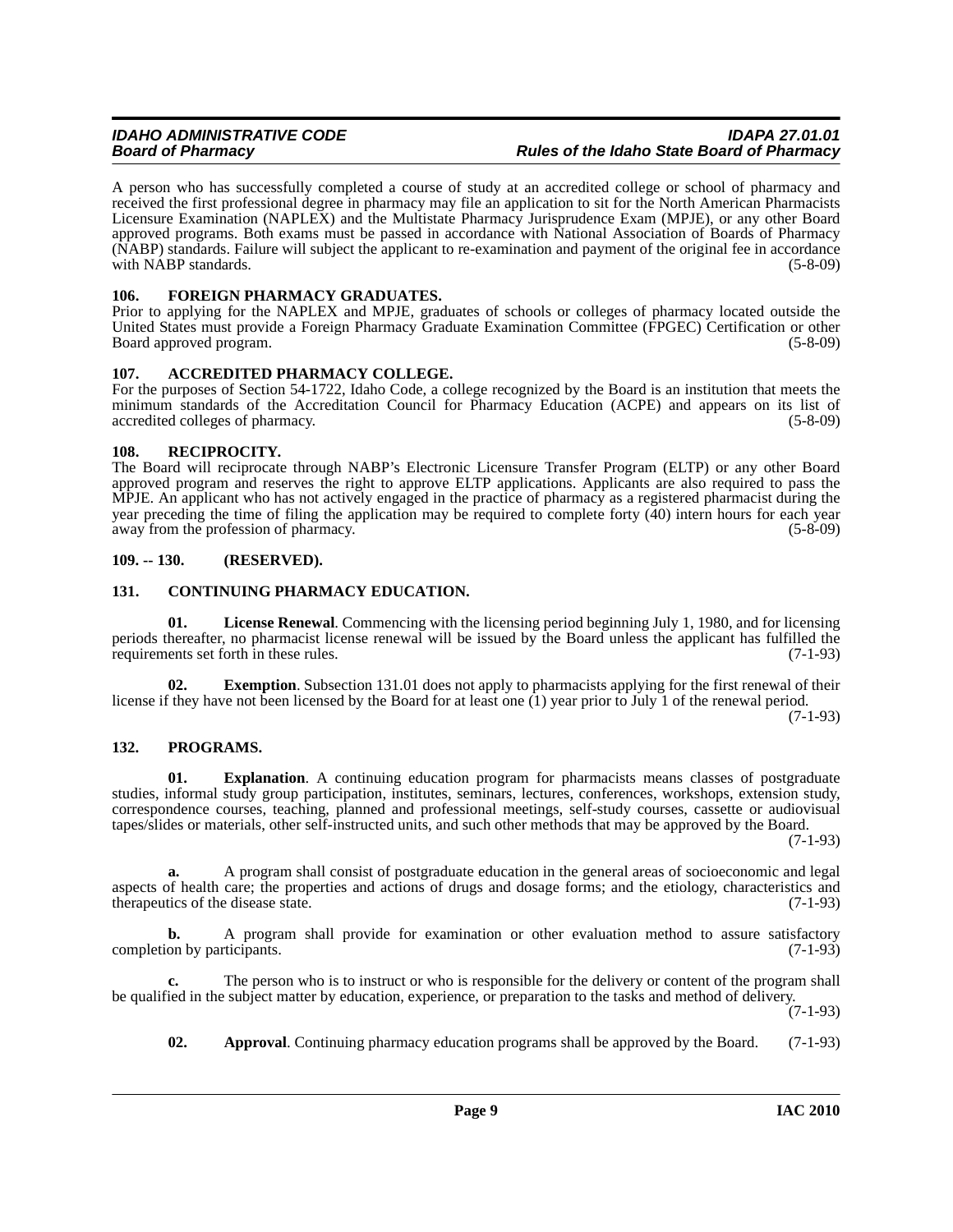**03. Application for Approval**. Application for approval shall be made on, and in accordance with, forms established by the Board. Forms shall require information relating to the name of provider or sponsor, type of program offered, description of subject matter, number of clock hours offered, method of evaluating satisfactory completion of program, dates and location of program and names and qualifications of instructors or other persons responsible for the delivery or content of the program. (7-1-93)

### <span id="page-9-0"></span>**133. CREDIT FOR INSTRUCTORS.**

**01. Pharmacists**. Any pharmacist whose primary responsibility is not the education of health professionals but who leads, instructs or lectures to groups of nurses, physicians, pharmacists or others on pharmacyrelated topics in organized continuing education or in-service programs shall be granted continuing education credit for such time expended during actual presentation upon adequate documentation to the Board. (7-1-93)

**02. Educators**. Any pharmacist whose primary responsibility is the education of health professionals shall be granted continuing education credit only for time expended in leading, instructing or lecturing to groups of physicians, pharmacists, nurses or others on pharmacy-related topics outside his formal course responsibilities in a<br>(7-1-93) learning institution.

### <span id="page-9-1"></span>**134. AMOUNT OF CONTINUING EDUCATION.**

The equivalent of one and one-half (1.5) continuing education units (CEU) shall be required annually of each applicant for renewal of license. One (1) continuing education unit is the equivalent of ten (10) clock hours of participation in programs approved by the Board.  $(7-1-93)$ participation in programs approved by the Board.

**01.** ACPE or CME. At a minimum, eight (8) clock hours (0.8 CEU) shall be all or a combination of Accreditation Council for Pharmacy Education (ACPE) or Continuing Medical Education (CME) approved programs. As of January 1, 2008, all ACPE accredited activities with a release date of January 1, 2008 are required to have a participant designation of "P" (for pharmacist) as the suffix of the ACPE universal program number. (5-8-09)

**02. Pharmacy Law.** One (1) clock hour (0.1 CEU) must be Board approved jurisprudence (pharmacy law) programs. (7-1-93)

**03.** Non-ACPE Approved. A maximum of six (6) clock hours (0.6 CEU) may be non-ACPE approved programs.  $(12-7-94)$ 

**04.** Live Attendance. Three (3) clock hours (0.3 CEU) of the required one and one-half (1.5) continuing education units (CEU) must be obtained by attendance at live continuing education programs. (7-1-97)

**05. Carryover of Certain Unused Units**. Clock hours of CEU accrued during June of any given licensing period may be carried over into the next licensing period to the extent that a pharmacist's total clock hours of CEU for the given licensing period exceed the total CEUs required under these rules for the given licensing period.  $(5-3-03)$ 

### <span id="page-9-2"></span>**135. CONTINUING EDUCATION-RECIPROCITY.**

The Board recognizes reciprocal licensing of only pharmacists who are licensed in good standing in some other state at the time of application to the Board and at the time of issuance of the Idaho license. Continuing pharmacy<br>education will be required after the licensee has been licensed by reciprocity for one (1) year in Idaho. (7-1-9 education will be required after the licensee has been licensed by reciprocity for one (1) year in Idaho.

### <span id="page-9-3"></span>**136. CONTINUING EDUCATION-DUAL LICENSEES.**

**01. Idaho Licensee**. In order to receive Idaho license renewal, any Idaho licensed pharmacist residing in another state shall meet Idaho requirements for continuing pharmacy education. (7-1-93)

**02. Approval**. Continuing pharmacy education programs attended by Idaho licensed pharmacists for purposes of satisfying licensing requirements of another state must be approved by the Board in order to be recognized for purposes of renewal of Idaho license. (7-1-93) recognized for purposes of renewal of Idaho license.

**03.** Certification. Upon request, the Board may certify to another state's licensing authority the status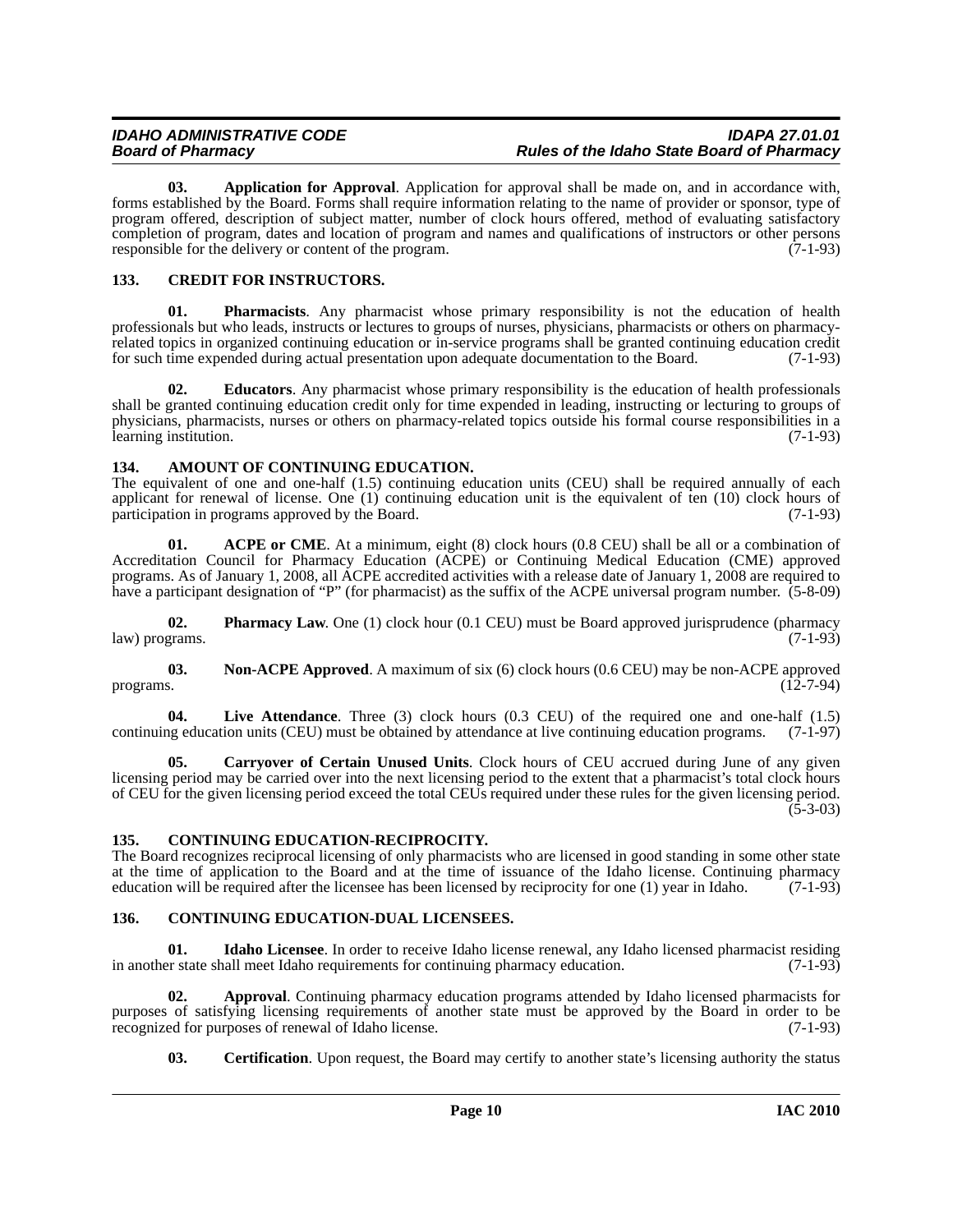of a licensee's continuing education participation. The Board may request certification from another state's licensing authority regarding the status of an applicant's continuing education participation. (7-1-93) authority regarding the status of an applicant's continuing education participation.

### <span id="page-10-0"></span>**137. LICENSE RENEWAL NOTIFICATION.**

The Board will develop an appropriate annual renewal notice to be mailed to all licensed pharmacists prior to June 1 of each year.  $(7-1-93)$ 

**01.** Free. The notice will state the annual pharmacist license renewal fee.  $(7-1-93)$ 

**02. Other**. The notice will include the continuing pharmacy education time requirement and any other ion considered pertinent for the licensee's understanding of the renewal requirements. (7-1-93) information considered pertinent for the licensee's understanding of the renewal requirements.

### <span id="page-10-1"></span>**138. RENEWAL APPLICATION.**

**01. Annual Renewal**. The notice shall be returned to the Board with the appropriate fee and with certification of satisfactory completion of continuing pharmacy education requirements signed by the licensee. Proof of continuing education credits must be kept by the pharmacist for a period of three (3) years. Incomplete renewal applications will not be processed and will be returned to the applicant with an explanatory note. (12-7-94)

**02. Audit of Submitted Renewal Notice Forms**. The Board may randomly select submitted renewal notice forms for audit and verification of contents. (7-1-93)

### <span id="page-10-2"></span>**139. NON-COMPLIANCE.**

Failure to meet the annual license renewal requirements by July 1 of any year will cause the license to lapse. Reinstatement may be considered as provided in Section 54-1728, Idaho Code. For reinstatement after July 1 and before June 30 of the next year, the applicant shall have completed the continuing pharmacy education requirements and certify that fact to the Board as stated in Subsection 138.01 of these rules. (7-1-93)

### <span id="page-10-3"></span>**140. LICENSE REINSTATEMENT.**

Any applicant for a restored license as provided within Section 54-1728, Idaho Code, shall produce evidence satisfactory to the Board of satisfactory completion of the continuing pharmacy education requirements by examination or approved continuing pharmacy education program prior to restoration of license. (7-1-93)

### <span id="page-10-4"></span>**141. LICENSE ELIGIBILITY.**

Any person who is ineligible for any license, registration, or certification granted by the Board by reason of Board discipline, unprofessional conduct, criminal activity, or the official actions of the courts or pharmacy board of another state is thereby ineligible for any and all other types of licenses, registrations, or certifications granted by the Board.

(7-1-98)

### <span id="page-10-5"></span>**142. PROFESSIONAL RESPONSIBILITIES.**

A failure to fulfill any of the following duties may constitute a violation of Section 54-1726(a), Idaho Code.

 $(3-29-10)$ 

**01. Duty to Cooperate in Investigation**. It is the duty of every licensee and registrant to cooperate sciplinary investigation, and any failure or refusal to do so is grounds for disciplinary action. (3-29-10) with a disciplinary investigation, and any failure or refusal to do so is grounds for disciplinary action.

**Duty to Report Theft, Loss, or Adulteration**. It is the duty of every pharmacist-in-charge or pharmacy director to report any theft or loss of controlled substances and any adulteration of any prescription drug to the Board, even if the theft, loss, or adulteration has been accounted for and the employee disciplined internally. The report of theft or loss, required hereunder, shall contain all of the information reported to the Drug Enforcement Administration (DEA), as required under 21 CFR 1301.74(c), and shall be reported to the Board at the same time it is reported to the DEA. (3-30-07)

**03. Duty to Provide Current Contact Information**. It is the duty of every licensee and registrant to provide the Board with notice of any change to the licensee's or registrant's name, address, or telephone number within ten (10) business days from the change. (3-29-10) within ten  $(10)$  business days from the change.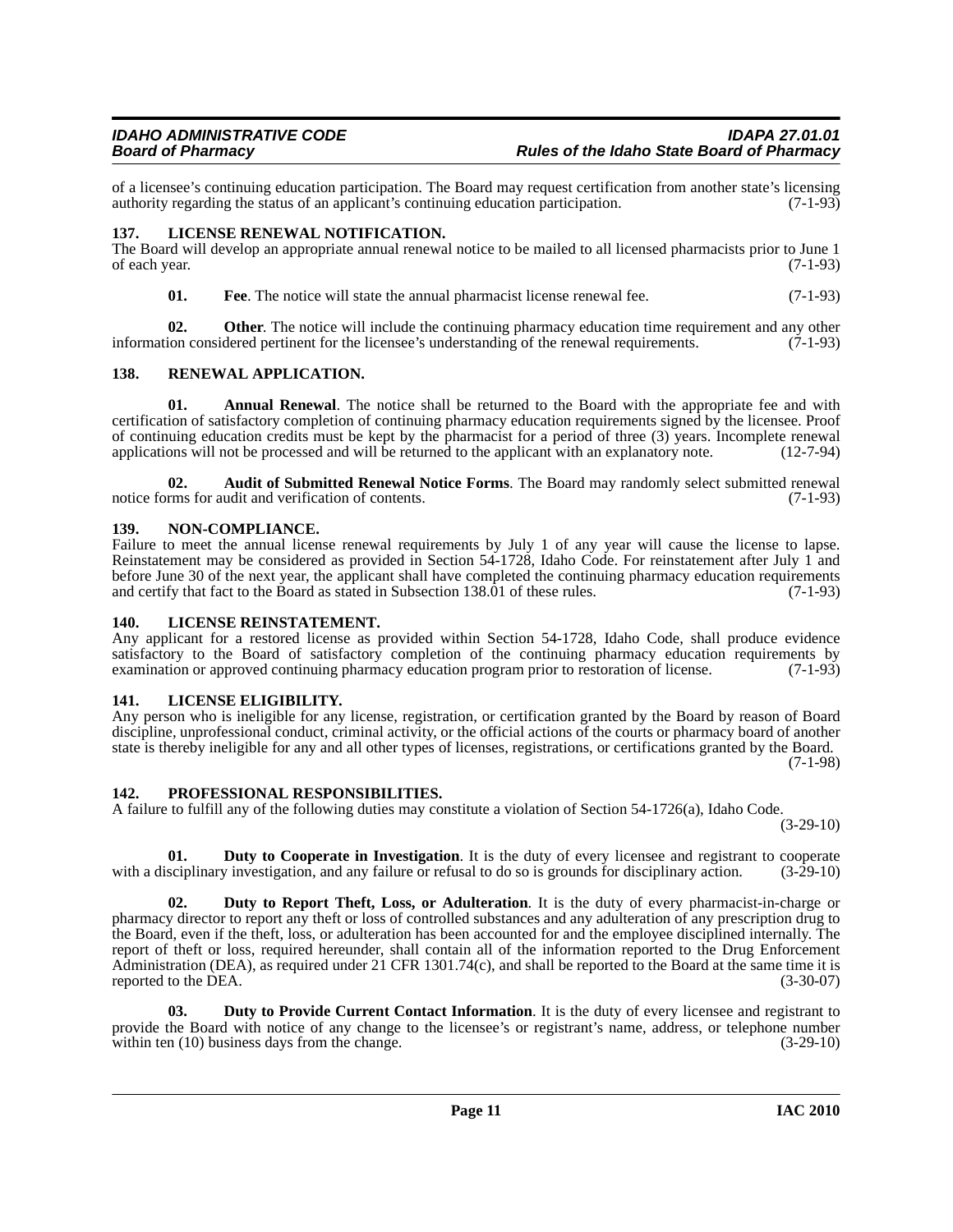### <span id="page-11-0"></span>**143. -- 150. (RESERVED).**

### <span id="page-11-1"></span>**151. PHARMACY MINIMUM STANDARDS.**

**01. Application for Registration of Pharmacy**. Application for registration to operate, maintain, open or establish a pharmacy, drug store or apothecary shop shall be made on an application blank provided by the Board. (7-1-93)

**02. Inspection**. Prior to the issuance of a registration, the Board will inspect the pharmacy for minimum standards in regard to drugs, chemicals, reference library, technical equipment, space, fixtures, sanitation, and security. (7-1-93) and security. (7-1-93)

**03. Drugs, Chemicals and Preparations**. A stock of FDA approved drugs, chemicals, and preparations sufficient to compound and dispense ordinary prescriptions as indicated by the practice type and experience in the community where the pharmacy is located. (7-1-93)

**a.** All stock and materials held for ultimate sale or supply to the consumer shall be free of (7-1-93) contamination.

**b.** All stock and materials that have exceeded their expiration dates shall be removed from stock and to the source of supply or destroyed. (7-1-93) returned to the source of supply or destroyed.

**c.** All stock and materials that appear and can be presumed to have deteriorated by reason of age, heat, light, cold, moisture, crystallization, chemical reaction, rupture of coating, disintegration, change of odor, precipitation, or other change that can be determined by organoleptic examination or by other means shall be removed from stock and returned to the source of supply or destroved. (7-1-93) removed from stock and returned to the source of supply or destroyed.

**d.** All stock and materials that are improperly labeled shall be removed from stock and returned to the f supply or destroyed. (7-1-93) source of supply or destroyed.

**e.** All stock and materials in defective containers shall be removed from stock and returned to the source of supply or destroyed. (7-1-93)

### <span id="page-11-2"></span>**152. REFERENCE LIBRARY.**

**01. Required References**. Required references include the latest editions and supplements, either in mouter diskette or on-line web application, of the following: (5-8-09) book, computer diskette or on-line web application, of the following:

|           | a.   | Idaho Pharmacy Law and Rules;                                                                                       | $(3-20-04)$ |
|-----------|------|---------------------------------------------------------------------------------------------------------------------|-------------|
|           | b.   | One (1) of the following current pharmacy references:                                                               | $(3-20-04)$ |
|           | i.   | Facts and Comparisons;                                                                                              | $(3-20-04)$ |
|           | ii.  | Clinical Pharmacology;                                                                                              | $(3-20-04)$ |
|           | iii. | Micromedex; and                                                                                                     | $(3-20-04)$ |
|           | c.   | One (1) other current pharmacy reference of your choice.                                                            | $(5-8-09)$  |
| 153.      |      | <b>TECHNICAL EQUIPMENT.</b><br>The equipment necessary for compounding and dispensing should include the following: | $(7-1-93)$  |
| (500) ml. | 01.  | Graduates. Graduates capable of measuring volumes from five (5) ml to at least five hundred                         | $(7-1-93)$  |

<span id="page-11-3"></span>**02. Mortars and Pestles**. At least two (2) porcelain or glass mortars and pestles. (7-1-93)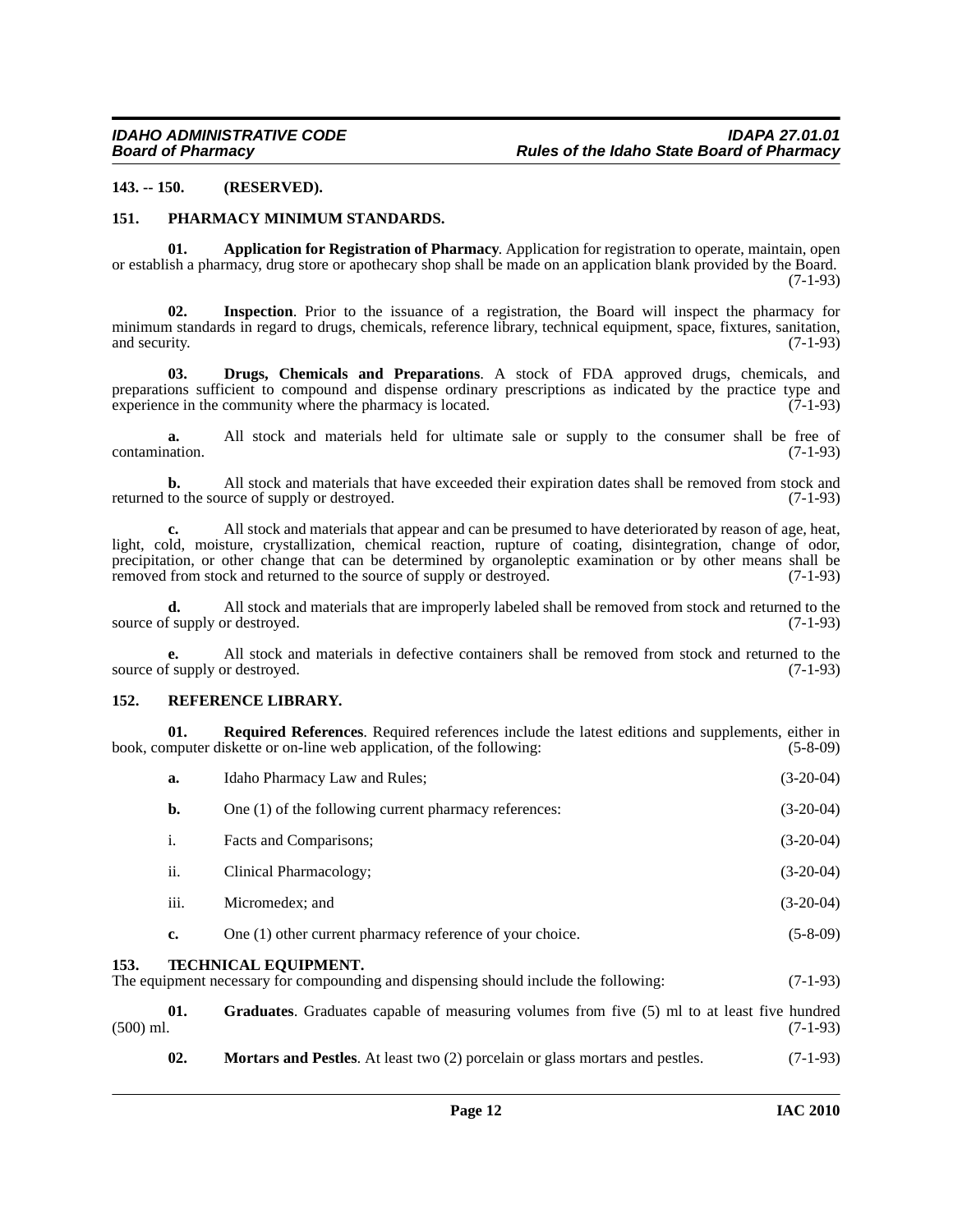| 03. | <b>Non-Metallic Spatula.</b> At least one (1) non-metallic spatula.                  | $(7-1-93)$ |
|-----|--------------------------------------------------------------------------------------|------------|
| 04. | <b>Steel Spatulas.</b> Three (3) steel spatulas of assorted sizes.                   | $(7-1-93)$ |
| 05. | <b>Funnels.</b> Two (2) funnels of assorted sizes.                                   | $(7-1-93)$ |
| 06. | Files. Prescription files.                                                           | $(7-1-93)$ |
| 07. | <b>Poison Register.</b>                                                              | $(7-1-93)$ |
| 08. | Idaho Register. Official Idaho Register.                                             | $(7-1-93)$ |
| 09. | <b>Balance.</b> A balance that meets requirements of a Class A prescription balance. | $(7-1-93)$ |
| 10. | <b>Weights.</b> Apothecary and metric weights, one (1) set of each.                  | $(7-1-93)$ |
| 11. | Typewriter.                                                                          | $(7-1-93)$ |
| 12. | Labels Equipment. Label moistener or pressure sensitive labels.                      | $(7-1-93)$ |
| 13. | <b>Numbering Machine.</b>                                                            | $(7-1-93)$ |
| 14. | <b>Miscellaneous Equipment.</b>                                                      | $(7-1-93)$ |

### <span id="page-12-0"></span>**154. SPACE AND FIXTURES.**

**01. Requirements**. The stock, library, and equipment should be housed in a suitable, well-lighted, well-ventilated room or department with temperatures maintained within the comfort zone, and with clean and sanitary surroundings devoted primarily to the compounding of prescriptions, the manufacturing of pharmaceutical preparations, and other operations necessary to assure the strength and purity of medicines. (7-1-93) preparations, and other operations necessary to assure the strength and purity of medicines.

**Space**. The space should be adequate to prevent overcrowding and be equipped with necessary counters, tables, drawers, shelves, storage cabinets, a sink with hot and cold water, refuse disposal, a proper sewerage outlet, and refrigerated storage equipment of reasonable capacity. There must be facilities for the proper cleaning of the premises, equipment, and utensils. (7-1-93)

**03. Lavatory**. There must be lavatory facilities restricted to pharmacy staff adjoining or in the  $pharmacy.$  (7-1-93)

**04. New or Remodeled Pharmacy**. Any new pharmacy or any existing pharmacy that is being remodeled must comply with the following provisions: (7-1-97)

**a.** Approval of plans. The prescription area (including patient consultation area, merchandising area, and waiting area, when applicable), storeroom, restroom, partitions (including, but not limited to, walls, doors and windows), and trade fixtures shall be indicated on floor plans showing appropriate elevations. Floor plans shall be submitted to the Board at the time the application for a new pharmacy is filed or prior to remodeling an existing pharmacy. Such plans shall be submitted to the Board prior to proceeding with any construction. All plans submitted must receive Board approval before a pharmacy permit is issued. (7-1-97)

**b.** A patient consultation area must be provided. The patient consultation area must afford the patient privacy from auditory and visual detection by any person other than persons authorized by the patient. The patient consultation area must be accessible by the patient through an entrance and exit that does not require the patient to enter or traverse any part of the prescription or drug storage areas. The patient consultation area must be handicapped accessible. (7-1-97) accessible. (7-1-97)

### <span id="page-12-1"></span>**155. INSPECTIONS.**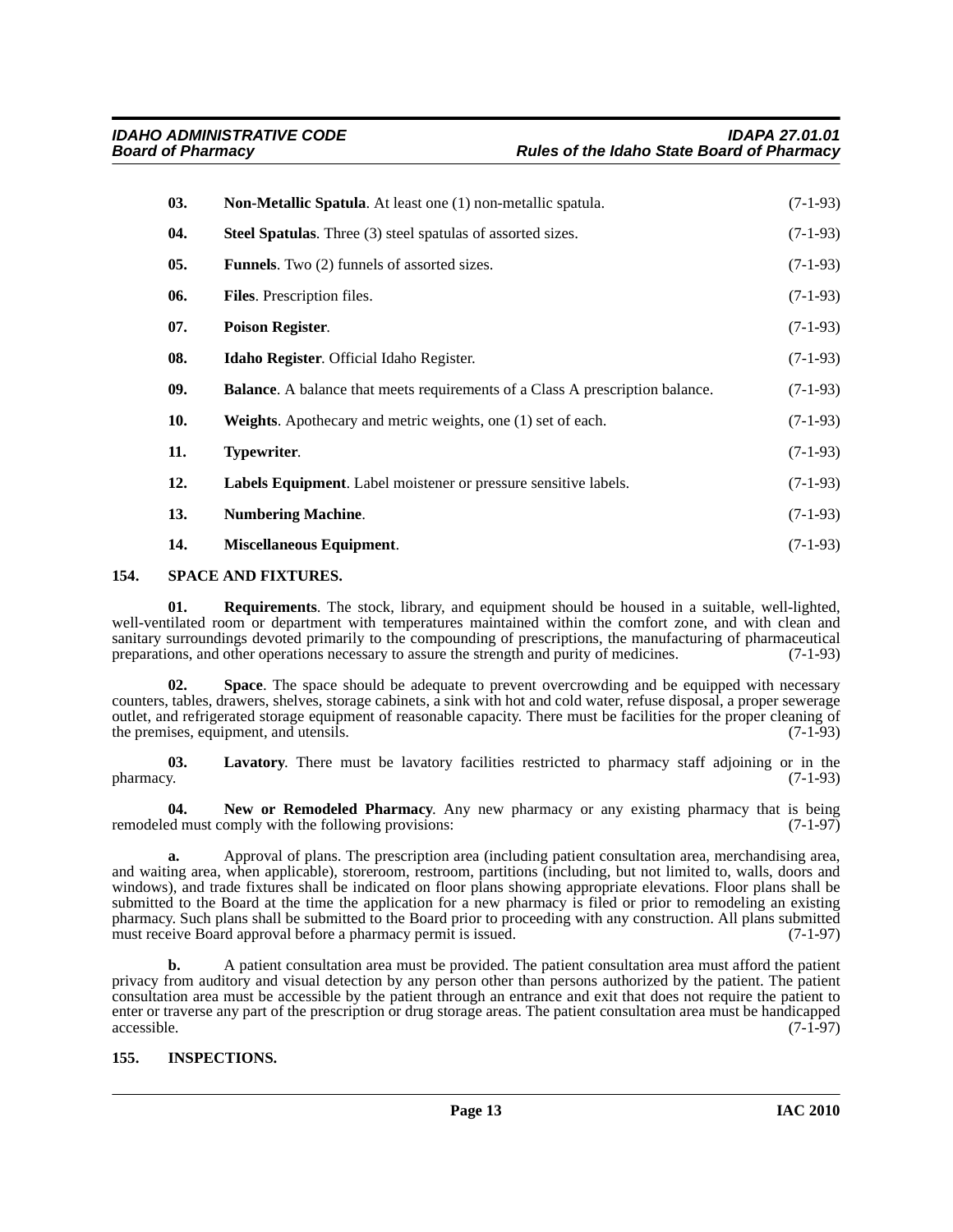The Board shall inspect each pharmacy and drug outlet for compliance with Idaho Code and Board rules. Where deficiencies exist, one (1) follow-up inspection will be performed by the Board at no cost to the establishment. Inspections beyond the one (1) follow-up visit will be at the expense of the establishment or owner. Charges for said inspection will be actual travel and personnel costs incurred in the inspection and will be payable prior to approval. (7-1-93)

### <span id="page-13-0"></span>**156. PHARMACIES.**

**01. Change of Ownership or Location**. In case of change of ownership or location of a pharmacy, the original registration becomes void and must be returned with a new pharmacy application. (7-1-93)

Annual Employee Report. Annually on the date of renewal of registration the pharmacist-incharge must notify the Board of the pharmacist-in-charge of the pharmacy, each licensed employee-pharmacist, and each student pharmacist training in the pharmacy on the place provided on the application. However, any change in pharmacist, pharmacy technician, or student pharmacist employment shall be reported by the pharmacist-in-charge to the Board within ten  $(10)$  days of the change.  $(5-8-09)$ 

**03. Reporting Change in Pharmacist-In-Charge**. The pharmacist-in-charge shall report any change in the pharmacist-in-charge of the pharmacy to the Board immediately. (5-8-09)

**04. Qualifications and Responsibility of the Pharmacist-In-Charge**. The pharmacist-in-charge shall be responsible for the management of and shall be under the full and complete control of every part of the drug outlet and its operations that are regulated by the pharmacy laws. No pharmacist shall be designated as the pharmacist-incharge of a pharmacy and no pharmacist shall function as the pharmacist-in-charge of a pharmacy unless the person so designated and so functioning spends a substantial part of his working time each month working in the pharmacy of which he has been designated the pharmacist-in-charge. (5-8-09)

**05. Return of Drugs or Other Items**. In the interest of public health, drugs, medicines, sickroom supplies, devices, and items of personal hygiene shall not be accepted for return by any pharmacist or pharmacy after such drugs, medicines, sickroom supplies, devices, and items of personal hygiene have been taken from the premises where sold, distributed, or dispensed, except that medications for in-patients of residential or assisted living facilities, licensed skilled nursing care facilities, and hospitals may be returned to the dispensing pharmacy for credit if the medications are liquid medications that have been supplied in manufacturer sealed containers and remain unopened, or the medications are in unopened "unit dose" packaging. In addition, the conditions set forth in Paragraph 156.05.b. of these rules must be satisfied: (3-20-04)

**a.** Unit dose is defined as medications packaged in individual, sealed doses with tamper-evident packaging (for example, single unit of use, blister packaging, unused injectable vials, and ampules). (3-20-04)

**b.** The following conditions must be satisfied: (3-20-04)

i. The medications must be returned with tamper-evident packaging intact and with no evidence of tampering. (3-20-04)

ii. In the professional judgment of the pharmacist, the medications meet all federal and state standards for product integrity.

iii. Policies and procedures are followed for the appropriate storage and handling of medications at the facility and for the transfer, receipt, and security of medications returned to the dispensing pharmacy. (4-5-00)

iv. A system is in place to track restocking and reuse to allow medications to be recalled if required. (4-5-00)

v. No controlled substance may be returned except those delivered by unit dose on a daily delivery system.  $(4-5-00)$ 

vi. If the drug is prepackaged by the pharmacy, each prepackaged container must be labeled in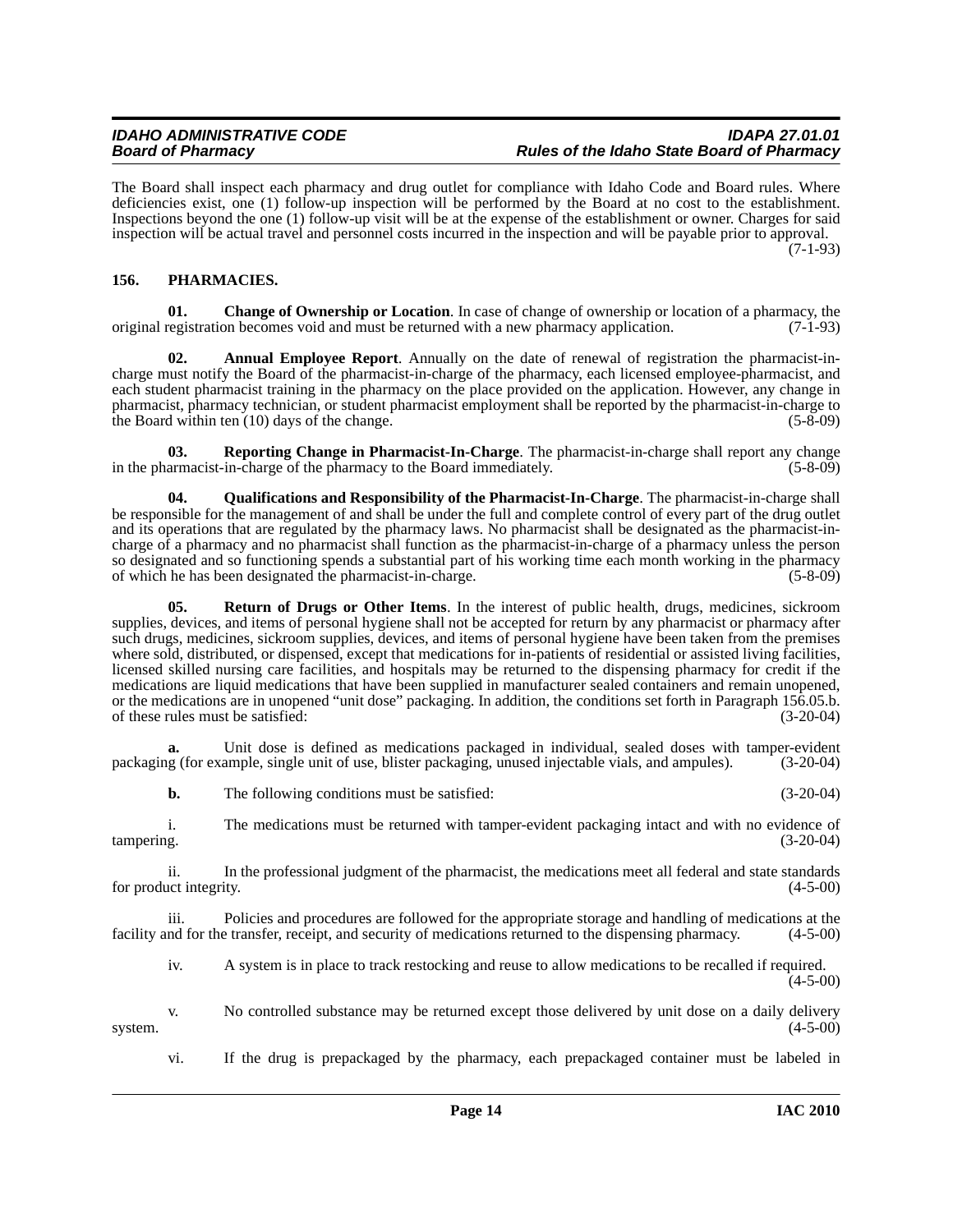accordance with the following (For purpose of this rule, any change from the original manufacturer's packaging prior<br>to delivery of the medication to the hospital or the facility shall be considered prepackaged): (3-20-04) to delivery of the medication to the hospital or the facility shall be considered prepackaged):

(1) Name and strength of the medication; (3-20-04)

(2) A suitable expiration date that shall not be later than the expiration date on the original manufacturer's container or one (1) year from the date the drug is prepackaged (If a medication that was prepackaged and delivered to the hospital or facility is thereafter returned to the pharmacy and subsequently prepackaged again, the expiration date hereunder shall not be later than the expiration date used when the medication was initially prepackaged.); (3-20-04)

- (3) The date the medication was prepackaged; (3-20-04)
- (4) The manufacturer's lot number, expiration date, and identity; and (3-20-04)
- (5) The identity of the pharmacist responsible for the prepackaging. (3-20-04)

**c.** If the information required under Subparagraphs 156.05.b.vi.(4) and 156.05.b.vi.(5) of these rules is maintained in the internal records of the pharmacy, those requirements may be omitted from the labeling. The labeling requirements of Subparagraph 156.05.b.vi. of these rules shall apply in addition to the labeling requirements under Section 159 of these rules. (3-20-04)

**d.** Medications that have been outside the custody and control of the hospital or facility for any reason are not eligible for return. To be considered as having been in the custody and control of the hospital or facility, the medications must have been delivered by the dispensing pharmacy directly to the hospital or facility or to an agent thereof who is authorized and qualified to accept delivery, and the medications must then be held by the hospital or facility in an area suitable for storing medications and not accessible to patients. Once a medication has passed from the hospital or facility storage area to the patient or to the patient's designee for any reason, the medication is no longer eligible for return. (3-20-04)

**e.** Medications otherwise eligible for return under this rule by virtue of their packaging but that have become ineligible for return for any reason must be marked as follows: (3-20-04)

i. Medications released for self-administration by the patient or for administration outside the hospital or facility premises or otherwise released to be taken outside the custody and control of the hospital or facility shall first be clearly marked and identified "Not Eligible For Return"; however, the foregoing requirement for marking shall not apply to the daily dose of medication released to a patient on the day such dose is to be administered if the hospital or facility does not allow the medication to be returned to the same medication storage area as medications eligible for return. (3-20-04)

ii. Medications that are received by the hospital or facility from the patient or the patient's representative, and not directly from the dispensing pharmacy, and that are to be stored in the same storage area as medications which are eligible for return, shall first be clearly marked and identified "Not Eligible for Return."

(3-20-04)

iii. In the event medications otherwise eligible for return under this rule by virtue of their packaging are discovered to be ineligible for return because they have been outside the custody and control of the hospital or facility, or for any other reason, such medications shall be clearly marked and identified "Not Eligible for Return" immediately upon discovery if they are to remain stored in the same storage area as medications that are eligible for return.  $(3-20-04)$ 

**f.** Each pharmacy and its pharmacist-in-charge shall be responsible for consulting with each hospital or facility from which the pharmacy will accept returns under Section 156 of these rules to ensure that the hospital or facility has an employee who is trained and knowledgeable in the proper storage, use, and administration of medications at the hospital or facility and to ensure that the hospital or facility has in place and enforces written protocols that will ensure compliance with the conditions necessary to allow returns. The pharmacist-in-charge must review and approve the protocols. The pharmacy must keep a copy of the protocols, as well as the written approval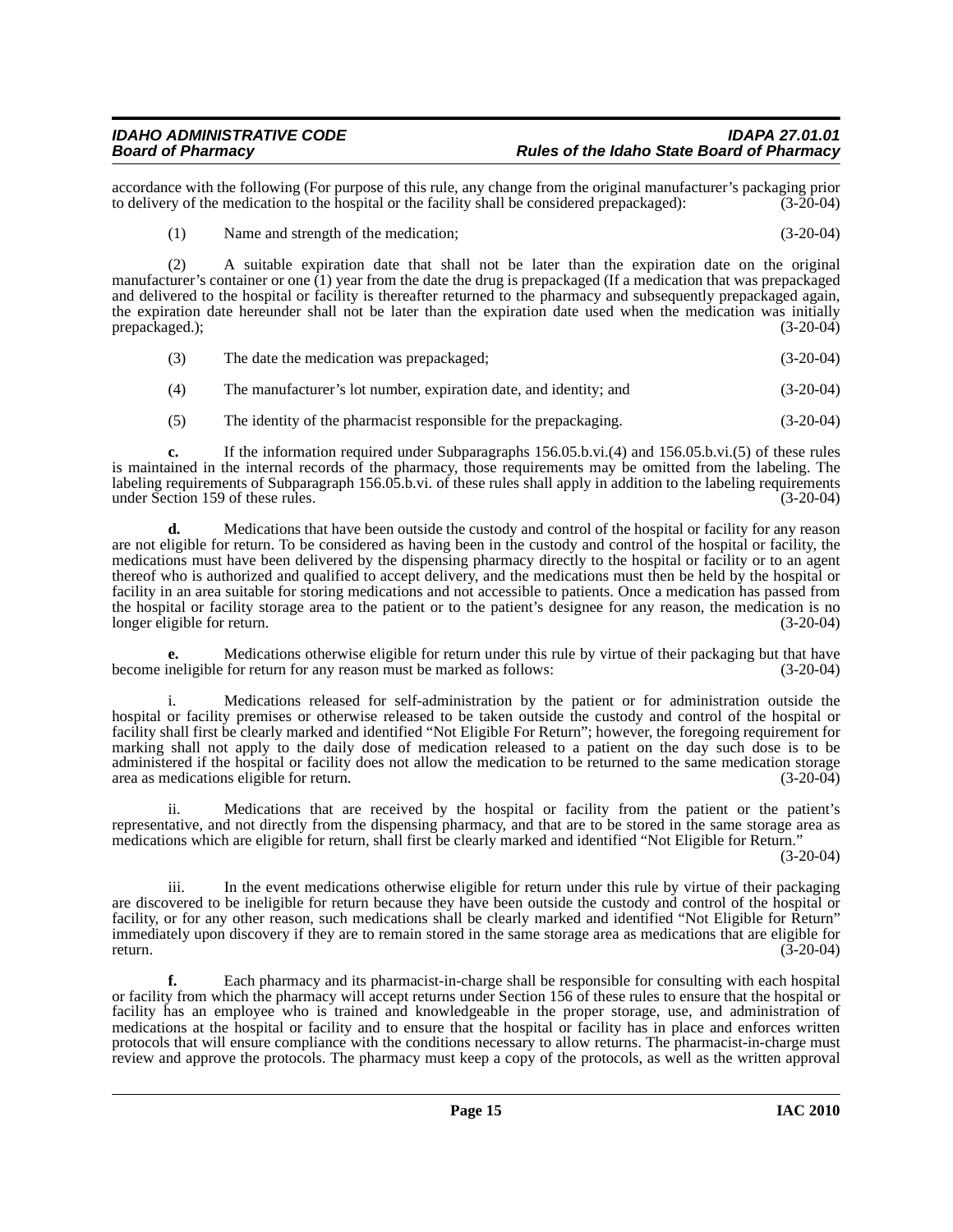thereof, on file in the pharmacy and produce them for Board inspectors upon request. (3-20-04)

**g.** Each pharmacy and its pharmacist-in-charge that will be accepting returns under Section 156 of these rules shall establish written protocols for the pharmacy that will ensure compliance with Section 156 for all returns. The pharmacist-in-charge must review and approve the protocols. The pharmacy must keep a copy of the protocols, as well as the written approval thereof, on file in the pharmacy and produce them for Board inspectors<br>(3-20-04) upon request.

**06. Damaged Drugs**. To sell, offer for sale, barter, or give away drugs damaged by fire, water, or any other means that might affect the potency of the drug is prohibited without first obtaining the written approval of the Board. (7-1-93)

**07. Dangerous Drugs**. Legend drugs, controlled substances, or other limited sale items must be stored in accordance with United States Pharmacopoeia/National Formulary requirements in the prescription area (where prescriptions are compounded, dispensed or filled) and in a manner as to limit access to licensed pharmacists or authorized personnel of that area only. Failure to comply with this requirement shall be *prima facie* evidence of unprofessional conduct.

### <span id="page-15-0"></span>**157. PATIENT PROFILES.**

**01. Pharmacies' Daily Record**. In pharmacies not maintaining patient profiles, a daily record will be ed for prescriptions filled and refilled. The record will contain the following information: (7-1-93) maintained for prescriptions filled and refilled. The record will contain the following information:

| a. | The name of the patient;               | $(7-1-93)$ |
|----|----------------------------------------|------------|
| b. | The date the prescription is filled;   | $(7-1-93)$ |
| c. | The name of the medication prescribed; | $(7-1-93)$ |
| d. | The amount dispensed;                  | $(7-1-93)$ |
| e. | The name of the prescriber; and        | $(7-1-93)$ |
|    |                                        |            |

**f.** The file number of the prescription. (7-1-93)

**02. Patient Profile Information**. Patient profiles will contain all of the information of a patient record and will include summarization of the known, pertinent, personal medical data, that may significantly affect the proper determination of a regimen of medication. Examples are chronic and acute disease states, allergies or idiosyncrasies to medications, age, and weight. The daily record and patient profile record will be maintained in the pharmacy for a period of three  $(3)$  years.

### <span id="page-15-1"></span>**158. PRESCRIPTION DRUGS.**

**01. Designated Drugs**. In addition to drugs designated as prescription or legend drugs, as defined in Section 54-1705(23), Idaho Code, the Board includes preparations containing ephedrine or salts of ephedrine as prescription drugs. (7-1-93) prescription drugs.

**02. Exempt Drugs**. A product that meets all the criteria set forth in Paragraph 158.02.a. of these rules is exempt from the designation as a prescription drug under Subsection 158.01 and from inclusion as a Schedule II controlled substance under Section 37-2707, Idaho Code, unless it is being used or possessed as an immediate precursory of another controlled substance. (7-1-98)

**a.** Products containing a formula with a ratio of twelve and one half (12.5) milligrams ephedrine to two hundred (200) milligrams guaifenesin or twenty-five (25) milligrams ephedrine to four hundred (400) milligrams guaifenesin, not exceeding a maximum of twenty-five (25) milligrams of ephedrine per tablet, capsule, or dose, and<br>in addition to such formula, may include only inert or inactive ingredients or substance. (7-1-98) in addition to such formula, may include only inert or inactive ingredients or substance.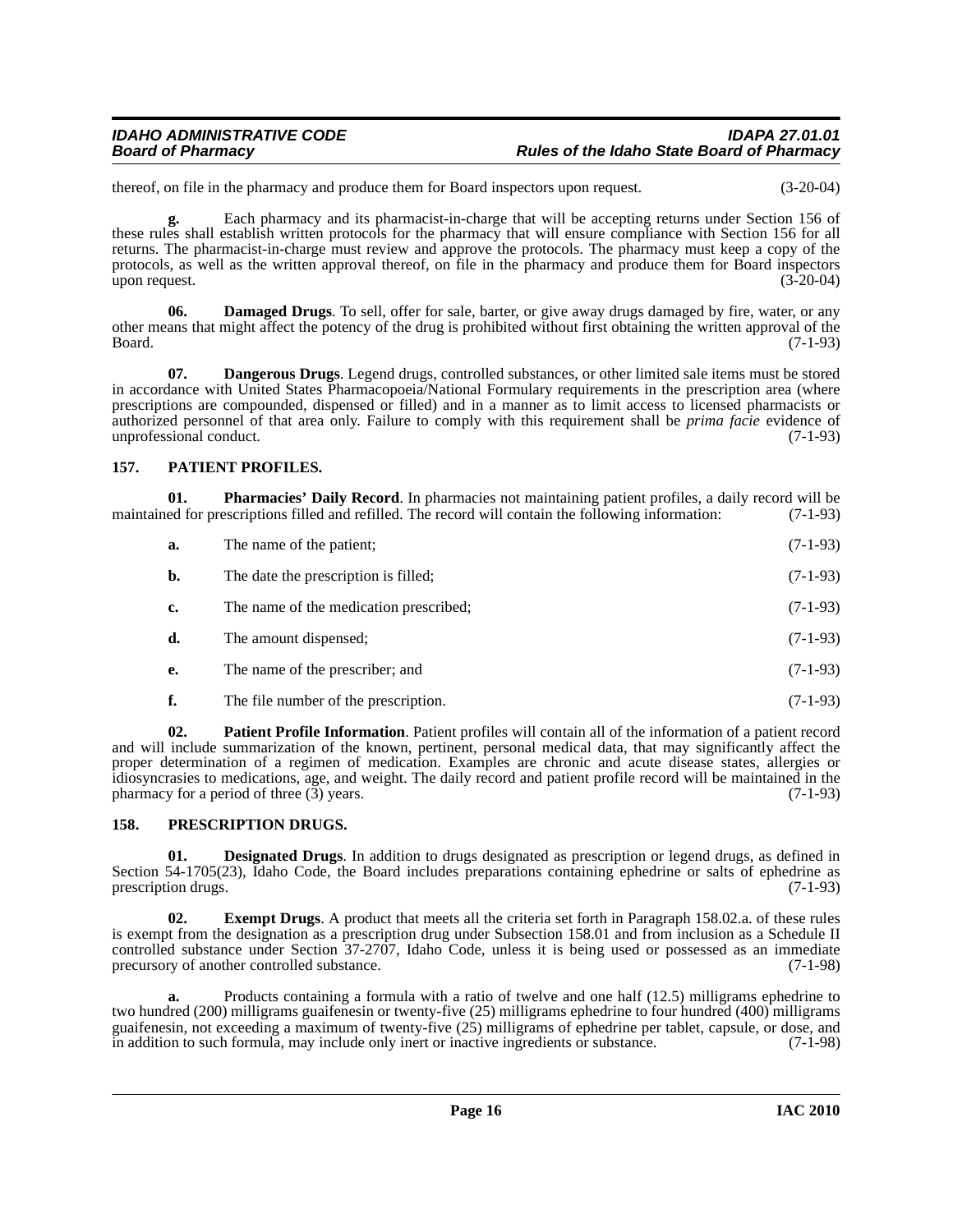**b.** Hemorrhoidal ointments containing not more than two tenths percent (0.2%) ephedrine sulfate and suppositories not exceeding four (4) milligrams ephedrine sulfate per suppository are also exempt pursuant to Subsection 158.02. of these rules. (7-1-98)

### <span id="page-16-0"></span>**159. PRESCRIPTION REQUIREMENTS.**

**01. Prescription Requirements**. All prescriptions shall at a minimum indicate the following: the name of the patient; the date written; the directions for use; the name, strength, and amount of the medication; the name of the prescriber; and, if written, the pre-printed, stamped or hand-printed name of the prescriber and the handwritten signature of the prescriber. No prescription is refillable unless specifically indicated by the prescriber. Further requirements for controlled substance prescriptions are contained in Subsection 433.10. of these rules. (7 requirements for controlled substance prescriptions are contained in Subsection 433.10. of these rules.

**02. Prescription Labels**. Any drug dispensed shall bear a label containing the following: the name, address and telephone number of the dispenser (person or business), the serial number and date of the prescription or its filling, the name of the prescriber and the name of the patient, the directions for use, name (generic or brand) of the medication (including the manufacturer's name if a generic), and any cautionary statements required to protect the consumer including, when advisable the manufacturer's original expiration date, the quantity of item dispensed and the initials of the person dispensing the prescription and the statement: "Warning: Federal or state law prohibits the transfer of this prescription to any person other than the person for whom it was prescribed." When appropriate, the prescriber may request "Do Not Label", in such cases the medication name will not appear. (7-1-98)

### <span id="page-16-1"></span>**160. PRESCRIPTION TRANSFER.**

A pharmacist may transfer prescription order information for the purpose of filling or refilling a prescription only if the information is communicated orally directly from pharmacist to pharmacist. Such oral information can be communicated by a student pharmacist, under the direct supervision of a pharmacist, to another pharmacist as long as one (1) of the parties involved in the communication is a pharmacist. In the alternative, the transferring pharmacist may transfer the prescription order information by facsimile transmission to the receiving pharmacist. In the case of a facsimile transmission, the transmission shall be signed by the transferring pharmacist. (3-29-10) facsimile transmission, the transmission shall be signed by the transferring pharmacist.

**01. Transferring Prescriptions for Controlled Substances**. A prescription for a controlled substance may be transferred only from the pharmacy where it was originally filled and never from the pharmacy that received<br>(7-1-93) the transfer.  $(7-1-93)$ 

**a.** In addition to the information required in Subsection 160.02 the pharmacist transferring the prescription shall record on the back of the original order the DEA number and address of the pharmacy to which the transfer was made. (7-1-93)

**b.** The receiving pharmacist must record the DEA number and address of the pharmacy transferring the order. (7-1-93) the order.  $(7-1-93)$ 

**02. Documenting the Transfer of a Prescription**. The pharmacist who transfers the prescription shall: (5-8-09)

**a.** Invalidate the original prescription by writing the word "void" across the face of the form; and (7-1-93)

**b.** On the back of the form, record the following information: his name; name of the receiving individual; name of the receiving pharmacy; date of the transfer, and the number of authorized refills available.

(7-1-93)

**03. Documenting the Receipt of a Transferred Prescription**. The pharmacist who receives the transferred prescription shall: (5-8-09)

**a.** Reduce the transferred information to writing including all information required by law or rule and (7-1-93) a notation that the prescription is a "transfer"; and

**b.** On the form, record the following information: his name; the name of the transferring individual;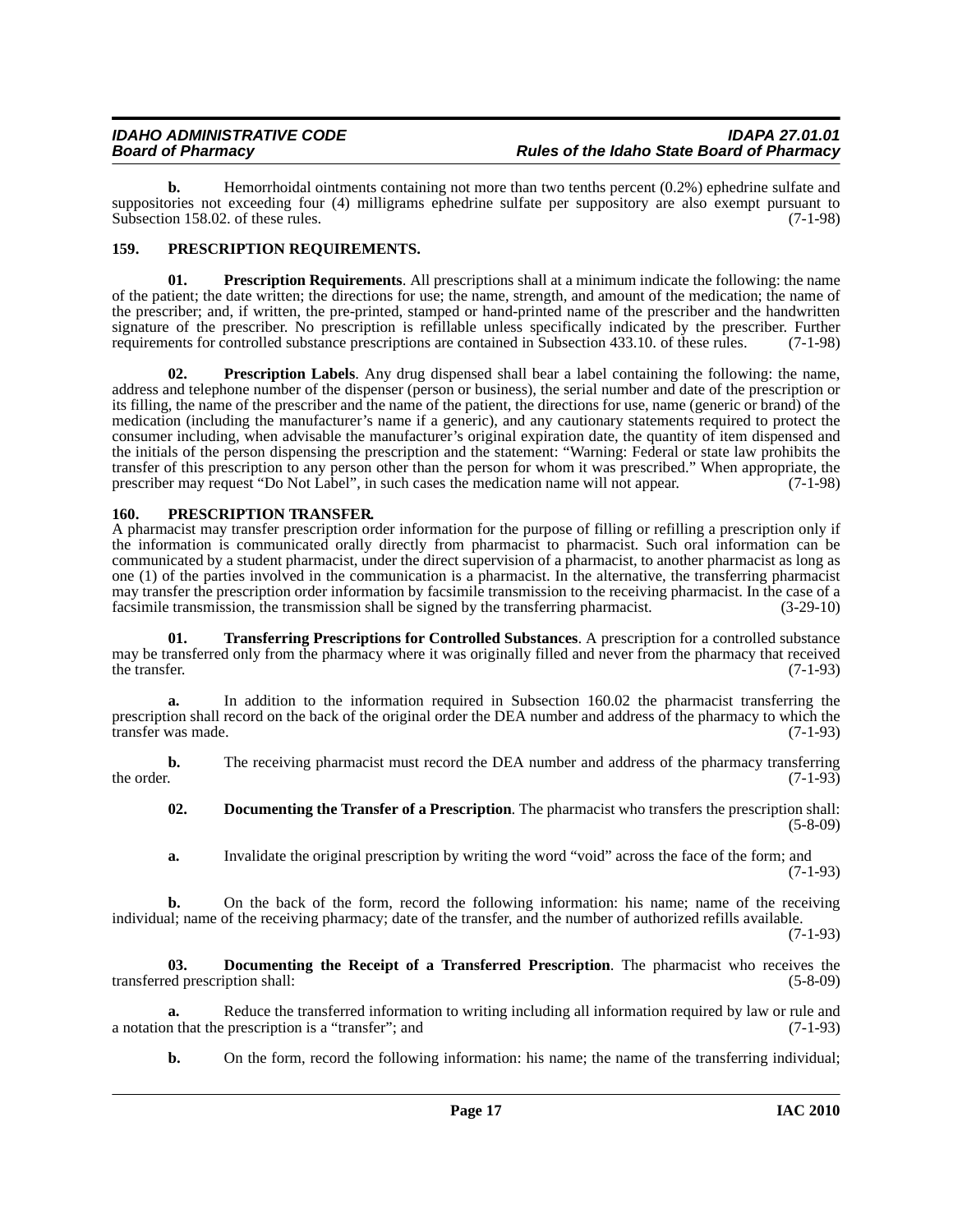the name of the transferring pharmacy; the date of the original dispensing and transfer, the number of refills authorized, the number of valid refills remaining, the date of the last refill, and the serial number of the prescription transferred.  $(3-29-10)$ 

**04. Documenting Prescription Transfers by Computer**. Transferring pharmacies that utilize a computer prescription database that contains all of the prescription information required by law or rule may enter the information required under Section 160 of these rules into the pharmacy's prescription database (including deactivation of the transferred prescription in the database of the transferring pharmacy) in lieu of entry of the required information on the original written prescription. (3-29-10)

**05. Documenting Receipt of Prescription Transfers by Computer**. A receiving pharmacy that utilizes a computer prescription database that contains all of the prescription information required by law or rule must generate a hard copy to be treated as a new prescription; however, the receiving pharmacy may enter the information required under Section 160 of these rules into the pharmacy's prescription database in lieu of writing the information on the hard copy of the new prescription. (3-29-10)

**06. Transferring Prescription Refills**. Prescriptions for non-controlled drugs may be transferred more than one (1) time as long as there are refills remaining and all of the provisions of these rules are followed. (7-1-93)

### **07. Transferring Prescription Between Pharmacies Using Common Electronic Prescription Files**. (7-1-98)

**a.** Two (2) or more pharmacies may establish and use a common electronic prescription file to maintain required dispensing information. Pharmacies using the common file are not required to transfer prescriptions or information for dispensing purposes between or among other pharmacies using in the same common<br>electronic prescription file. (3-29-10) electronic prescription file.

**b.** All common electronic prescription files must contain complete and accurate records of each prescription and refill dispensed. Hard copies must be generated and treated as new prescriptions by the receiving pharmacies. (7-1-98)

### <span id="page-17-0"></span>**161. FACSIMILE PRESCRIPTION TRANSMISSION.**

The receipt of prescriptions by fax transmission for dispensing purposes will be allowed from an authorized prescribing practitioner to a pharmacy only when in compliance with the following provisions: (7-1-98)

**01. Fax Transmission**. Fax transmission of the signed prescription is performed by the prescribing ner or the practitioner's authorized agent. practitioner or the practitioner's authorized agent.

**02. Voice Verification**. Practitioners or their authorized agents must provide voice verification upon request of the pharmacist receiving the prescription. If voice verification is refused, the prescription may not be filled.  $(6-30-95)$ 

**03. Facsimile Equipment Provision**. Pharmacies are precluded from supplying facsimile equipment ioners, hospitals, nursing homes, or any health care provider or facility. (6-30-95) to practitioners, hospitals, nursing homes, or any health care provider or facility.

**04. Facsimile Machine Location**. The receiving facsimile machine must be located within the prescription department of the pharmacy. (6-30-95)

**05. Faxed Prescription Documentation**. The faxed prescription must be received as a non-fading tegibility for a minimum of three (3) years. (6-30-95) document retaining legibility for a minimum of three  $(3)$  years.

**Schedule II Faxed Prescription Documentation**. A prescription for a Schedule II substance may be faxed by the practitioner or the practitioner's agent to a pharmacy via facsimile equipment, provided that the original written and signed prescription is presented to the pharmacist for review prior to the actual dispensing of the controlled substance. Prescriptions for the following Schedule II substances may be dispensed on receipt of a faxed prescription and the faxed copy shall serve as the original written prescription: (7-1-99) prescription and the faxed copy shall serve as the original written prescription: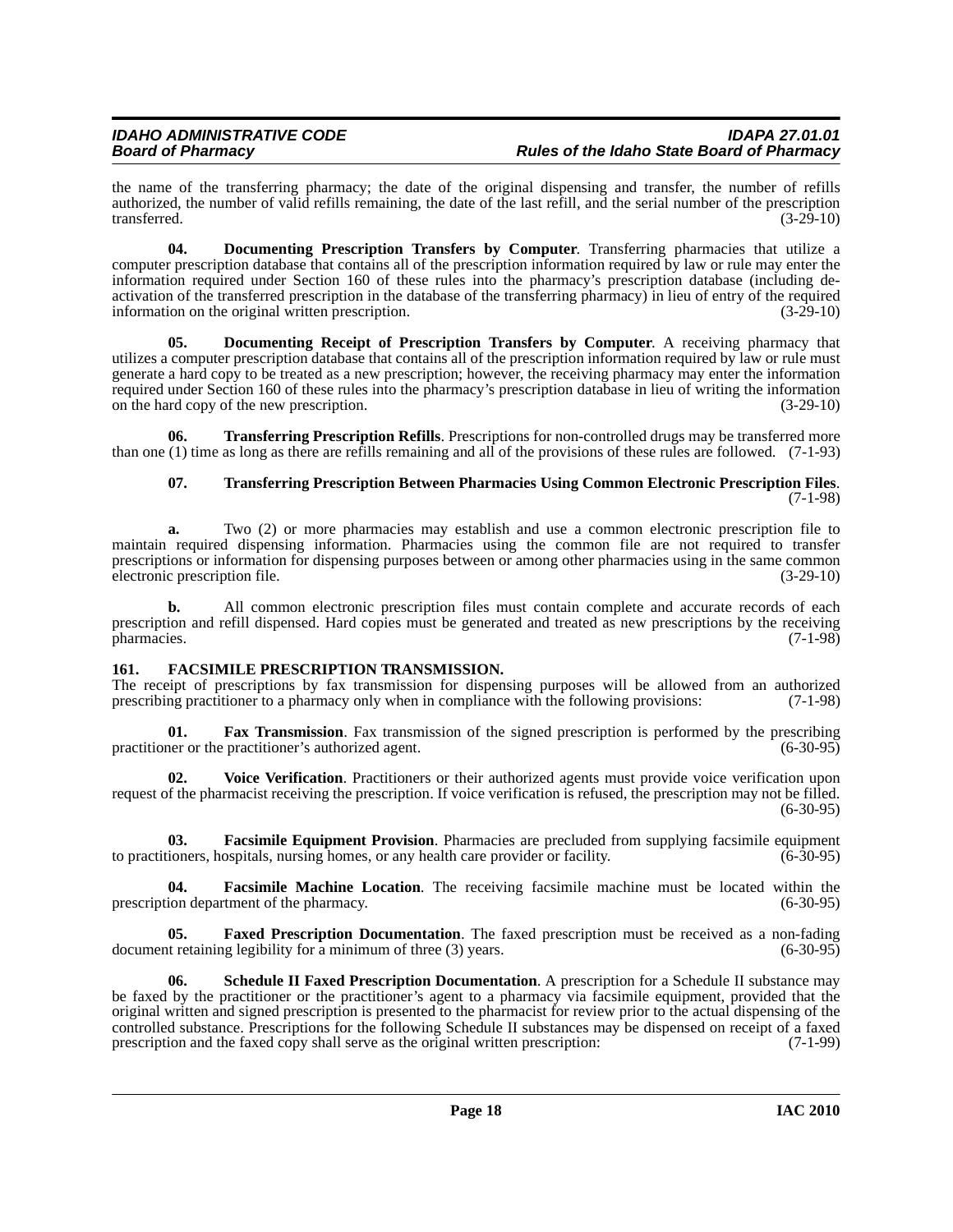**a.** A Schedule II prescription to be compounded for the direct administration to a patient by al. intravenous, intramuscular, subcutaneous, or intraspinal infusion. (7-1-99) parenteral, intravenous, intramuscular, subcutaneous, or intraspinal infusion.

**b.** A Schedule II prescription for a resident of a Long Term Care Facility (LTCF). (7-1-99)

**c.** A Schedule II prescription for a patient residing in a hospice certified by Medicare under Title XVIII or licensed by the state. The practitioner or the practitioner's agent shall note on the prescription that the patient is a hospice patient. (7-1-99) patient is a hospice patient.

**d.** Copies of Schedule II facsimile prescriptions will not be required to be sent to the Board office.

 $(6-30-95)$ 

**07. Schedules III, IV, and V Faxed Prescription Documentation**. For substances in Schedules III, IV, and V, a faxed copy of a written, signed prescription transmitted directly by the prescribing practitioner to the pharmacy can serve as an original prescription. All federal and state laws and rules pertaining to written prescriptions for Schedule III, IV, and V substances apply to faxed prescriptions. (6-30-95) for Schedule III, IV, and V substances apply to faxed prescriptions.

**08. Pharmacist Verification**. The pharmacist receiving a faxed prescription will be responsible for verifying the authenticity of the prescription and for ensuring that a prescription for a controlled substances has been issued for a legitimate medical purpose by an individual practitioner acting in the usual course of his professional practice pursuant to 21 CFR 1306.04(a). Orders purporting to be prescriptions that are not issued in the usual course of professional treatment are not considered prescriptions within the meaning and intent of the Controlled Substances Act. A person who issues or fills such an order shall be subject to penalties provided by law. Responsibility for verification applies equally to an order transmitted by facsimile. (6-30-95)

### <span id="page-18-0"></span>**162. PRESCRIPTION EXPIRATION.**

Prescription orders that are legally refillable must have the refill instructions indicated on their face. All prescription orders expire fifteen (15) months after date of issue. For long term medication orders a new prescription must be obtained and a new file number issued. (4-6-05)

### <span id="page-18-1"></span>**163. EMERGENCY PRESCRIPTION REFILL.**

In an emergency a pharmacist may refill a prescription for a patient if the prescribing practitioner is not available for authorization and, in the professional judgment of the pharmacist, the prescription should be refilled. Only sufficient medication may be furnished for the emergency period and the practitioner must be contacted as soon as possible for further refill instructions. (7-1-93) further refill instructions.

### <span id="page-18-2"></span>**164. (RESERVED).**

### <span id="page-18-3"></span>**165. PHARMACEUTICAL CARE.**

A licensed pharmacist's scope of pharmacy practice may include, but is not limited to, the provision of those acts or services necessary to provide pharmaceutical care as defined in these rules. (5-8-09)

### **01. Definitions**. (7-1-99)

**a.** Collaborative pharmacy practice. Means that practice of pharmacy whereby one (1) or more pharmacists have jointly agreed to work in conjunction with one (1) or more practitioners under protocol whereby the pharmacist may perform certain patient care functions authorized by the practitioner under certain specified conditions or limitations. (5-8-09)

**b.** Collaborative pharmacy practice agreement. Means a written and signed agreement between one (1) or more pharmacists and one (1) or more practitioners that provides for collaborative pharmacy practice for the purpose of conducting drug therapy management services, as defined in these rules. (5-8-09)

**c.** Drug therapy management. Means a distinct service or group of services that optimize therapeutic outcomes for individual patients. Drug therapy management services are independent of, but can occur in conjunction with, the provision of a drug or a device. Drug therapy management encompasses a broad range of professional activities and responsibilities within the licensed pharmacist's scope of practice. These services may include, but are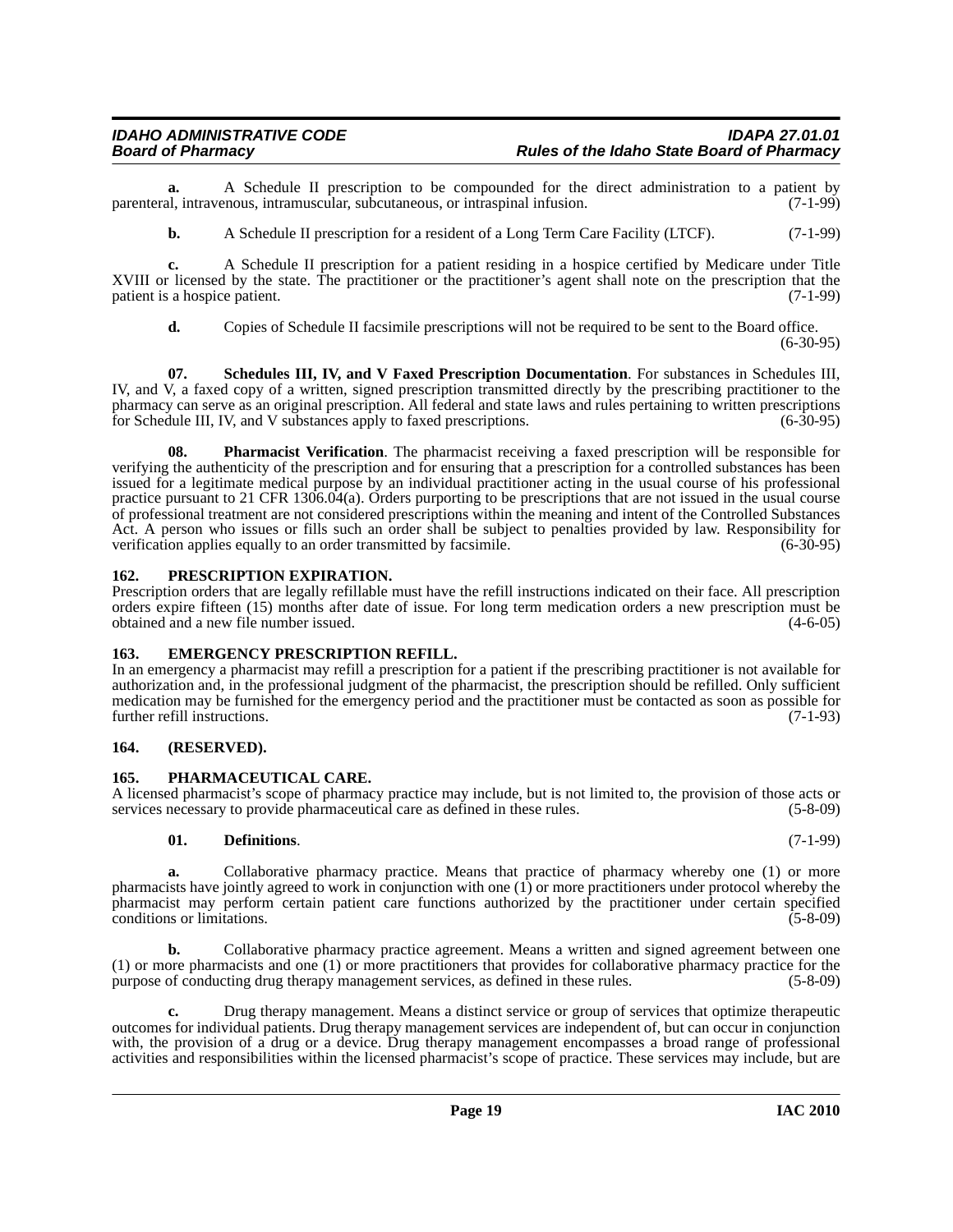### *IDAHO ADMINISTRATIVE CODE IDAPA 27.01.01 Board of Pharmacy Rules of the Idaho State Board of Pharmacy*

|                 |                                   | not limited to, the following, according to the individual needs of the patient:                                                                                                                    | $(5-8-09)$ |
|-----------------|-----------------------------------|-----------------------------------------------------------------------------------------------------------------------------------------------------------------------------------------------------|------------|
|                 | i.                                | Performing or obtaining necessary assessments of the patient's health status;                                                                                                                       | $(5-8-09)$ |
|                 | ii.                               | Formulating a drug treatment plan;                                                                                                                                                                  | $(5-8-09)$ |
|                 | iii.                              | Selecting, initiating, modifying, or administering drug therapy;                                                                                                                                    | $(5-8-09)$ |
|                 | iv.                               | Monitoring and evaluating the patient's response to therapy, including safety and effectiveness;                                                                                                    | $(5-8-09)$ |
|                 | V.                                | Performing a comprehensive drug review to identify, resolve, and prevent drug-related problems,<br>including adverse drug events;                                                                   | $(5-8-09)$ |
|                 | vi.<br>primary care providers;    | Documenting the care delivered and communicating essential information to the patient's other                                                                                                       | $(5-8-09)$ |
|                 | vii.<br>his therapeutic regimens; | Providing information, support services and resources designed to enhance patient adherence with                                                                                                    | $(5-8-09)$ |
|                 | viii.                             | Coordinating and integrating drug therapy management services within the broader health care-<br>management services being provided to the patient; and                                             | $(5-8-09)$ |
|                 | ix.                               | Such other drug therapy management services as may be allowed by law.                                                                                                                               | $(5-8-09)$ |
|                 | d.                                | Health information. Means any information, whether oral or recorded in any form or medium, that:                                                                                                    | $(5-8-09)$ |
|                 |                                   | Is created or received by a health care provider, health plan, public health authority, employer, life<br>insurer, school or university, or health care clearinghouse; and                          | $(5-8-09)$ |
|                 | ii.                               | Relates to the past, present, or future physical or mental health or condition of an individual; or the<br>past, present, or future payment for the provision of healthcare to an individual.       | $(5-8-09)$ |
|                 | e.                                | HIPAA. Means the federal Health Insurance Portability and Accountability Act of 1996 (Public<br>Law 104-191) and any amendments thereof.                                                            | $(5-8-09)$ |
|                 | f.                                | Individually identifiable health information. Means information that is a subset of health<br>information, including demographic information collected from an individual and that:                 | $(5-8-09)$ |
| and             | i.                                | Is created or received by a health care provider, health plan, employer, or health care clearinghouse;                                                                                              | $(5-8-09)$ |
|                 | ii.                               | Relates to the past, present, or future physical or mental health or condition of an individual; or the<br>past, present, or future payment for the provision of health care to an individual that: | $(5-8-09)$ |
|                 | (1)                               | Identifies the individual; or                                                                                                                                                                       | $(5-8-09)$ |
| the individual. | (2)                               | With respect to which there is a reasonable basis to believe the information can be used to identify                                                                                                | $(5-8-09)$ |
| the following:  | g.                                | Other pharmaceutical patient care services. Means services that may include, but are not limited to,                                                                                                | $(5-8-09)$ |
|                 | i.                                | Collaborative pharmacy practice.                                                                                                                                                                    | $(5-8-09)$ |
|                 | ii.                               | Such other pharmaceutical patient care services as may be allowed by law.                                                                                                                           | $(5-8-09)$ |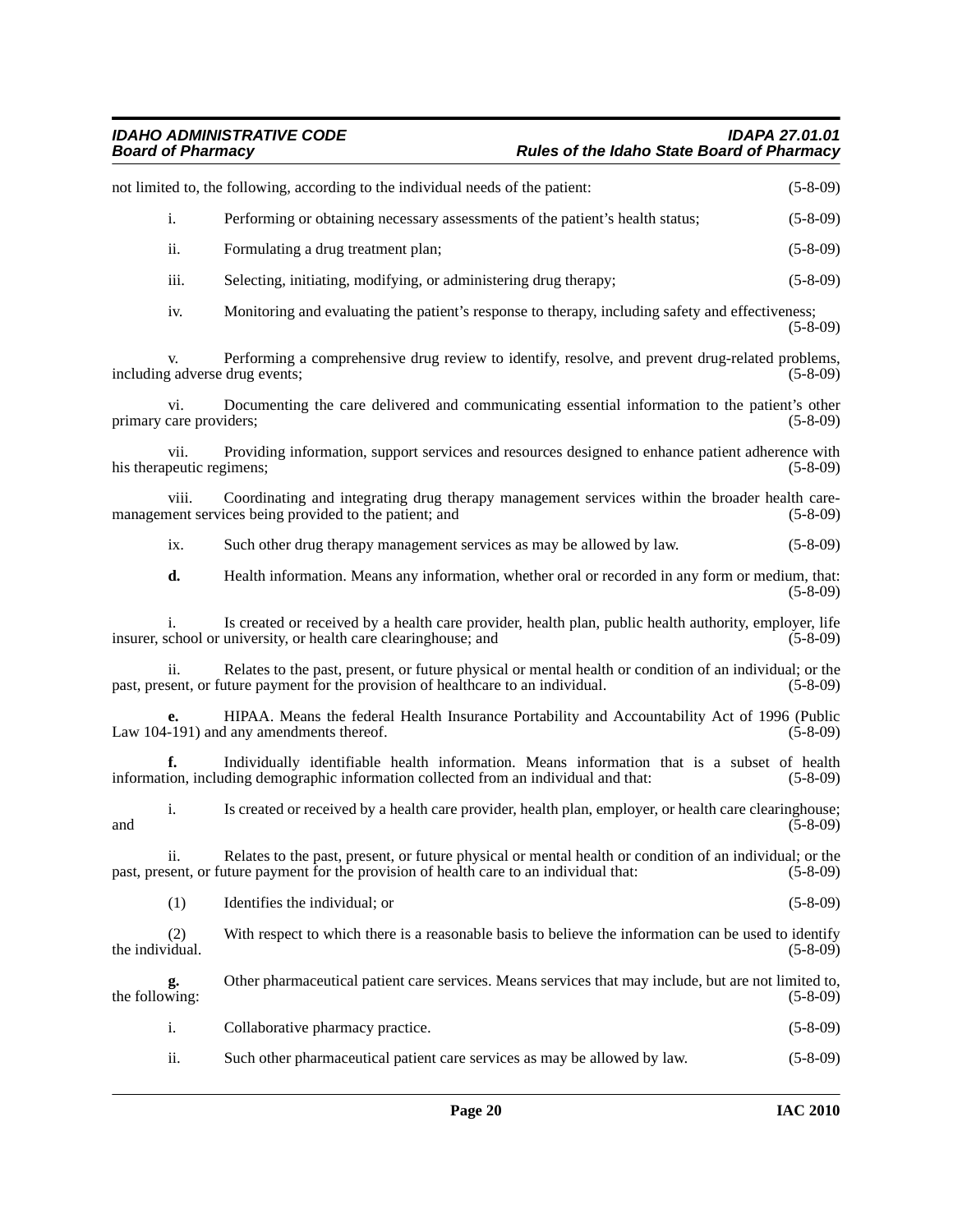**h.** Pharmaceutical care. Means the provision by a pharmacist of drug therapy management services and other pharmaceutical patient care services intended to achieve outcomes related to the cure or prevention of a disease, elimination or reduction of a patient's symptoms, or arresting or slowing of a disease process as defined in these rules.  $(5-8-09)$ 

**i.** Pharmacist's scope of practice pursuant to the collaborative practice agreement. Means those duties and limitations of duties placed upon one (1) or more pharmacists by the collaborative practitioner or practitioners, the Board, and applicable law and includes the limitations implied by the scope of practice of the collaborating practitioner or practitioners. (5-8-09)

**j.** Practitioner. Means, for purposes of Section 165, an individual currently licensed, registered, or e authorized in Idaho to prescribe and administer drugs in the course of professional practice. (5-8-09) otherwise authorized in Idaho to prescribe and administer drugs in the course of professional practice.

**k**. Protected health information. Means individually identifiable health information that, except as in Subparagraph 165.01.k.iv. of these rules, is: (5-8-09) provided in Subparagraph 165.01.k.iv. of these rules, is:

i. Transmitted by electronic media; (5-8-09)

ii. Maintained in any medium described in the definition of electronic media at 45 CFR 162.103 (HIPAA privacy rules); and (5-8-09)

iii. Transmitted or maintained in any other form or medium. (5-8-09)

iv. Protected health information excludes individually identifiable health information in: (5-8-09)

(1) Education records covered by the Family Education Right and Privacy Act, as amended  $(20 \text{ U.S.C.})$ <br>(5-8-09) Section  $1231(g)$ ;

(2) Records described at 20 U.S.C. Section 1231 (g)(4)(B)(iv); and (5-8-09)

(3) Employment records held by a licensee in its role as an employer. (5-8-09)

**02.** Collaborative Pharmacy Practice. Collaborative pharmacy practice is subject to the following ents: (5-8-09) requirements:

**a.** Collaborative pharmacy practice agreement. A pharmacist planning to engage in collaborative pharmacy practice shall have on file at his place of practice the written collaborative pharmacy practice agreement. The initial existence and subsequent termination of any such agreement and any additional information the Board may require concerning the collaborative pharmacy practice agreement including the agreement itself, shall be made available to the Board for review upon request. The agreement may allow the pharmacist, within the pharmacist's scope of practice pursuant to the collaborative pharmacy practice agreement, to conduct drug therapy management services approved by the practitioner and as defined by these rules. The collaboration that the practitioner agrees to conduct with the pharmacist must be within the scope of the practitioner's current practice. Patients or caregivers shall be advised of such agreement. (5-8-09)

**b.** Contents. The collaborative pharmacy practice agreement shall include: (5-8-09)

i. Identification of the practitioner and pharmacist who are parties to the agreement; (5-8-09)

ii. The types of drug therapy management decisions that the pharmacist is allowed to make; (5-8-09)

iii. A method for the practitioner to monitor compliance with the agreement and clinical outcomes and to intercede where necessary; (5-8-09) to intercede where necessary;

iv. A provision that allows the practitioner to override a collaborative practice decision made by the pharmacist whenever he deems it necessary or appropriate; (5-8-09)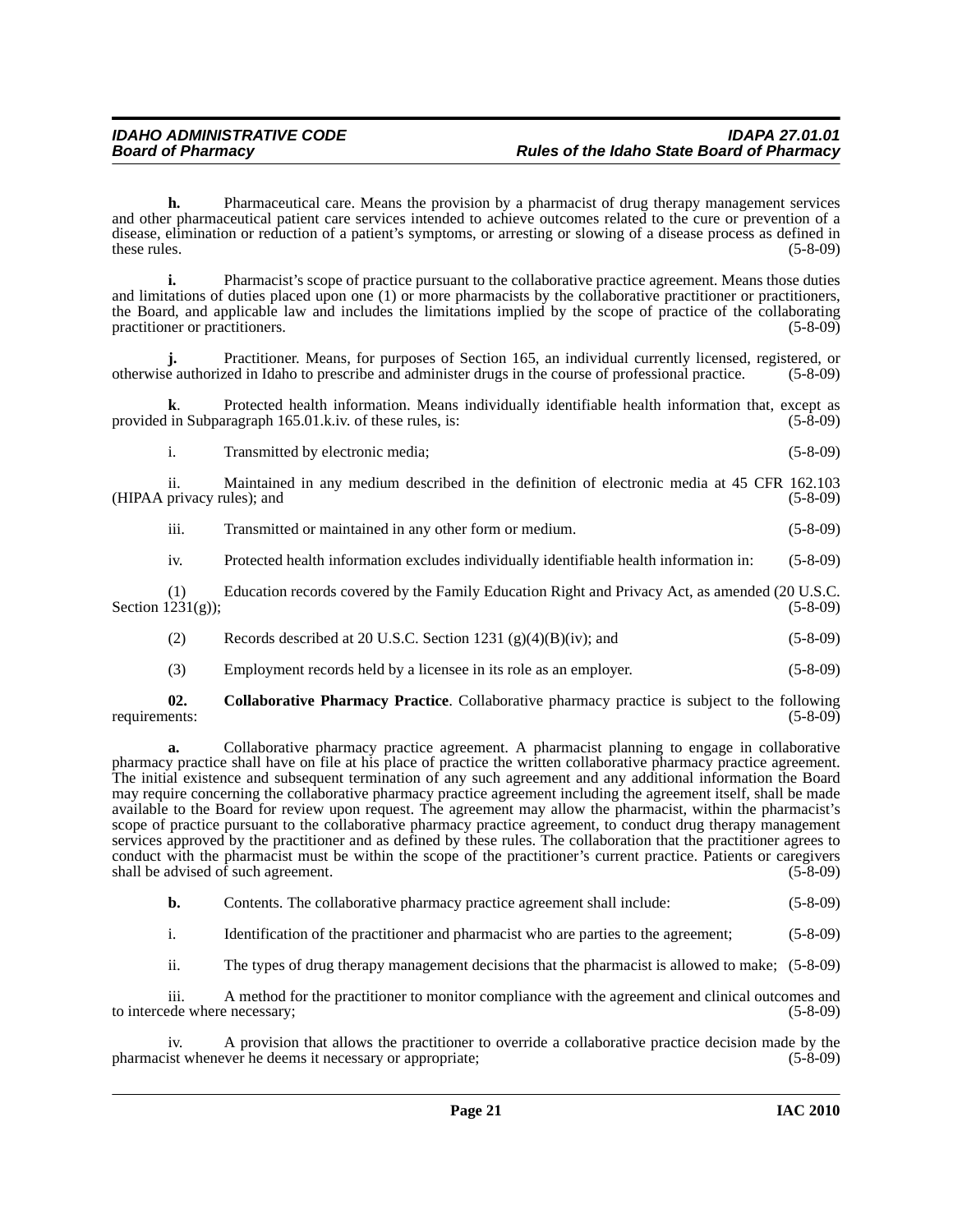v. A provision that allows either party to cancel the agreement by written notification; (5-8-09)

vi. An effective date; and (5-8-09)

vii. Signatures of each collaborating pharmacist and practitioner who are parties to the agreement as well as dates of signing. Amendments to a collaborative pharmacy practice agreement must be documented, signed, and dated. (5-8-09) and dated.  $(5-8-09)$ 

**c.** Initiation of the collaborative pharmacy practice agreement. The collaborative pharmacy practice agreement must be coupled with a medical order from the practitioner to initiate allowed activities for any particular patient. (5-8-09)

**d.** Documentation of pharmacist activities. Documentation of allowed activities must be kept as part of the patient's permanent record and must be readily available to other health care professionals providing care to that patient and who are authorized to receive it. Documentation of allowed activities shall be considered protected health information.

**e.** Review. At a minimum, the written agreement shall be reviewed and renewed and, if necessary, very year. (5-8-09) revised every year.

**03.** Independent Practice. A licensed pharmacist may provide pharmaceutical care outside of a pharmacy if all of the following conditions are met: (3-29-10) licensed pharmacy if all of the following conditions are met:

**a.** The pharmacist has access to prescription records, patient profiles, or other relevant medical information for purposes of pharmaceutical care and appropriately reviews such information before performing any such functions; (3-29-10)

**b.** Access to the information described in Paragraph 165.03.a. of these rules is secure from unauthorized access and use, and all access by pharmacists is documented; and (3-29-10)

**c.** A pharmacist providing pharmaceutical care outside of the premises of a licensed pharmacy shall maintain the records or other patient-specific information used in such activities in a readily retrievable form in a system that is secured and managed by the pharmacy with whom the pharmacist is providing such services or, if acting independent of a pharmacy, a secure system maintained by the pharmacist. Such records or information shall: (3-29-10)

| Provide accountability and an audit trail: | $(3-29-10)$ |
|--------------------------------------------|-------------|

ii. Be provided to the Board upon request; and (3-29-10)

iii. Be preserved for a period of at least two (2) years from the date relied upon or consulted for the purposes of performing any such function. (3-29-10)

<span id="page-21-0"></span>**166. -- 175. (RESERVED).**

### <span id="page-21-1"></span>**176. POISONS.**

**01. Definition -- Poison**. A poison is any substance that when applied to the body, either internally or y, is capable of destroying the action of vital functions. (7-1-93) externally, is capable of destroying the action of vital functions.

**Packaging of Poisons**. In addition to meeting all the requirements of the Federal Food, Drug and Cosmetic Act of 1938; the Poison Prevention Packaging Act of 1970; and the Idaho Food, Drug and Cosmetic Act relevant to repackaging and distributing items included by definition or listed as poisons, the pharmacist must comply with the following rules: (7-1-93) with the following rules:

**a.** Any poison item sold as a non-prescription, over-the-counter transaction must be in unopened,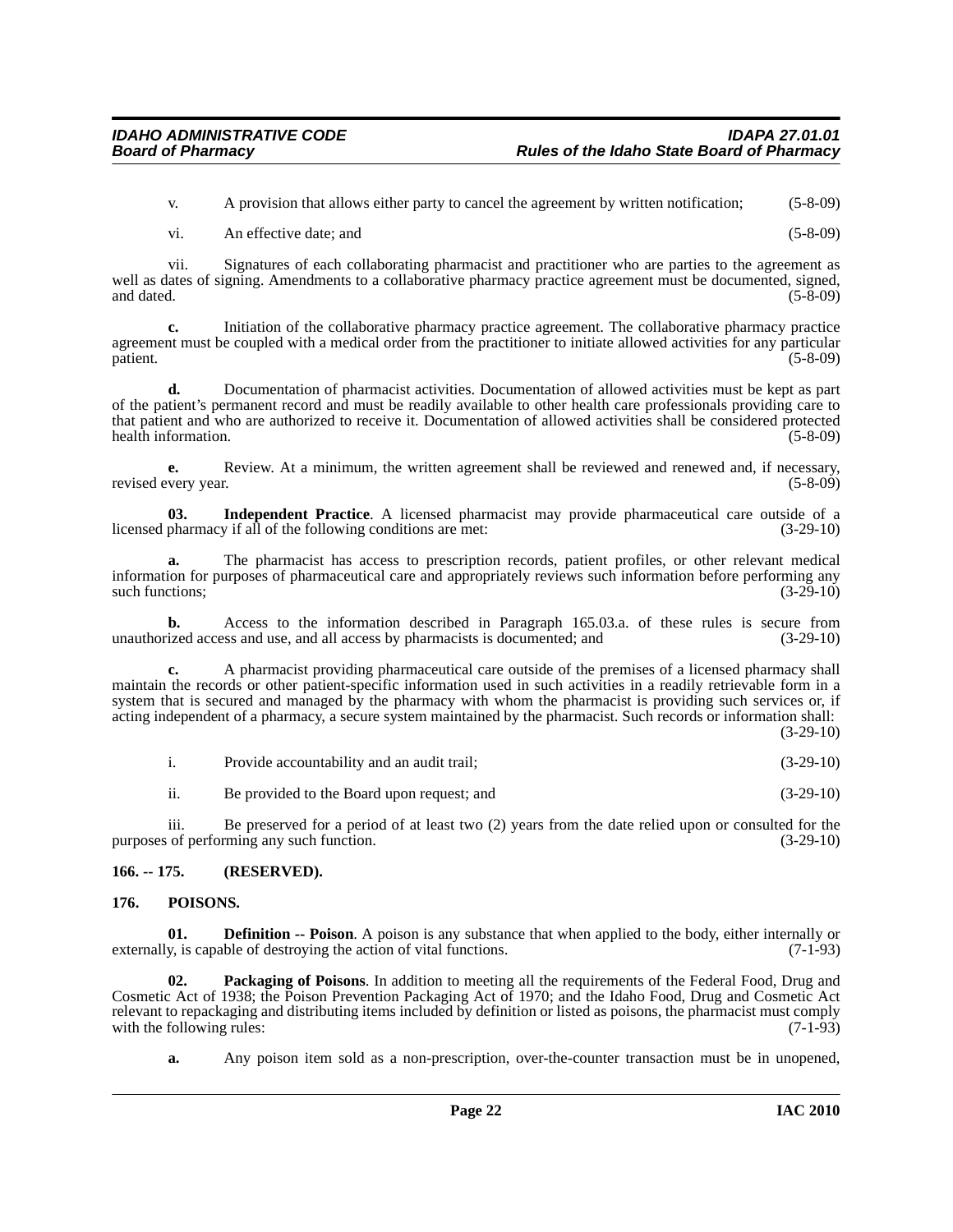|                                  | properly labeled (including name and strength of contents, warning, antidote, and name of distributor) manufacturer's<br>or distributor's containers. Such sales are permitted without record keeping requirements. | $(7-1-93)$ |
|----------------------------------|---------------------------------------------------------------------------------------------------------------------------------------------------------------------------------------------------------------------|------------|
| b.                               | All sales of prepackaged items defined as poisons shall:                                                                                                                                                            | $(7-1-93)$ |
| i.                               | Be sold only to persons at least eighteen (18) years of age;                                                                                                                                                        | $(7-1-93)$ |
| ii.                              | Be placed in a suitable container with a safety closure; and                                                                                                                                                        | $(7-1-93)$ |
| iii.                             | Be labeled with the name and strength of contents, antidote, warning statements, and the name and<br>address of the pharmacy distributing the item.                                                                 | $(7-1-93)$ |
|                                  | All sales of poisons in repackaged containers require entry in a POISON REGISTER, which is a<br>bound book containing at least the following information:                                                           | $(7-1-93)$ |
| i.                               | Signature and age of purchaser;                                                                                                                                                                                     | $(7-1-93)$ |
| ii.                              | Time and date of sale;                                                                                                                                                                                              | $(7-1-93)$ |
| iii.                             | Item sold and quantity;                                                                                                                                                                                             | $(7-1-93)$ |
| iv.                              | Intended use of item; and                                                                                                                                                                                           | $(7-1-93)$ |
| V.                               | Signature (initials) of pharmacist.                                                                                                                                                                                 | $(7-1-93)$ |
| d.<br>the date of the last sale. | The Poison Register must be maintained in the pharmacy during its use and for three (3) years after                                                                                                                 | $(7-1-93)$ |
| 03.                              | List of Poisons. The following list of poisons is not considered exhaustive and is subject to change:                                                                                                               | $(7-1-93)$ |
| a.                               | All acids capable of destroying vital human functions;                                                                                                                                                              | $(7-1-93)$ |
| b.                               | Arsenic, its salts and compounds;                                                                                                                                                                                   | $(7-1-93)$ |
| c.                               | Mercury, its salts and compounds;                                                                                                                                                                                   | $(7-1-93)$ |
| d.                               | Cyanide, its salts and compounds;                                                                                                                                                                                   | $(7-1-93)$ |
| e.                               | Phenol and phenolic preparations;                                                                                                                                                                                   | $(7-1-93)$ |
| f.                               | Potassium or sodium hydroxide and their compounds;                                                                                                                                                                  | $(7-1-93)$ |
| g.                               | Silver nitrate and its preparations;                                                                                                                                                                                | $(7-1-93)$ |
| h.                               | Strychnine and strychnine salts; and                                                                                                                                                                                | $(7-1-93)$ |
| i.                               | Chloroform and related compounds.                                                                                                                                                                                   | $(7-1-93)$ |

### <span id="page-22-0"></span>**177. LIMITED SERVICE PHARMACIES.**

Pharmacists proposing to operate retail drug outlets that are not community pharmacies but limit the types of drug orders that may be filled shall submit lists of suggested equipment and drug stocks to the Board with the application for pharmacy registration. The Board, or its designee, shall review the lists and either approve or deny the equipment and stocks contained therein. No pharmacy registration application may be granted for such a pharmacy until the lists of equipment and stocks are approved. The rules applicable to institutional and retail pharmacies, where appropriate, may be applied to such limited service pharmacies. All required equipment and stock are to be maintained on a continuing basis. (7-1-93)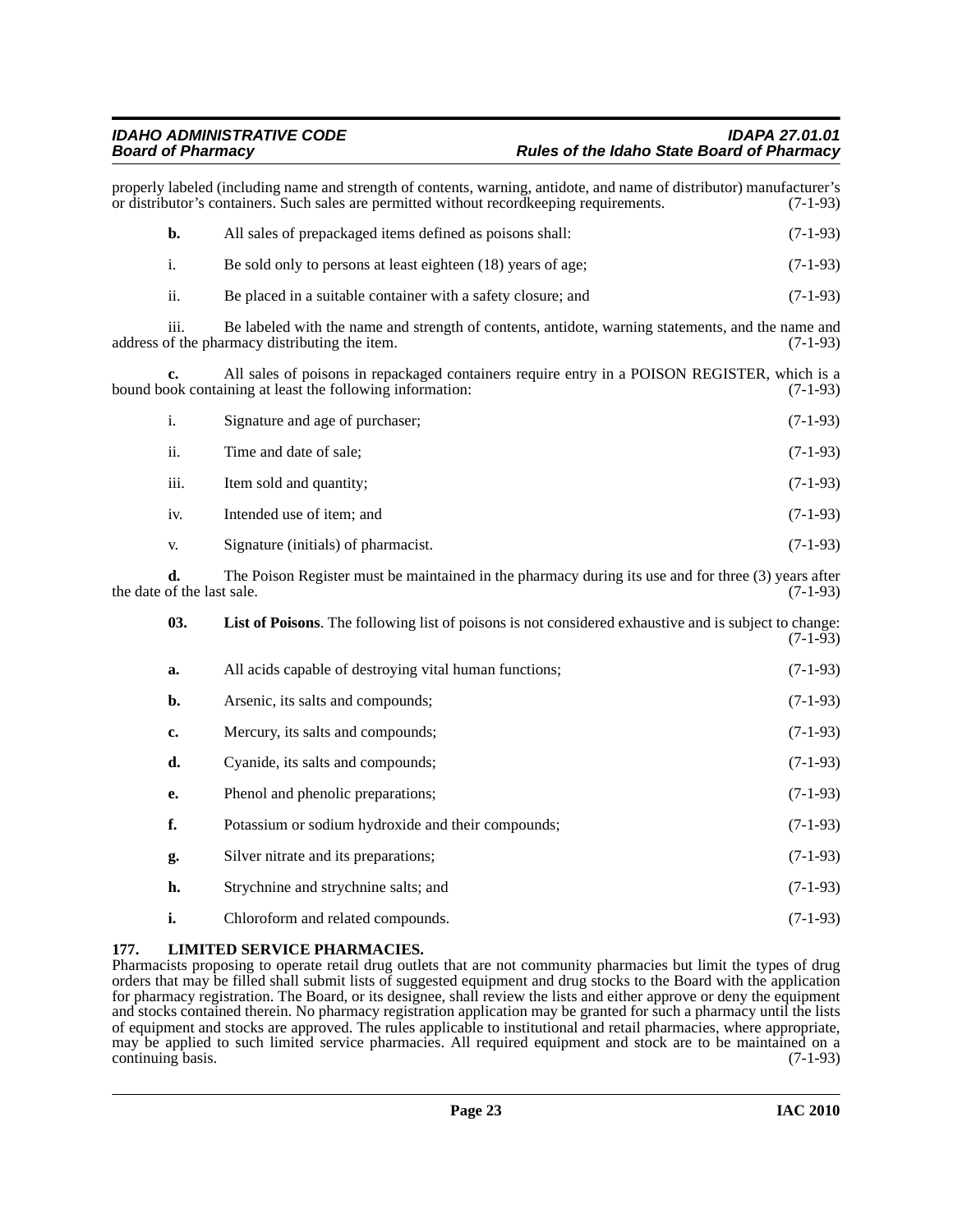### <span id="page-23-0"></span>**178. PHARMACIES, PARENTERAL ADMIXTURE.**

**01. Definition -- Parenteral Admixture**. Parenteral admixture is the preparation and labeling of sterile products intended for intravenous or intramuscular administration. (7-1-93) **02. General Requirements for Parenteral Admixture**. (7-1-93) **a.** The environment for this type of practice shall be set apart, designed and equipped to facilitate aseptic techniques and conditions. (7-1-93) **b.** The Board must be notified prior to construction of such pharmacies to allow approval of floor r Section 156 of these rules. (7-1-93) plans per Section 156 of these rules. **c.** A registration separate from the regular pharmacy registration is required of all such pharmacies opening and after inspection by the Board. (7-1-93) prior to opening and after inspection by the Board. **d.** A policy and procedure manual must be available at the time of initial inspection and at the annual inspection that shows proper procedures and techniques for the protection of the employee and the safety of the patient. (7-1-93) **e.** Such pharmacies shall be under the supervision and control of a licensed pharmacist. (7-1-93) **03. Equipment for Parenteral Admixture**. (7-1-93) **a.** A sink with hot and cold water in close proximity to the hood;  $(7-1-93)$ **b.** A laminar airflow hood or other appropriate environmental control device capable of maintaining a compounding area environment equivalent to "Class 100 conditions" as described in the Federal Standard 209 Clean Room and Work Station Requirements; (7-1-98) **c.** A refrigerator for proper storage of additives and finished parenteral products prior to delivery when necessary;  $(7-1-93)$ **d.** All library requirements in Section 154 of these rules plus the most recent copy of "*Handbook of Injectable Drugs*" by Lawerence A.Trissel; (7-1-93) **e.** A separate vertical flow biohazard safety hood is required, if hazardous materials are prepared; and (7-1-93) **f.** All supplies necessary for handling both hazardous and biohazardous spills and disposal of wastes shall be available and maintained in the area at all times. (7-1-93) **04. Distribution and Control of Prescriptions**. (7-1-93) **a.** Proper prescription files with all required information shall be maintained.  $(7-1-93)$ **b.** In addition to the requirements for other prescriptions, labels shall include the name and amounts of additives and the diluent, storage requirements and an expiration date and time. (7-1-93) **05. Quality Control of Equipment**. (7-1-93) **a.** All equipment monitoring and maintenance must be documented.  $(7-1-93)$ **b.** All hoods shall be certified as often as recommended by the manufacturer or at least annually.  $(7-1-93)$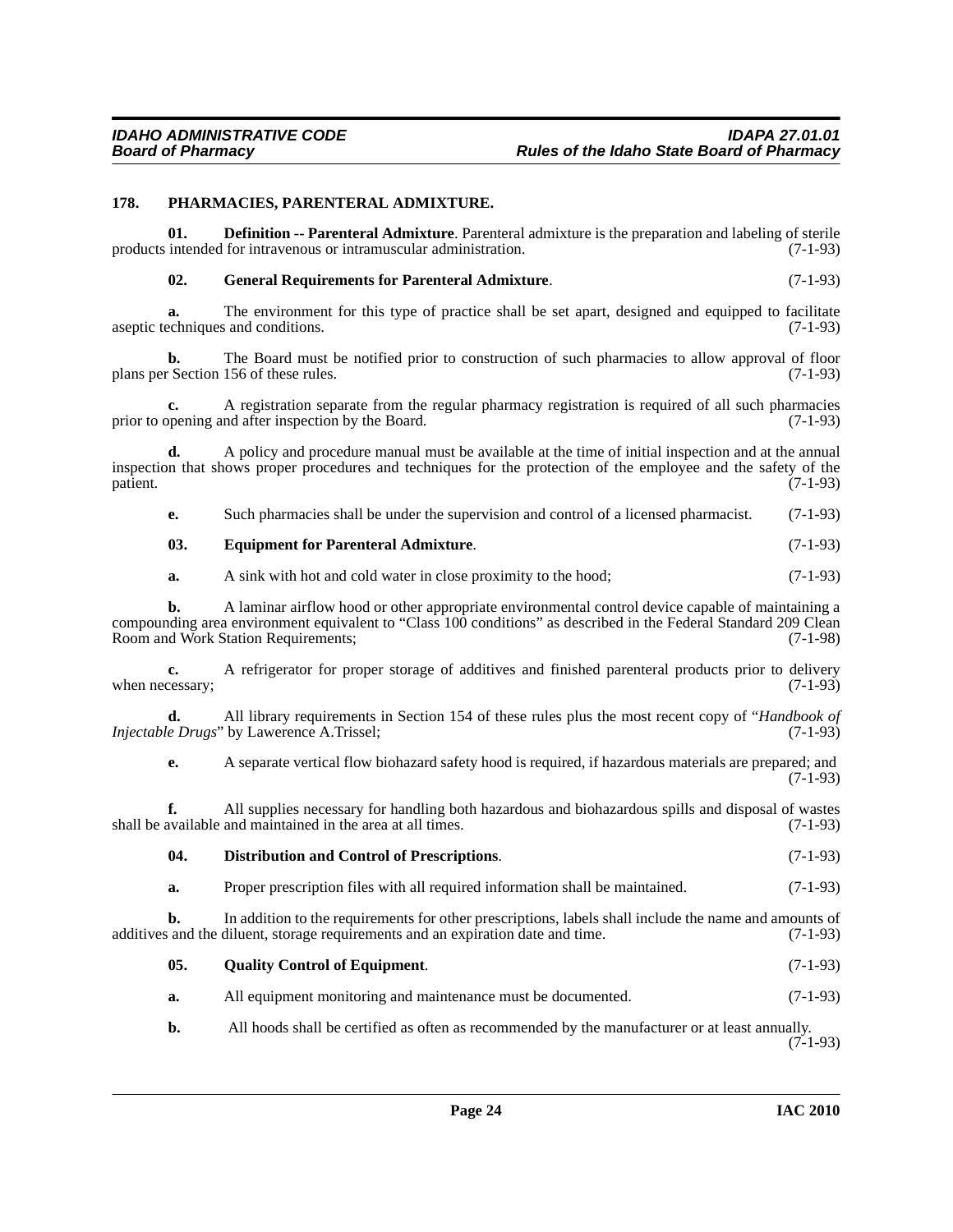### <span id="page-24-0"></span>**179. PHARMACIES, DEPOT.**

No licensed pharmacist shall participate in any arrangement or agreement whereby prescriptions may be left at, picked up from, accepted by, or delivered to any place of business not licensed as a pharmacy. (7-1-93)

**01. Application**. This prohibition applies to both the prescription order blank and the completed prescription medication container. (7-1-93)

**02.** Other. Nothing in this rule shall prohibit a licensed pharmacist or a licensed pharmacy, by means of its employee or by use of a common carrier, from picking up prescriptions or delivering prescriptions at the office or home of the prescriber, at the residence of the patient, or at the hospital or medical care facility in which a patient is confined. (7-1-93) is confined.  $(7-1-93)$ 

### <span id="page-24-1"></span>**180. DIFFERENTIAL HOURS.**

**01. Security at Pharmacy**. A pharmacy must provide adequate security for its drug supplies, equipment, and records and in the absence of a pharmacist, the pharmacy must be closed. If a pharmacy is located within a larger business establishment that is open to the public for business at times when a pharmacist is not present, the pharmacy must be totally enclosed by a partition, such as a glass or metal mesh screen or a security fence, that is sufficient to provide adequate security for the pharmacy, as approved by the Board or its representatives. In the absence of a pharmacist, the pharmacy must be locked. Employees of the business establishment may not be authorized to enter the closed pharmacy during those hours that the business establishment is open to the public for business. (7-1-93) business.  $(7-1-93)$ 

**02. Equipment, Records, Drugs, and Other Items**. All equipment and records referred to in these rules and all drugs, devices, poisons, and other items or products that are restricted to sale either by or under the personal supervision of a pharmacist must be kept in the pharmacy area. (7-1-93) personal supervision of a pharmacist must be kept in the pharmacy area.

**03. Prescription Orders and Refill Requests**. Written prescription orders and refill requests can be delivered to a pharmacy at any time. If no pharmacist is present, the prescription orders must be deposited by the patient, or his agent delivering the prescription order or refill request, into a "mail slot" or "drop box" that deposits the prescription order into the pharmacy area. The times that the pharmacy is open for business must be displayed in a manner that is prominently visible to the person depositing the prescription order. (7-1-93)

**04. Storage of Prescriptions**. Prescriptions shall be stored in the pharmacy and cannot be removed from the pharmacy unless the pharmacist is present and the removal is for the immediate delivery to the patient, person picking up the prescription for the patient, or person delivering the prescription to the patient at his residence or similar place. (7-1-93)

**05.** Sale Restrictions. No drugs, devices, poisons, or other items or products that are restricted to sale either by or under the personal supervision of a pharmacist may be sold or delivered without a pharmacist being present in the pharmacy.  $(7-1-93)$ 

**06. Separate Telephone**. Any pharmacy having hours differing from the remainder of a business shall have a separate and distinct telephone number from that of the business. The telephone shall not be answerable in the remainder of the establishment unless all telephone conversations during a pharmacist's absence are recorded and played back by the pharmacist. (7-1-93) played back by the pharmacist.

**Oral Prescriptions.** An oral prescription may not be accepted if the pharmacist is not present unless the prescription is taken on a recording that must inform the caller of the times the pharmacy is open. (7-1-93)

**08. Hours Open for Business**. A pharmacy must notify the Board, on a form prescribed by the Board, of the hours that the pharmacy is open for business. Any pharmacy desiring to change the hours that it is open for business, must notify the Board, on a form prescribed by the Board, at least seven (7) days prior to commencing such hours. A pharmacy desiring to change its hours for a holiday as set forth in Section 73-108, Idaho Code, does not need to provide notice of the changes to the Board, but must provide at least seven (7) days notice to the public. A pharmacy must prominently display in a permanent manner on or adjacent to its entrance the hours it is open for business. A pharmacy must remain open for business the hours for which the Board has received such notification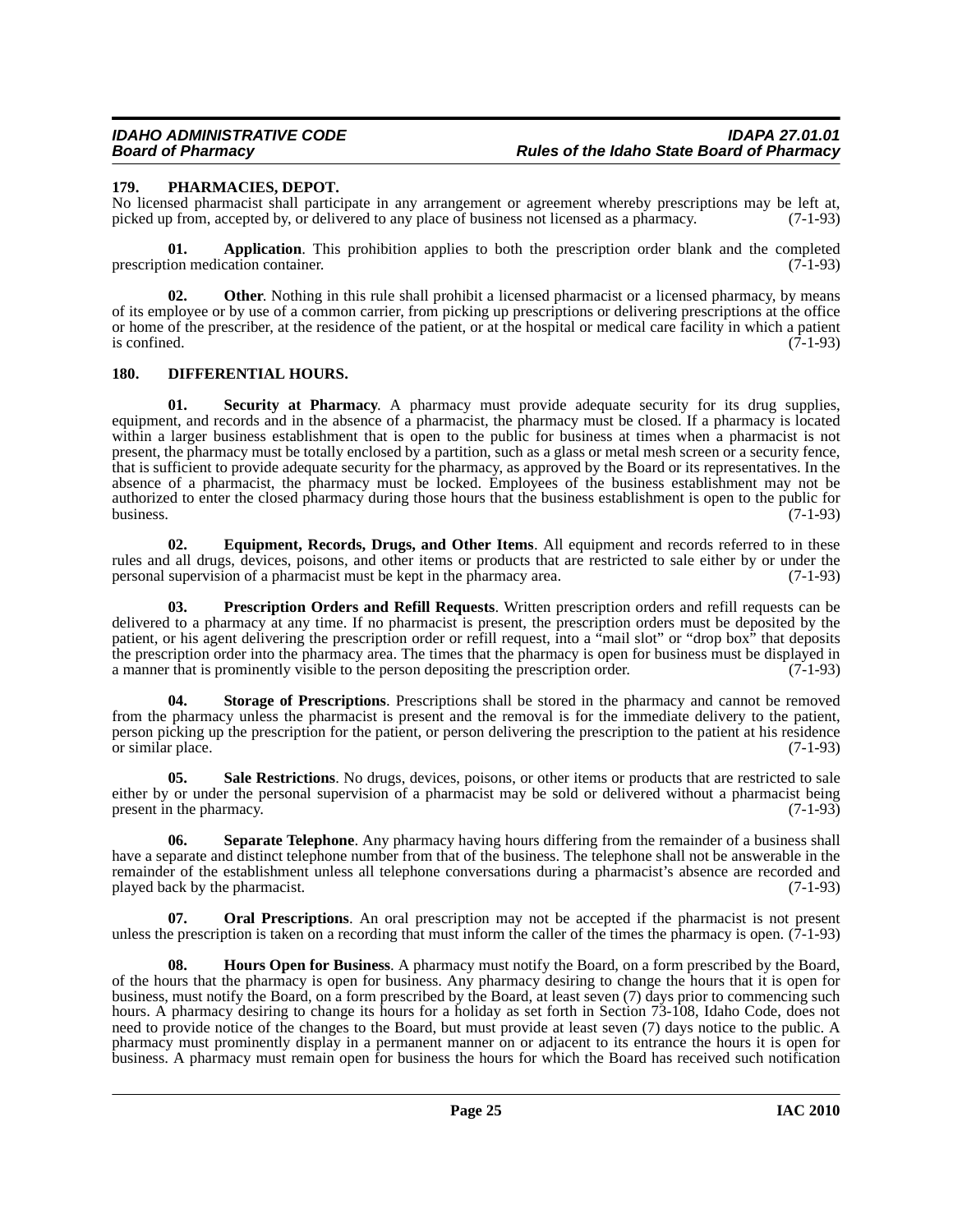and that are prominently displayed. A pharmacy must maintain sufficient staffing by pharmacists in order to ensure that the pharmacy will be open during the hours of operation for which the pharmacy provided notice to the Board. If a pharmacy is located within a larger business establishment that has hours of operation different from the pharmacy, the hours the pharmacy is open for business shall be prominently displayed, in a permanent manner, at the pharmacy area and on, or adjacent to, the entrance to the mercantile establishment. (3-29-10)

**09. Advertising**. Any advertising by the business establishment that references the pharmacy or products sold only in the pharmacy, and that includes the hours that the business establishment is open to the public for business, must also indicate the hours that the pharmacy is open to the public for business. (7-1-93)

**10. Notification to the Board of Differential Hours**. Any person desiring to operate a pharmacy within an establishment having hours of business differing from the pharmacy, must notify the Board at least thirty (30) days prior to commencing such differential hours. To constitute notification, the applicant must complete and file the form provided by the Board with the required information. Board inspection and approval shall be completed prior to commencing differential hours. The inspection and approval or disapproval shall be completed within ten (10) days of receiving notification that the premises are ready for inspection. Approval or disapproval shall be predicated upon compliance with this rule and the pharmacy minimum standards set forth in Section 151 of these rules. (7-1-93)

### <span id="page-25-0"></span>**181. RECORD KEEPING, ALTERNATE SYSTEMS.**

**01. Automated Record Keeping System**. An automated data processing system may be used for the storage and retrieval of refill information for prescription orders, only in the pharmacy with the original on file pursuant to Section 162 of these rules, subject to the following conditions: (7-1-93)

**a.** Any such proposed computerized system must provide on-line retrieval (via CRT display or hardcopy printout) of original prescription order information for those prescription orders which are currently authorized for refilling. (7-1-93) authorized for refilling.

**b.** This shall include, but is not limited to, data such as the original prescription number, date of issuance of the original prescription order by the practitioner, full name and address of the patient, name, address, and DEA registration number of the practitioner for Schedule III and IV controlled substances, and the name, strength, dosage form, quantity prescribed (and quantity dispensed if different from the quantity prescribed), and the total number of refills authorized by the prescribing practitioner. (7-1-93)

**02. On-Line Retrieval of Records**. Any proposed computerized system must also provide on-line retrieval (via CRT display or hardcopy printout) of the current refill history of prescription orders, including refill authorization for Schedule III and IV controlled substances for the past six (6) months, and for other drugs for the past year. This refill history shall include, but is not limited to, the name of the drug, the date of refill, the quantity dispensed, the identification code, or name or initials of the dispensing pharmacist for each refill and the total number of refills dispensed to date for that prescription order. (7-1-93)

**03. Documentation That Entered Refill Information Is Correct**. Documentation of the fact that the refill information entered into the computer each time a pharmacist refills an original prescription order is correct must be provided by the individual pharmacist who makes use of such system. (7-1-93)

**a.** If such a system provides a hardcopy printout of each day's prescription order refill data, that printout shall be verified, dated, and signed by the individual pharmacist who refilled such a prescription order.

(7-1-93)

**b.** The individual pharmacist must verify that the data indicated is correct and then sign this document in the same manner as he would sign a check or legal document (for example, J.H. Smith, or John H. Smith). This document shall be maintained in a separate file at that pharmacy for a period of three (3) years from the dispensing date.  $(7-1-93)$ 

**c.** This printout of the day's prescription order refill data must be provided to each pharmacy using such a computerized system within seventy-two (72) hours of the date on which the refill was dispensed. It must be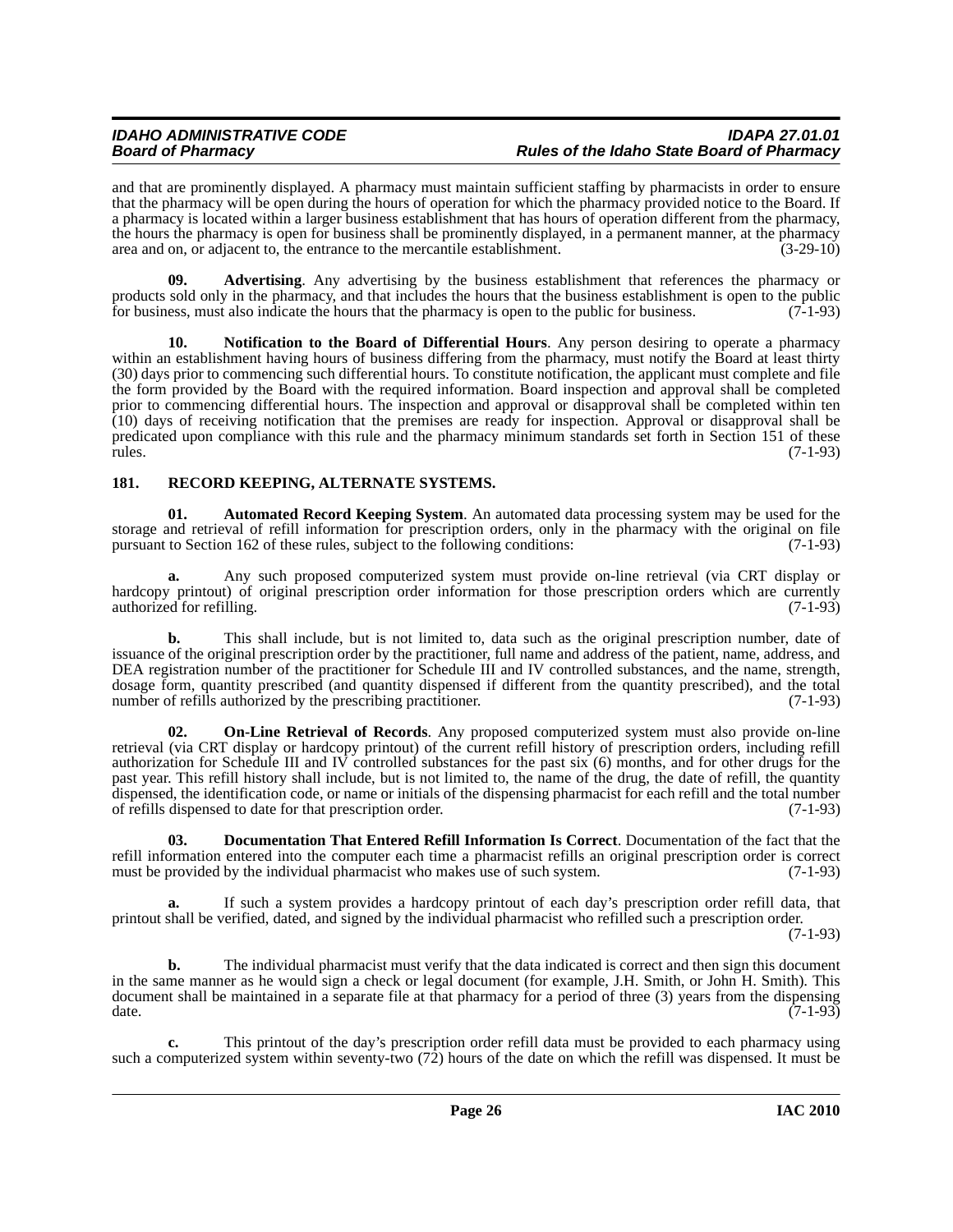verified and signed by each pharmacist who is involved with such dispensing. (7-1-93)

**d.** In lieu of such a printout, the pharmacy shall maintain a bound log book, or separate file, in which each individual pharmacist involved in such dispensing shall sign a statement (in the manner previously described) each day, attesting to the fact that the refill information entered into the computer that day has been reviewed by him and is correct as shown. (7-1-93)

**e.** Such a book or file must be maintained at the pharmacy employing such a system for a period of three (3) years after the date of dispensing the appropriately authorized refill. (7-1-93)

**04. Capability to Produce Refill Data**. Any such computerized system shall have the capability of producing a printout of any refill data which the user pharmacy is responsible for maintaining, for example, this would include a refill-by-refill audit trail for any specified strength and dosage form of any drug (by either brand or generic name or both). (7-1-93)

**a.** Such a printout must indicate name of the prescribing practitioner, name and address of the patient, quantity dispensed on each refill, date of dispensing for each refill, name or identification code of the dispensing pharmacist, and the number of the original prescription order.  $(7-1-93)$ 

**b.** In any computerized system employed by a user pharmacy the central record keeping location must be capable of sending the printout to the pharmacy within forty-eight (48) hours, and if a Board inspector or peace officer or a DEA special agent or compliance investigator requests a copy of such printout from the user pharmacy, it must, if requested to do so by such an investigator verify the printout transmittal capability of its system by documentation (for example, post-mark). (7-1-93)

**05.** Computer System Down-Time. In the event that a pharmacy which employs such a computerized system experiences system down-time, the pharmacy must have an auxiliary procedure which will be used for documentation of refills of prescription orders. This auxiliary procedure must insure that refills are authorized by the original prescription order, that the maximum number of refills has not been exceeded, and that all of the appropriate data is retained for on-line data entry as soon as the computer system is available for use again. (7-1-93)

**06. Filing Refill Information**. When filing refill information for original prescription orders, a pharmacy may use only one (1) of the two (2) systems described in Subsections 108.01 or 181.02 of these rules.

(7-1-93)

**07. Application for Permit**. Any registrant who intends to use a system provided by Subsection 181.06 of these rules must first apply for a permit from the DEA to maintain central records as required by 21 CFR  $1304.04(A)$ . (7-1-93)

**08. Recording of Prescription Order**. A pharmacist shall continue to record the filling of the original prescription order on the front, and refills on the back of the prescription order blank, as required in these rules.

(7-1-93)

**09. Revocation of Approval of Computer Use**. The Board reserves the right to revoke the approval of the use of a computer for cause.  $(7-1-93)$ 

### <span id="page-26-0"></span>**182. DRUGS, USE OF TERMS IN SALE.**

It shall be unlawful for any person who is not legally licensed as a pharmacist under the laws of the state of Idaho or any person, firm, or corporation who does not have in continuous employ at each place of business a pharmacist licensed under the laws of the state of Idaho and in good standing to take, use, or exhibit the title or descriptive term "drug," "drugs," "drugstore," "pharmacy," or "apothecary," or any combination of such titles or descriptive terms or any title or any description of like import or any term designated to take the place of such title or descriptive term.

(7-1-93)

### <span id="page-26-1"></span>**183. PRESCRIBER, CHANGE OF STATUS.**

Following the death of the prescriber, surrender or termination of the prescriber's license, or permanent relocation of the prescriber that precludes a continued patient-prescriber relationship, a valid prescription or drug order of record in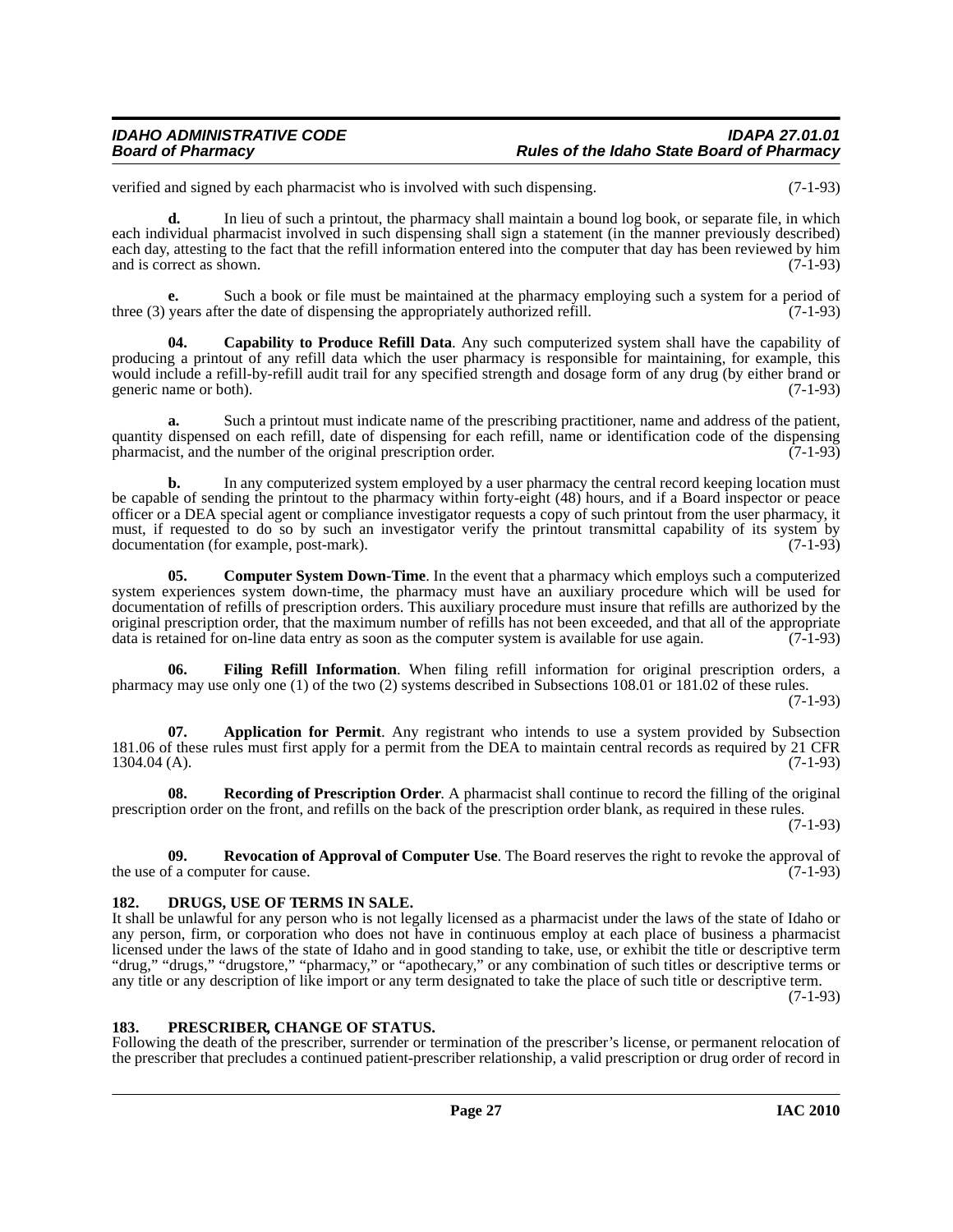Idaho shall remain valid only to the extent necessary to ensure the continuity of care that will best serve the medical needs of the patient.

**01. Advising Patient of Change of Status**. A pharmacist who becomes aware of any of the events referenced in these rules shall advise the patient to the resultant change concerning the status of the prescription, advise the patient to engage a physician, and provide only that amount of prescribed medication necessary to ensure<br>the short-term continuity of care that will best serve the needs of the patient. (7-1-93) the short-term continuity of care that will best serve the needs of the patient.

**02. Knowledge of Change of Status**. A pharmacist shall not dispense, refill, or provide medication in accordance with these rules that is in violation of state or federal law restricting the dispensing or refilling of controlled substances or legend drugs. In no event shall a pharmacist provide medication hereunder beyond ninety (90) days after learning of any of the events referenced in these rules. (7-1-93)

**03. Prescription Order Becomes Null and Void**. After the expiration of the period necessary to ensure the continuity of care or ninety (90) days, whichever comes first, the prescription or drug order shall be null and void. Failure to act in the manner prescribed herein will constitute unprofessional conduct and subject the pharmacist to penalties pursuant to Section 54-1726, Idaho Code. (7-1-93) pharmacist to penalties pursuant to Section 54-1726, Idaho Code.

### <span id="page-27-0"></span>**184. UNPROFESSIONAL CONDUCT.**

The following acts or practices by a licensed pharmacist or a pharmacy owner declared to be specifically, but not by way of limitation, unprofessional conduct and conduct contrary to the public interest: (7-1-93)

**01. General**. Manufacturing, compounding, selling, or dispensing or permitting to be manufactured, compounded, sold, or dispensed substandard drugs or preparations. (7-1-93)

**02. Secret Formulas**. Using secret formulas. (7-1-93)

**03. Prescriber Incentives**. Allowing a commission or rebate to be paid to a person writing, making, or otherwise ordering a prescription, or providing consultant services at no charge to receive prescription business.

(7-1-93)

**04. Prescription Order Noncompliance**. Failing to strictly follow the instructions of the person writing, making, or ordering a prescription as to refills, contents, or label, or giving a copy of a prescription to any person without marking said prescription across the face: "Copy for Information Only. Not to Be Filled," except that a pharmacist, utilizing his best professional judgment, may provide up to a three-month supply of a legend drug that is not a controlled substance when the practitioner has written a drug order to be filled with a smaller supply but which includes refills in sufficient numbers to fill a three-month supply. (3-29-10) which includes refills in sufficient numbers to fill a three-month supply.

**05. Errors or Omissions**. Failing to confer with the person writing, making or ordering a prescription, s an error or omission therein which should be questioned. (7-1-93) if there is an error or omission therein which should be questioned.

**06. False or Deceptive Advertising**. Advertising in a manner that is false, misleading or deceptive, which includes making material claims of professional superiority that cannot be substantiated.  $(7-1-93)$ 

**07.** Addiction. Being addicted or habituated to the use of alcohol or controlled substances. (7-1-93)

**08. Diversion of Drug Products and Devices**. Supplying or diverting drugs, biologicals, and other medicines, substances, or devices, legally sold in pharmacies, that allows unqualified persons to circumvent laws pertaining to the legal sale of such articles. (7-1-93) pertaining to the legal sale of such articles.

**09. Fraudulent Practice**. Performing, or in any way being a party to, any fraudulent or deceitful practice or transaction. (7-1-93)

**10. Incompetency and Negligence**. Performing duties as a pharmacist or pharmacy owner in an tent, unskilled, or negligent manner. (7-1-93) incompetent, unskilled, or negligent manner.

**11. Unprofessional Conduct**. Exhibiting unprofessional conduct toward customers, employees,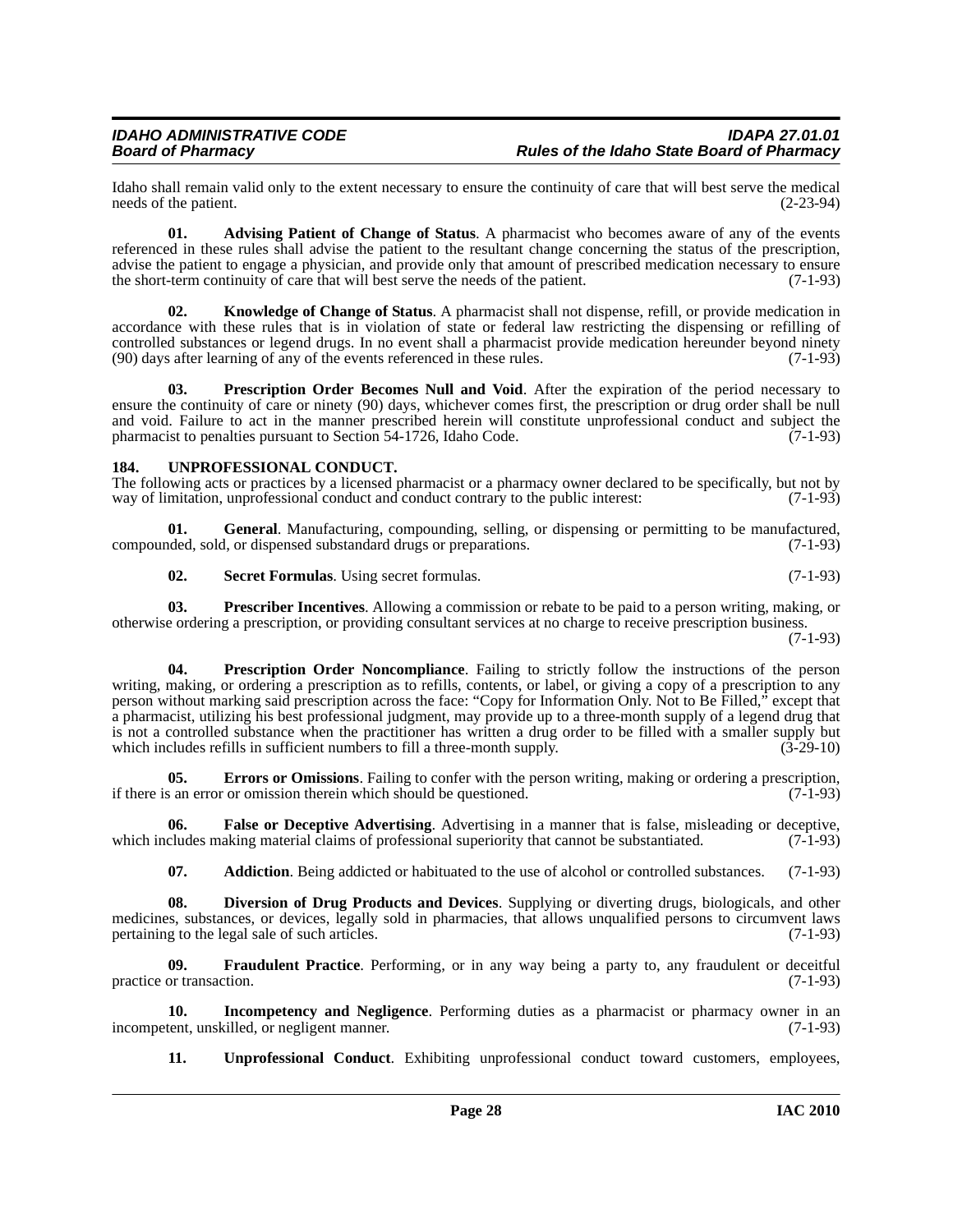colleagues, inspectors or others. (7-1-93)

**12.** Insubordination. Failure to follow an order of the Board. (2-23-94)

**13. Inappropriate Conduct**. Any activity by a pharmacist that is inappropriate to the conduct of the profession of pharmacy. (2-23-94)

**14. Disciplinary Actions in Other States**. Conduct that results in a suspension, revocation or other disciplinary proceeding or action with respect to a pharmacy or pharmacist license that the Idaho licensee holds in another state. (7-1-98)

**15. Reporting Theft, Loss, or Adulteration**. Failure of any pharmacist-in-charge or pharmacy director to report any theft or loss of controlled substances or any adulteration of a prescription drug to the Board, even if the theft, loss, or adulteration was accounted for and the employee was disciplined by the employer. (4-6-05)

**16.** Cooperating in an Investigation. Failure of any licensee to cooperate with a disciplinary (4-6-05) investigation.

### <span id="page-28-0"></span>**185. PRODUCT SELECTION DEFINITIONS.**

**01. Substitution of Drug Products**. The dispensing or causing to be dispensed a drug product other than ordered or prescribed without the express permission of the orderer, or, for a prescription, the prescriber.

(8-4-94)

**02. Drug Product Selection**. The act of selecting either the brand or a therapeutically equivalent lrug product. (7-1-93) generic drug product.

**03. Bioavailability**. The rate and extent to which the active drug ingredient or therapeutic moiety is from a drug product and becomes available at the site of drug action. (7-1-93) absorbed from a drug product and becomes available at the site of drug action.

**Bioequivalence**. A situation in which pharmaceutical equivalent or pharmaceutical alternative drug products display comparable bioavailability when studied under similar experimental conditions. For example, equivalent (molar) doses of the therapeutic component (moiety) of such drugs similarly studied are bioequivalent when their rate and extent of absorption are not significantly different. Bioequivalence may also be demonstrated on in vitro bioequivalence standard when such an in vitro test has been correlated with human in vitro bioavailability  $data.$  (7-1-93)

**05. Pharmaceutical Equivalents**. Drug products that contain the same active ingredients and are identical in strength or concentration and route of administration. Pharmaceutically equivalent drug products, sometimes referred to as chemical equivalents, are formulated to contain the same amount of active ingredient to meet the same or comparable standards (such as identity, strength, purity, and quality), but may differ in characteristics such as color, taste, shape, packaging, preservatives, expiration time, and within certain limits,  $\lambda$ labeling. (8-4-94)

**06. Pharmaceutical Alternatives**. Drug products that contain the same therapeutic moiety but differing in the salt or ester of that moiety in the dosage form, or strength (for example, tetracycline hydrochloride two hundred and fifty (250) mg capsules vs. tetracycline phosphate complex two hundred and fifty (250) mg capsules or quinidine sulfate two hundred (200) mg tablets vs. quinidine sulfate two hundred (200) mg. capsules). Different dosage forms and strengths within a product line by a single manufacturer are thus pharmaceutical alternatives, as are controlled release products when compared with conventional formulations of the same active ingredient. (7-1-93)

### <span id="page-28-1"></span>**186. THERAPEUTIC EQUIVALENTS.**

**01. Pharmaceutical Equivalents**. Drug products considered to be therapeutic equivalents are pharmaceutical equivalents and can be expected to have the same therapeutic effect when administered to patients under the conditions specified in the labeling. (7-1-93) under the conditions specified in the labeling.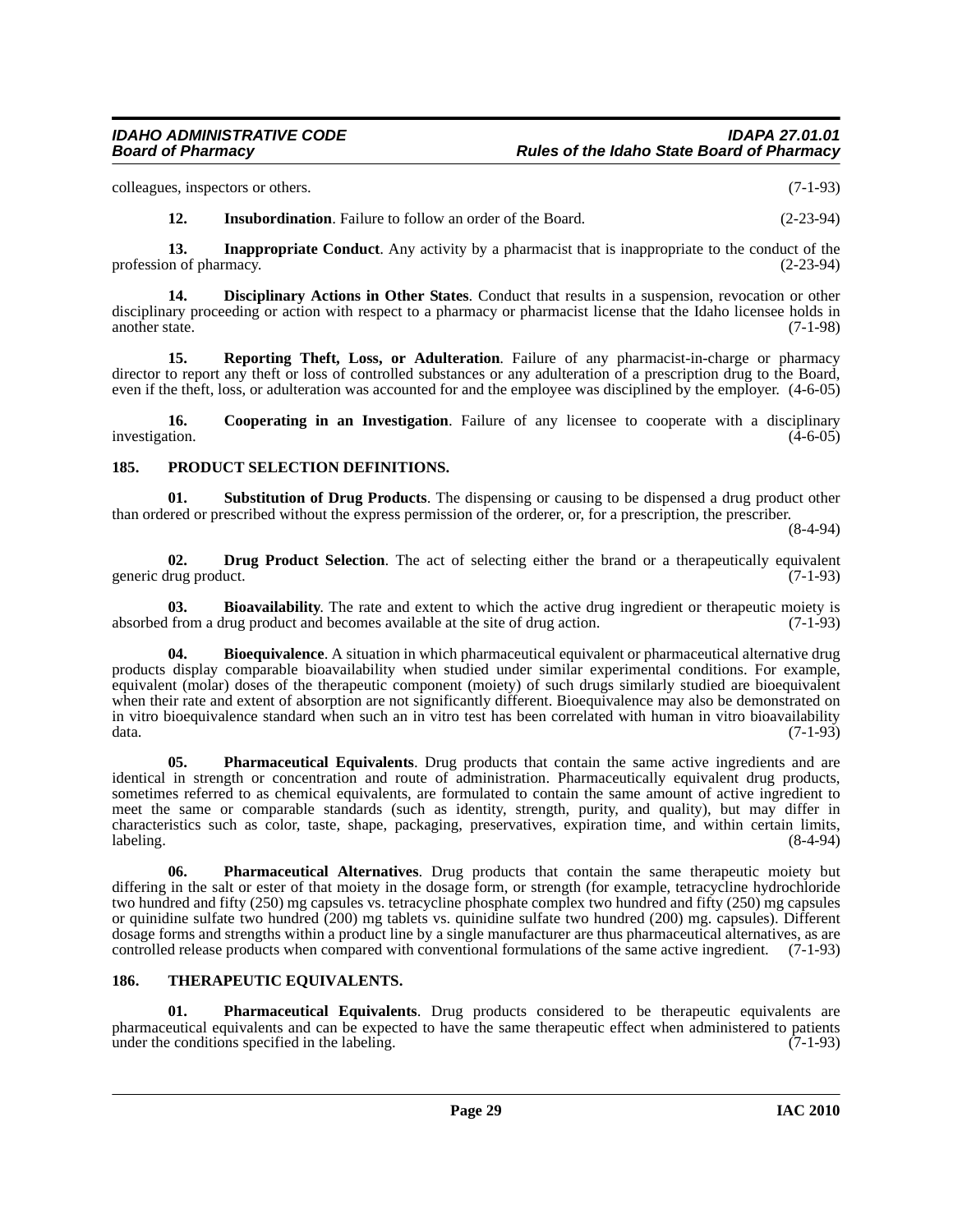**a.** Therapeutic equivalence applies only to products containing the same active ingredients and does not encompass a comparison of different therapeutic agents used for the same conditions (for example, propoxyphene hydrochloride vs. pentazocine hydrochloride for the treatment of pain). (7-1-93)

**b.** The Board evaluates as therapeutically equivalent those drug products that meet the following general criteria: (7-1-93)

i. They are pharmaceutical equivalents in that they contain identical amounts of the same active drug ingredients in the same dosage form and meet compendial or other applicable standards of identity, strength, quality, and purity;  $(7-1-93)$ 

ii. They are bioequivalent in that they do not present a known or potential bioequivalence problem or, if they do present such a known or potential problem, they are shown to meet an appropriate bioequivalence standard; and  $(7-1-93)$ 

iii. They are adequately labeled and are manufactured under conditions that, at a minimum, comply a Current Good Manufacturing Practice Regulations. with FDA Current Good Manufacturing Practice Regulations.

**02. Therapeutically Equivalent Drug Product Selection Criteria**. The Board considers drug products to be therapeutically equivalent if they meet the criteria of Subsection 186.01.b. despite differences in other characteristics: for example, color, flavor, packaging, preservatives, expiration time, and minor aspects of labeling.

(7-1-93)

**a.** When such differences are important in the care of a particular patient, it is appropriate for the prescribing physician to require that a particular brand be dispensed as a medical necessity. (7-1-93)

**b.** As long as this consideration is met, however, Board believes that products considered therapeutically equivalent can be selected with the full expectation that the selected product will produce the same therapeutic effect as the prescribed product. (7-1-93) therapeutic effect as the prescribed product.

### **03. Controlled Release Dosage Formulations**. (7-1-93)

**a.** Controlled release dosage formulations are subject to bioavailability and bioequivalence differences, primarily because different manufacturers that develop controlled release products for the same active ingredient rarely employ the same approach to formulating their controlled release products. (7-1-93) ingredient rarely employ the same approach to formulating their controlled release products.

**b.** The Board does not evaluate different controlled release dosage formulations containing the same active ingredient in equal strength but from different manufacturers as bioequivalent unless equivalence between individual products has been specifically demonstrated through appropriate bioequivalence studies. (7-1-93)

### <span id="page-29-0"></span>**187. PROHIBITED ACTS - DRUG PRODUCT SUBSTITUTION.**

**01. Substitution Prohibition**. Drug Product substitution is prohibited and is grounds for revocation of a pharmacist's license pursuant to Section 54-1726, Idaho Code, and a drug outlet's registration pursuant to Section 54-1732, Idaho Code. (6-1-94)

**02. Substitution Prohibition Exception**. Substitutions are allowed only in situations requiring compliance with a formulary or drug list prepared by: (5-8-09)

**a.** The pharmacy and therapeutics committee of a hospital and agreed to by the staff physicians of the hospital. (5-8-09)

**b.** The quality assessments and assurance committee of a skilled nursing facility, consisting of the director of nursing services, a physician designated by the facility, and at least three (3) other members of the facility's staff. For purposes of this rule, a "skilled nursing facility" means an institutional facility, or a distinct part of an institutional facility, which is primarily engaged in providing daily skilled nursing care and related services for residents who require medical or nursing care, or rehabilitation services for injured, disabled or sick persons.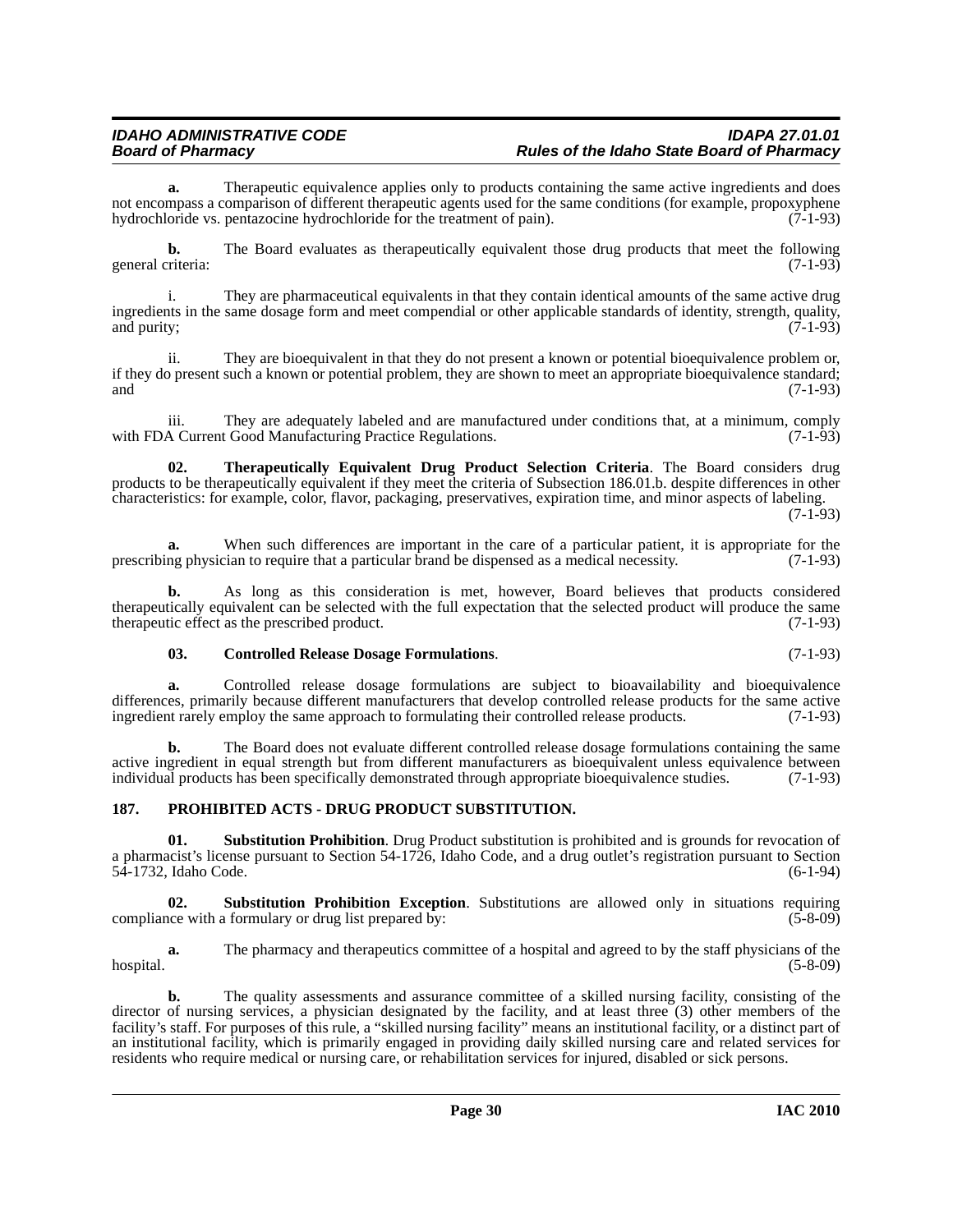(5-8-09)

### <span id="page-30-0"></span>**188. DRUG PRODUCT SELECTION.**

Drug product selection is allowed only between bioequivalent products. (7-1-93)

**01. Method of Drug Product Selection**. For non-Medicaid patients a brand must be dispensed only if the prescriber has indicated "BRAND ONLY" by checking the appropriate box on the face of the prescription.

 $(4-11-06)$ 

**02. Sign**. The pharmacy must have a sign posted, readily visible, stating:

"IT MAY BE POSSIBLE TO USE AN EQUIVALENT BUT LESS EXPENSIVE DRUG TO FILL YOUR PRESCRIPTION PROVIDED YOUR PRACTITIONER WILL PERMIT DRUG PRODUCT SELECTION BY THE PHARMACIST. PLEASE CONSULT YOUR PHARMACIST OR PRACTITIONER FOR MORE INFORMATION."

(7-1-93)

**03. Consumer's Right of Refusal**. The consumer shall have the right to refuse generic equivalents when product selection has been allowed by the practitioner. (7-1-93)

**04. Labeling**. Unless the prescriber indicates "Do not label," the pharmacist shall label the prescription with the brand name dispensed or, if filled with a generic, the name of the drug and the manufacturer. In addition, he must indicate the same information on the face of the prescription. (7-1-93) must indicate the same information on the face of the prescription.

**05. Definition of Drug Product Selection**. Drug product selection is the act of selecting either the a therapeutically-equivalent generic drug product and is permitted in the state of Idaho. (7-1-93) brand or a therapeutically-equivalent generic drug product and is permitted in the state of Idaho.

**06.** Coercion. In no way shall the employer coerce an employee pharmacist to engage in product if the above provisions are not fulfilled. (7-1-93) selection if the above provisions are not fulfilled.

### <span id="page-30-1"></span>**189. ADVERTISING.**

**01.** Legality. It is unlawful for any person or drug outlet licensed or registered under Title 54, Chapter 17, Idaho Code, to disseminate or cause to be disseminated any form of public communication containing a false, misleading, or deceptive statement or claim for the purpose of, or likely to induce either directly or indirectly, the rendering of professional services or the furnishing of products in connection with the professional practice or<br>business for which the license or registration was issued. (7-1-93) business for which the license or registration was issued.

**02.** Statements. A false, fraudulent, misleading or deceptive statement of claim includes a statement or at does any of the following: (7-1-93) claim that does any of the following:

| a. | Contains a misrepresentation of facts; | $(7-1-93)$ |
|----|----------------------------------------|------------|
|----|----------------------------------------|------------|

**b.** Is likely to mislead or deceive due to a failure to disclose material facts;  $(7-1-93)$ 

- **c.** Is intended or is likely to create unjustified expectations of favorable results; or (7-1-93)
- **d.** Relates to cost without fully and specifically disclosing all variables and other material factors.

(7-1-93)

**03. Price Advertising**. Price advertising shall not be fraudulent, misleading or deceitful. The price advertised for products shall include charges for any related services, including dispensing and delivery services, unless the advertisement indicates otherwise. (7-1-93) unless the advertisement indicates otherwise.

**04. Advertisement of Prescription Drug**. An advertisement of the retail price for a drug that requires a prescription shall be limited to quantities of the drug that are consistent with good medical practice and shall include the strength, dosage form, and the exact dates during which the advertised price will be in effect. (7-1-93)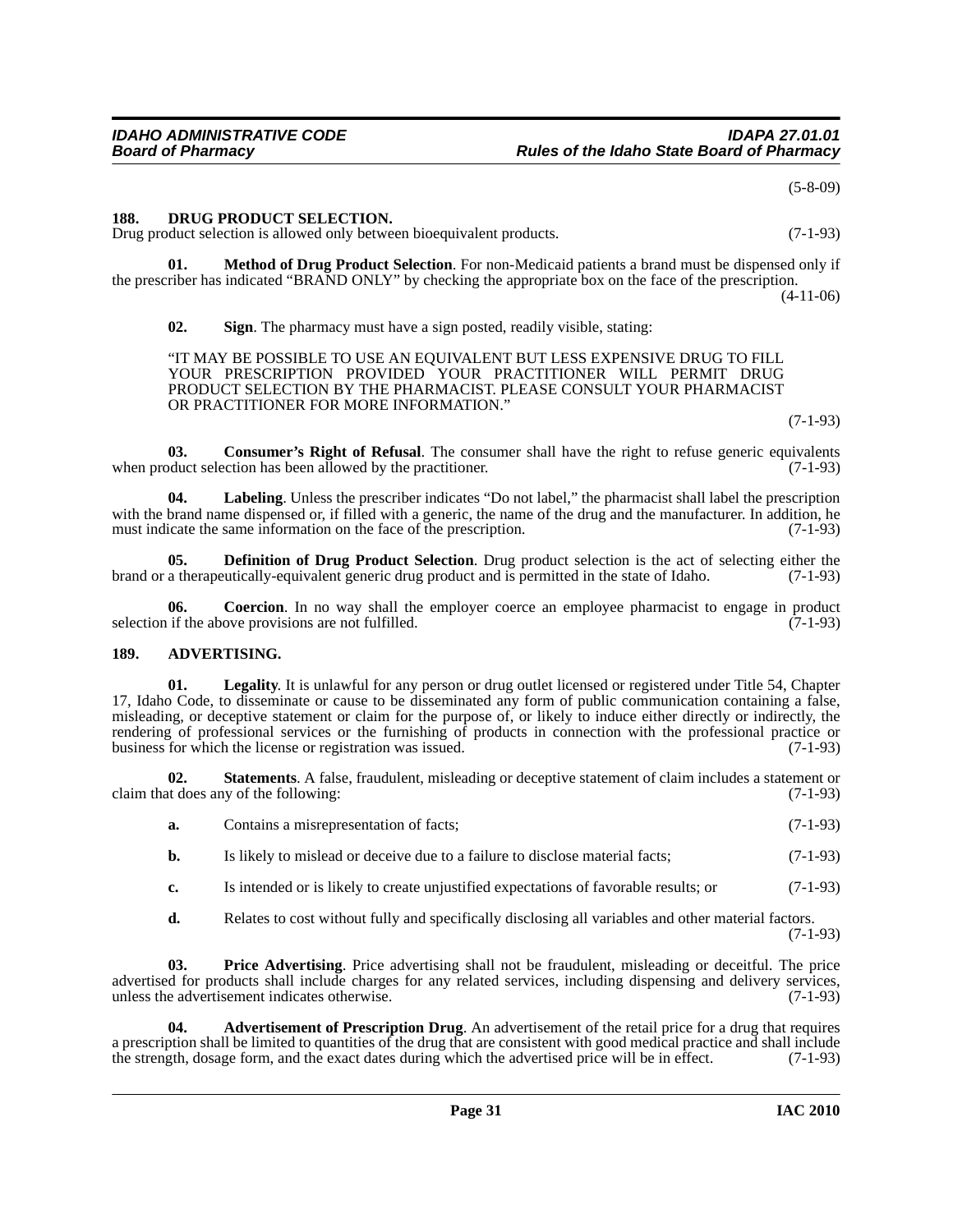**05. Information Required in Prescription Drug Advertising**. In prescription drug advertising, the following information is required:  $(7-1-93)$ 

| а. | The drug's brand name, if any.   | $(7-1-93)$ |
|----|----------------------------------|------------|
|    | The established or generic name. | $(7-1-93)$ |

**c.** The drug's strength if the product contains a single active ingredient or, if the product contains more than one active ingredient, a relative strength may be assigned without listing all ingredients. Products with multiple active ingredients without special identification may be listed by brand name without strength for any ingredients. (7-1-93)

| d. | Dosage form.                                             | $(7-1-93)$ |
|----|----------------------------------------------------------|------------|
| e. | Price charged for specific quantity of the drug product. | $(7-1-93)$ |

**f.** Manufacturer's name. (7-1-93)

**06. Violations**. A violation of any provision of this Section by a person or facility so licensed or registered shall constitute cause for revocation, suspension of license or registration, or other disciplinary action<br>pursuant to Section 54-1728. Idaho Code. (7-1-93) pursuant to Section 54-1728, Idaho Code.

### <span id="page-31-0"></span>**190. INSPECTION REPORTS AND CITATIONS.**

A person to whom a license or registration has been issued shall retain copies of inspection reports and citations issued by inspectors or investigators in the performance of their regular duties and shall maintain such reports and citations on the licensed premises in such a manner as to make them readily available upon request of the Board for a period of two  $(2)$  years or until destruction is authorized.

### <span id="page-31-1"></span>**191. INACTIVE STATUS LICENSE.**

An inactive status pharmacist license may be issued by the Board for a fee set by the Board. (8-4-94)

**01. Requirements for Inactive License**. The inactive license may be offered in circumstances in e applicant: (8-4-94) which the applicant:

**a.** Is a registered pharmacist in the state of Idaho; (8-4-94)

**b.** Is at least sixty-five (65) years of age or unable to practice pharmacy because of a physical disability; and (7-1-97)

**c.** Has completed the required application. (7-1-97)

**02. Inactive Status Licenses**. Inactive status licensees are exempt from continuing education requirements and are prohibited from engaging in the practice of pharmacy while on inactive status. (8-4-94)

**03. Return to Active Status**. If an inactive status licensee wishes to return to active status, the licensee shall: (7-1-97)

**a.** Take a practical examination or serve an internship approved by the Board under a licensed ist at a licensed preceptor site; (7-1-97) pharmacist at a licensed preceptor site;

- **b.** Take and pass the Board jurisprudence examination; (8-4-94)
- **c.** Complete thirty (30) hours of continuing education; (8-4-94)
- **d.** Pay a reinstatement fee as set by the Board; and (8-4-94)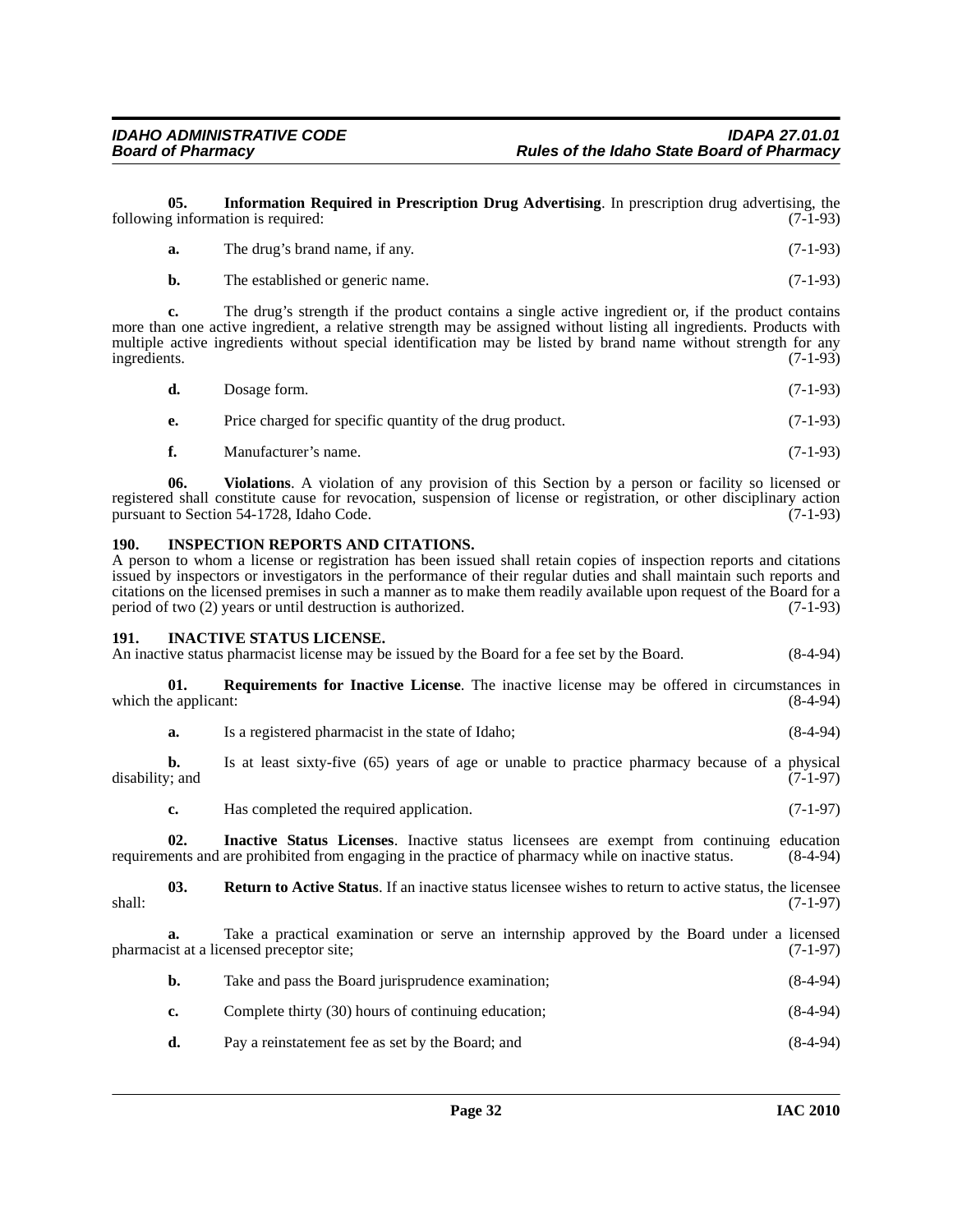**e.** Make an appearance before the Board. (8-4-94)

### <span id="page-32-0"></span>**192. -- 250. (RESERVED).**

### <span id="page-32-1"></span>**251. PHARMACY TECHNICIANS.**

### **01. Definitions**. (5-8-09)

**a.** Pharmacy Technician. Means an individual who is registered with the Board and who may, under the supervision of a licensed pharmacist, assist in the pharmacy and perform such functions in connection with the preparing, compounding, distribution or dispensing of medications as are routine, do not require the professional judgment of a licensed pharmacist, and are within the individual's training. (5-8-09)

**b.** Pharmacy Technician in Training. Means an individual who registers with the Board subsequent to June 30, 2009, as a pharmacy technician in training and who may, under the supervision of a licensed pharmacist, assist in the pharmacy and perform any of the duties of a registered pharmacy technician during the one-year period of registration. Registration as a pharmacy technician in training may be renewed once for a consecutive one-year period.  $(5-8-09)$ 

### **02. Responsibility of Pharmacy and Pharmacist-in-Charge -- Assignment of Functions**. (5-8-09)

**a.** The pharmacy and the pharmacist-in-charge are each responsible for all aspects of the sale at retail and the dispensing of medications, drugs, devices, and other materials at the pharmacy, including the preparing, compounding, distribution or dispensing of medications. No pharmacy or pharmacist-in-charge shall assign to, or permit performance by, any person, other than a registered pharmacy technician, registered pharmacy technician in training, registered student pharmacist, or licensed pharmacist, of any functions connected to the preparing, compounding, distribution or dispensing of medications at the pharmacy. Except as otherwise provided by this rule, no pharmacy or pharmacist-in-charge shall permit any person other than a licensed pharmacist, registered student pharmacist, registered pharmacy technician, or registered pharmacy technician in training to work in the secured area of the pharmacy where medications are prepared, compounded, distributed, dispensed, or stored. The pharmacy or pharmacist-in-charge may authorize other persons to be present temporarily in the secured area of the pharmacy for legitimate business purposes, provided that such persons during their temporary presence in the secured area of the pharmacy are under the observation of the pharmacist-in-charge or another pharmacist designated by the pharmacistin-charge or the pharmacy. (5-8-09)

**b.** The pharmacy or the pharmacist-in-charge may assign to, or allow performance by, a registered pharmacy technician or registered pharmacy technician in training only those functions connected with the preparing, compounding, distribution or dispensing of medications, which meet all of the following criteria: (5-8-09)

i. The function is routine; (4-5-00)

ii. The function is one for which the pharmacy technician or pharmacy technician in training is adequately trained and supervised; and (5-8-09)  $(5-8-09)$ 

iii. The function does not require the use of a licensed pharmacist's professional judgment. (4-5-00)

**c.** Only a registered pharmacist may do any of the following (which, without limiting the scope of the term "professional judgment," is a non-exclusive list of actions requiring a licensed pharmacist's professional  $j$ udgment):  $(4-5-00)$ 

i. Receive a new prescription order verbally from a prescriber or other person authorized by law. (4-5-00)

ii. Perform evaluations and interpretations of a prescription and any needed clarifications prior to filling.  $(4-5-00)$ 

iii. Consult with the prescriber concerning any necessary clarification regarding a patient and his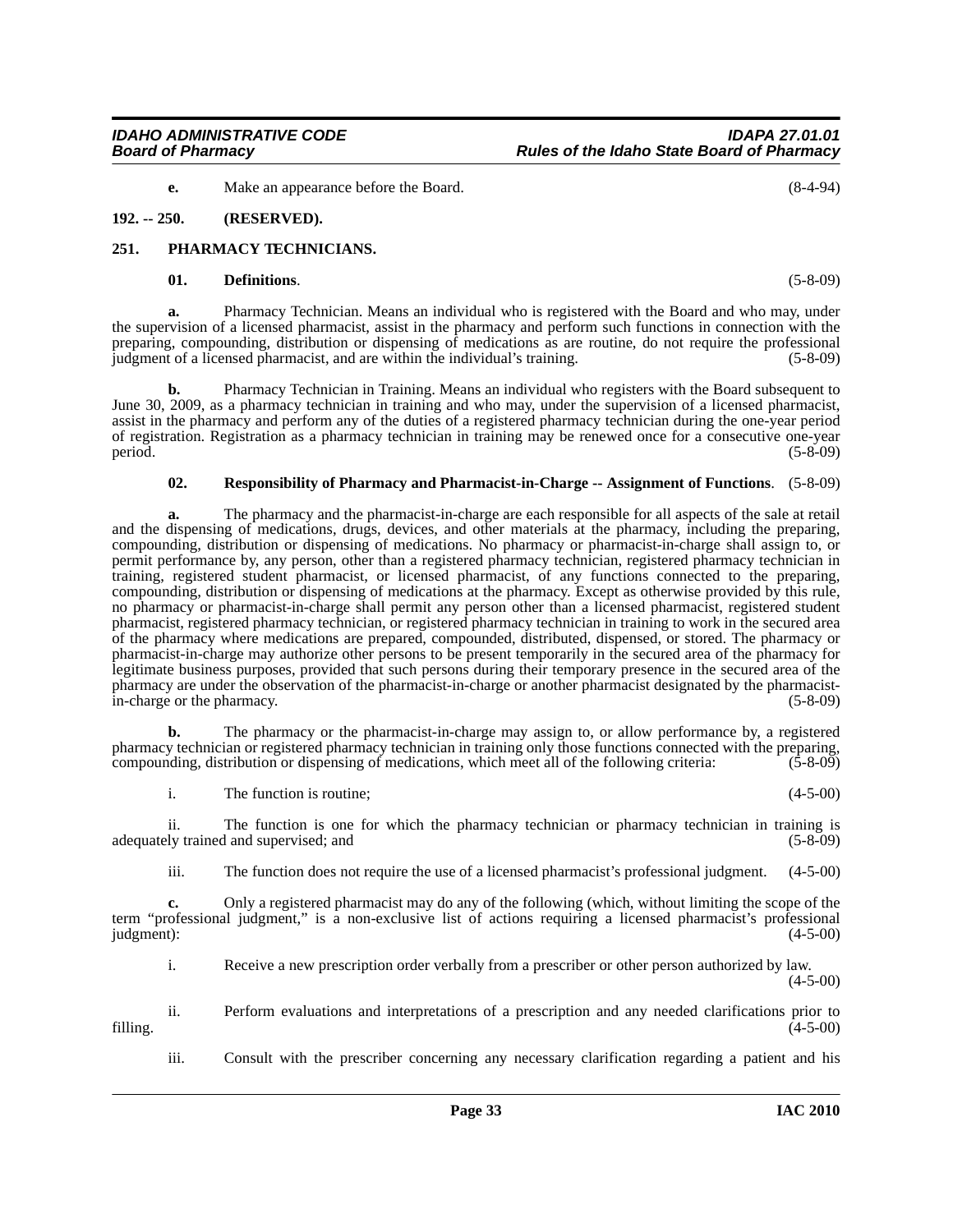prescription.  $(4-5-00)$ 

iv. Interpret any clinical data in a patient's medication record system (for example, drug usage, refill frequency, drug interactions, etc.) (7-1-93)

v. Perform professional consultation with any prescriber, nurse or other health care professional. (7-1-93)

vi. Supervise the packaging of drugs and check the completed procedure and product. (7-1-93)

vii. Issue the new prescription to the patient or his agent with consultation. (7-1-93)

viii. Supervise the activities of pharmacy technicians and pharmacy technicians in training to insure that all such activities are performed completely, safely and without risk or harm to patients. (5-8-09)

**d.** A violation of the rules on pharmacy technicians and pharmacy technicians in training by a pharmacist or a pharmacy is unprofessional conduct, and is grounds for revocation or suspension of the pharmacist's license or the pharmacy registration, or both, issued under Sections 54-1722, 54-1723, 54-1724 or 54-1729, Idaho Code, or other appropriate disciplinary action. (5-8-09)

**03. Supervision**. Where a pharmacy technician or pharmacy technician in training performs one (1) or more functions in connection with the preparing, compounding, distribution or dispensing of medications, the pharmacy technician or pharmacy technician in training shall be under the supervision of a licensed pharmacist who, in addition to the pharmacy and the pharmacist-in-charge, shall be responsible for all aspects of the filled prescription including, but not limited to, the following: (5-8-09)

**a.** Verifying drug selection, strength, dosage form and labeling against the prescription and the of stock container. (7-1-93) contents of stock container.

**b.** Verifying selection of the proper prescription container. (7-1-93)

**04.** Ratio. The ratio of pharmacists to the total of student pharmacists, pharmacy technicians and pharmacy technicians in training shall not exceed one (1) pharmacist for every six (6) student pharmacists, pharmacy technicians and pharmacy technicians in training in total in any practice setting; provided, however, that no pharmacy or pharmacist-in-charge shall operate the pharmacy or allow operation of the pharmacy with a ratio, nor shall any pharmacy require a pharmacist-in-charge or any other pharmacist to operate the pharmacy or allow operation of the pharmacy with a ratio, which, under the circumstances of the particular practice setting, results in, or reasonably would be expected to result in, an unreasonable risk of harm to public health, safety, and welfare. Violation of Subsection 251.04 of these rules by a pharmacist-in-charge shall be grounds for suspension, revocation or restriction of the pharmacist-in-charge's license. Violation of Subsection 251.04 of these rules by a pharmacy shall be grounds for suspension or revocation of the pharmacy's registration. (5-8-09)

**05. Responsibility of Technicians and Grounds for Discipline**. (5-8-09)

**a.** Pharmacy technicians and pharmacy technicians in training shall perform all functions properly assigned to them with all necessary care. No pharmacy technician or pharmacy technician in training shall accept assignment of, or perform, any functions connected with the preparing, compounding, distribution or dispensing of medications unless such pharmacy technician or pharmacy technician in training is employed or otherwise authorized by the assigning pharmacy and such function meets all of the criteria set forth in Paragraph 251.02.b. of these rules. (5-8-09)

**b.** The Board may initiate proceedings against pharmacy technicians or pharmacy technicians in training who perform such tasks or functions connected with the preparing, compounding, distribution or dispensing of medications: (5-8-09)

|  | That are not routine functions: | $(4-5-00)$ |
|--|---------------------------------|------------|
|--|---------------------------------|------------|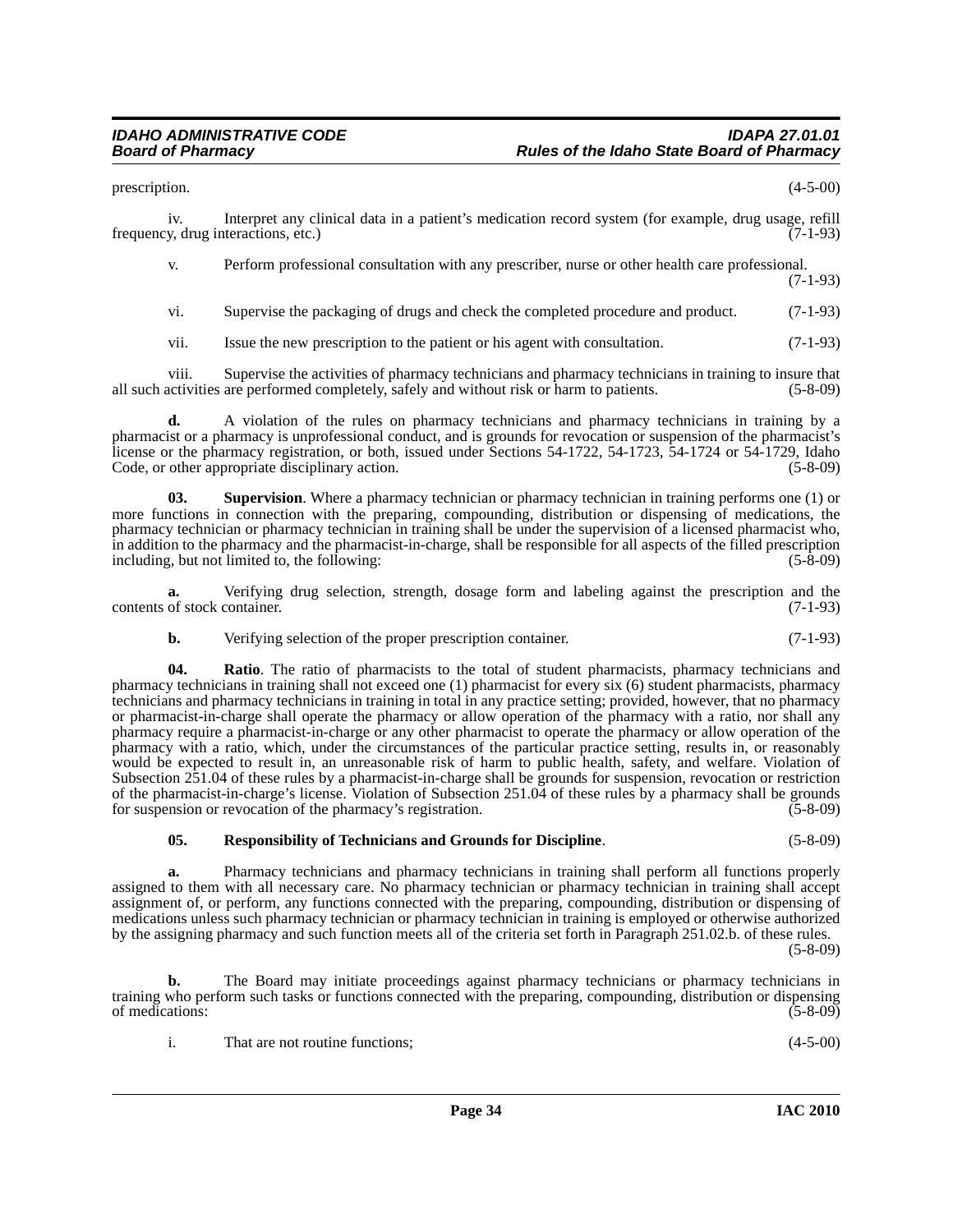ii. That the pharmacy technician or pharmacy technician in training is not adequately trained and ed for: or (5-8-09) supervised for; or

iii. That require the use of a licensed pharmacist's professional judgment. Such persons may be charged by the appropriate authorities with practicing pharmacy without a license in violation of Section 54-1726, Idaho Code. (4-5-00)

**c.** The Board may refuse to issue or renew, or may suspend, revoke, or restrict the pharmacy technician registration of an individual upon one (1) or more of the following grounds: (5-8-09)

i. Unprofessional conduct as the term is defined in these rules. (5-8-09)

ii. Incapacity of a nature that prevents an individual from performing the functions of a pharmacy technician with reasonable skill, competence, and safety to the public. (5-8-09)

iii. Being found guilty, convicted, or having received a withheld judgment or suspended sentence by a competent jurisdiction in this state or any other state for one (1) or more of the following: (5-8-09) court of competent jurisdiction in this state or any other state for one  $(1)$  or more of the following:

(1) A felony; (5-8-09)

(2) An act involving moral turpitude, gross immorality, or that relates to the qualifications, functions, of a pharmacy technician: or or duties of a pharmacy technician; or

(3) A violation of the pharmacy or drug laws of this state, these rules, or of statutes, rules, or regulations of any other state or of the federal government. (5-8-09)

iv. Fraud or intentional misrepresentation by a registrant in securing the issuance or renewal of a y technician registration. (5-8-09) pharmacy technician registration.

Being found by the Board to be in violation of any of the provisions of Title 54, Chapter 17, Idaho Code, or of these rules. (5-8-09) Code, Title 37, Chapter 27, Idaho Code, or of these rules.

**d.** Pharmacy technicians in training are subject to discipline by the Board under Paragraph 251.05.c of these rules to the same extent and in the same manner as pharmacy technicians. The provisions of Subsection 251.08 of these rules apply to disciplinary proceedings against a pharmacy technician in training. (5-8-09)

### **06. Identification of Pharmacy Technicians and Pharmacy Technicians in Training**. (5-8-09)

**a.** All pharmacy technicians and pharmacy technicians in training working as such in community pharmacies must be identified by a name badge designating that person as a pharmacy technician or pharmacy technician in training, as applicable. The name badge must measure no less than one (1) inch by three (3) inches and must contain the individual's printed name directly above the title of pharmacy technician or pharmacy technician in training, as applicable. The identification badge must be clearly visible at all times. Pharmacy technicians and pharmacy technicians in training working in an institutional setting may be exempt from the above requirement only if the institution requires a specific badge of identification to be worn by the pharmacy technician and pharmacy technician in training.

**b.** All pharmacy technicians and pharmacy technicians in training must identify themselves as a pharmacy technician or pharmacy technician in training, as applicable, on any phone calls initiated or received by them while performing pharmacy functions. (5-8-09) them while performing pharmacy functions.

### **07. Registration of Pharmacy Technician and Pharmacy Technician in Training, Certification, and Exceptions**. (5-8-09)

**a.** Annual Renewal of Pharmacy Technician Registration. All pharmacy technicians shall register annually with the Board, shall meet all the requirements for registration as a pharmacy technician, shall submit the annual renewal application in the form prescribed by the Board, and shall pay the annual pharmacy technician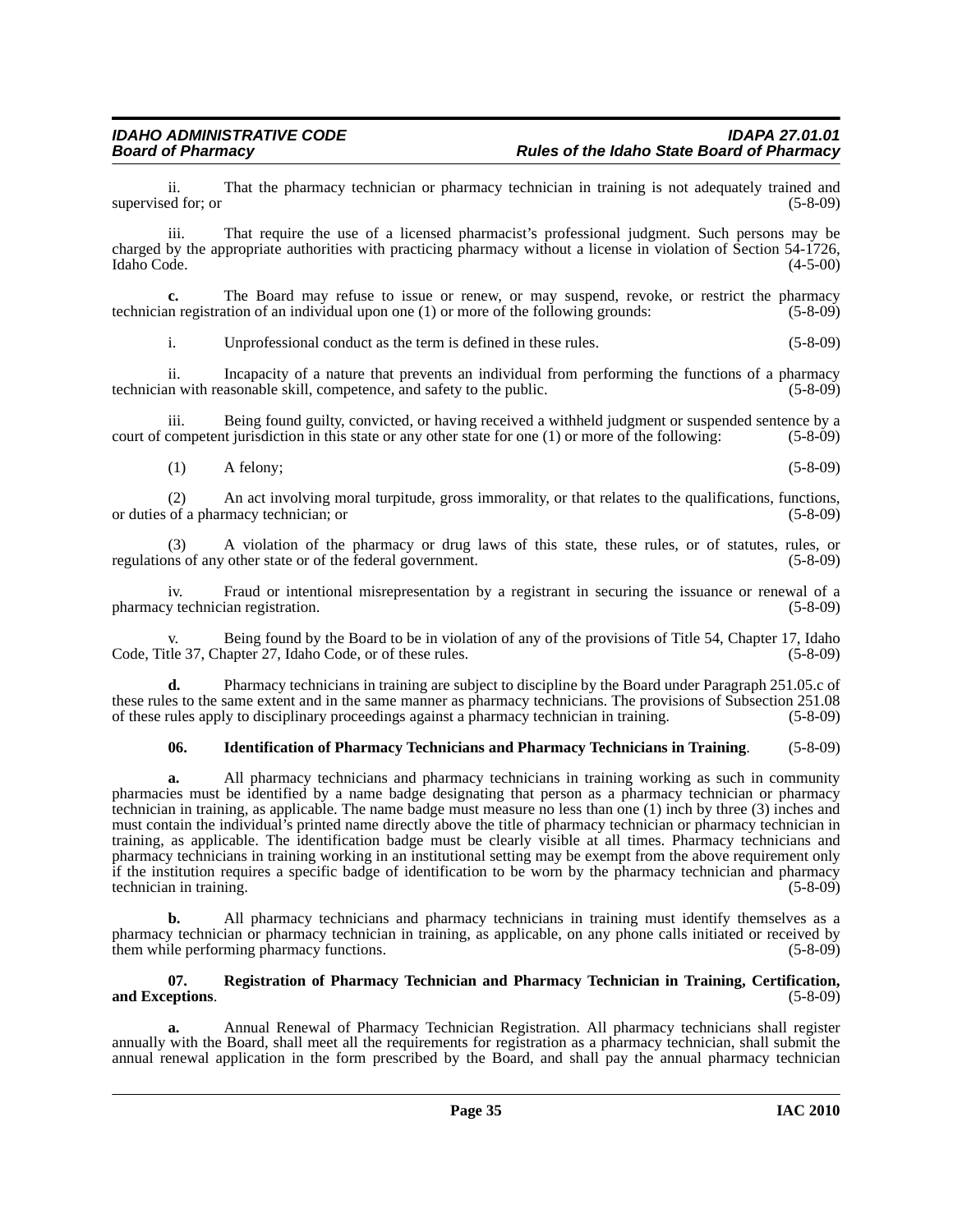### *IDAHO ADMINISTRATIVE CODE IDAPA 27.01.01 Board of Pharmacy Rules of the Idaho State Board of Pharmacy*

registration renewal fee specified by the Board. (5-8-09) **b.** Registration of Pharmacy Technician. No person shall commence duties at a pharmacy as a pharmacy technician unless registered by the Board as a pharmacy technician. To be registered as a pharmacy technician, a person must satisfy all of the following: (5-8-09) i. For registration prior to July 1, 2009, a person must: (5-8-09) (1) Be at least eighteen (18) years of age, unless a waiver is granted by the Board's executive director; (5-8-09) (2) Be a high school graduate or the recipient of a high school equivalency diploma, unless a waiver is by the Board's executive director; (5-8-09) granted by the Board's executive director; (3) Be of good moral character and temperate habits; (5-8-09) (4) Have submitted a written application in the form prescribed by the Board; and (5-8-09) (5) Have paid the registration fee specified by the Board. (5-8-09) ii. For registration subsequent to June 30, 2009, unless excepted by these rules, a person must: (5-8-09) (1) Be at least eighteen (18) years of age, unless a waiver is granted by the Board's executive director; (5-8-09) (2) Be a high school graduate or the recipient of a high school equivalency diploma, unless a waiver is ov the Board's executive director; granted by the Board's executive director; (3) Be of good moral character and temperate habits; (5-8-09) (4) Have submitted a written application in the form prescribed by the Board; (5-8-09) (5) Have obtained and maintains certification as a pharmacy technician by the Pharmacy Technician Certification Board (PTCB), the Institute for Certification of Pharmacy Technicians (ICPT), or such other certifying organization as may be approved by the Board; and (5-8-09) (6) Have paid the registration fee specified by the Board. (5-8-09) **c.** Registration of Pharmacy Technician in Training. Subsequent to June 30, 2009, a person may be registered by the Board as a pharmacy technician in training, provided that the person satisfies all the requirements

for registration as a pharmacy technician under Subparagraph 251.07.b.i. of these rules and pays the registration fee specified by the Board for pharmacy technicians. Upon registration, a pharmacy technician in training may perform, under the supervision of a licensed pharmacist, any of the duties that these rules allow a registered pharmacy technician to perform. The registration of a pharmacy technician in training shall expire one (1) year from the date of registration but may be renewed once for a consecutive one-year period. Subsequent to expiration of a pharmacy technician in training registration, a person must satisfy all the requirements of Subparagraph 251.07.b.ii. of these rules in order to be registered by the Board as a pharmacy technician. (5-8-09)

**d.** Ineligibility for Registration. No pharmacist whose license has been denied, revoked, suspended, or restricted for disciplinary purposes shall be eligible to be registered by the Board as a pharmacy technician or pharmacy technician in training. (5-8-09)

**e.** Certification Requirement. As of July 1, 2009, unless excepted by these rules, no person shall be registered by the Board as a pharmacy technician, nor shall any person have their pharmacy technician registration renewed by the Board, unless that person has obtained, and maintains, certification as a pharmacy technician by the Pharmacy Technician Certification Board (PTCB), the Institute for the Certification of Pharmacy Technicians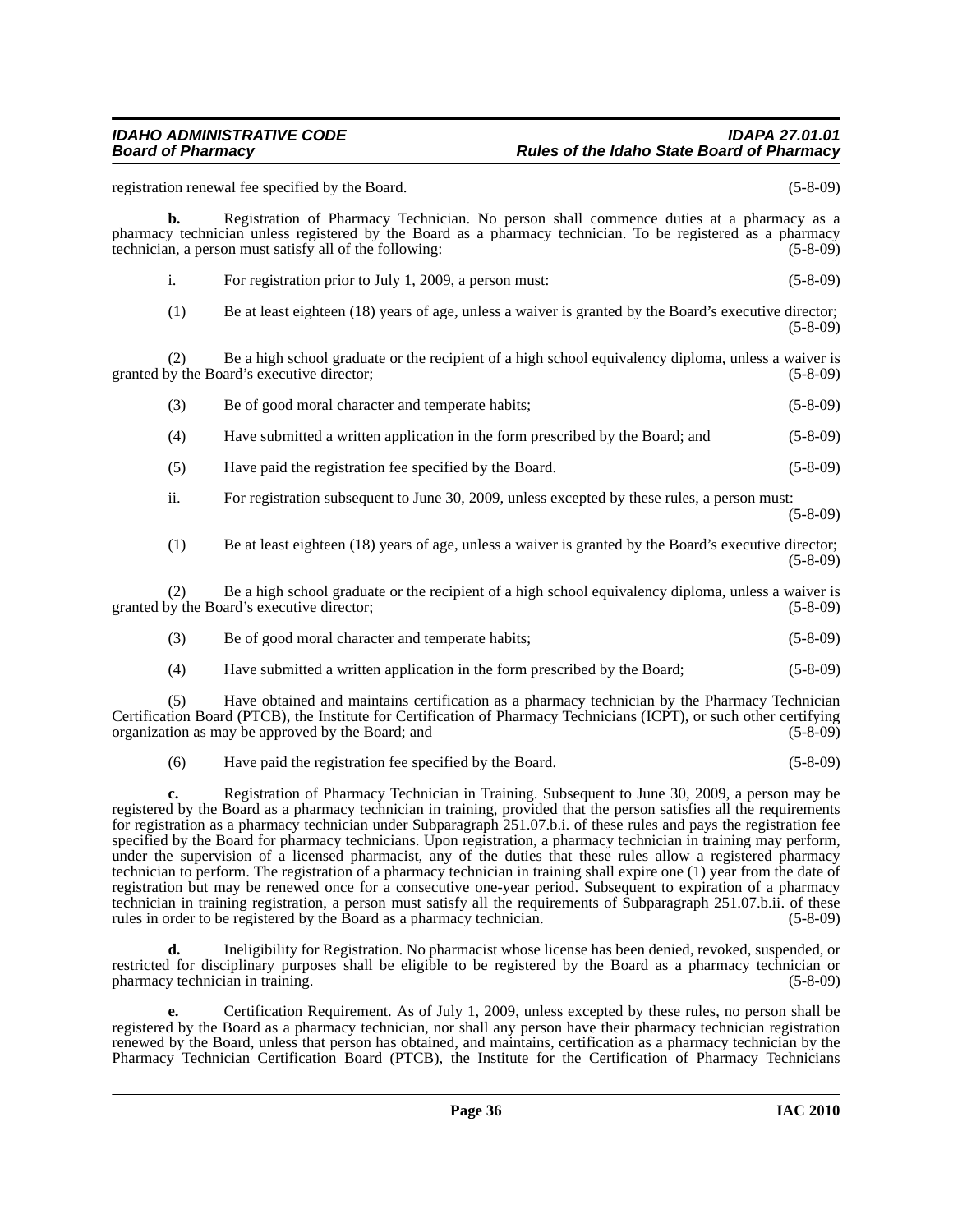(ICPT), or such other certifying organization as may be approved by the Board. (5-8-09)

**f.** Exception to Certification Requirement. No person who has registered with the Board as a pharmacy technician as of June 30, 2009 shall be required to obtain and maintain certification as a pharmacy technician in order to maintain or renew their registration as a pharmacy technician subsequent to June 30, 2009, so long as the person remains continuously employed as a pharmacy technician by the pharmacy employer in whose employment the person was employed as a pharmacy technician as of June 30, 2009. However, if the person, subsequent to June 30, 2009, ceases to be employed as a pharmacy technician by the pharmacy employer by whom the person was employed as of June 30, 2009, then the person's registration as a pharmacy technician shall automatically terminate as of the date of the person's termination of employment as a pharmacy technician by that pharmacy employer. Such person may then register with the Board as a pharmacy technician in training pursuant to Paragraph 251.07.c. of these rules. Subsequent to expiration of such person's pharmacy technician in training registration, the person must then satisfy all the requirements of Subparagraph 251.07.b.ii. of these rules in order to be registered by the Board as a pharmacy technician. (5-8-09)  $(5-8-09)$ 

**g.** Contents of Registration Form. The annual registration form and the initial registration form for pharmacy technicians and the registration form for pharmacy technicians in training shall be prepared by the Board, and shall require such information regarding the individual as the Board may reasonably require. (5-8-09)

**08. Discipline Procedure, Penalties, and Reinstatement**. Any proceedings by the Board against any pharmacy technician shall comply in all respects with the Administrative Procedure Act, Title 67, Chapter 52, Idaho Code. Upon finding of the existence of grounds for discipline of any person holding a pharmacy technician registration, or seeking a pharmacy technician registration or a renewal registration under these rules, the Board may impose one (1) or more of the penalties provided for in Section 54-1728, Idaho Code. Petitions for reinstatement shall be subject to the requirements of Section 54-1728(2), Idaho Code. (5-8-09)

# **252. PHARMACY PRACTICE IN INSTITUTIONS.**

**01. Definitions**. For purposes of these rules the following apply: (7-1-93)

**a.** Institutional Facility is a hospital, skilled nursing care facility, intermediate care facility, extended care facility, long-term care facility, and any other such facility or institution, including those operated by the state of Idaho, whose primary purpose is to provide a physical environment for patients to obtain health care services, except those places where physicians, dentists, veterinarians, osteopaths, or other licensed practitioners of the healing arts engage in private practice. (5-8-09) engage in private practice.

**b.** Long-Term Care Facility is a nursing home, retirement care, mental care, or other facility or institution that provides extended health care to resident patients. (5-8-09)

**c.** Institutional Pharmacy is the portion of an institutional facility that is engaged in the distribution, prepackaging, or manufacture, production or sale of drugs, medications, devices and other materials used in the diagnosis and treatment of injury, illness, and disease (hereinafter referred to as "drugs") and that shall be registered with the Board pursuant Title 54, Chapter 17, Idaho Code. (5-8-09)

**d.** Centralized Prescription Filling is the filling by a pharmacy of a request from another pharmacy to (5-8-09) fill a prescription drug order. fill or refill a prescription drug order.

**e.** Centralized Prescription Processing is defined as the processing by a pharmacy of a request from another pharmacy to fill or refill a prescription drug order or to perform processing functions such as dispensing and drug regimen review. (3-29-10) drug regimen review.

**f.** Chart Order is a lawful order entered on the chart or a medical record of an inpatient or resident of an institutional facility by a practitioner or his designated agent for a drug or device and shall be considered a prescription drug order provided that it contains: (5-8-09)

i. The full name of the patient; (5-8-09)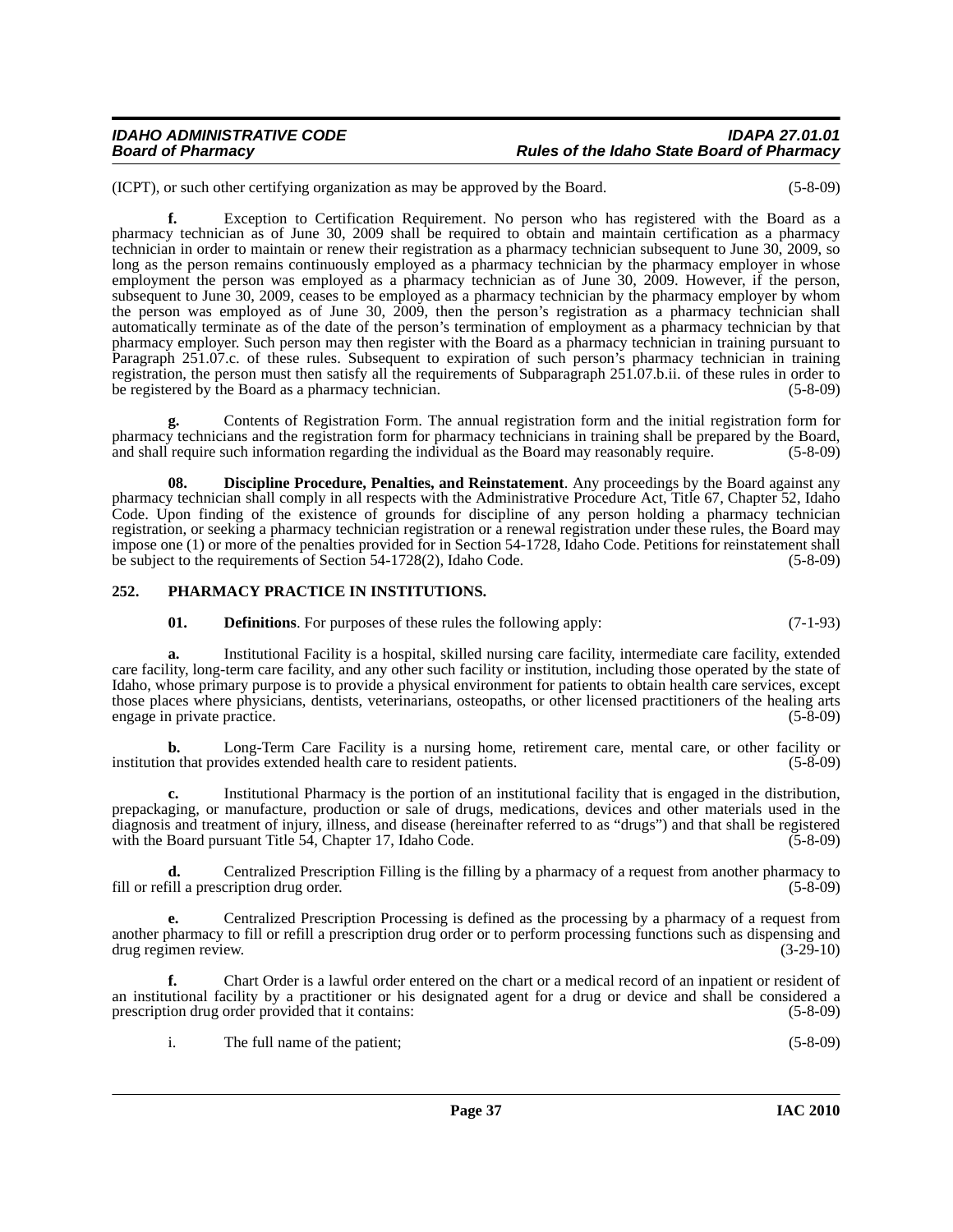## *IDAHO ADMINISTRATIVE CODE IDAPA 27.01.01 Board of Pharmacy Rules of the Idaho State Board of Pharmacy*

| ii.              | Date of issuance:                                       | $(5-8-09)$ |
|------------------|---------------------------------------------------------|------------|
| $\cdots$<br>111. | Name, strength, and dosage form of the drug prescribed; | $(5-8-09)$ |

iv. Directions for use; and (5-8-09)

v. If written, the prescribing practitioner's signature or the signature of the practitioner's agent, including the name of the prescribing practitioner; or, if electronically submitted, the prescribing practitioner's electronic or digital signature. (5-8-09)

**g.** Prepackaging is the act of transferring a drug, manually or by use of an automated pharmacy system, from a manufacturer's or distributor's original container to another container in advance of receiving a prescription drug order or for a patient's immediate need for dispensing by a pharmacy or practitioner authorized to dispense in the establishment in which the prepackaging occurred. (5-8-09)

**h.** Central Pharmacy is defined as a pharmacy within the state of Idaho or a registered telepharmacy drug outlet across state lines to which centralized prescription processing or filling services have been outsourced pursuant to these rules. (3-29-10)

**i.** Continuous Quality Improvement Program is defined as a system of standards and procedures to identify and evaluate quality-related events, and to constantly enhance the efficiency and effectiveness of the structures and processes of a pharmacy system that determine the outcomes of medication use. (3-29-10) structures and processes of a pharmacy system that determine the outcomes of medication use.

**j.** Drug Regimen Review is defined as including, but is not limited to, the following activities: (3-29-10) i. Evaluation of the prescription drug order and patient records for known allergies; (3-29-10) ii. Rational therapy contraindications; (3-29-10) iii. Reasonable dose, duration of use, and route of administration, considering age, gender, and other patient factors; (3-29-10) iv. Reasonable directions for use; (3-29-10) v. Potential or actual adverse drug reactions;  $(3-29-10)$ vi. Drug-drug interactions;  $(3-29-10)$ vii. Drug-food interactions; (3-29-10) viii. Drug-disease contraindications; (3-29-10) ix. Therapeutic duplication; (3-29-10) x. Proper utilization (including over- or under-utilization), and optimum therapeutic outcomes; and (3-29-10)  $\lambda$ i. Abuse or misuse. (3-29-10) **02. Purpose**. Pursuant to Section 54-1703, Idaho Code, these rules implement the provisions of the Idaho Pharmacy Act concerning registration of facilities as specified in Section 54-1729, Idaho Code. (7-1-93) **03. Applicability**. These rules apply to all institutions and institutional pharmacies as defined in these (5-8-09)

 $r = (5-8-09)$  (5-8-09)

**04. Registration of Institutional Pharmacies**. All institutional pharmacies shall register annually with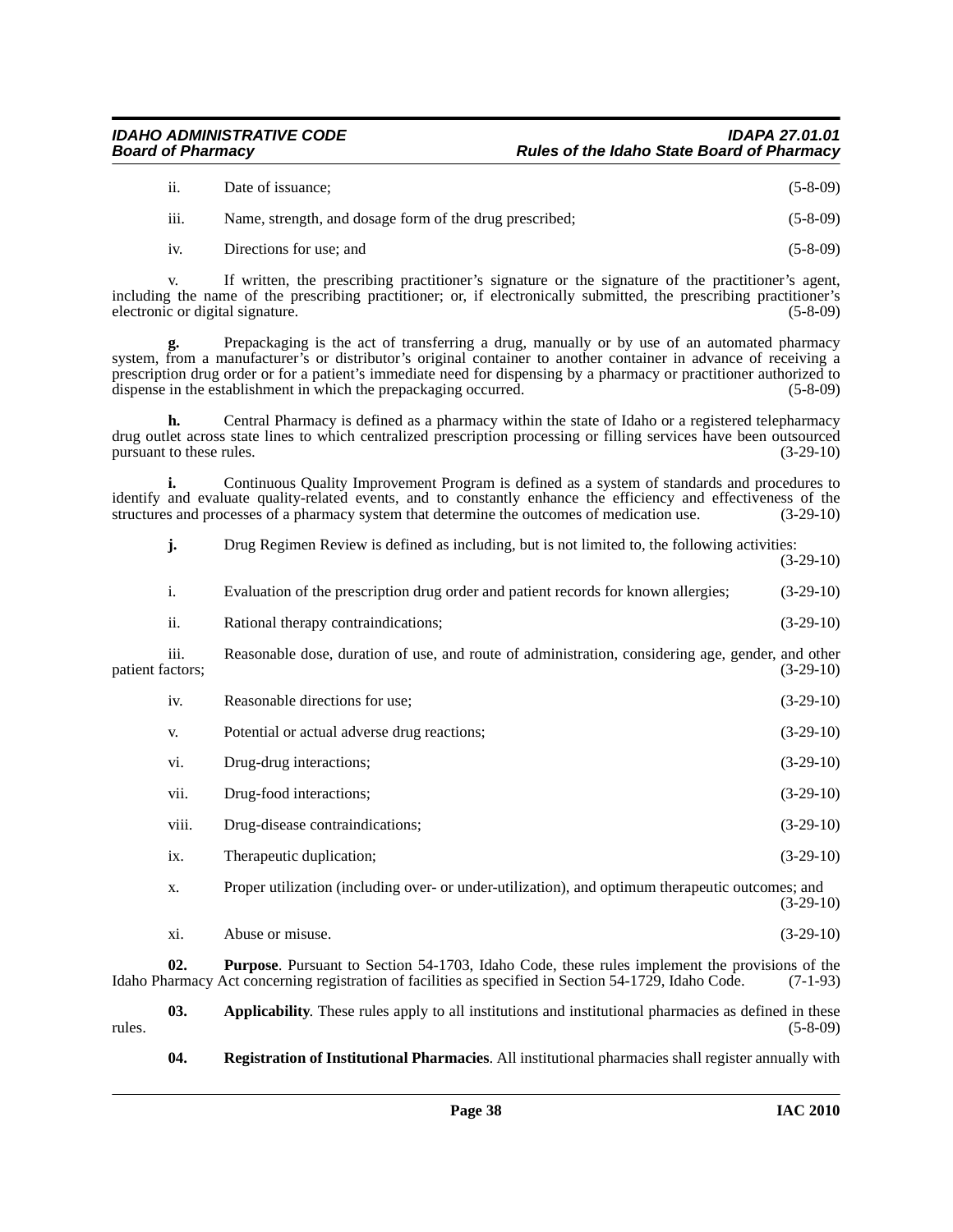the Board. Certificates of registration shall be issued only to those institutional pharmacies that satisfy the provisions of Section 54-1729. Idaho Code, and Subsection 251.05 through Section 259 of these rules. (7-1-93) of Section 54-1729, Idaho Code, and Subsection 251.05 through Section 259 of these rules.

**05. Directors**. Each institutional pharmacy and each central pharmacy must be directed by a pharmacist (hereinafter referred to as "the director") who is licensed or registered in this state and who is knowledgeable in, and thoroughly familiar with the specialized functions of institutional pharmacies. Each director will be responsible for all activities of his respective institutional pharmacy or central pharmacy and for meeting the requirements of state and federal law and regulations. (3-29-10) requirements of state and federal law and regulations.

**Supportive Personnel.** The director of an institutional pharmacy shall be assisted by a sufficient number of additional licensed pharmacists and ancillary personnel as may be required to operate the pharmacy competently, safely, and adequately to meet the needs of the patients of the facility. (7-1-93)

**a.** Trained technical personnel may be employed. The director shall develop and implement written policies and procedures to specify the duties to be performed by technical personnel. (7-1-93)

**b.** The policies and procedures shall, at a minimum, specify that ancillary technical personnel are personally and directly supervised by a licensed pharmacist and that ancillary technical personnel may not be assigned duties that may only be performed by a licensed pharmacist. (7-1-93)

**c.** Secretarial and clerical assistance and support may be utilized as required to assist with recordkeeping, report submission, and other administrative duties; however, such personnel may not perform any technical duties. (7-1-93) technical duties.

**07. Supervision by Director**. All activities and operations of an institutional pharmacy shall be ly and directly supervised by its director. (7-1-93) personally and directly supervised by its director.

**08. Ancillary Personnel**. All functions and activities of ancillary personnel shall be personally and directly supervised by a sufficient number of licensed pharmacists to ensure that all such functions and activities are performed competently, safely, and without risk of harm to patients. (7-1-93)

**09. Pharmacist Absence**. During times that an institutional pharmacy is anticipated to be unattended by a licensed pharmacist, the director shall make arrangements in advance for the provision of drugs to the medical staff and other authorized personnel of the institutional facility. (7-1-93) staff and other authorized personnel of the institutional facility.

**10.** Access to Pharmacy. Only one (1) supervisory, registered nurse in any eight-hour (8) shift may be access to the pharmacy and may remove drugs there from. (7-1-93) allowed access to the pharmacy and may remove drugs there from.

**11. Designated Nurse**. The supervisory nurse shall be designated in writing by the director or the appropriate committee of the institutional facility and shall, prior to being permitted to obtain access to the pharmacy, receive thorough education and training in the proper methods of access, removal of drugs, and recordkeeping and other required procedures. Such education and training shall be given by the director who shall require, at a minimum, the following records and procedures: (7-1-93)

**a.** Removal of any drugs from the pharmacy by an authorized nurse must be recorded on a suitable form showing the name and strength of the drug, the amount, the date and time, and signature of the nurse; and

 $(7-1-93)$ 

**b.** Only prepackaged drugs in amounts sufficient for the immediate therapeutic needs shall be from the pharmacy when a pharmacist is not available. (7-1-93) removed from the pharmacy when a pharmacist is not available.

# **253. EMERGENCY KITS.**

**01. Institutional Facility**. In a facility that does not have an institutional pharmacy, drugs may be provided for use by authorized personnel in emergency kits located at the facility; however, the kits must meet the following requirements. (7-1-93) following requirements.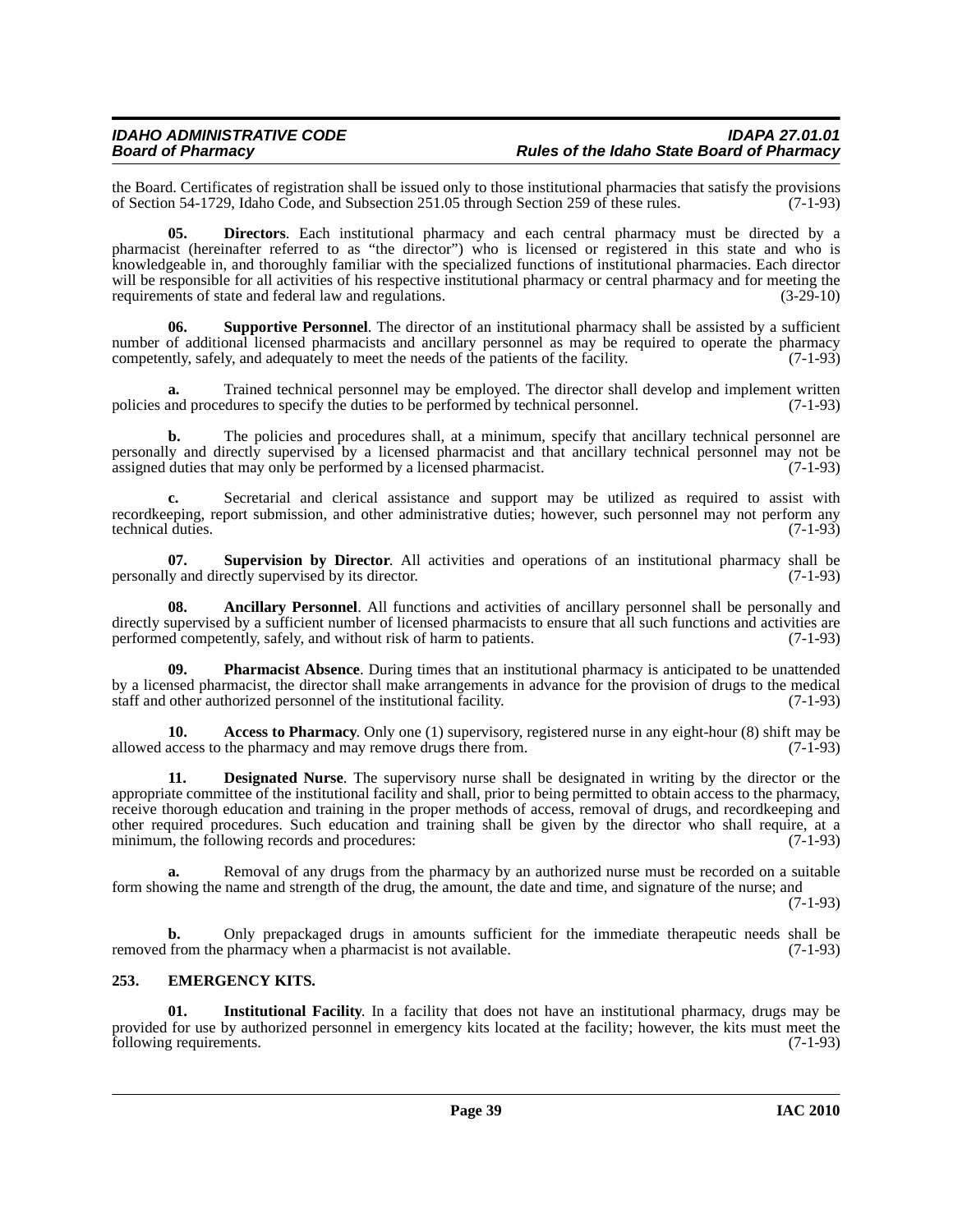**02. Definition -- Emergency Kit Drugs**. Emergency kit drugs are those that may be required to meet the immediate therapeutic needs of one (1) or more patients and are not available from any other authorized source in sufficient time to prevent the risk of harm to the patient or patients by delay resulting from obtaining such drugs from such other source. (7-1-93) such other source.

**03. Supplying Pharmacy**. All emergency kit drugs shall be provided by a pharmacy, registered by the Board, and retained by the facility for this purpose. The institutional facility shall notify the Board in writing of the pharmacy retained for this purpose. The retained pharmacy shall meet the requirements of Subsection 257.01 of these rules. (7-1-93)

**04. Drugs Included**. The supplying pharmacist and the committee responsible for pharmaceutical services of the institutional facility shall jointly determine the drugs, by identity and quantity, to be included in emergency kits.  $(7-1-93)$ emergency kits.

**05. Storage of Emergency Kits**. Emergency kits shall be stored in locked areas suitable for preventing ized access and for ensuring a proper environment for the preservation of the drugs within them. (7-1-93) unauthorized access and for ensuring a proper environment for the preservation of the drugs within them.

**06. Labeling, Exterior**. The exterior of emergency kits shall be labeled so as to clearly and unmistakably indicate that it is an emergency drug kit and is to be used only in emergencies. Additionally, the label shall also provide a listing of the drugs contained therein that includes the name, strength, quantity, and expiration date of each drug, and the name, address, and telephone number of the supplying pharmacist.  $(7-1-93)$ 

**07. Labeling, Interior**. All drugs contained in emergency kits shall be labeled in accordance with Subsection 255.04 of these rules and shall also be labeled with additional information as may be required by the medical staff of the institutional facility to prevent misunderstanding or risk of harm to the patients of the facility.

(7-1-93)

**08. Removal of Drugs From Emergency Kit**. Drugs shall be removed from emergency kits by authorized personnel only pursuant to a valid physician's order, including a chart order, except that an order shall not be required for the supplying pharmacist to replace expired drugs in the kit with current dated drugs. (5-8-09)

**09. Notifying Pharmacist When Kit Is Opened**. Whenever an emergency kit is opened, the supplying pharmacist shall be notified within a reasonable time and it shall be restocked by the pharmacist or pharmacist designee within a reasonable time so as to prevent risk of harm to patients. (5-8-09)

**10. Expiration Dates**. Upon the occurrence of any expiration date, the supplying pharmacist shall xpired drugs with current dated drugs. (7-1-93) replace expired drugs with current dated drugs.

**11. Policies and Procedures**. The supplying pharmacist, in conjunction with the committee responsible for pharmaceutical services of the institutional facility, shall develop and implement written policies and procedures to insure compliance with the provisions of Section 253 of these rules. (7-1-93)

**12. Noninstitutional Facility Home Health Nurses**. An Idaho-registered pharmacy may supply certain limited emergency drug kits for state licensed or Medicare certified home health agencies. (7-1-97)

**a.** All of Section 253 of these rules shall apply to home health agency emergency kits except as modified by this Subsection. (7-1-97)

**b.** Home health agency emergency kit drugs may only contain such drugs as specifically approved by es and are limited to the following: these rules and are limited to the following:

| 1. | Epinephrine injection; | $(7-1-97)$ |
|----|------------------------|------------|
|    |                        |            |

- ii. Diphenhydramine injection; (7-1-97)
- iii. Corticosteroid injection; (7-1-97)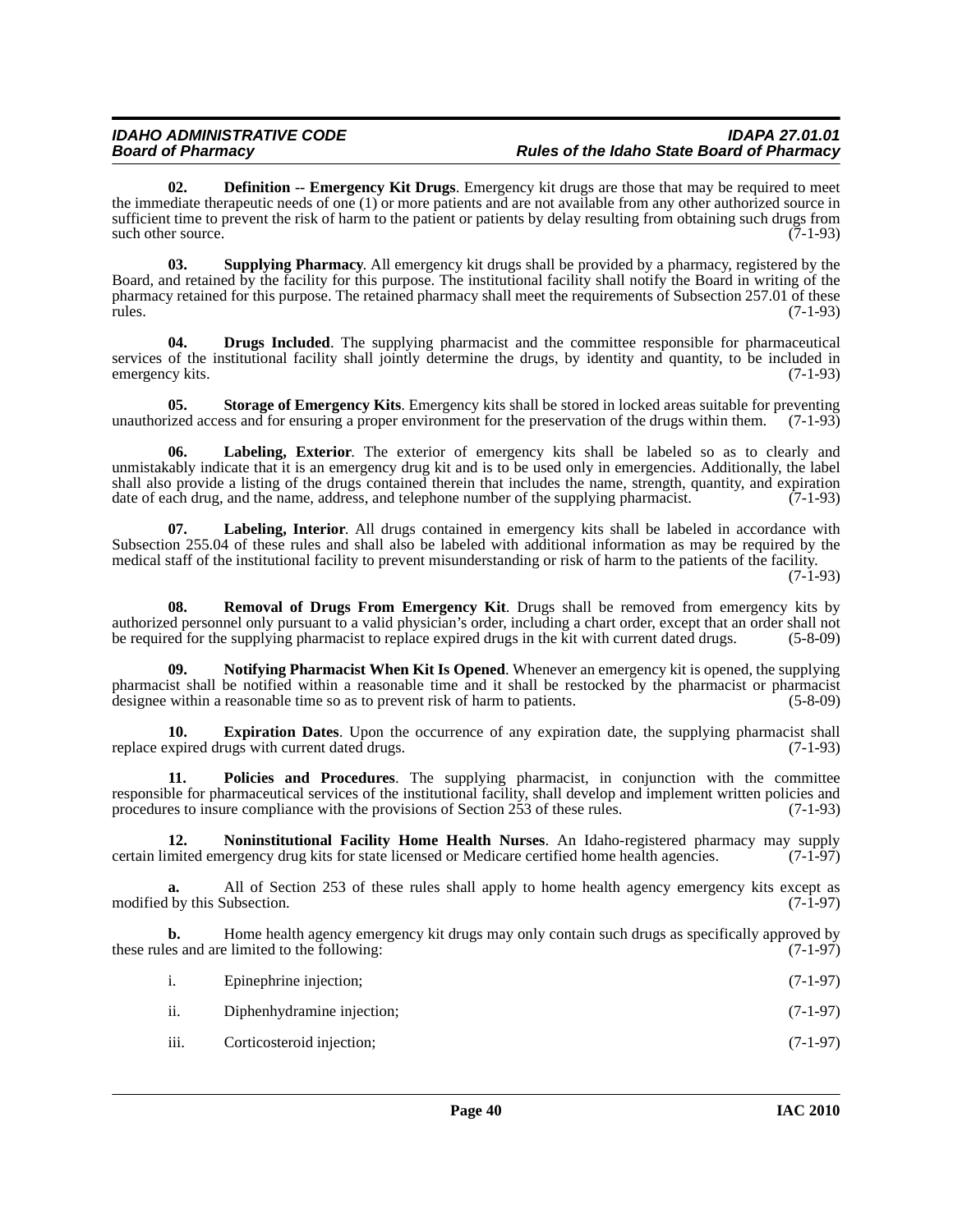| iv.  | Narcotic antagonist;                       | $(7-1-97)$ |
|------|--------------------------------------------|------------|
| V.   | Sterile water;                             | $(7-1-97)$ |
| vi.  | Sterile saline solution for injection; and | $(7-1-97)$ |
| vii. | Heparin flush.                             | $(7-1-97)$ |

**c.** Home health agency emergency kits shall be stored in locked areas suitable for preventing unauthorized access and for ensuring a proper environment for the preservation of the drugs. However, nurses licensed by the Idaho Board of Nursing and employed by such state licensed or Medicare certified home health agencies may carry such home health agency emergency kits on their person while on duty and in the course and scope of their employment for the home health agency. When not on duty or working within the course and scope of their employment, the nurses must return the home health agency emergency kits to the locked storage area. (7-1-97)

**d.** The legend drugs included in the home health agency emergency kit shall remain the property of, the Idaho-registered supplying pharmacy. (7-1-97) and under the responsibility of, the Idaho-registered supplying pharmacy.

## **254. PHYSICAL REQUIREMENTS.**

**01. Sufficient Space**. An institutional pharmacy shall have sufficient floor space to ensure that drugs ared in a sanitary, well-lighted and enclosed setting that meets the requirements of these rules. (7-1-93) are prepared in a sanitary, well-lighted and enclosed setting that meets the requirements of these rules.

**02. Equipment and Materials**. Each institutional pharmacy shall have equipment and physical facilities necessary for proper compounding, dispensing and storage of drugs, including parenteral preparations, and at least the following current editions. (7-1-93) at least the following current editions. **a.** Idaho Pharmacy Law and Rules; (7-1-93) **b.** A current pharmacy patient counseling reference; (8-4-94) **c.** Facts and Comparisons; and (7-1-93) **d.** One (1) other current pharmacy reference of choice, (book or electronic). (7-1-93) **03. Storage of Drugs**. All drugs shall be stored within the institutional pharmacy in designated areas equipped to ensure proper sanitation, temperature, light, ventilation, moisture control, segregation, and security.  $(7-1-93)$ 

# **04. Storage of Alcohol and Flammables**. (7-1-93)

**a.** Alcohol and flammables shall be stored in areas separate and apart from areas used for storing, compounding, or dispensing of other pharmaceuticals. (7-1-93)

**b.** The storage areas shall, at a minimum, meet local building code requirements for the storage of and other applicable laws, ordinances, or rules. (7-1-93) volatiles and other applicable laws, ordinances, or rules.

**05. Unattended Areas**. In the absence of authorized personnel and whenever any area of an institutional pharmacy is not under the personal and direct supervision of authorized personnel, the area shall be locked. (7-1-93)

**06. Security**. All areas occupied by an institutional pharmacy shall be capable of being locked.

(7-1-93)

## **255. DRUG DISTRIBUTION AND CONTROL.**

**01. Purpose and Mission**. The primary purpose and mission of an institutional pharmacy shall be to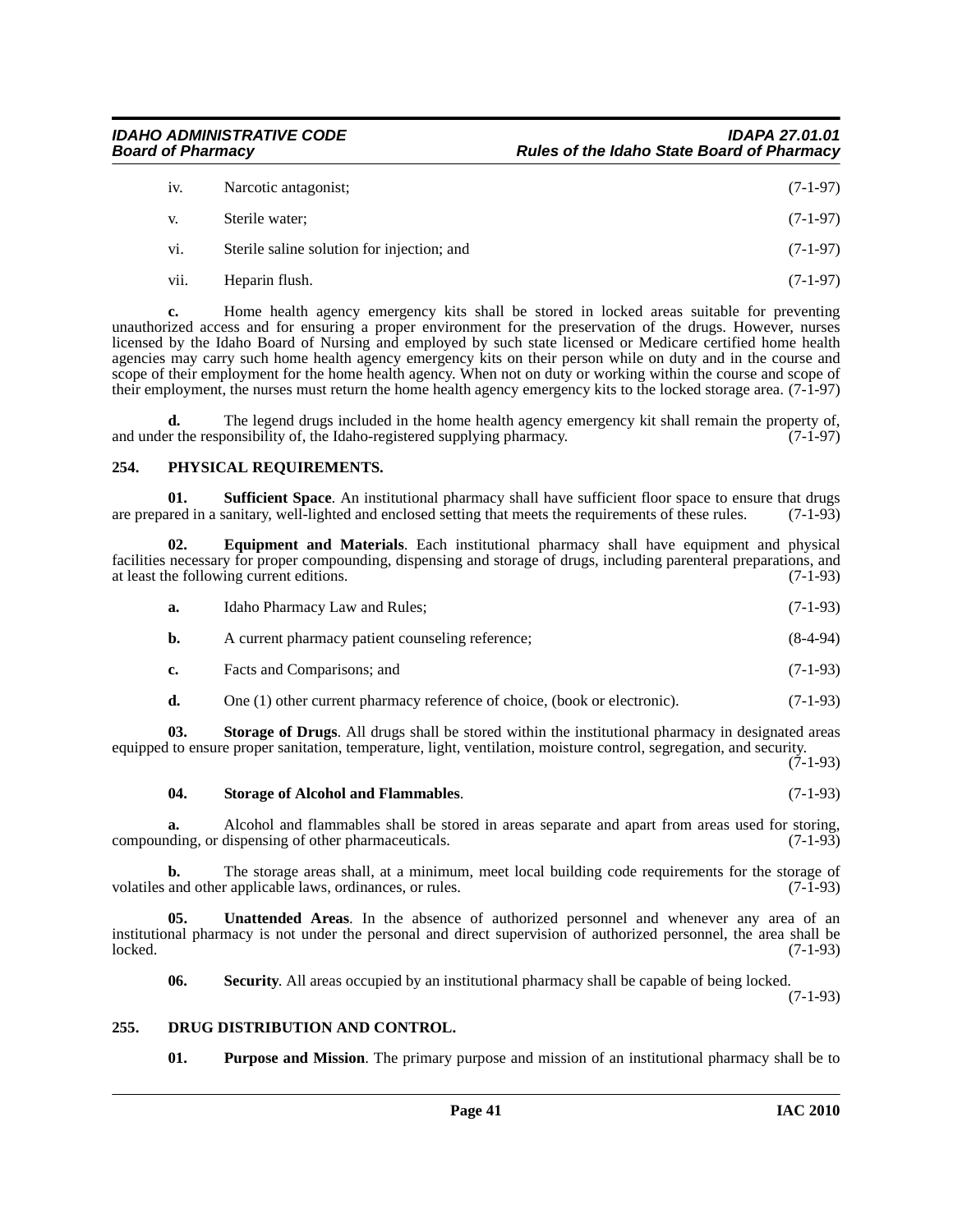provide properly prepared drugs for the patients of the facility in minimum time and with maximum accuracy, safety, and professionalism, using written procedures established by the director for the distribution of pharmaceutical materials to achieve this goal. (7-1-93)

**02. Responsibility of Director**. The Director shall be responsible for the safe and efficient distribution and control of, and accountability for, drugs. The other professional staff of the institutional facility shall cooperate with the director to manage these responsibilities by ordering, administering and accounting for pharmaceutical materials in a manner consistent with these objectives. (7-1-93)

**03.** Minimum Responsibilities of Director. The director shall be responsible for at least the following: (7-1-93) following: (7-1-93)

**a.** The preparation and sterilization of parenteral medications manufactured within the institutional facility; (7-1-93)

**b.** The mixture of parenteral products, including the education and training of nursing personnel concerning incompatibility and the provision of proper incompatibility information when the admixture of parenteral products is not performed within the institutional pharmacy;  $(7-1-93)$ 

**c.** The manufacture of drugs, when applicable; (7-1-93)

**d.** The establishment of specifications for procurement of all materials, including drugs, chemicals ogicals, subject to approval of the appropriate committee of the institutional facility; (7-1-93) and biologicals, subject to approval of the appropriate committee of the institutional facility;

**e.** Participation in the development of a formulary or drug list for the facility; (7-1-93)

**f.** The dispensing of all drugs within the facility pursuant to, and only upon receipt of, an original or a py of a physician's order, including a chart order; direct copy of a physician's order, including a chart order;

**g.** The filling and labeling all containers from which drugs are to be administered;  $(7-1-93)$ 

**h.** The maintaining and making available a sufficient inventory of antidotes and other emergency drugs, in both the pharmacy and inpatient-care areas, as well as current antidote information, telephone numbers of regional poison control center and other emergency assistance organizations, and such other materials and information as is determined necessary by the appropriate committee of the institutional facility; (7-1-93) information as is determined necessary by the appropriate committee of the institutional facility;

**i.** The recording of all transactions of the pharmacy as required by applicable law, rule, or regulation to maintain accurate control over, and accountability for, all pharmaceutical materials;  $(7-1-93)$ 

**j.** Participation in those aspects of the institutional facility's patient care evaluation program that relate to pharmaceutical utilization and effectiveness; (7-1-93)

**k.** Cooperation with teaching and research programs in the institutional facility; (7-1-93)

**l.** Implementation of the policies and decisions of the appropriate committee of the institutional facility; and (7-1-93) facility; and (7-1-93)

**m.** Meeting all inspection and other requirements of the Idaho Pharmacy Act and these rules. (7-1-93)

## **04. Dispensing and Labeling of Drugs for Use Inside or Outside a Facility**. (7-1-93)

**a.** All drugs intended for use within the facility shall be dispensed by the pharmacy in appropriate containers and adequately labeled according to current acceptable professional standards.  $(7-1-93)$ 

**b.** All drugs dispensed to patients soon to be discharged or to whom it is certain will carry the item d outside of the facility shall be labeled with the following information: (7-1-93) dispensed outside of the facility shall be labeled with the following information: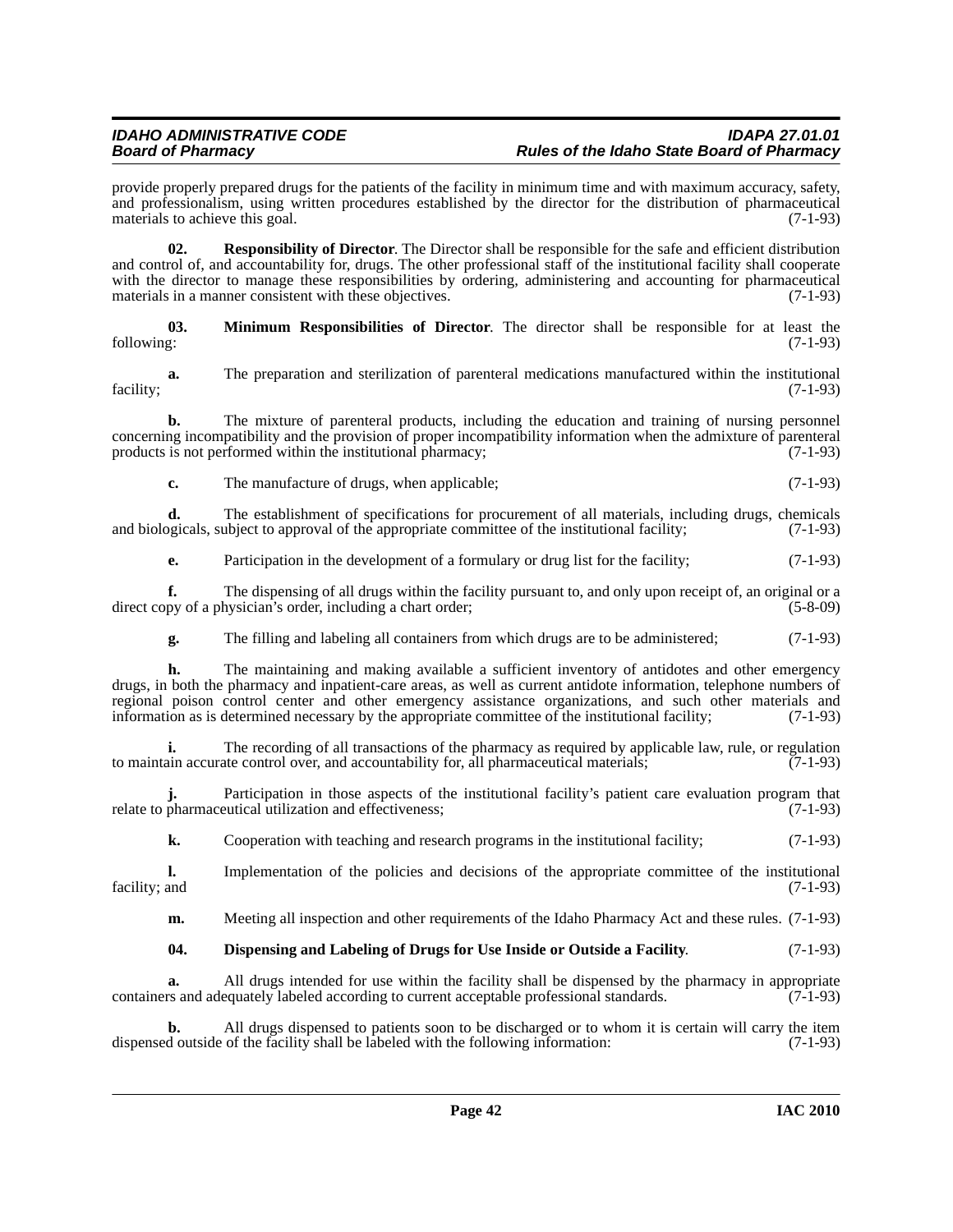*IDAHO ADMINISTRATIVE CODE IDAPA 27.01.01 Board of Pharmacy Rules of the Idaho State Board of Pharmacy*

| i.    | Name, address and telephone number of the institutional pharmacy;                                                           | $(7-1-93)$ |
|-------|-----------------------------------------------------------------------------------------------------------------------------|------------|
| ii.   | Date and identifying serial number;                                                                                         | $(7-1-93)$ |
| iii.  | Full name of patient;                                                                                                       | $(7-1-93)$ |
| iv.   | Name of drug, strength, and number of units;                                                                                | $(7-1-93)$ |
| V.    | Directions for use to the patient;                                                                                          | $(7-1-93)$ |
| vi.   | Name of physician prescribing;                                                                                              | $(7-1-93)$ |
| vii.  | Initials of pharmacist dispensing; and                                                                                      | $(7-1-93)$ |
| viii. | Required precautionary information regarding controlled substances.                                                         | $(7-1-93)$ |
|       | A different on attenuating consideration of the decomposition distribution $\rho$ and a consideration of $\rho_{\rm eff}$ . |            |

ix. Additional cautionary information as may be required or desirable for proper use and patient safety. (7-1-93)

**c.** Whenever any drugs are added to parenteral admixtures, whether within or outside of the direct and personal supervision of a registered pharmacist, such admixtures shall be labeled with a distinctive supplementary label indicating the name and amount of the drug added, date and time of addition, and name of person so adding.

 $(7 - \tilde{1} - 93)$ 

**05. Discontinued and Outdated Drugs**. The director shall develop and implement policies and procedures to ensure that discontinued and outdated drugs and containers with worn, illegible, or missing labels are returned to the pharmacy for proper disposition, or that the director, or his designee, perform appropriate disposition or disposition or disposal of such drugs at the storage site. or disposal of such drugs at the storage site.

**06. Physician's Orders**. Drugs may be dispersed from the institutional pharmacy only upon written r direct copies thereof, from authorized physicians, including chart orders. (5-8-09) orders, or direct copies thereof, from authorized physicians, including chart orders.

**07. Authorization of Physicians**. The appropriate committee of the institutional facility shall, from time to time, as appropriate, designate those physicians who are authorized to issue orders to the pharmacy. (7-1-93)

**08. Use of Abbreviations and Chemical Symbols**. Orders employing abbreviations and chemical symbols shall be utilized and filled only if such abbreviations and symbols appear on a published list of accepted abbreviations developed by the appropriate committee of the institutional facility. (7-1-93)

**09. Drug Orders for Inpatient Use**. Orders for drugs for use by inpatients shall, at a minimum contain the information required of a chart order by Paragraph  $252.01$ .f. of these rules.

**10. Drug Orders for Outpatient Uses**. Orders for drugs for use by outpatients shall, at a minimum, contain all of the items required by the preceding rule and in addition, the quantity, physician's address, and DEA identification number, if applicable, and the patient's address, if applicable. (7-1-93)

**11. Proofs of Use**. Proofs of use of controlled substances and other drugs as may be specified by the appropriate committee of the institutional facility shall be submitted to the director, on forms provided by the director, together with any and all unused portion of the drug. The forms shall specify at least the name of drug, the dose, the name of the ordering physician, the name of the patient, the date and time of administration to the patient, and the name of the individual administering. (7-1-93)

**12. Drug Recall Procedure**. The director shall develop and implement a recall procedure that can be readily activated to assure the pharmacy staff and the director that all drugs included on the recall are returned to the pharmacy for proper disposition. (7-1-93) pharmacy for proper disposition.

**13. Reporting Suspected Adverse Drug Reactions**. All suspected adverse drug reactions shall be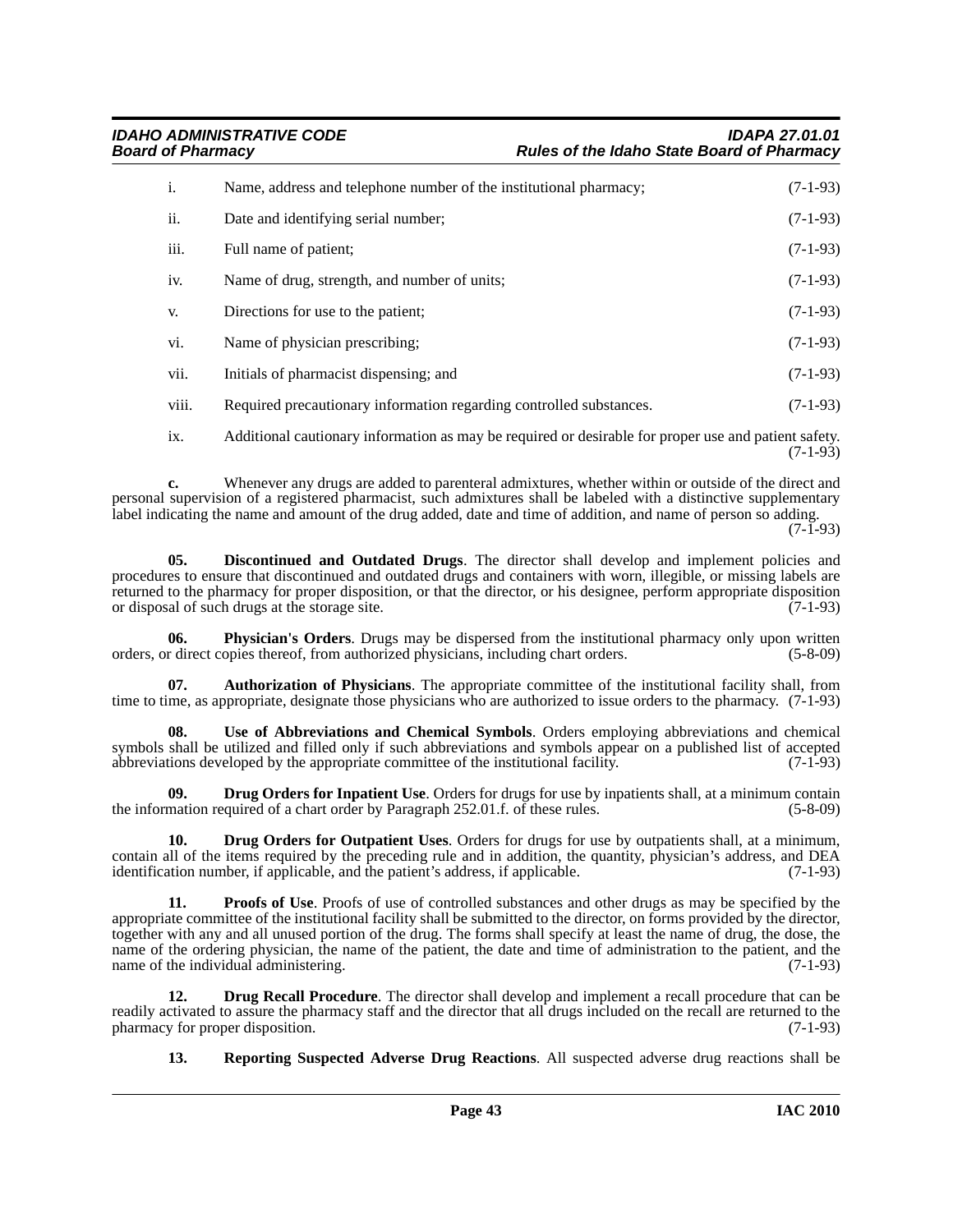reported in writing and immediately communicated to the ordering physician, to the pharmacy and to the appropriate committee of the institutional facility. Entry on the patient's record shall also be made. The director may, at his discretion, make further reports of such suspected reactions to the Hospital Reporting Program of the U. S. Food and Drug Administration, to the manufacturer and to the United States Pharmacopoeia. (7-1-93)

**14. Records and Reports**. The director shall maintain and submit, as appropriate, the records and equired to ensure patient health, safety, and welfare, including at least the following: (7-1-93) reports required to ensure patient health, safety, and welfare, including at least the following:

| a. | Proofs of use:                                                                        | $(7-1-93)$ |
|----|---------------------------------------------------------------------------------------|------------|
| b. | Reports of suspected adverse drug reactions;                                          | $(7-1-93)$ |
| c. | Inventories of emergency kits;                                                        | $(7-1-93)$ |
| d. | Inventories of the pharmacy;                                                          | $(7-1-93)$ |
| e. | Annual controlled substances inventories;                                             | $(7-1-93)$ |
| f. | Alcohol reports; and                                                                  | $(7-1-93)$ |
| g. | Such other and further records and reports as may be required by law and these rules. | $(7-1-93)$ |

## **256. ADMINISTRATION OF DRUGS.**

**01. Administration of Drugs**. Drugs shall be administered at an institutional facility, only upon the orders, including chart orders, of those members of the medical staff who have been granted clinical privileges, or who are authorized members of the house staff, by authorized licensed facility personnel in accordance with policies and procedures specified by the appropriate committee of the facility, under applicable law and rules, and in accordance with usual and customary standards of good medical practice. (5-8-09) accordance with usual and customary standards of good medical practice.

**02. Self-Administration of Drugs by Patients**. Self-administration of drugs by patients shall be permitted only when specifically authorized by the treating or ordering physician and only if the patient has been educated and trained in the proper manner of self-administration and there is no risk of harm to the patient. (7-1-93)

## **257. OUTSOURCING.**

**01. Institutional Pharmacies**. An institutional pharmacy may outsource centralized prescription processing or filling services to a central pharmacy for the limited purpose of assuring that drugs or devices are attainable to meet the immediate needs of patients and residents of the institutional facility or when the institutional pharmacy cannot provide services on an ongoing basis, provided that the institutional pharmacy:

**a.** Has obtained approval from the institutional facility to outsource centralized prescription processing or filling services for its inpatients and residents; (3-29-10)

**b.** Has a written contract with the central pharmacy outlining the services to be provided by the central pharmacy and the responsibilities and accountabilities of each party in fulfilling the terms of said contract in compliance with federal and state laws and regulations; (3-29-10)

**c.** Provides a valid chart order and patient profile to the central pharmacy it has contracted with for the ed prescription processing or filling services; and (3-29-10) centralized prescription processing or filling services; and

**d.** Shares a common electronic file or has appropriate technology to allow access by the central pharmacy to sufficient information necessary or required to fill or refill a prescription order. (3-29-10)

**02. Policies, Procedures, and Documentation for Institutional Pharmacies and Central Pharmacies**. Each party performing or contracting for centralized prescription processing or filling services under Subsection 257.01 of these rules must: (3-29-10)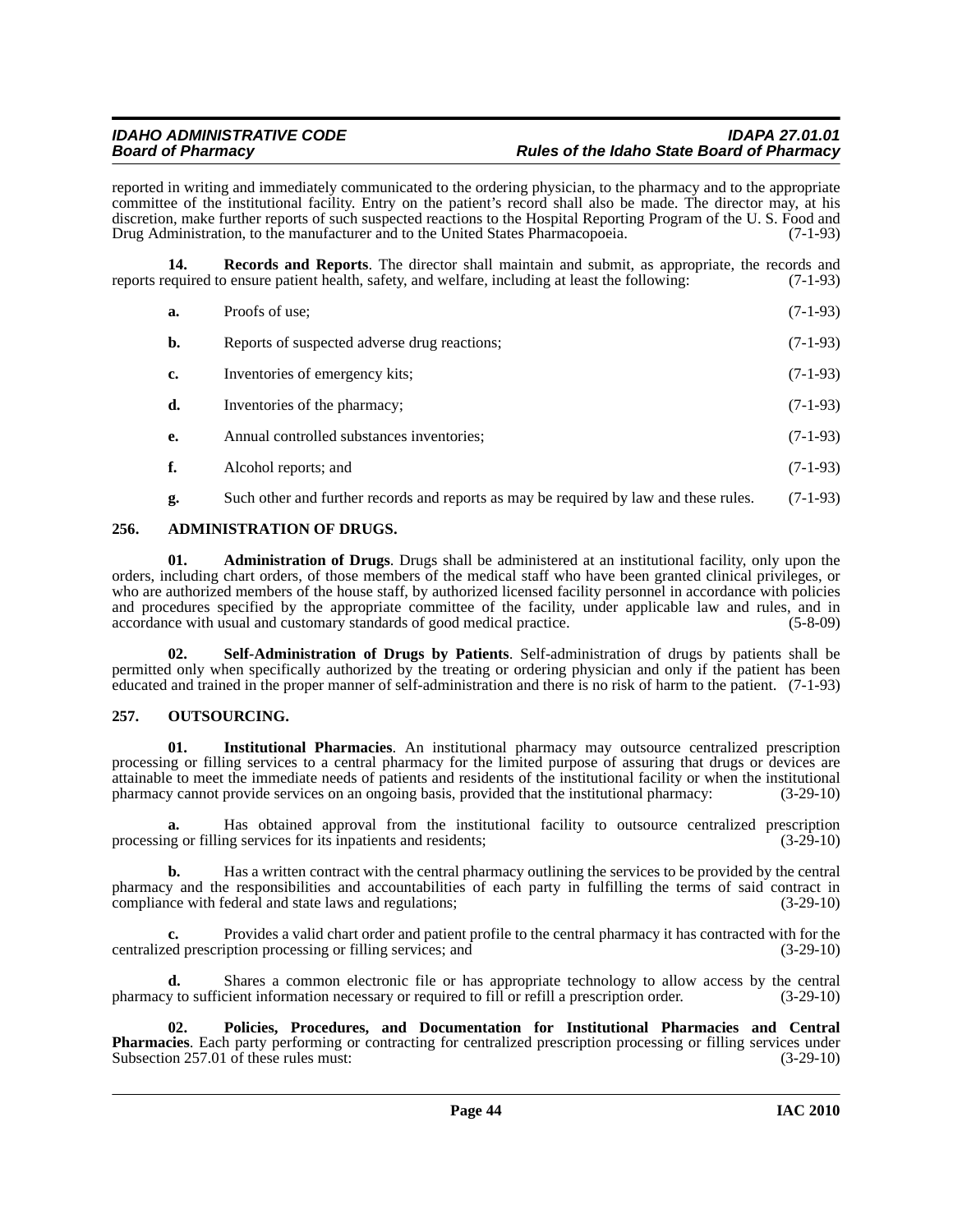**a.** Maintain a policies and procedures manual and documentation that implementation of such policies and procedures is occurring. The manual and documentation must include, but are not limited to, the following:  $(3-29-10)$ 

i. A copy of the outsourcing approval required under Paragraph 257.01.a. of these rules; (3-29-10)

ii. A copy of the contract required under Paragraph 257.01.b. of these rules; (3-29-10)

iii. The maintenance of appropriate records to identify the pharmacists providing centralized ion processing or filling services; (3-29-10) prescription processing or filling services;

iv. The maintenance of a mechanism for tracking the prescription drug order during each step in the dispensing process; (3-29-10)

v. The provision of adequate security to protect the privacy of protected health information; (3-29-10)

vi. The protocol for accessing prescription drugs in the institutional pharmacy outsourcing centralized prescription processing or filling services and for maintaining the security of such drugs; (3-29-10)

vii. The protocol to assure that the central pharmacy maintains sufficient Board licensed or registered pharmacists to meet the centralized processing or filling needs of the institutional facility outsourcing such services to the central pharmacy; (3-29-10) the central pharmacy;

viii. Identification of the director of the central pharmacy and of the institutional pharmacy contracting central pharmacy: and  $(3-29-10)$ with the central pharmacy; and

ix. The maintenance of a continuous quality improvement program for centralized processing or filling services designed to objectively and systematically monitor and evaluate the quality and appropriateness of patient care, pursue opportunities to improve patient care, and resolve identified problems. (3-29-10)

A mechanism for the licensed or registered pharmacist within the central pharmacy to readily communicate with the practitioners within the institutional facility that has outsourced centralized processing or filling services. (3-29-10) filling services.

xi. A training and orientation program that ensures that licensed or registered pharmacists who are providing centralized prescription processing or filling services are competent to review and approve medication  $\sigma$ orders. (3-29-10)

xii. Essential information utilized by the institutional facility, such as its therapeutic interchange list, formulary, standard drip concentrations, standard medication administration times, standardized or protocol orders, pharmacokinetic dosing policies, and renal dosing policies, as well as protocols for ensuring timely and complete communication of changes to said information. (3-29-10) communication of changes to said information.

xiii. Protocol for the central pharmacy to perform a review of the patient's profile, including but not limited to performing a drug regimen review.

**b.** Implementation documentation must be retained for a period of two (2) years. (3-29-10)

**c.** Make the policy and procedures manual and implementation documentation available to the Board w upon request.  $(3-29-10)$ for review upon request.

**03. Institutional Facilities**. Whenever an institutional facility without an institutional pharmacy obtains drugs, devices, or other pharmacy services from outside the institutional facility, arrangements must be made to ensure that such outside pharmacist provides his services with sufficient professionalism, quality, and availability to adequately protect the safety of the patients and to properly serve the needs of the facility. The arrangements shall be made in writing and shall, at a minimum, specify that: (3-29-10)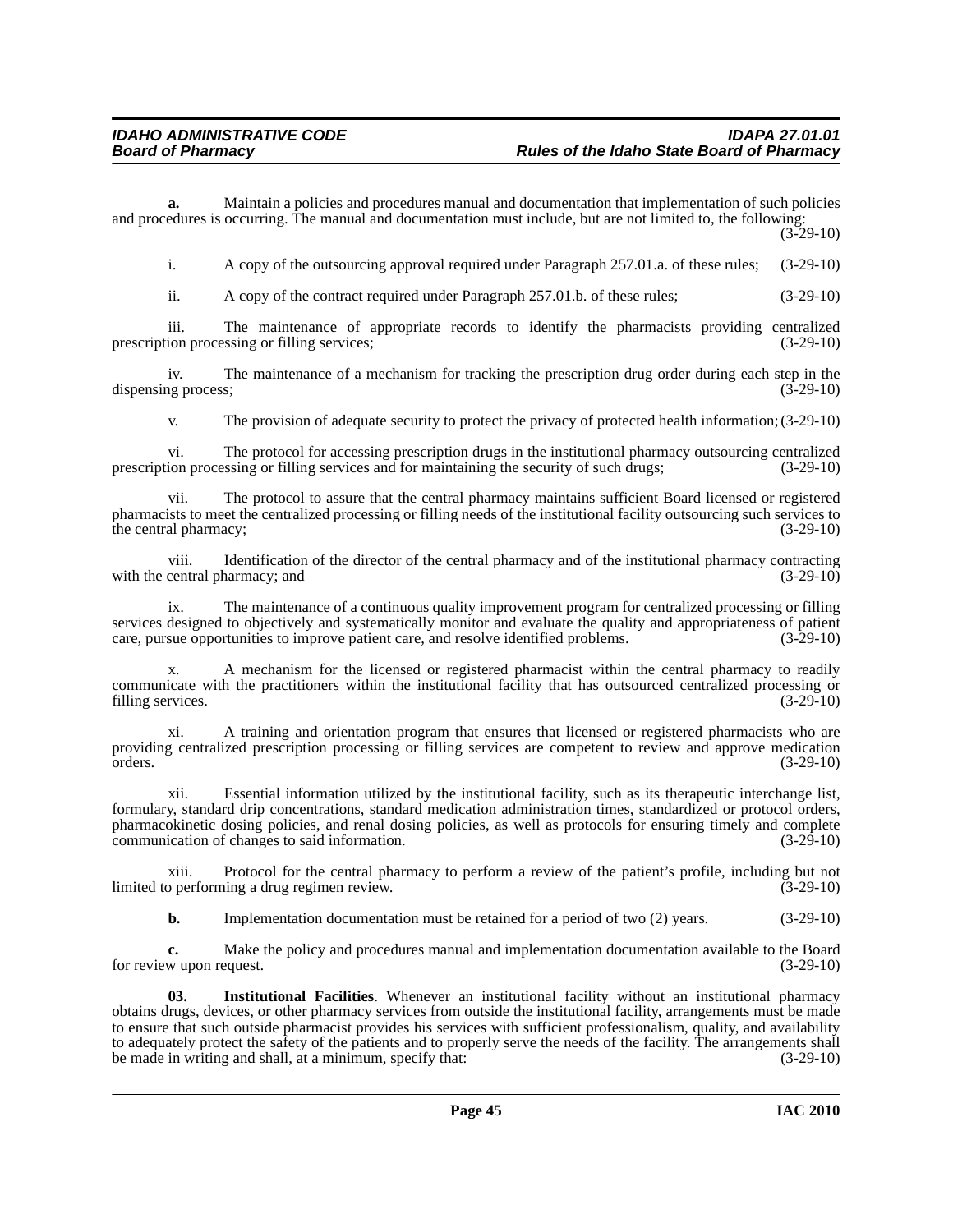**a.** The outside pharmacist is to act in the capacity of a part-time director and therefore, is subject to these rules;  $(7-1-93)$ 

| The pharmacist shall provide on-call service at all times; | $(7-1-93)$ |
|------------------------------------------------------------|------------|
|                                                            |            |

**c.** Adequate storage facilities for drugs will be provided; (7-1-93)

**d.** All prescription drugs in oral solid dosage form supplied to a licensed skilled nursing care facility, whether from an outside source or in-house pharmacy, shall be limited to no more than an eight (8) day supply except where USP indicates the drug shall be dispensed in the original container. Up to a thirty-four (34) day supply will be allowed if provided in "Unit Dose," as defined in Subsection 156.05 of these rules; (3-20-04)

**e.** All drugs in liquid form will be supplied in amounts not to exceed sixteen (16) ounces or a thirtyfour  $(34)$  day supply;  $(3-20-04)$ 

**f.** All drugs housed in long term care facilities will be labeled according to Section 159 of these rules; (8-4-94)

**g.** Automatic refilling of medications is prohibited, except where unit dose is used in a daily delivery system. Any continuation of medications must be reordered by the licensed skilled nursing care facility pursuant to a current physician's order; and (7-01-94) current physician's order; and

**h.** All drugs supplied shall be labeled so as to ensure that recalls can be effected and that proper nd supervision of the drugs may be exercised. (7-1-93) control and supervision of the drugs may be exercised.

**04. Limited Outsourcing by Outside Pharmacy**. An outside pharmacy that provides prescription processing or filling services for an institutional facility that does not have an institutional pharmacy may outsource, pursuant to a contract, prescription processing or filling services to another pharmacy, and the other pharmacy may perform the prescription processing or filling services outsourced to it, if all of the following conditions are met:

(3-29-10)

**a.** The outsourcing of prescription processing or filling services shall be only for the limited purpose of ensuring that drugs or devices are attainable to meet the immediate needs of patients and residents of the institutional facility or when the pharmacy outsourcing those services cannot provide services for the institutional facility on an ongoing basis; (5-8-09)

**b.** The outsourcing pharmacy has obtained approval from the Institutional Facility to outsource centralized prescription processing or filling services for its inpatients and residents; (5-8-09)

**c.** The outsourcing pharmacy provides a valid chart order to the pharmacy it has contracted with for the centralized prescription processing or filling services; and (5-8-09)

**d.** The contract between the outsourcing pharmacy and the pharmacy with which it has contracted for centralized prescription processing or filling services is in writing. (5-8-09)

## **05. Patient's Own Drugs**. (7-1-93)

**a.** Whenever patients bring drugs into an institutional facility, the drugs shall not be administered ev can be precisely identified and only pursuant to a physician's order, including chart order. (5-8-09) unless they can be precisely identified and only pursuant to a physician's order, including chart order.

**b.** If the patient's drugs are not to be administered, then the director shall, according to procedures specified in writing, have the patient's drugs turned in to the pharmacy, which shall package, seal, and return them to an adult member of the patient's immediate family or store and return them to the patient upon discharge. (7-1-93)

#### **258. DISTRIBUTION OF MEDICATIONS FROM HOSPITAL EMERGENCY ROOMS BY REGISTERED NURSE (R.N.).**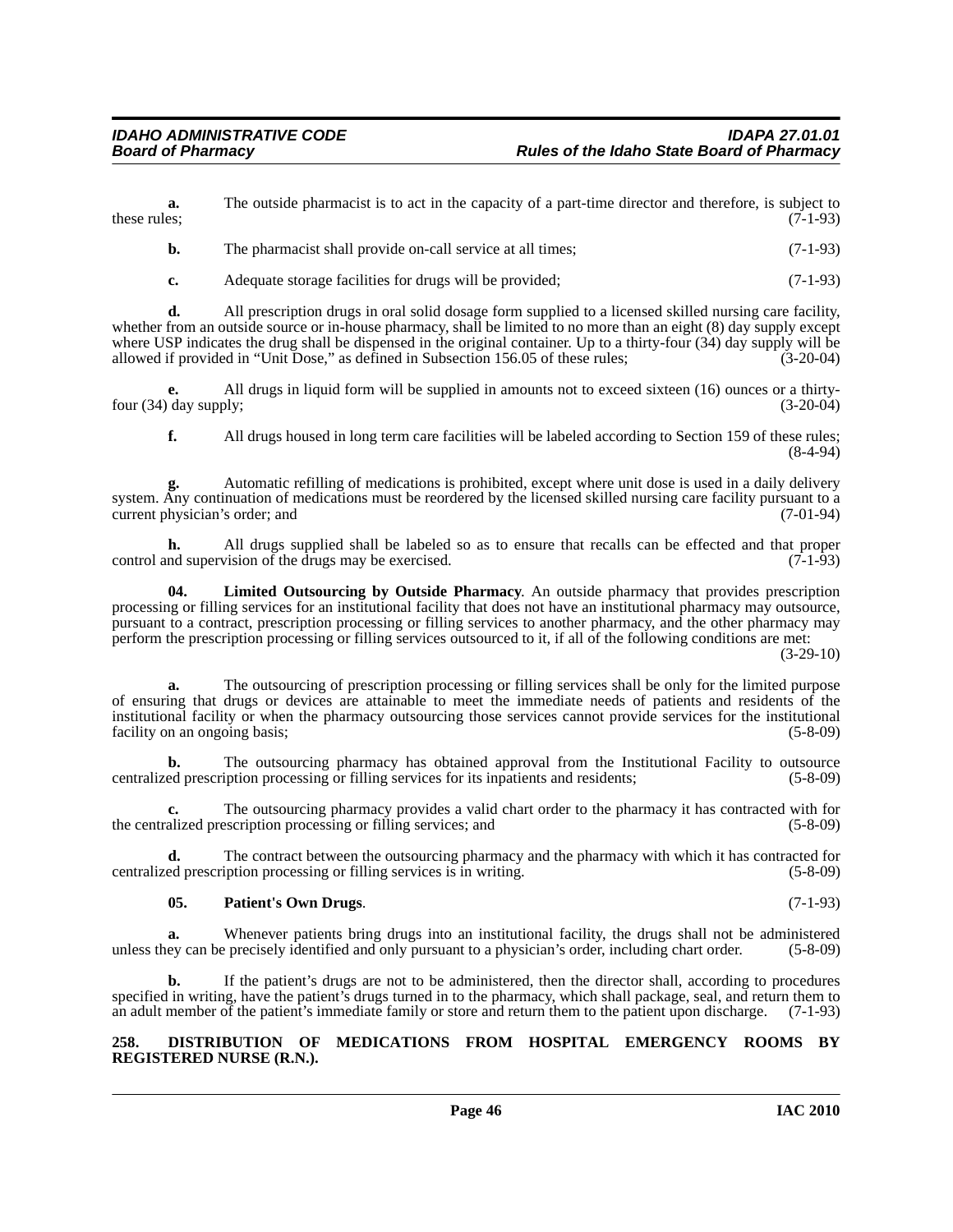# *IDAHO ADMINISTRATIVE CODE IDAPA 27.01.01 Board of Pharmacy Rules of the Idaho State Board of Pharmacy*

In an emergency and in the absence of a physician or pharmacist, an R.N. may deliver a legend drug from the emergency room that has been prepackaged by a pharmacist, with proper packaging, labeling, and recordkeeping pursuant to a licensed physician's order, with the exception of controlled substances. (7-1-93)

**01.** Limited Supply. A limited supply of drugs approved for outpatient emergency use may be kept in gency room in a secure, locked location designated for that purpose. (7-1-93) the emergency room in a secure, locked location designated for that purpose.

**02. List of Legend Drugs**. A list of legend drugs that may be delivered to outpatients receiving emergency treatment when a licensed pharmacist is not on duty and the prescribing physician is not present shall be prepared by the licensed pharmacist in charge of a hospital pharmacy or drug room in consultation with the hospital's medical staff.  $(7-1-93)$ 

**03. Legend Drugs Prepackaged by a Pharmacist**. Legend drugs identified on the approved list shall be prepackaged by a licensed pharmacist. The number of doses in each package shall be limited to the amount necessary to medicate the patient until the first available pharmacist is on duty in the community, but not more than  $\sin(6)$  doses. (7-1-93)

**04. Legend Drugs Labeled by a Pharmacist**. Legend drugs identified on the approved list shall be labeled by the pharmacist at the time of packaging. The label must conform to the requirements of Subsection 255.04 of these rules except that blank spaces may be left for the names of the patient and physician and the directions for use.  $(7-1-93)$ 

**05.** Delivery of Legend Drugs by an R.N. If a licensed pharmacist is not on duty, the R.N. in charge of the emergency room may deliver legend drugs, prepackaged and labeled in accordance with the labeling requirements in Subsection 255.04 of these rules, to a person receiving emergency out-patient treatment, upon receiving an order from a licensed physician. (7-1-93) from a licensed physician.

**06. Physician's Orders Must Be Written**. The physician's order may be by written or telephonic communication. If a telephonic order is issued, it must be promptly reduced to writing by the person taking the call.  $(7-1-93)$ 

**07. Limit**. No more than one (1) prepackaged container of the same drug may be delivered to a person receiving emergency outpatient treatment unless more than one (1) package is required to sustain the patient until the first available pharmacist is on duty in the community. (7-1-93)

**08. Responsibility of Person Delivering Drugs**. The person who delivers drugs pursuant to these rules shall: (7-1-93)

**a.** Complete the label affixed to the container with all required information except that the name and of the drug may be deleted on order of the prescribing physician; and (7-1-93) strength of the drug may be deleted on order of the prescribing physician; and

**b.** Complete a record of delivery that includes all of the information listed under Paragraph 255.04.b. of these rules and the following: (7-1-93)

|                 | the expiration date of the drug, if applicable;              | $(7-1-93)$ |
|-----------------|--------------------------------------------------------------|------------|
| ii.             | The lot number of the drug;                                  | $(7-1-93)$ |
| iii.            | The date of prepackaging:                                    | $(7-1-93)$ |
| 1V <sub>1</sub> | The initials of the pharmacist who prepackaged the drug; and | $(7-1-93)$ |

v. A blank space for the name (initials) of the person delivering the drug to patient. (7-1-93)

**c.** The delivery record shall be returned to the hospital pharmacy upon completion and filed as a nt record. (7-1-93) permanent record.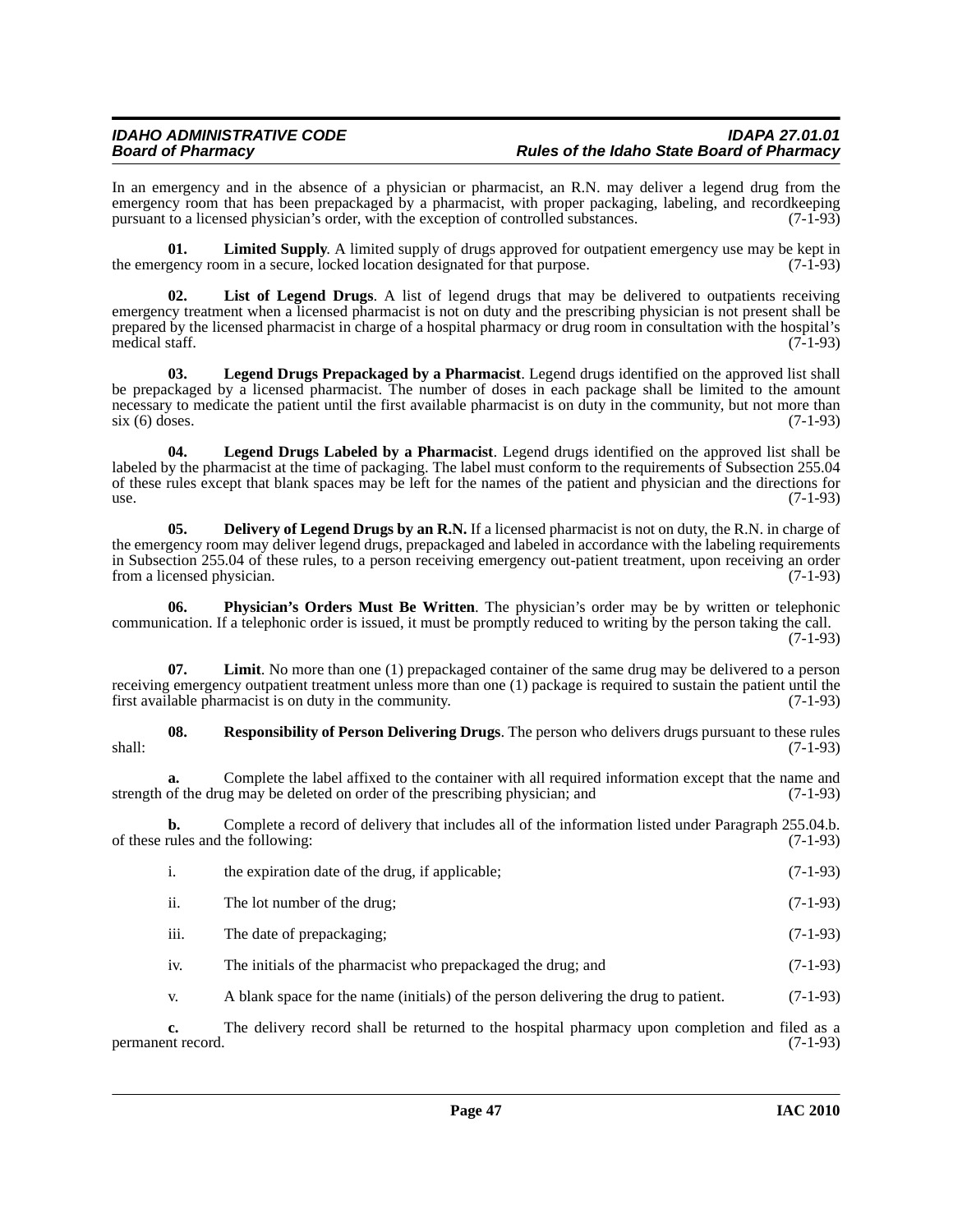**09. Authorization of Drug Delivery in Emergency Room to Outpatients**. This rule does not authorize any person other than the R.N. in the emergency room on a hospital's staff to deliver legend drugs to outpatients receiving emergency treatment. (7-1-93)

**10. Authority to Deliver Legend Drugs**. This rule does not authorize the delivering of controlled legend drugs by any person not authorized by law to dispense such drugs. (7-1-93)

**11. Definition**. The following terms are defined for the purposes of this rule unless the context requires otherwise: (7-1-93)

**a.** "Deliver to patient" means completing the blank spaces on the label of the prepackaged drug and handing the package to the patient or the patient's representative. (7-1-93) actually handing the package to the patient or the patient's representative.

**b.** "Dose" means the amount of medication that is to be given at one (1) specific time, as determined by the physician.  $(7-1-93)$ 

**c.** "Prepackage" means placing in a container that meets federal and state qualifications as a legal container not more than six (6) doses of a legend drug and affixing a label to the container that includes all of the information required under Paragraph 255.04.b. of these rules. (7-1-93)

# **259. INVESTIGATIONAL DRUGS.**

Investigational drugs shall be properly labeled and shall be administered only under the personal and direct supervision of the principal physician-investigator or his authorized clinician with prior approval of the appropriate committee of the institutional facility. (7-1-93)

**01. Administration of Investigational Drugs**. Nurses may administer such drugs only after they have been educated and trained concerning relevant pharmacologic information about such drugs by the clinician of the pharmacy. (7-1-93) pharmacy. (7-1-93)

**02.** Information on Investigational Drugs. A central unit shall be maintained wherein essential ion regarding such drugs may be obtained. (7-1-93) information regarding such drugs may be obtained.

## **260. INSPECTION.**

**01. Monthly Inspections**. The director shall, no less than once per month, personally or by a qualified designee, inspect all matters within his jurisdiction and responsibility and make appropriate written records and notations of such inspections. (7-1-93) notations of such inspections.

| 02. |  | Verification by Inspection. Such inspections shall, at a minimum, verify that: | $(7-1-93)$ |
|-----|--|--------------------------------------------------------------------------------|------------|
|-----|--|--------------------------------------------------------------------------------|------------|

- **a.** Drugs are dispensed only under the supervision of a pharmacist; (7-1-93)
- **b.** Ancillary pharmacy personnel are properly directed and supervised; (7-1-93)

**c.** Disinfectants and drugs for external use are stored separately and apart from drugs for internal use ion; or injection;

**d.** Drugs requiring special storage conditions to ensure their stability are properly stored; (7-1-93)

**e.** No outdated drugs are stocked in the institutional pharmacy or the facility it serves; (7-1-93)

**f.** Distribution and administration of controlled substances are properly and adequately documented red by both pharmacy and medical personnel; (7-1-93) and reported by both pharmacy and medical personnel;

Emergency drugs designated pursuant to Paragraph 260.01.f. of these rules are in adequate and h within the pharmacy and at outside storage locations; (7-1-93) proper supply, both within the pharmacy and at outside storage locations;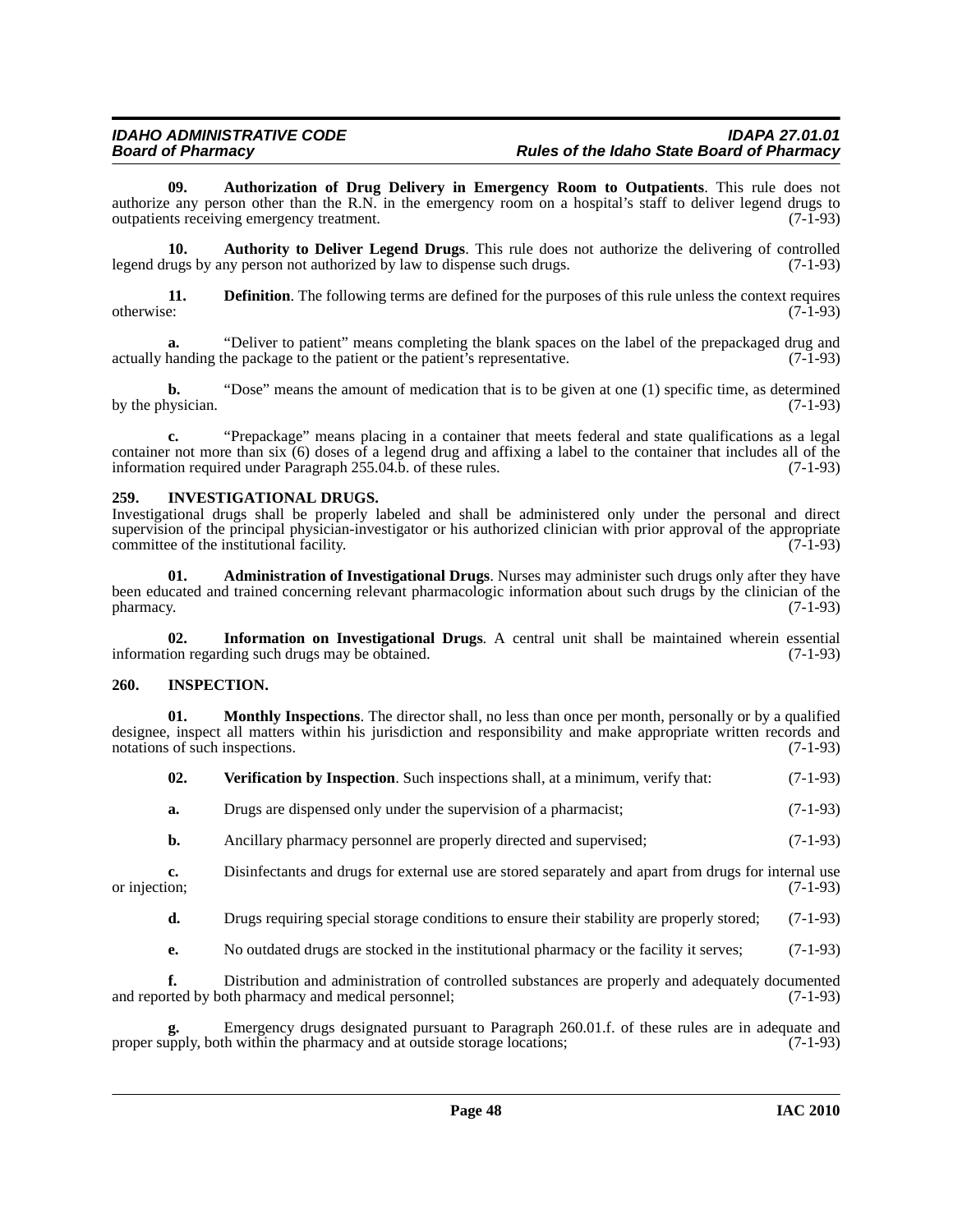**h.** All necessary and required security and storage standards are met; (7-1-93)

**i.** Metric-apothecaries weight and measure conversion tables and charts are reasonably available to all medical personnel; and (7-1-93)

**j.** All policies and procedures of the director and appropriate committees of the institutional facility to pharmacy, or both, are followed. (7-1-93) relevant to pharmacy, or both, are followed.

**03. Annual On-Site Review of Pharmacies**. No less than once a year the Board by one (1) of its members or by its qualified designee shall conduct an announced on-site review of all aspects of the management and operation of all institutional pharmacies in this state to verify compliance with the law, these rules, and such other standards as may be appropriate to ensure that the health, safety and welfare of patients of the facility serviced by the pharmacy are protected. (7-1-93) pharmacy are protected.

**04. Furnishing Records to Reviewer**. Upon request, the hospital or other institution shall furnish to the reviewer all records, invoices, inventories, orders, patient medication profiles and such other records and reports as may be required to conduct an in depth audit of drug distribution by the facility. (7-1-93) as may be required to conduct an in depth audit of drug distribution by the facility.

**05. Written Reports of Annual Inspections**. Such annual inspections shall be made and written reports thereof shall be filed with the Board and the director. A copy of the report shall be forwarded to the administrator of the institution within sixty  $(60)$  days of the review. (7-1-93)

**06. Exit Interview After On-Site Review**. At the conclusion of the on-site review, the Board member or designee who conducted the review shall participate in an exit interview with the director and the administrator of the institution.  $(7-1-93)$ 

**07. Discrepancies or Deficiencies**. Discrepancies or deficiencies, or both, shall be discussed at the exit v. The discrepancies or deficiencies shall be corrected within a reasonable time. (7-1-93) interview. The discrepancies or deficiencies shall be corrected within a reasonable time.

**08.** Filing Written Notice of Corrections. Written notice of correction shall be filed with the Board, rections may be disputed by written notice filed with the Board. (7-1-93) whose directions may be disputed by written notice filed with the Board.

# **261. -- 264. (RESERVED).**

## **265. REMOTE DISPENSING PILOT PROJECT.**

The Board, through its executive director, may authorize specific pharmacies and the pharmacists practicing therein to participate in a Remote Dispensing Pilot Program. The following rules shall apply to pharmacies so authorized by the Board for conducting pharmacy through a remote dispensing program. The purpose of the Remote Dispensing Pilot Program is to allow the provision of pharmaceutical care through the use of telecommunications and remote dispensing machines (RDM) to patients at a distance from the pharmacy and pharmacist providing the pharmaceutical care. During the pilot project phase of the Remote Dispensing Pilot Program, designation to participate in the Remote Dispensing Pilot Program shall be at the discretion of the Board and the Executive Director. (5-8-09)

## **266. (RESERVED).**

## **267. REMOTE PHARMACY REGISTRATION - OPERATING MEMORANDUM.**

**01. Registration**. During the pilot project phase of the Remote Dispensing Pilot Project, each remote pharmacy shall be registered with the Board as a pilot remote pharmacy. Pilot remote pharmacies will only be approved for operating in medical care facilities operating in areas otherwise unable to obtain pharmaceutical care on a timely basis. RDMs must be used only in settings with an established program of pharmaceutical care that ensures prescription orders are reviewed by a pharmacist before release to the patient. The responsible pharmacy must establish the policies and procedures necessary to fulfill the requirements of all applicable state and federal laws, rules, and regulations. (5-8-09) rules, and regulations.

**02. Operating Memorandum**. Prior to issuance of a registration for a pilot remote pharmacy, the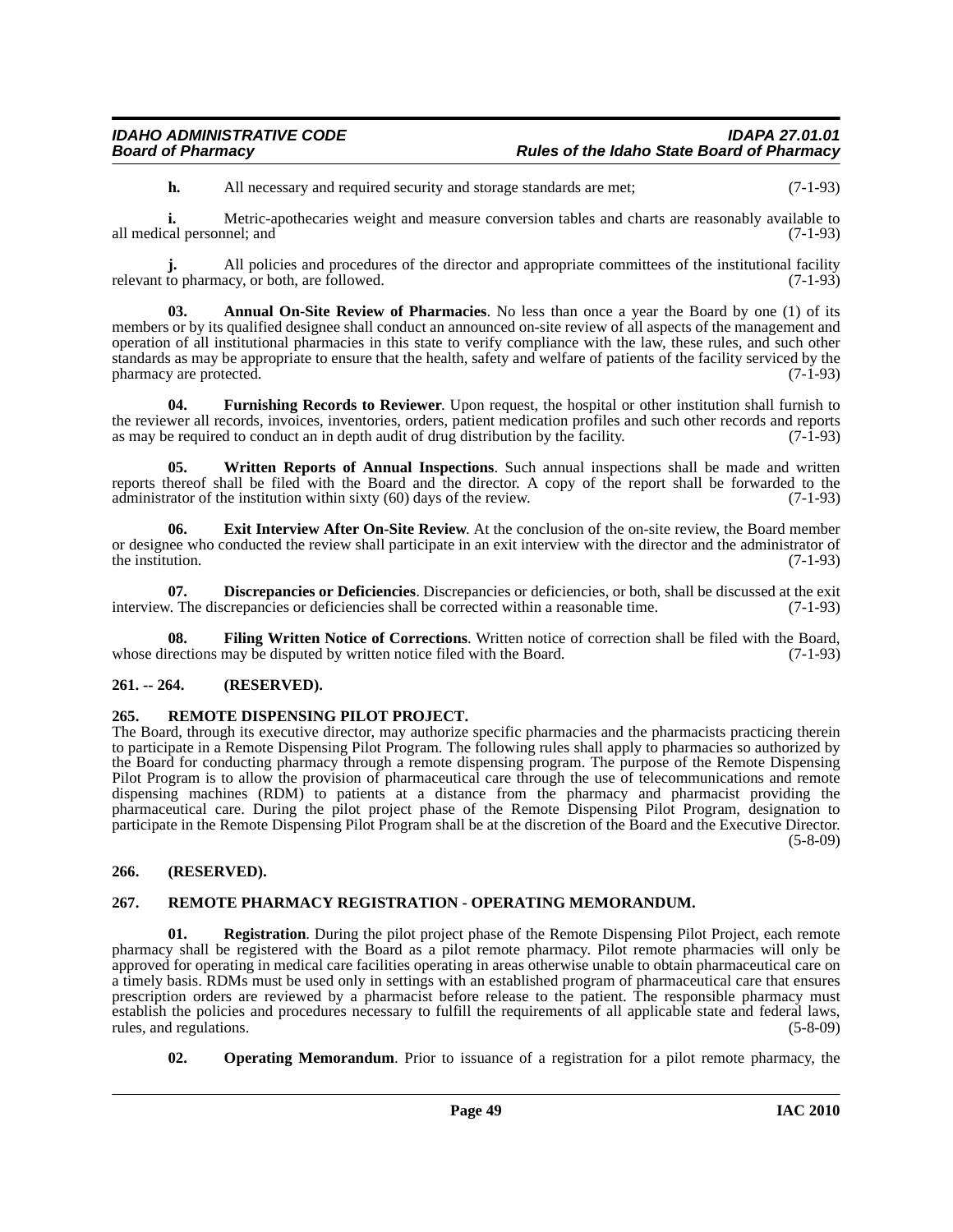responsible pharmacy, acting through its pharmacist-in-charge, and the Board, acting through its executive director, shall enter into an operating memorandum that includes the following: (5-8-09) shall enter into an operating memorandum that includes the following:

**a.** The operating protocols applicable to the pilot remote pharmacy and shall include written policies and procedures that: (5-8-09)

i. Ensure safety, accuracy, security, and patient confidentiality; (5-8-09)

ii. Define access to the RDM and to medications contained within or associated with the RDM, including but not limited to policies that assign, discontinue, or change access to the RDM and medications; and  $(5-8-09)$ 

iii. Ensure that access to the medications complies with state and federal laws and regulations.

(5-8-09)

**b.** A complete description of the RDM including the operating specifications therefore. (5-8-09)

**c.** An accurate scale drawing of the facility where the automated pharmacy system, including its RDM, will be located showing the layout of the location of the RDM, the facilities for the operating pharmacy technician operating the system, the location of a patient counseling area, all access points to the system and the RDM. (5-8-09)

**d.** A description of the training required for personnel who will access the automated pharmacy system (including the RDM) to ensure the competence and ability of all personnel who operate any component of the Automated Pharmacy System and a requirement that adequate documentation of training and continuing education be kept both in the responsible pharmacy and at the pilot remote pharmacy, readily available for inspection by the Board. (5-8-09)

**e.** A description of the procedures for ensuring that the RDM is in good working order and accurately dispenses the correct strength, dosage form, and quantity of the drug prescribed while maintaining appropriate record<br>(5-8-09) (5-8-09) recordkeeping and security safeguards.

**f.** An ongoing quality assurance program that monitors performance of the automated pharmacy system, including the RDM, and the personnel who access it. (5-8-09)

**g.** Such other terms and conditions of operations as the executive director deems are reasonably necessary to ensure the health, safety, and welfare of the public with respect to the operations of the pilot remote  $\mu$  pharmacy. (5-8-09)

**h.** A description of the procedures detailing the security and accounting of returned, discarded, or unused medications with existing state and federal laws, rules, and regulations. (5-8-09)

**03. Pilot Remote Pharmacy Operations**. The operating memorandum shall govern (in conjunction with all applicable laws, rules, and regulations) the operations of the pilot remote pharmacy with respect to all aspects of the practice of pharmacy at the pilot remote pharmacy. The operating memorandum may identify specific rules of the Board which are not applicable to the operation of the pilot remote pharmacy or for which particular applications are modified due to the specific nature of the operations at the pilot remote pharmacy; however, the operating memorandum may not waive or modify application of federal laws or regulations, or state statutes governing the practice of pharmacy. (5-8-09) practice of pharmacy.

**04. Dispute Resolution**. In the event of a dispute between the pharmacist-in-charge and the executive director with respect to specific terms or conditions of the operating memorandum, either may petition the Board for a determination, which determination by the Board shall be final. The operating memorandum may be amended by agreement between the pharmacist-in-charge and the executive director. Any such amendment shall be in writing and shall be appended to the original operating memorandum. In addition, the operating memorandum may be amended by order of the Board upon the petition of either the pharmacist-in-charge or the executive director to the Board, or upon the Board's own motion. Any such Board order shall be appended to the original operating memorandum.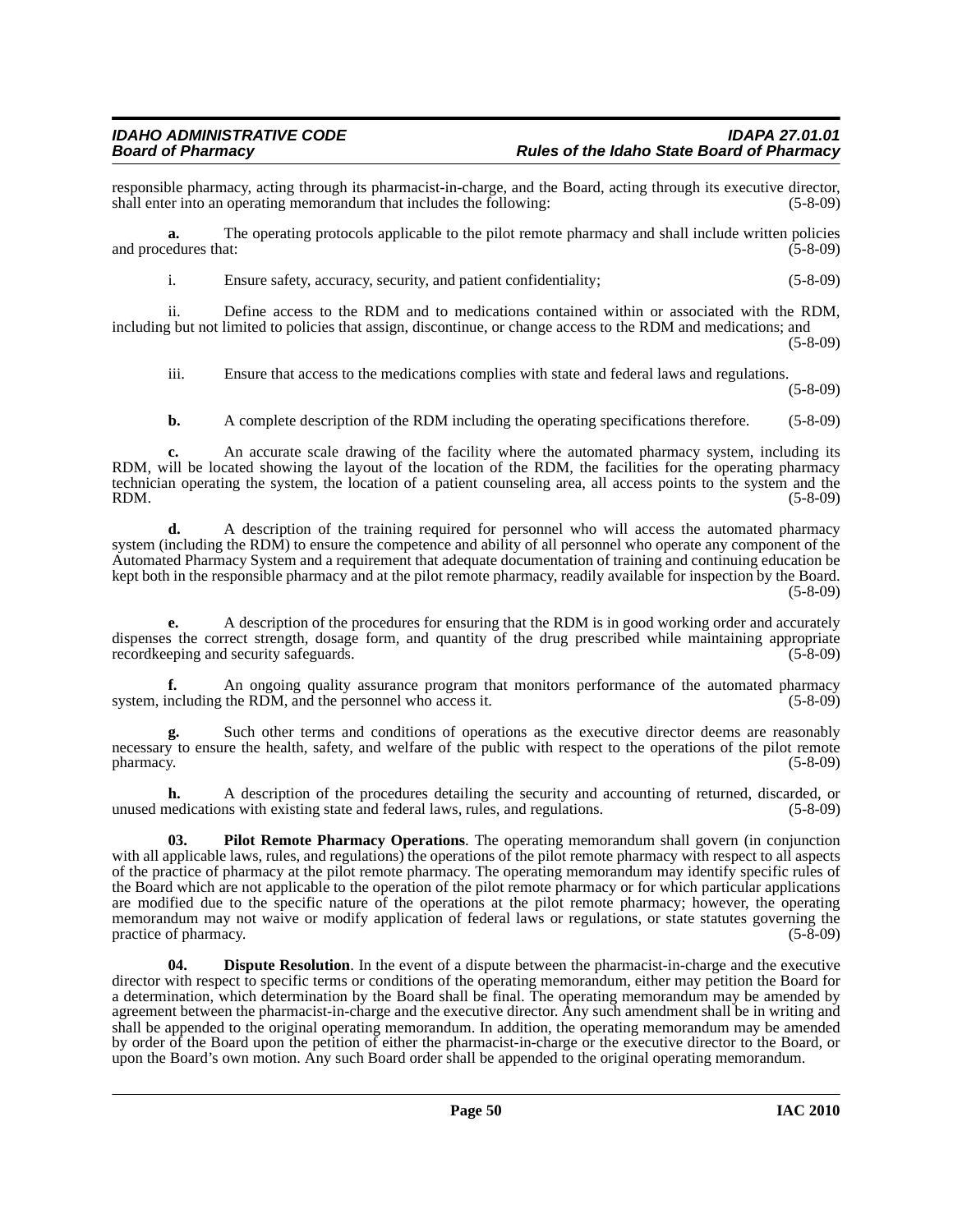(5-8-09)

## **268. PHARMACIST-IN-CHARGE.**

**01. Responsibilities**. The pharmacist-in-charge shall be responsible for all aspects of the operation of the pilot remote pharmacy including safety, accuracy, security, and patient confidentiality. (5-8-09)

**02.** Product Supply. The pharmacist-in-charge shall ensure that the RDM is stocked accurately and in accordance with the established, written policies and procedures. A pharmacist must check the accuracy of the product supplied for stocking the machine. (5-8-09)

# **269. DRUG DELIVERY AND CONTROL.**

**01. Licensed Pharmacist Present**. At all times the automated pharmacy system is being operated, there shall be a pharmacist licensed in the state of Idaho, or a technician registered in the state of Idaho, present at the pilot remote pharmacy and attending to such operations. (5-8-09) (5-8-09)

**02. Communication**. At all times the automated pharmacy system is being operated, there shall be a pharmacist licensed in the state of Idaho available at the responsible pharmacy for immediate communication through a two-way audio and video hookup between the responsible pharmacy and the pilot remote pharmacy. (5-8-09)

**03. Electronic Recording**. All events involving the contents of the RDM must be recorded electronically. Records must be maintained by the responsible pharmacy for a minimum of three (3) years and must be readily available to the Board. The records are in addition to any records required under other statutes, regulations, or rules, and shall be available for inspection by the Board in the same fashion as other required pharmacy records, and shall include: (5-8-09) and shall include:

| a. | Identity of RDM accessed: | $(5-8-09)$ |
|----|---------------------------|------------|

|    | Identification of the individual accessing the RDM; | $(5-8-09)$ |
|----|-----------------------------------------------------|------------|
| c. | Type of transaction;                                | $(5-8-09)$ |

**d.** Date and time of transaction; (5-8-09)

**e.** Name, strength, dosage form, and quantity of the drug accessed; (5-8-09)

**f.** Name of the patient for whom the drug was ordered; (5-8-09)

**g.** Name of the prescribing practitioner; and (5-8-09)

**h.** Any additional information as the pharmacist-in-charge may deem necessary. (5-8-09)

**04.** Access to RDM. Only an Idaho licensed pharmacist may have access to the RDM, unless lily detailed in the approved operating memorandum. (5-8-09) specifically detailed in the approved operating memorandum.

**05. Stocking Medications**. Only an Idaho licensed pharmacist may stock medications in the RDM unless specifically detailed in the approved operating memorandum. (5-8-09)

**06. Packaging and Labeling**. All containers of medications stored in the RDM shall be packaged and labeled in accordance with state and federal laws, rules, and regulations. (5-8-09)

**07. Handling Controlled Substances**. All aspects of handling controlled substances shall meet the requirements of all state and federal laws, rules, and regulations. (5-8-09)

**08. Counseling**. Oral counseling shall be provided by a pharmacist licensed in Idaho at the time of dispensing by a two-way audio and video hookup between the responsible pharmacy and the pilot remote pharmacy.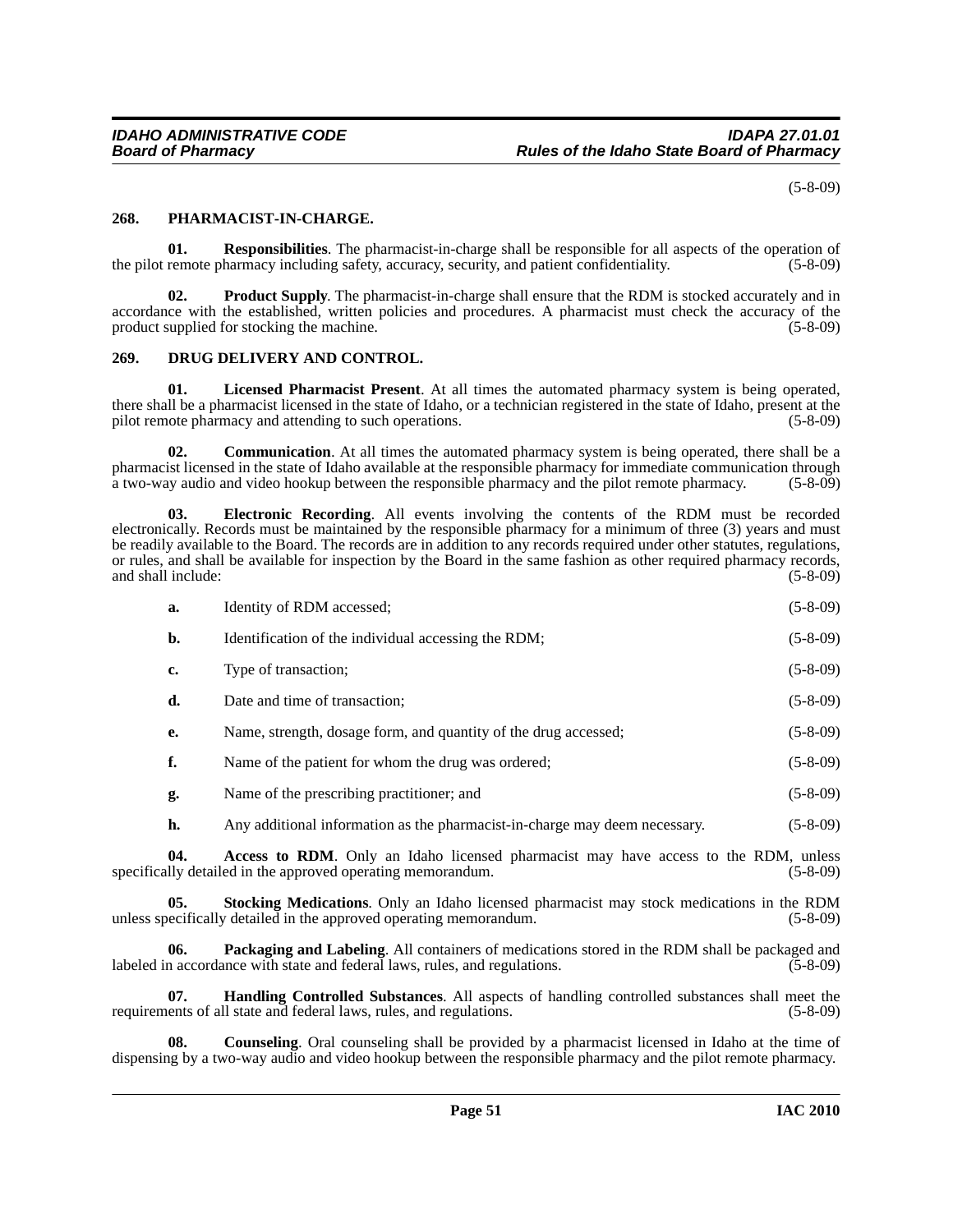(5-8-09)

**09. RDM Identification**. The RDM must be clearly marked with the name, address, and phone number sponsible pharmacy and pharmacist-in-charge. (5-8-09) of the responsible pharmacy and pharmacist-in-charge.

# **270. TECHNICIAN-CHECKING-TECHNICIAN PILOT PROGRAM.**

**01. Nature of Pilot Program**. The Board, through its Executive Director, may authorize institutional pharmacies located within acute care hospitals to participate in a Technician-Checking-Technician Pilot Program. The purpose of the Technician-Checking-Technician Pilot Program is to allow pharmacy technicians to review the work of other pharmacy technicians in connection with the filling of floor and ward stock and unit dose distribution systems for hospital patients whose orders have previously been reviewed and approved by a licensed pharmacist. During the pilot project phase of the Technician-Checking-Technician Pilot Program, designation to participate in the program shall be at the discretion of the Board and the executive director. (4-2-08)

**02. Qualifying Institutional Pharmacies**. Only an institutional pharmacy located within an acute care hospital, which for purposes of these rules is defined as a facility that is primarily engaged in providing, by or under the supervision of physicians, concentrated medical and nursing care on a twenty-four (24) hour basis to inpatients experiencing acute illness, shall be eligible to receive authorization to conduct a pilot technician-checking-technician  $\mu$  program. (4-2-08)

**03. Written Program Filing**. Each institutional pharmacy authorized to conduct a pilot technicianchecking-technician program shall have on file with the Board, prior to initiating its technician-checking-technician program, a written description of its program that shall contain, at a minimum: (4-2-08)

**a.** The name of the institutional pharmacy's pharmacist-in-charge; (4-2-08)

**b.** The name of the pharmacist, if different from the pharmacist-in-charge, assigned by the nal pharmacy as the coordinator of its technician-checking-technician program; (4-2-08) institutional pharmacy as the coordinator of its technician-checking-technician program;

**c.** A description of the duties of the pharmacist assigned by the institutional pharmacy as coordinator of the technician-checking-technician program; (4-2-08)

**d.** A description of the duties of the pharmacy technician designated by the institutional pharmacy to the function of checking the work of other technicians; (4-2-08) perform the function of checking the work of other technicians;

**e.** Identification of the types of medications with respect to which the designated pharmacy technician will perform the function of checking the work of other technicians; (4-2-08)

**f.** A description of the specialized and advanced training that shall be provided by the institutional pharmacy to each pharmacy technician designated by it to perform the function of checking the work of other technicians; (4-2-08)

**g.** A description of the monitoring and evaluation process that the institutional pharmacy shall utilize to ensure the on-going competency of each pharmacy technician designated by it to perform the function of checking<br>the work of other technicians; and (4-2-08) the work of other technicians; and

**h.** A description of the means of identification the institutional pharmacy shall use to identify within the pharmacy those pharmacy technicians designated by it to perform the function of checking the work of other technicians. (4-2-08) technicians. (4-2-08)

**04. Program Requirements**. Each institutional pharmacy authorized to conduct a pilot technicianchecking-technician program shall comply with the following requirements: (4-2-08)

**a.** No pharmacy technician shall be designated by an institutional pharmacy to perform, nor shall such technician perform, the function of checking the work of other technicians without having received and competently completed the specialized and advanced training prescribed in the institutional pharmacy's written program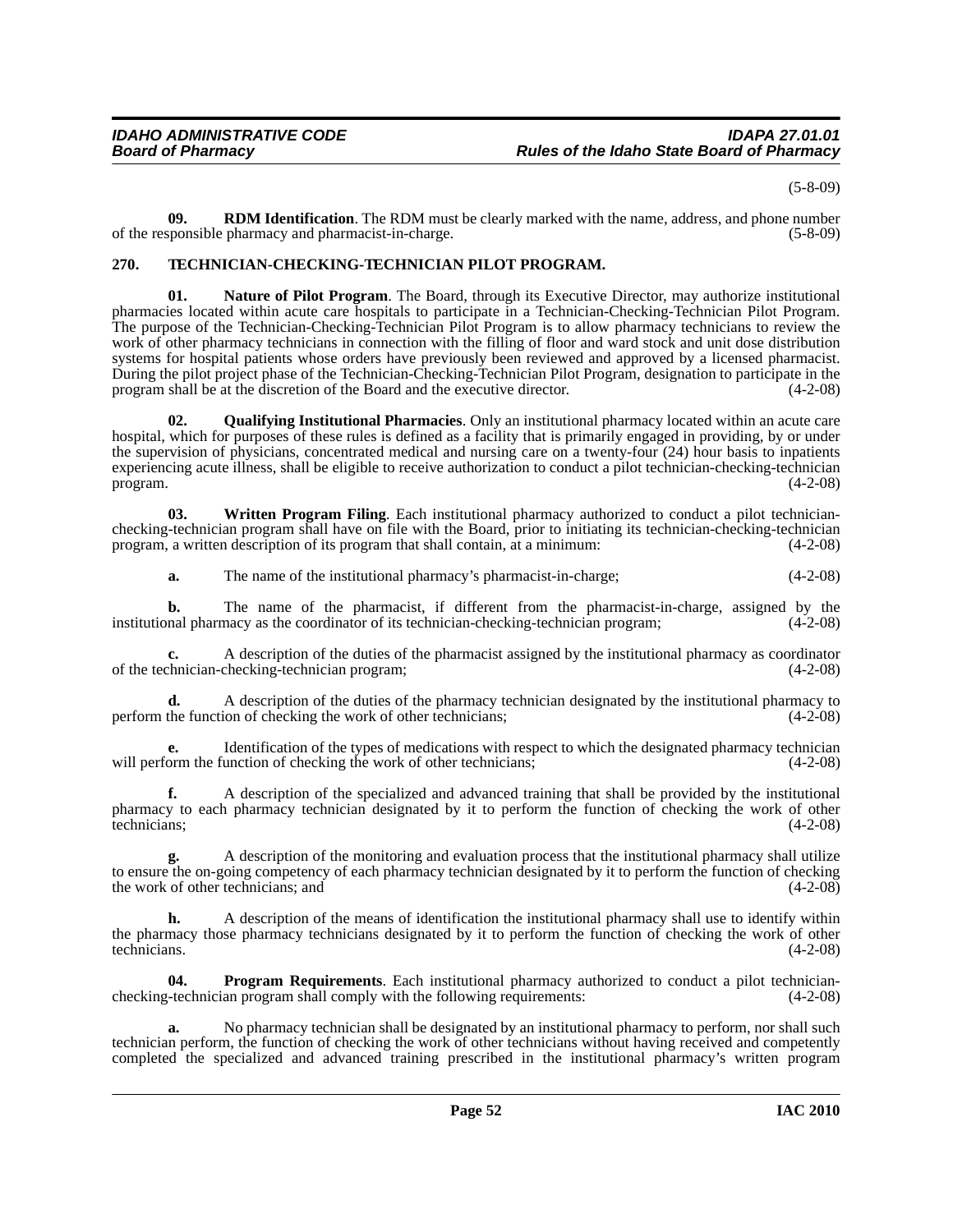# *IDAHO ADMINISTRATIVE CODE IDAPA 27.01.01 Board of Pharmacy Rules of the Idaho State Board of Pharmacy*

description filed with the Board. (4-2-08)

**b.** A pharmacy technician designated by an institutional pharmacy to perform the function of checking the work of other technicians may check the work of other technicians concerning the filling of floor and ward stock and unit dose distribution systems regarding manufacturer prepared or robotically prepared unit dose medications for hospital patients whose prescription orders have previously been reviewed and approved by a licensed pharmacist. The checking function performed by the designated pharmacy technician shall be limited to those types of medications identified in the institutional pharmacy's written program description filed with the Board. If either the alteration of a unit dose or the combination of unit doses is required, a licensed pharmacist shall verify the resulting unit dose alteration or combination of unit doses. (4-2-08)

**c.** The institutional pharmacy shall conduct ongoing monitoring and evaluation of each pharmacy technician designated by it to perform the function of checking the work of other technicians in order to ensure the ongoing competency of each such designated technician and the safety of patients. (4-2-08)

**d.** Each institutional pharmacy authorized to conduct a technician-checking-technician program shall, for each pharmacy technician designated by the institutional pharmacy to perform the function of checking the work of other technicians, maintain on its premises records available for inspection by the Board containing: (4-2-08)

i. The date the pharmacy technician was so designated; (4-2-08)

ii. The date the technician completed the specialized and advancing training prescribed in the written program description on file with the Board;

iii. The dates and results of all competency evaluations; and (4-2-08)

iv. The dates of and reasons for any suspension or revocation by the institutional pharmacy or hospital of the pharmacy technician's designation to perform the function of checking the work of other technicians, or other disciplinary action by the institutional pharmacy or hospital against the designated technician connected with the technician's performance of the technician's duties in the technician-checking-technician program. (4-2-08)

**e.** Each pharmacy technician designated by the institutional pharmacy to perform the function of checking the work of other technicians shall wear a form of identification identifying the individual as a pharmacy technician so designated. The manner of identification shall be as described in the institutional pharmacy's written<br>program description filed with the Board. (4-2-08) program description filed with the Board.

**f.** The institutional pharmacy shall designate a licensed pharmacist, who may be the institutional pharmacy's pharmacist-in-charge, as the technician-checking-technician program coordinator, whose duties as program coordinator shall include the direct supervision of pharmacy technicians designated by the institutional pharmacy to perform the function of checking the work of other technicians and such other duties as specified in the institutional pharmacy's written program description filed with the Board. (4-2-08)

**g.** The pharmacist-in-charge of the institutional pharmacy shall be responsible for the overall operation of the institutional pharmacy's technician-checking-technician program; for ensuring that the activities of pharmacy technicians in performing the function of checking the work of other technicians are performed completely, safely, and without risk of harm to patients; and for compliance by the institutional pharmacy and its staff with the Board's rules regarding the Pilot Technician-Checking-Technician Program. (4-2-08)

**05. Duration of Authorization**. Authorization for an institutional pharmacy to conduct a pilot technician-checking-technician program shall not exceed two (2) years and shall be subject to the right of the Board and its executive director to conduct an annual review of the institutional pharmacy's technician-checking-technician program.  $(4-2-08)$ 

## **271. -- 290. (RESERVED).**

# **291. FAILURE TO RENEW.**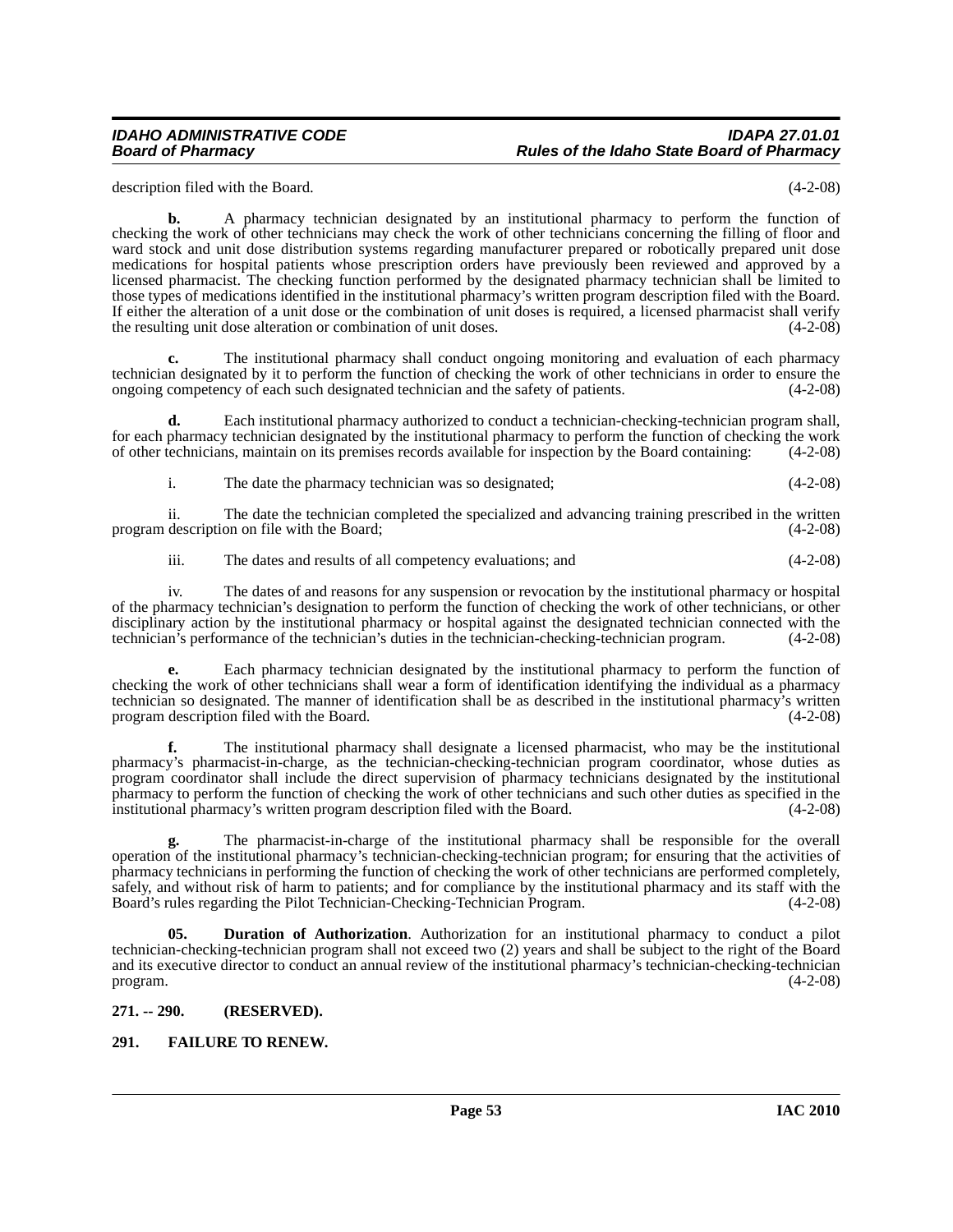**01. Renewal of Licenses and Registrations**. All licenses and registrations must be renewed within ()) days prior to the expiration of their same. thirty  $(30)$  days prior to the expiration of their same.

**a.** Failure to make application for renewal prior to the expiration date will cause the license or on to be cancelled. (11-22-93) registration to be cancelled.

**b.** The Board may reinstate a cancelled license or registration on payment of fifty dollars (\$50) together with all fees delinquent at the time of reinstatement. (7-1-93)

**Pharmacist License Renewal**. Pharmacists shall apply for renewal of their license annually not day of June (Section 54-1724, Idaho Code). (11-22-93) later than the first day of June (Section 54-1724, Idaho Code).

**03. Reinstatement**. The Board may compel pharmacist applicants for reinstatement of license, who have not practiced as a licensed pharmacist within or without the state, for the year preceding the time of filing the application for reinstatement of license, to take a practical or a jurisprudence examination or both. (11-22-93)

## **292. REGISTRATION, DRUG OUTLET.**

#### **01. Annual Renewal of Registration of Drug Outlet**. (7-1-93)

**a.** Annually each drug outlet shall renew its registration no later than July 1 on a form provided by the decompanied by the required fee.  $(7-1-93)$ Board and accompanied by the required fee.

**b.** Each facility may be inspected by an inspector of the Board to ascertain that proper procedures are being carried out in regard to distribution of drugs. (7-1-93)

#### **02. Retail Drug Outlet**. (7-1-93)

**a.** A Retail Pharmacy Drug Outlet is a community pharmacy or any other pharmacy managed by an Idaho licensed pharmacist. (7-1-93)

**b.** A Retail Non-Pharmacy Drug Outlet includes any grocery store, bar, hotel, department store, vending machine, etc., not registered as a pharmacy that sells non-legend drugs, devices, or medical supplies to be sold at retail. (7-1-93)

**03. Registrations and Renewals of Retail Non-Pharmacy Drug Outlet**. For the issuing of registrations and renewals required by Section 54-1729, Idaho Code, the fee for each retail non-pharmacy drug outlet registration shall be determined as follows: (7-1-93)

**a.** "B" registration for those stocking not more than fifty (50) drug items; (8-4-94)

**b.** "A" registration for those stocking more than fifty (50) drug items; and (7-1-93)

**c.** "V" registration for vending machines, annual fee of five dollars (\$5). (8-4-94)

**d.** Reinstatement of a non-pharmacy registration shall be a minimum of five dollars (\$5) or one-half  $(1/2)$  the annual fee.  $(7-1-93)$ 

**04.** Institutional Pharmacy Outlet. A hospital pharmacy, nursing home pharmacy, state institution y, and any other institutional outlet having a pharmacy within the facility. (7-1-93) pharmacy, and any other institutional outlet having a pharmacy within the facility.

**05. Institutional Non-Pharmacy Drug Outlet**. A hospital, nursing home, state institution, shelter home, convalescent home, extended care facility, drug abuse treatment center, family planning clinic, and any other outlet not having a pharmacy within the facility. (7-1-93)

**Manufacturing Drug Outlet**. A manufacturer manufacturing pharmaceuticals within the state, or a manufacturer located outside the state but doing business within the state of Idaho. (7-1-93)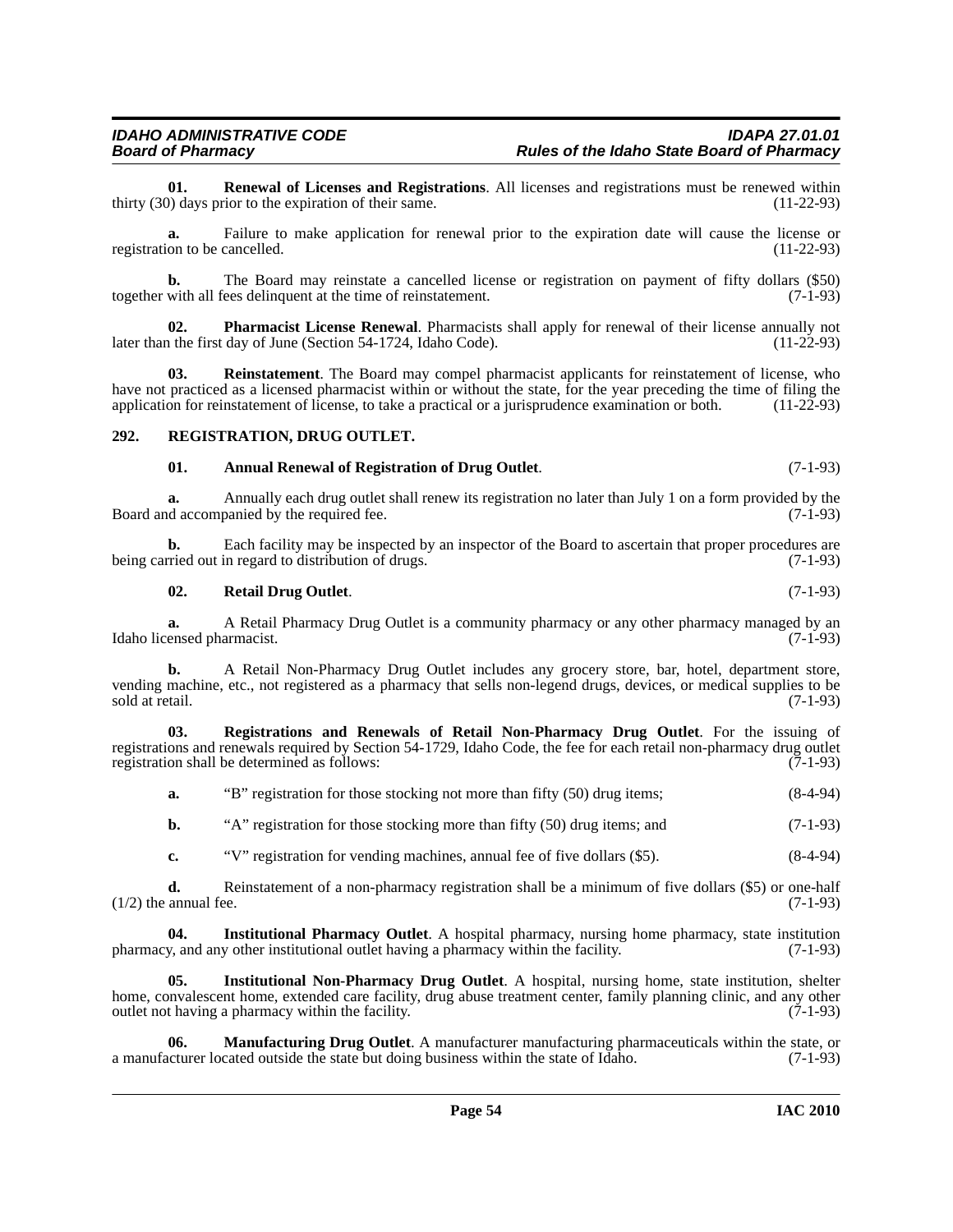**07. Wholesale Drug Outlet**. A company located within the state or outside the state but doing business within the state of Idaho. (7-1-93)

**08. Vending Machines**. Machines used for non-prescription drugs not otherwise restricted for overthe-counter sale will be considered a separate drug outlet and must be registered with the Board. (7-1-93)

**a.** Application for registration must be made on forms provided by the Board, accompanied by a reasonable registration fee for each machine that shall have a registration number issued by the Board. (7-1-93)

**b.** Registration must be renewed annually on or before June 30. (7-1-93)

**c.** Drugs and medical supplies stored in vending machines are subject to inspection by the Board upon reasonable notice. (7-1-93)

# **09. Durable Medical Equipment (DME) Outlet**. (7-1-98)

**a.** All entities holding for sale legend or non-legend devices to be sold at retail or wholesale must be registered with the Board. Said legend devices may only be sold or delivered at retail upon the lawful order of a practitioner. DME outlets may hold non-legend drugs for sale. (7-1-98)

**b.** Registered DME outlets may hold for sale at retail only upon the order of a practitioner the g legend drugs: (7-1-98) following legend drugs:

| <sup>1.</sup> | Pure oxygen for human application; | $(7-1-98)$ |
|---------------|------------------------------------|------------|
| ii.           | Nitrous oxide:                     | $(7-1-98)$ |
| iii.          | Sterile sodium chloride; and       | $(7-1-98)$ |
| iv.           | Sterile water for injection.       | $(7-1-98)$ |
|               |                                    |            |

## **10. Telepharmacy Drug Outlet Across State Lines**. (3-29-10)

**a.** "Institution engaged in the practice of telepharmacy across state lines" means an out-of-state hospital with an institutional pharmacy licensed or registered in another state, or a central order entry pharmacy<br>licensed or registered in another state and that is part of a hospital system. (3-29-10) licensed or registered in another state and that is part of a hospital system.

**b.** "Central order entry pharmacy" means an out-of-state pharmacy that processes information related to the practice of pharmacy, that engages solely in centralized prescription processing but from which drugs are not dispensed, and that is physically located outside the institutional pharmacy of a hospital. (3-29-10)

**c.** "Hospital system" means one (1) or more hospitals under common ownership, where at least one (1) of the hospitals has within it a licensed or registered institutional pharmacy. A hospital system may also include, under the same common ownership, one (1) or more licensed or registered central order entry pharmacies. (3-29-10)

**d.** For registration as a telepharmacy drug outlet across state lines, an institution engaged in the practice of telepharmacy across state lines must satisfy the requirements of Section 54-1729, Idaho Code. (3-29-10)

**11. Registration Issued at Specific Location**. A registration will be issued to an applicant at a specific location and is not transferable as to person or place.  $(7-1-93)$ 

## **293. REGISTRATION POSTING.**

Registrations issued under the provisions of the Idaho Pharmacy Act must be conspicuously posted in the place for which registration is granted, are not transferable, and shall expire on the date indicated on the registration. (7-1-93)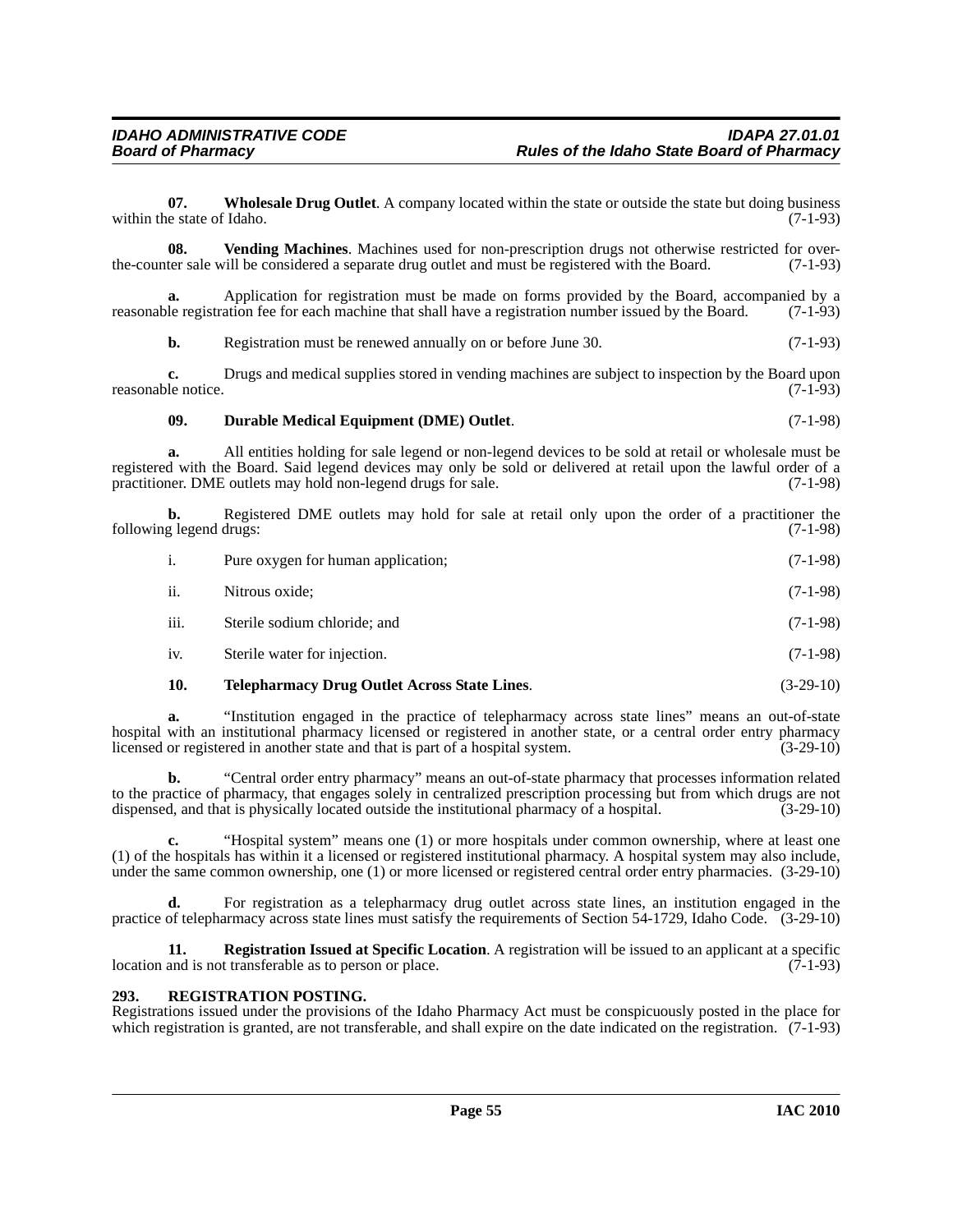#### **294. REGISTRATION OF PHARMACISTS TO ENGAGE IN THE PRACTICE OF TELEPHARMACY ACROSS STATE LINES.**

**01. Registration**. To engage in the practice of telepharmacy across state lines, a pharmacist who is not to practice pharmacy within the state of Idaho must be registered by the Board. (3-29-10) licensed to practice pharmacy within the state of Idaho must be registered by the Board.

**02. Requirements and Registration Fee**. In order to be registered to engage in the practice of telepharmacy across state lines, the pharmacist must satisfy all the requirements of Section 54-1723A, Idaho Code, and pay a registration fee of two hundred fifty dollars (\$250). (3-29-10) (3-29-10)

**03. Renewal and Renewal Fee**. The renewal of registration to engage in the practice of telepharmacy across state lines will be as specified in Section 54-1723A(5), Idaho Code, and the annual renewal fee shall be two hundred fifty dollars (\$250).

**295. -- 320. (RESERVED).**

#### **321. DEFINITIONS.**

**01. Authentication**. To affirmatively verify before any wholesale distribution of a prescription drug at each transaction listed on the pedigree has occurred. (4-2-08) occurs that each transaction listed on the pedigree has occurred.

**02. Authorized Distributor of Record**. A wholesale distributor with whom a manufacturer has established an ongoing relationship to distribute the manufacturer's prescription drug. An ongoing relationship is deemed to exist between such wholesale distributor and a manufacturer when the wholesale distributor, including any affiliated group of the wholesale distributor, as defined in Section 1504 of the Internal Revenue Code, complies with the following: (4-2-08) the following:

**a.** The wholesale distributor has a written agreement currently in effect with the manufacturer evidencing such ongoing relationship; and (4-2-08)

**b.** The wholesale distributor is listed on the manufacturer's current list of authorized distributors of record, which is updated by the manufacturer on no less than a monthly basis. (4-2-08)

**03. Chain Pharmacy Warehouse**. A physical location for prescription drugs that acts as a central warehouse and performs intra-company sales or transfers of such drugs to a group of chain pharmacies that have the same common ownership and control. (4-2-08)

**04. Co-Licensed Partner or Product**. An instance where two (2) or more parties have the right to engage in the manufacturing or marketing, or both, of a prescription drug consistent with the federal Food and Drug Administration's implementation of the Prescription Drug Marketing Act. (4-2-08) Administration's implementation of the Prescription Drug Marketing Act.

**05. Components**. Articles intended for use as a component of any articles specified in Subsections 321.01, 321.02, or 321.03 of these rules. (4-2-08)

**06. Drop Shipment**. The sale of a prescription drug to a wholesale distributor or chain pharmacy warehouse by the manufacturer of the prescription drug, that manufacturer's co-licensed product partner, that manufacturer's third party logistics provider, or that manufacturer's exclusive distributor, whereby the wholesale distributor or chain pharmacy warehouse takes title but not physical possession of such prescription drug. The wholesale distributor invoices the pharmacy, chain pharmacy warehouse, or other person authorized by law to dispense or administer such drug to a patient, and the pharmacy or chain pharmacy warehouse or other authorized person receives delivery of the prescription drug directly from the manufacturer, that manufacturer's third party logistics provider, or that manufacturer's exclusive distributor. (4-2-08)

**07. Drug**. Articles recognized as drugs in the official United States Pharmacopoeia, official National ry, official Homeopathic Pharmacopoeia, other drug compendia or their supplement. (7-1-93) Formulary, official Homeopathic Pharmacopoeia, other drug compendia or their supplement.

**08. Facility**. Facility of a wholesale distributor where prescription drugs are stored, handled,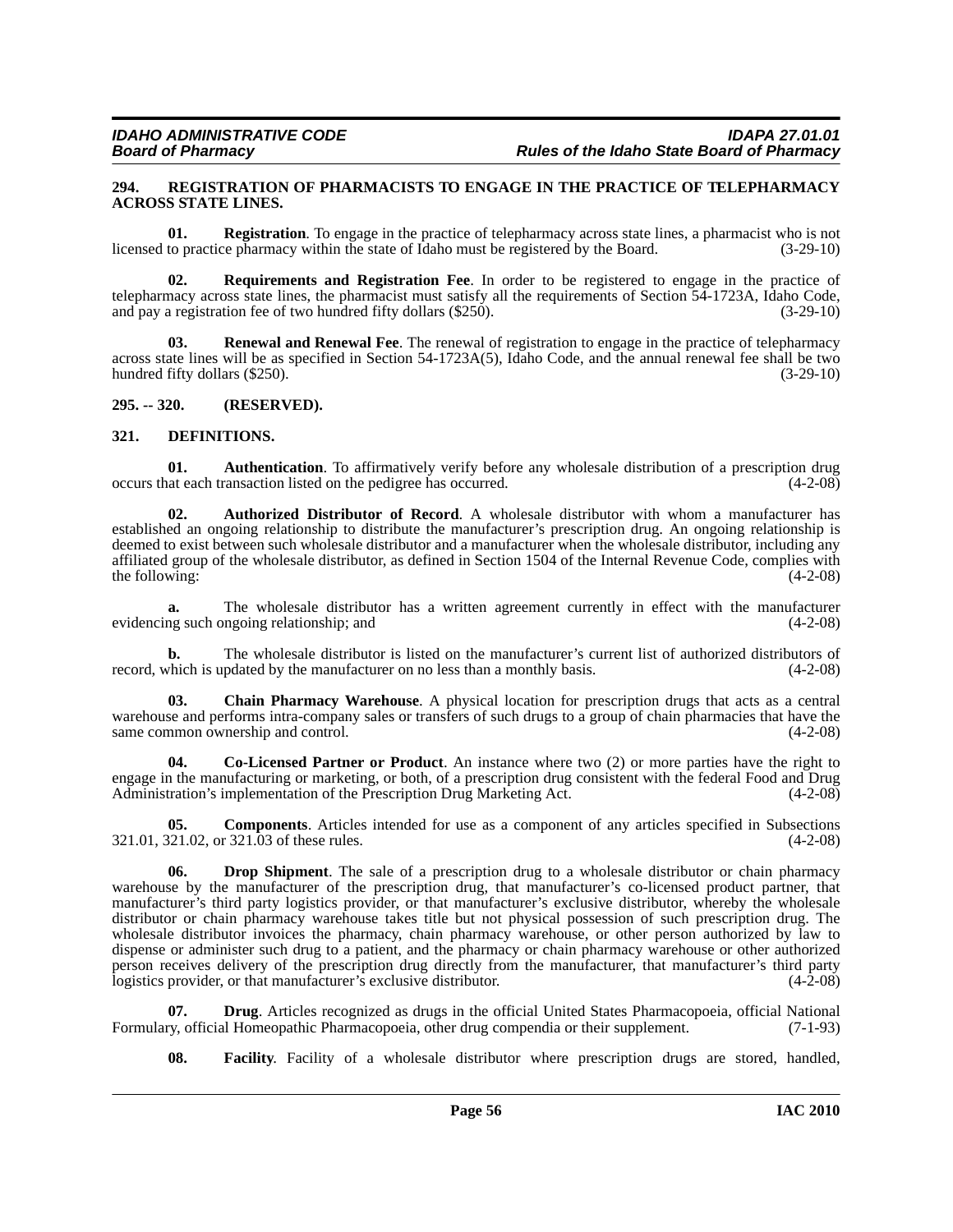repackaged, or offered for sale. (4-2-08)

**09. Manufacturer**. A person licensed or approved by the federal Food and Drug Administration to engage in the manufacture of drugs or devices consistent with the federal Food and Drug Administration definition of "manufacturer" under its regulations and guidance implementing the Prescription Drug Marketing Act. (4-2-08)

**10. Manufacturer's Exclusive Distributor**. A person who contracts with a manufacturer to provide or coordinate warehousing, distribution, or other services on behalf of a manufacturer and who takes title to that manufacturer's prescription drug, but who does not have general responsibility to direct the sale or disposition of the manufacturer's prescription drug. Such manufacturer's exclusive distributor must be licensed as a wholesale distributor, pursuant to Section 54-1753, Idaho Code, and must also be an authorized distributor of record to be considered part of the normal distribution channel. (4-2-08) considered part of the normal distribution channel.

**11. Normal Distribution Channel**. A chain of custody for a prescription drug that goes from a manufacturer of the prescription drug, from that manufacturer to that manufacturer's co-licensed partner, from that manufacturer to that manufacturer's third party logistics provider, or from that manufacturer to that manufacturer's exclusive distributor, or from that manufacturer directly or through its co-licensed partner, third party logistics provider or manufacturer's exclusive distributor to a repackager who is an authorized distributor of record for the manufacturer, whose facility is registered with the United States Food and Drug Administration and who engages in the practice of repackaging the original dosage form of a prescription drug in accordance with applicable regulations and guidelines of the United States Food and Drug Administration, either directly or by drop shipment to: (3-29-10)

| <b>a.</b> | A pharmacy to a patient; | $(4-2-08)$ |
|-----------|--------------------------|------------|
|           |                          |            |

**b.** A designated person authorized by law to dispense or administer such drug to a patient; (4-2-08)

**c.** A wholesale distributor to a pharmacy to a patient or other designated persons authorized by law to or administer such drug to a patient; (4-2-08) dispense or administer such drug to a patient;

**d.** A wholesale distributor to a chain pharmacy warehouse to that chain pharmacy warehouse's intracompany pharmacy to a patient or other designated persons authorized by law to dispense or administer such drug to a patient; or  $(4-2-08)$ 

**e.** A chain pharmacy warehouse to the chain pharmacy warehouse's intra-company pharmacy to a r other designated persons authorized by law to dispense or administer such drug to a patient. (4-2-08) patient or other designated persons authorized by law to dispense or administer such drug to a patient.

**12. Pedigree**. A document or electronic file containing information that records each wholesale distribution of a prescription drug. (4-2-08)

**13. Prescription Drug**. Any drug, including any biological product, except for blood and blood components intended for transfusion or biological products that are also medical devices, required by federal law or federal regulation to be dispensed only by prescription, including finished dosage forms and bulk substances, subject to Section 503(b) of the federal Food, Drug and Cosmetic Act. (4-2-08)

**14. Repackage**. Repackaging or otherwise changing the container, wrapper, or labeling to further the distribution of a prescription drug, excluding any repackaging completed by the pharmacist responsible for the purpose of dispensing the drug to the patient. (4-2-08)

**15. Repackager**. A person who repackages. (4-2-08)

**16. Sample**. A unit of a drug that is not intended to be sold and is intended to promote the sale of the drug. (4-2-08)

**17. Third Party Logistics Provider**. A person who contracts with a prescription drug manufacturer to provide or coordinate warehousing, distribution, or other services on behalf of the manufacturer, but who does not take title to the prescription drug or have general responsibility to direct the prescription drug's sale or disposition. A third party logistics provider must be licensed as a wholesale distributor, pursuant to Section 54-1753, Idaho Code,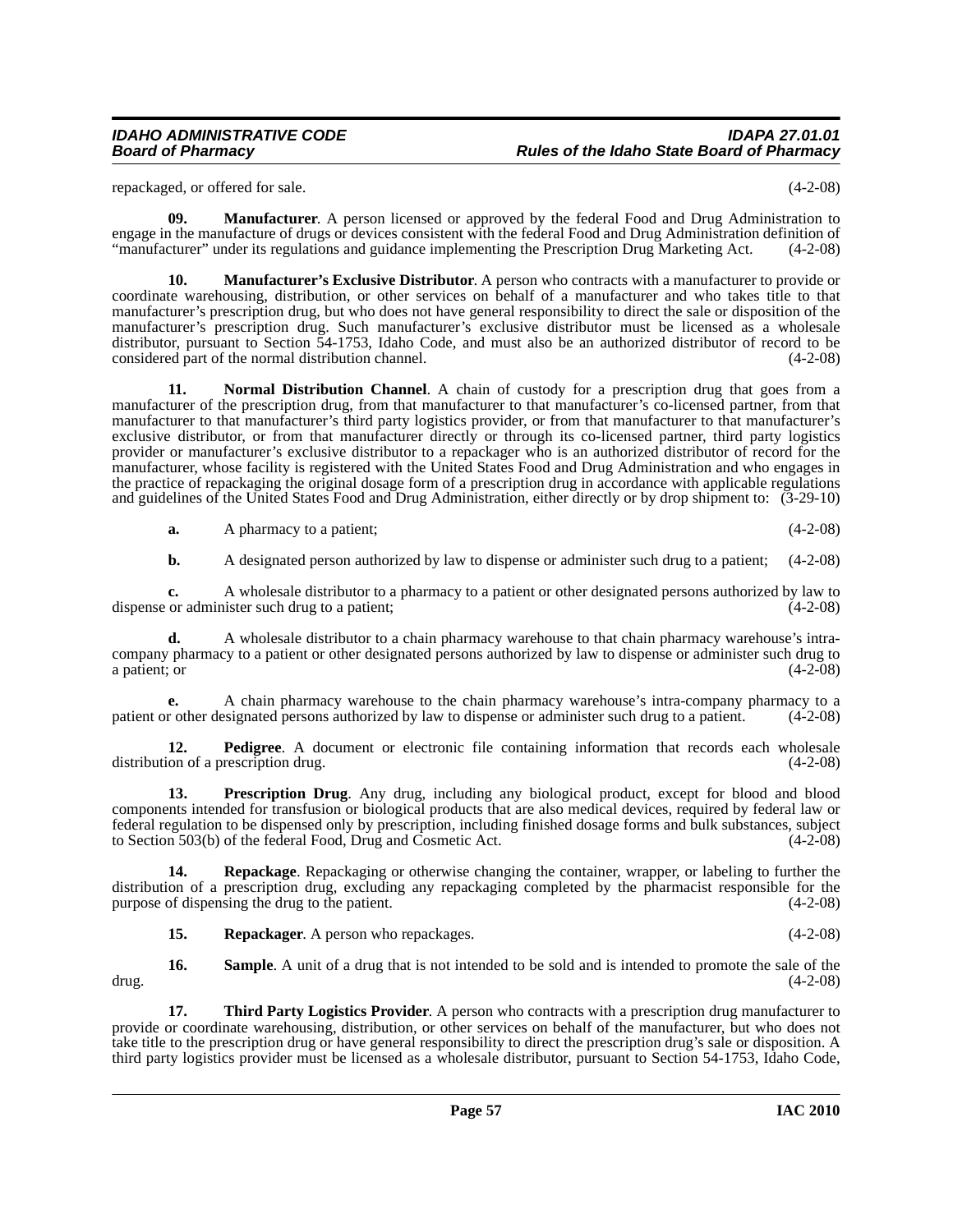and must also be an authorized distributor of record to be considered part of the normal distribution channel.(4-2-08)

**18. Wholesale Distribution**. Distribution of prescription drugs to persons other than a consumer or patient, but excluding the following: (4-2-08)

**a.** Intracompany sales of prescription drugs, meaning any transaction or transfer between any division, subsidiary, parent or affiliated or related company under common ownership and control of a corporate entity or any transaction or transfer between co-licensees of a co-licensed product. (4-2-08)

The sale, purchase, distribution, trade, or transfer of a prescription drug or the offer to sell, te, trade, or transfer a prescription drug for emergency medical reasons.  $(4-2-08)$ purchase, distribute, trade, or transfer a prescription drug for emergency medical reasons.

**c.** The distribution of prescription drug samples by manufacturers' representatives. (4-2-08)

**d.** Drug returns when conducted by a hospital, health care entity, or charitable institution in ce with 21 CFR 203.23. (4-2-08) accordance with  $21$  CFR 203.23.

**e.** The sale of minimal quantities of prescription drugs by retail pharmacies to licensed practitioners for office use.  $(4-2-08)$ 

**f.** The sale, purchase, or trade of a drug; an offer to sell, purchase, or trade a drug; or the dispensing of ursuant to a prescription.  $(4-2-08)$ a drug pursuant to a prescription.

**g.** The sale, transfer, merger, or consolidation of all or part of the business of a pharmacy from or with another pharmacy, whether accomplished as a purchase and sale of stock or business assets. (4-2-08)

**h.** The sale, purchase, distribution, trade, or transfer of a prescription drug from one (1) authorized distributor of record to one (1) additional authorized distributor of record when the manufacturer has stated in writing to the receiving authorized distributor of record that the manufacturer is unable to supply such prescription drug and the supplying authorized distributor of record states in writing that the prescription drug being supplied had, to date, been exclusively in the normal distribution channel. (4-2-08) been exclusively in the normal distribution channel.

**i.** The delivery of, or the offer to deliver, a prescription drug by a common carrier solely in the common carrier's usual course of business of transporting prescription drugs if the common carrier does not store, warehouse, or take legal ownership of the prescription drug.  $(4-2-08)$ warehouse, or take legal ownership of the prescription drug.

**j.** The sale or transfer from a retail pharmacy or chain pharmacy warehouse of expired, damaged, returned, or recalled prescription drugs to the original manufacturer or third party returns processor, including a reverse distributor. (4-2-08)

**19. Wholesale Distributor**. A person engaged in wholesale distribution of drugs including, but not limited to: manufacturers; repackagers; own-label distributors; private-label distributors; jobbers; brokers; warehouses, including manufacturer's and distributor's warehouses; manufacturer's exclusive distributors; authorized distributors of record; drug wholesalers or distributors; independent wholesale drug traders; specialty wholesale distributors; third party logistics providers; retail pharmacies that conduct wholesale distribution; and chain pharmacy warehouses that conduct wholesale distribution. To be considered part of the normal distribution channel, a wholesale distributor, except for a chain pharmacy warehouse not engaged in wholesale distribution, must also be an authorized distributor of record. (4-2-08)

## **322. WHOLESALE DRUG DISTRIBUTOR LICENSING REQUIREMENT.**

**License Required.** Every wholesale distributor who engages in wholesale distribution of prescription drugs must be licensed by the Board in accordance with the laws and rules of this state before engaging in wholesale distribution of prescription drugs, and every nonresident wholesale distributor, if it ships prescription drugs into this state, must be licensed by the Board in accordance with the laws and rules of this state before engaging<br>in wholesale distribution of prescription drugs. in wholesale distribution of prescription drugs.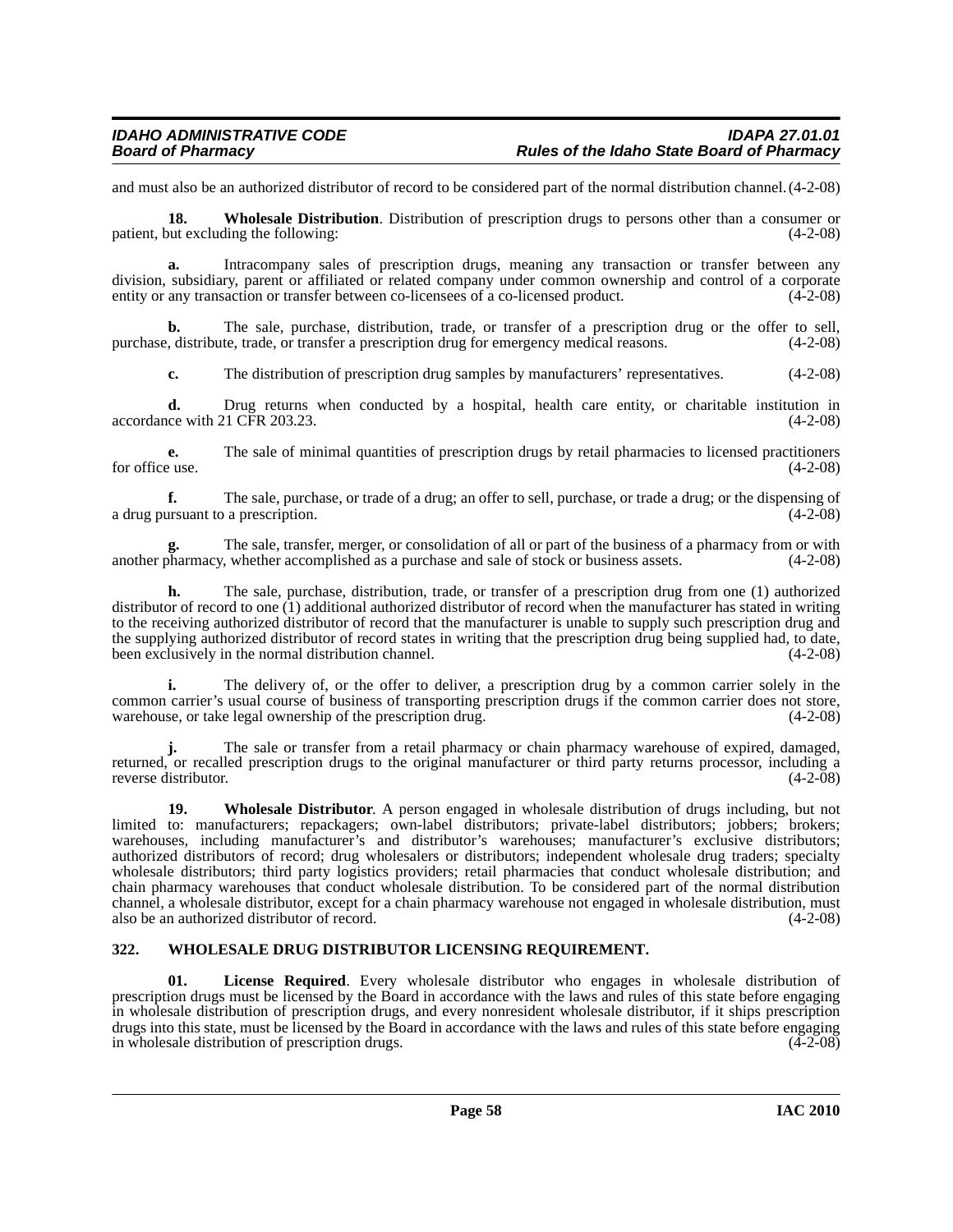**02. Exemption**. Manufacturers distributing their own federal Food and Drug Administration approved drugs and devices are exempt from the wholesale distributor licensing requirement unless federal law or regulation requires the manufacturers to be licensed in this state as wholesale distributors. (4-2-08)

## **323. MINIMUM REQUIREMENTS FOR LICENSURE.**

**01. Information Under Oath**. The following information shall be provided under oath from each wholesale drug distributor as part of the initial licensing procedure and for license renewal:  $(4-2-08)$ 

**b.** All trade or business names used by the licensee. (7-1-93)

**c.** Addresses, telephone numbers, and names of contact persons for the facility used by the licensee for the storage, handling, and distribution of prescription drugs. (4-2-08)

**d.** The type of ownership or operation (such as, partnership, corporation, or sole proprietorship).  $(7-1-93)$ 

**e.** The name of the owner or operator, or both, of the licensee, including: (7-1-93)

i. If a person, the name of the person; (7-1-93)

ii. If a partnership, the name of each partner, and the name of the partnership; (7-1-93)

iii. If a corporation, the name and title of each corporate officer and director, the corporate names, and the name of the state of incorporation, and the name of the parent company, if any; or (7-1-93)

iv. If a sole proprietorship, the full name of the sole proprietor and the name of the business entity. (7-1-93)

**f.** A list of all licenses, permits, and registrations issued to the applicant/licensee by any other state that authorizes the applicant/licensee to purchase or possess prescription drugs. (4-2-08)

**g.** Any convictions of the applicant/licensee under any federal, state, or local laws relating to wholesale or retail prescription drug distribution or distribution of controlled substances.  $(4-2-08)$ 

**h.** Any felony convictions of the applicant/licensee under federal, state, or local law. (4-2-08)

**i.** Any discipline of the applicant/licensee by a regulatory agency in any state for violating any federal, state, or local laws relating to wholesale or retail prescription drug distribution or distribution of controlled  $\mu$ substances. (4-2-08)

**j.** The name of the licensee's designated representative for the facility together with the personal information statement and fingerprints required for such individual pursuant to Paragraph 323.01.k. of these rules. (4-2-08)

**k.** For each individual identified by the licensee as a designated representative pursuant to Paragraph 323.01.g. of these rules, the licensee shall provide the following information: (4-2-08)

|  | The individual's places of residence for the past seven (7) years; | $(4-2-08)$ |
|--|--------------------------------------------------------------------|------------|
|--|--------------------------------------------------------------------|------------|

ii. The individual's date and place of birth; (4-2-08)

iii. The individual's occupations, positions of employment, and offices held during the past seven (7)  $years$ ; (4-2-08)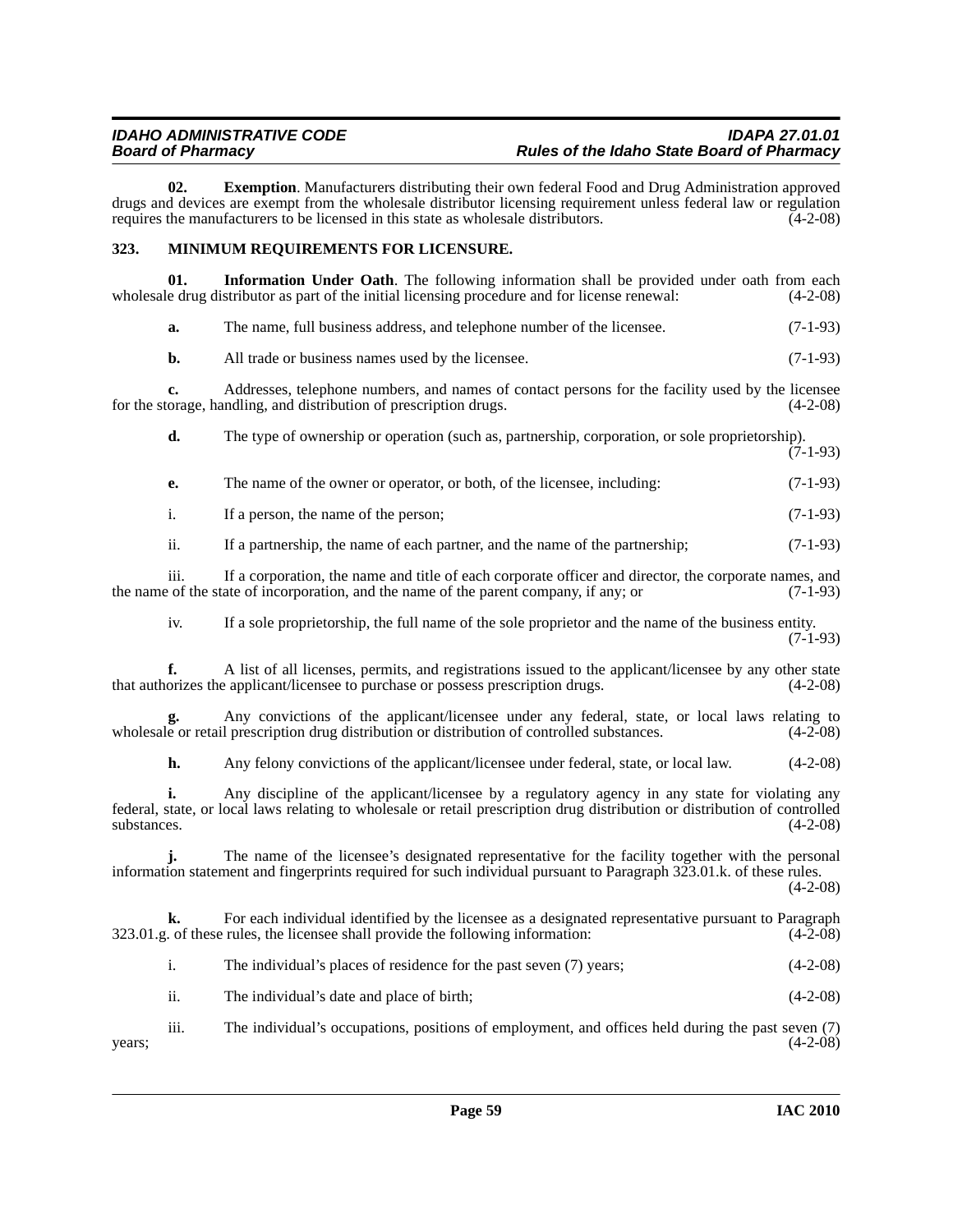iv. The principal business and address of any business, corporation, or other organization in which each such office of the individual was held or in which each such occupation or position of employments was carried on;  $(4-2-08)$ 

v. Whether the individual, during the past seven (7) years, has been the subject of any proceeding for the revocation of any license or any criminal violation and, if so, the nature of the proceeding and its disposition. (4-2-08)

vi. Whether the individual, during the past seven (7) years, has been enjoined, either temporarily or permanently, by a court of competent jurisdiction from the possession, control, or distribution of prescription drugs for violating any federal or state law or regulation or other criminal violation and provide explanatory details concerning any such event; (4-2-08)

vii. A description of any involvement by the individual, during the past seven (7) years, with any business, including any investment other than the ownership of stock in a publicly traded company or mutual fund, that manufactured, administered, prescribed, distributed, or stored pharmaceutical products and any lawsuits in which such businesses were named as a party and in which the individual was also a named party or, regardless of whether the individual was a named party, in which the individual testified in a deposition or testified as a witness at trial;

(5-8-09)

viii. A description of any felony criminal offense of which the individual, as an adult, was found guilty, regardless of whether adjudication of guilt was withheld or whether the individual pled guilty or *nolo contendere*. If the individual has a criminal conviction under appeal and a copy of the notice of appeal of that criminal offense is submitted to the Board, the licensee must submit to the Board within fifteen (15) days after disposition of the appeal a copy of the final written order of disposition; and (4-2-08)

ix. A photograph of the individual taken in the previous year. (4-2-08)

**02. License Required for Each Facility**. If a wholesale distributor distributes prescription drugs from more than one (1) facility, the wholesale distributor shall obtain a license for each facility.  $(4-2-08)$ 

**03. Changes in Information Must Be Submitted to Board**. Changes in, or corrections to, any information provided pursuant to Subsection 323.01 of these rules shall be submitted under oath to the Board at the time of license renewal. (4-2-08)

**04.** Accreditation by VAWD. The Board will recognize inspection and accreditation of wholesale distributors by the National Association of Boards of Pharmacy's (NABP) Verified-Accredited Wholesale<br>Distributors (VAWD) program. (4-2-08) Distributors (VAWD) program.

**05. License by Reciprocity**. The Board may license by reciprocity a wholesale distributor that is licensed under the laws of another state if: (4-2-08)

**a.** The wholesale distributor has obtained VAWD accreditation through NABP; or  $(4-2-08)$ 

**b.** The wholesale distributor is licensed under the laws of another state pursuant to standards comparable to those in Idaho and acceptable to the Board and the other state extends reciprocal treatment to distributors of this state. (4-2-08)

# **324. MINIMUM QUALIFICATIONS.**

**01. Mandatory Denial of Licensure for Wholesale Distribution of Drugs**. The Board shall not issue a wholesale distributor license to an applicant if the designated representative does not meet all of the following qualifications: (4-2-08)

- **a.** Is at least twenty-one (21) years of age; (4-2-08)
- **b.** Has been employed full time for at least three (3) years in a pharmacy or with a wholesale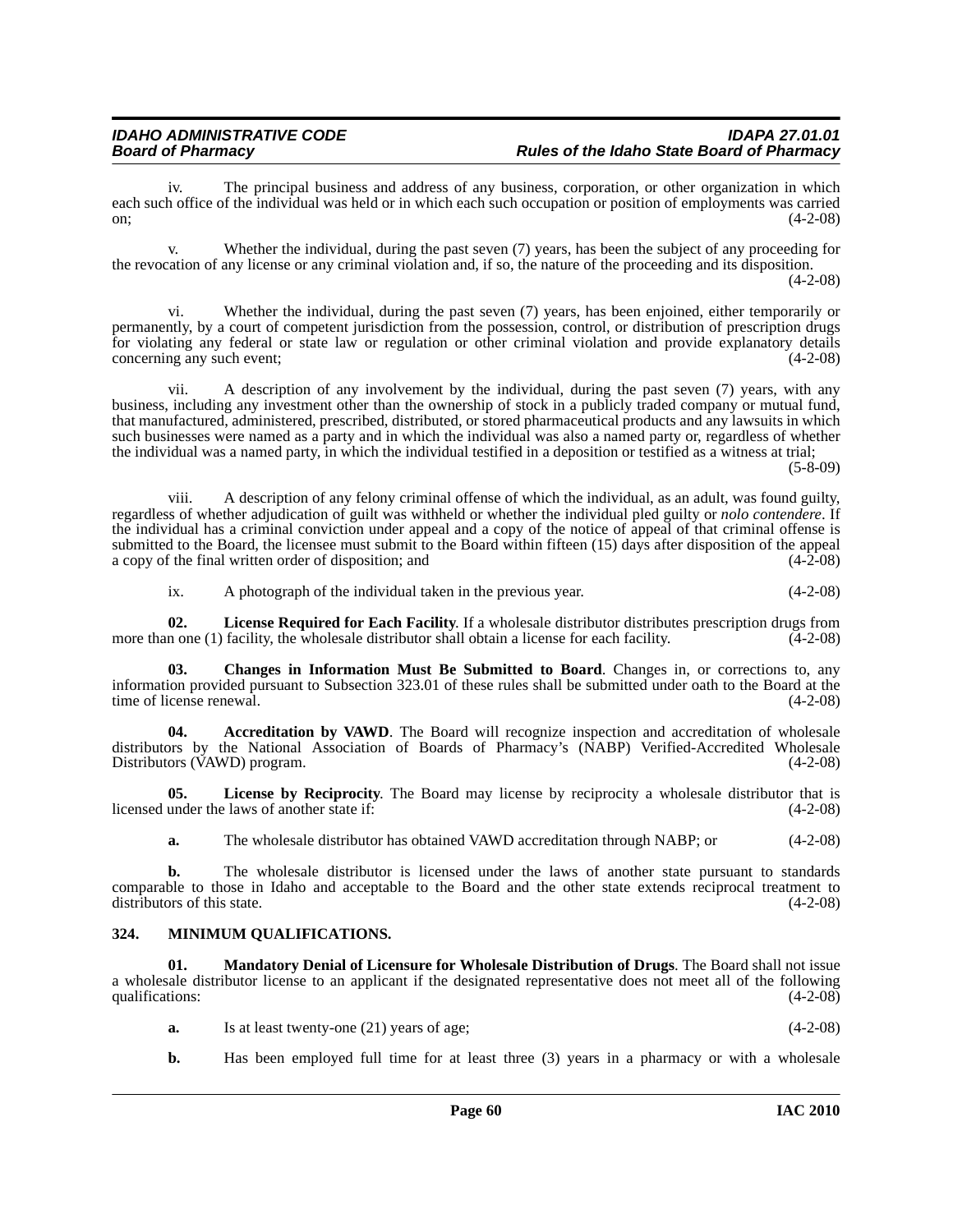distributor in a capacity related to the dispensing and distribution of, and recordkeeping related to, prescription drugs;  $(4-2-08)$ 

**c.** Is employed by the applicant full time in a managerial position: (4-2-08)

**d.** Is actively involved in the daily operation of the wholesale distributor; (4-2-08)

**e.** Is physically present at the applicant facility during regular business hours except when the absence of the designated representative is authorized including, but not limited to, sick leave and vacation leave; (4-2-08)

**f.** Is serving in the capacity of a designated representative for only one (1) applicant at a time, except where more than one (1) licensed wholesale distributor is co-located in the same facility and such wholesale distributors are members of an affiliated group, as defined in Section 1504 of the Internal Revenue Code; (4-2-08)

**g.** Does not have any convictions under a federal, state, or local law relating to wholesale or retail prescription drug distribution or distribution of controlled substances; and (4-2-08)

**h.** Does not have any felony convictions under federal, state, or local law.  $(4-2-08)$ 

**02. Other Eligibility Factors**. Besides the qualifications of the applicant's designated representative, the Board will consider the following factors in determining the applicant's eligibility for licensure as a wholesale distributor: (4-2-08) distributor: (4-2-08)

**a.** Any convictions of the applicant under any federal, state, or local laws relating to drug samples, wholesale or retail drug distribution, or distribution of controlled substances; (7-1-93)

**b.** Any felony convictions of the applicant under federal, state, or local laws; (7-1-93)

**c.** The applicant's past experience in the manufacture or distribution of drugs, including controlled substances;  $(7-1-93)$ 

**d.** The furnishing by the applicant of false or fraudulent material in any application made in connection with drug manufacturing or distribution; (7-1-93)

**e.** Suspension or revocation by federal, state, or local government of any license currently or previously held by the applicant for the manufacture or distribution of any drugs, including controlled substances;

(7-1-93)

**f.** Compliance with licensing requirements under previously granted licenses, if any; (7-1-93)

**g.** Compliance with the requirements to maintain and make available to the state licensing authority or to federal, state, or local law enforcement officials those records required to be maintained by wholesale drug distributors; and (4-2-08)

**h.** Any other factors or qualifications the Board considers relevant to, and consistent with, the public density. (7-1-93) health and safety.

**Denial of License to Applicant**. The Board reserves the right to deny a license to an applicant if it determines that the granting of such a license would not be in the interest of the public health, safety, and welfare. (4-2-08)

## **325. PERSONNEL.**

**01. Employment of Adequate Personnel**. The licensed wholesale distributor shall employ adequate personnel with the education and experience necessary to safely and lawfully engage in the wholesale distribution of drugs. (4-2-08)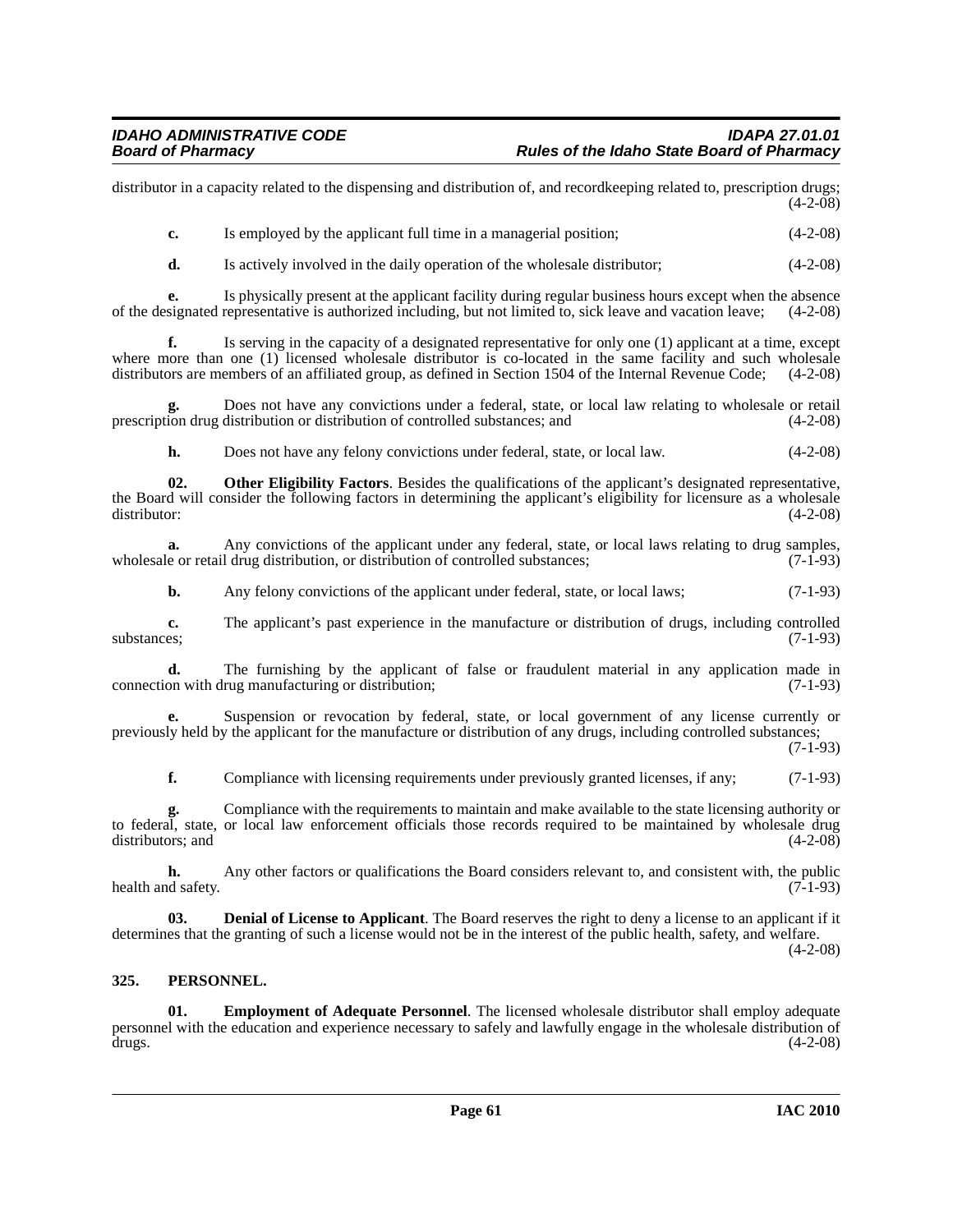**02. Continuing Training for Designated Representative**. A licensed wholesale distributor's designated representative must receive and complete:

**a.** Continuing training specified by the Board regarding federal and state laws regarding wholesale distribution of prescription drugs; or (4-2-08)

**b.** If no formal continuing training is specified by the Board, training programs that address applicable federal and state laws regarding wholesale distribution of prescription drugs provided by qualified in-house specialists, outside counsel, or consulting specialists with capabilities to help ensure compliance.  $(4-2-08)$ 

#### **326. MINIMUM REQUIREMENTS.**

**01. Requirements for Storage and Handling of Drugs**. The following are required for the storage and handling of drugs and for the establishment and maintenance of drug distribution records by wholesale drug distributors and their officers, designated representative, agents, and employees.  $(4-2-08)$ 

**02. Drug Facility Requirements**. All facilities where drugs are stored, warehoused, handled, held, offered, marketed, or displayed shall: (7-1-93)

**a.** Be of suitable size and construction to facilitate cleaning, maintenance, and proper operations;

(7-1-93)

**b.** Have storage areas designed to provide adequate lighting, ventilation, temperature, sanitation, humidity, space, equipment, and security conditions; (7-1-93)

**c.** Have a quarantine area for storage of prescription drugs that are outdated, damaged, deteriorated, misbranded, or adulterated or that are in medicate or sealed secondary containers that have been opened; (7-1-93)

| d. | Be maintained in a clean and orderly condition; and | $(7-1-93)$ |
|----|-----------------------------------------------------|------------|
|----|-----------------------------------------------------|------------|

**e.** Be free from infestation by insects, rodents, birds, or vermin of any kind.  $(7-1-93)$ 

**03. Security of Wholesale Drug Distribution Facilities**. All facilities used for wholesale drug distribution shall be secure from unauthorized entry. (7-1-93)

**a.** Access from outside the premises shall be kept to a minimum and well controlled. (7-1-93)

- **b.** The outside perimeter of the premises shall be well lighted. (7-1-93)
- **c.** Entry into areas where drugs are held shall be limited to authorized personnel. (7-1-93)

**d.** All facilities shall be equipped with an alarm system to detect entry after hours. (7-1-93)

**e.** All facilities shall be equipped with a security system that will provide suitable protection against diversion. (7-1-93) theft and diversion.

**f.** When appropriate, the security system shall provide protection against theft or diversion that is facilitated or hidden by tampering with computers or electronic records. (7-1-93)

Proper Storage of Drugs. All drugs shall be stored at appropriate temperatures and under appropriate conditions in accordance with requirements, if any, in the labeling of such drugs or with requirements in the current edition of an official compendium. (7-1-93)

**a.** If no storage requirements are established for a drug, the drug may be held at "controlled" room temperature, as defined in an official compendium, to help ensure that its identity, strength, quality, and purity are not adversely affected.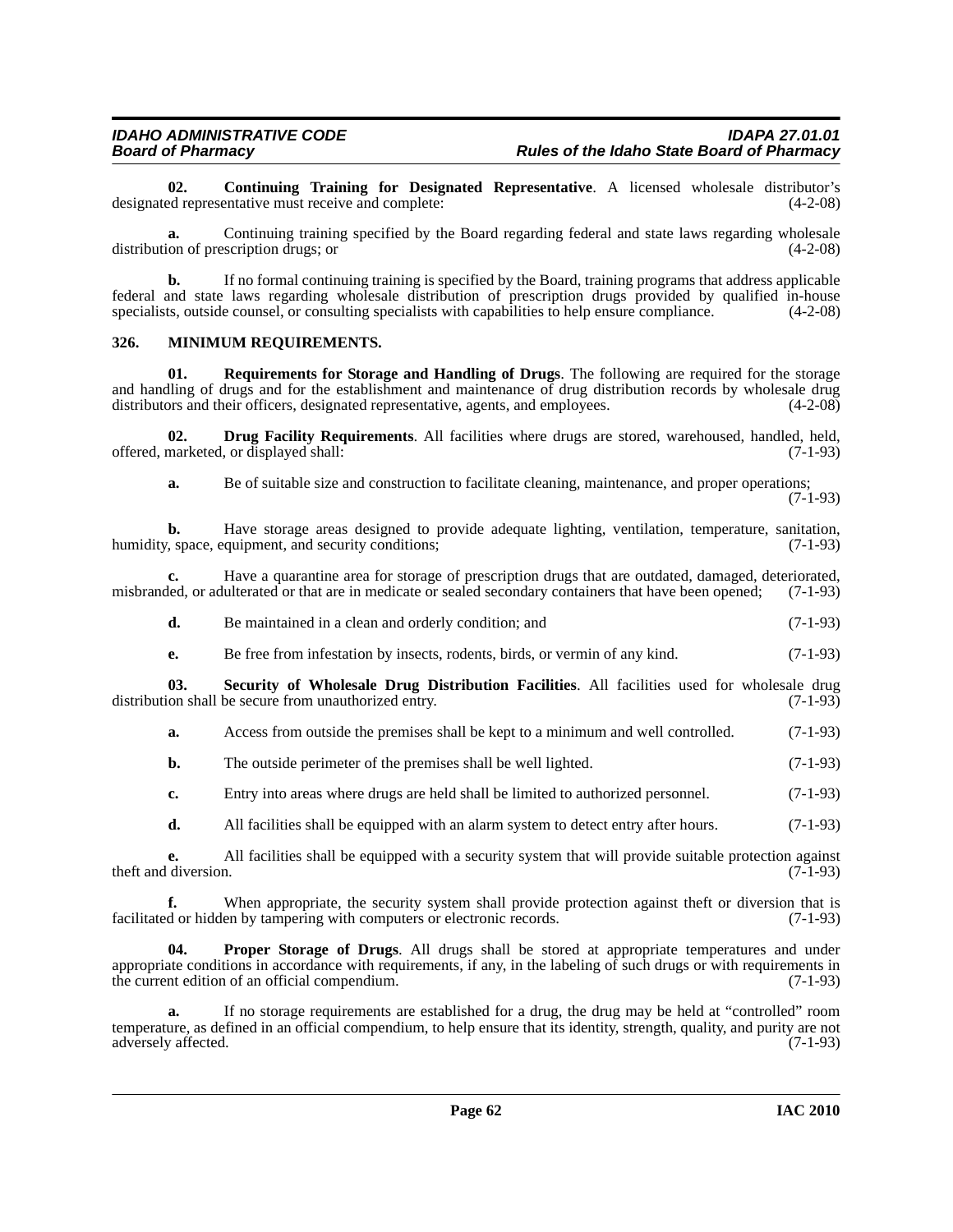**b.** Appropriate manual, electromechanical, or electronic temperature and humidity recording nt. devices, and logs shall be utilized to document proper storage of drugs. (7-1-93) equipment, devices, and logs shall be utilized to document proper storage of drugs.

**c.** The recordkeeping requirements in Subsection 326.07 of these rules shall be followed for all stored drugs. (7-1-93)

**05. Examination of Materials**. Upon receipt, each outside shipping container shall be visually examined for identity and to prevent the acceptance of contaminated drugs or drugs that are otherwise unfit for distribution. (7-1-93)

**a.** This examination shall be adequate to reveal container damage that would suggest possible nation or other damage to the contents. (7-1-93) contamination or other damage to the contents.

**b.** Each outgoing shipment shall be carefully inspected for identity of the drug products and to ensure that there is no delivery of drugs that have been damaged in storage or held under improper conditions. (7-1-93)

**c.** The recordkeeping requirements in Subsection 326.07 of these rules shall be followed for all and outgoing drugs. (7-1-93) incoming and outgoing drugs.

**06. Returned, Damaged, and Outdated Drugs**. Drugs that are outdated, damaged, deteriorated, misbranded, or adulterated shall be quarantined and physically separated from other drugs until they are destroyed or returned to the original manufacturer or third party returns processor.  $(4-2-08)$ returned to the original manufacturer or third party returns processor.

**a.** Any drugs whose immediate or sealed outer or sealed secondary containers have been opened or used shall be considered adulterated and shall be quarantined and physically separated from other drugs until they are either destroved or returned to the original manufacturer or third party returns processor. (4-2-08) either destroyed or returned to the original manufacturer or third party returns processor.

**b.** If the conditions under which a drug has been returned cast doubt on the drug's safety, identity, strength, quality, or purity, the drug shall be destroyed or returned to the supplier, unless examination, testing, or other investigation proves that the drug meets appropriate standards of safety, identity, strength, quality, and purity.

(7-1-93)

**c.** In determining whether the conditions under which a drug has been returned cast doubt on the drug's safety, identity, strength, quality, or purity, the wholesale drug distributor shall consider, among other things, the conditions under which the drug has been held, stored, or shipped before or during its return and the condition of the drug and its container, carton, or labeling as a result of storage or shipping. (7-1-93)

**d.** The recordkeeping requirements in Subsection 326.07 of these rules shall be followed for all outdated, damaged, deteriorated, misbranded, or adulterated drugs. (7-1-93)

**07. Recordkeeping by Wholesale Drug Distributors**. Wholesale drug distributors shall establish and maintain inventories and records of all transactions regarding the receipt and distribution or other disposition of drugs. (7-1-93)

**a.** The records shall include: (7-1-93)

i. The source of the drugs, including the name and principal address of the seller or transferor, and the address of the location from which the drugs were shipped; (7-1-93)

ii. The identity and quantity of the drugs received and distributed or disposed of; and (7-1-93)

iii. The dates of receipt and distribution or other disposition of the drugs. (7-1-93)

**b.** Inventories and records shall be made available for inspection and photocopying by any authorized official of any governmental agency charged with enforcement of these rules for a period of two  $(2)$  years following disposition of the drugs.  $(7-1-93)$ disposition of the drugs.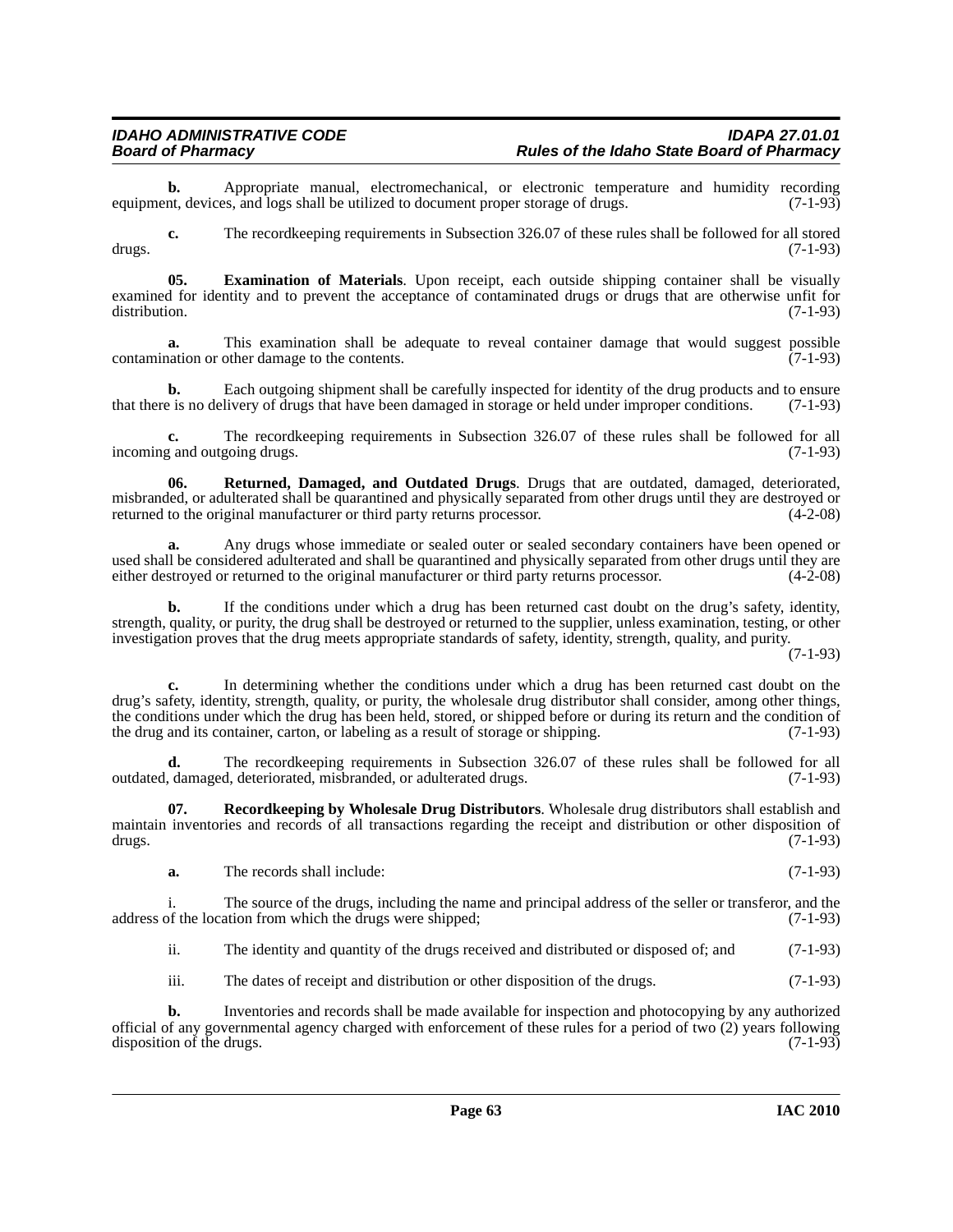**c.** Records described in this Section that are kept at the inspection site or that can be immediately retrieved by computer or other electronic means shall be readily available for authorized inspection during the retention period. (7-1-93)

**d.** Records kept at a central location apart from the inspection site and not electronically retrievable shall be made available for inspection within two (2) working days of a request by an authorized official of any<br>governmental agency charged with enforcement of these rules. (7-1-93) governmental agency charged with enforcement of these rules.

# **327. WRITTEN POLICIES AND PROCEDURES.**

Wholesale drug distributors shall establish, maintain, and adhere to written policies and procedures that shall be followed for the receipt, security, storage, inventory, and distribution of drugs, including policies and procedures for identifying, recording, and reporting losses or thefts and for correcting all errors and inaccuracies in inventories, and as required by this Section: (7-1-93) as required by this Section:

**01. Distribution of Oldest Approved Stock First**. A procedure shall be established whereby the oldest approved stock of a drug product is distributed first but may permit deviation from this requirement if such deviation is temporary and appropriate.  $(7-1-93)$ deviation is temporary and appropriate.

**02. Procedure for Recalls and Withdrawals**. A procedure shall be established for handling recalls and withdrawals of drugs that adequately addresses recalls and withdrawals due to:  $(7-1-93)$ 

**a.** Any action initiated at the request of the Food and Drug Administration or other federal, state, or  $\nu$  enforcement or other government agency, including the Board; (7-1-93) local law enforcement or other government agency, including the Board;

**b.** Any voluntary action by the manufacturer to remove defective or potentially defective drugs from the market: or. (7-1-93) the market; or.  $(7-1-93)$ 

**c.** Any action undertaken to promote public health and safety by replacing existing merchandise with wed product or new package design. (7-1-93) an improved product or new package design.

**03. Procedure for Crisis Situations**. A procedure shall be established to ensure that wholesale drug distributors prepare for, protect against, and handle any crisis that affects security or operation of any facility in the event of strike, fire, flood, or other natural disaster or other situations of local, state, or national emergency. (7-1-93)

**04. Segregation and Disposal of Outdated Drugs**. A procedure shall be established to ensure that any outdated drugs shall be segregated from other drugs and either returned to the original manufacturer or third party returns processor, including a reverse distributor, or destroyed and which shall provide for the written documentation of the disposition of outdated drugs to be maintained for two (2) years following the disposition of the outdated drugs. (4-2-08)

## **328. RESPONSIBLE PERSONS.**

Wholesale drug distributors shall establish and maintain lists of officers, directors, managers, the designated representatives, and other persons in charge of wholesale drug distribution, storage, and handling and shall include a description of each individual's duties and a summary of their qualifications. (4-2-08)

## **329. COMPLIANCE.**

Wholesale drug distributors shall operate in compliance with applicable federal, state, and local laws and regulations. (7-1-93)

**01. Inspections of Wholesale Drug Distributors**. Wholesale drug distributors shall permit the Board and authorized federal, state, and local law enforcement officials to enter and inspect their premises and delivery vehicles and to audit their records and written operating procedures, at reasonable times and in a reasonable manner upon presentation of appropriate identification, to the extent authorized by law. (7-1-93)

**02. Registration of Wholesale Drug Distributors Dealing in Controlled Substances**. Wholesale drug distributors that deal in controlled substances shall register with the appropriate state controlled substance authority and the DEA and shall comply with all applicable state, local and DEA laws, rules and regulations.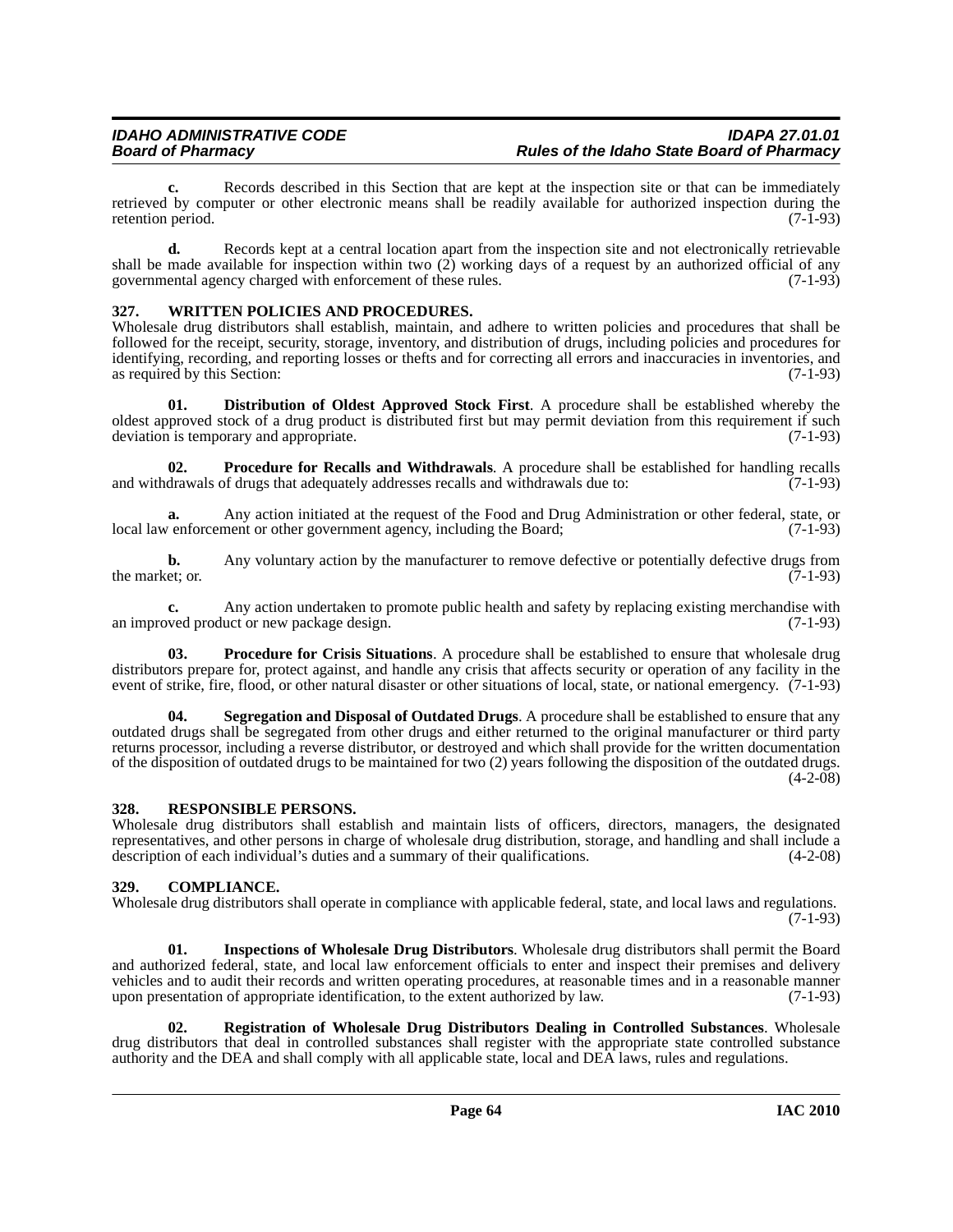(7-1-93)

#### **330. SALVAGING AND REPROCESSING.**

Wholesale drug distributors shall be subject to the provisions of any applicable federal, state, or local laws, rules, or regulations that relate to drug product salvaging or reprocessing including, but not limited to, 21 CFR 297, 210, and  $211.$  (7-1-93)

#### **331. PEDIGREE.**

| 01. | <b>Pedigree Contents.</b> A pedigree for each prescription drug shall contain the following information:<br>$(4-2-08)$ |            |
|-----|------------------------------------------------------------------------------------------------------------------------|------------|
| a.  | The proprietary and established name of the prescription drug;                                                         | $(4-2-08)$ |
| b.  | The container size of the prescription drug;                                                                           | $(4-2-08)$ |
| c.  | The number of containers;                                                                                              | $(4-2-08)$ |
| d.  | The dosage form;                                                                                                       | $(4-2-08)$ |
| e.  | The dosage strength;                                                                                                   | $(4-2-08)$ |
| f.  | The lot number with expiration dates and the national drug code (NDC) of the prescription drug;                        | $(4-2-08)$ |

**g.** The name of the manufacturer and repackager, if applicable, of the finished prescription drug product;  $(4-2-08)$ 

**h.** The name, address, telephone number, and, if available, the e-mail address, of each owner of the prescription drug and each wholesale distributor of the prescription drug; (4-2-08)

**i.** The name and address of each location from which the prescription drug was shipped, if different from the owner's; (4-2-08)

| $(4-2-08)$<br>The dates of each transaction; |
|----------------------------------------------|
|----------------------------------------------|

**k.** A certification that each recipient has authenticated the pedigree; and  $(4-2-08)$ 

**l.** The name and address of each recipient of the prescription drug.  $(4-2-08)$ 

**02. Pedigree Format**. The pedigree format shall include the contents described in Subsection 331.01 of these rules and may be subject to the approval of the Board. (4-2-08)

**03. Requirement of a Pedigree**. Each person engaged in wholesale distribution of prescription drugs, including repackagers but excluding the original manufacturer of the finished form of the prescription drug, that leave or have ever left the normal distribution channel shall, before each wholesale distribution of a drug, provide a pedigree to the person who receives the drug. A retail pharmacy or chain pharmacy warehouse shall comply with the pedigree requirement only if the retail pharmacy or chain pharmacy warehouse engages in wholesale distribution.

(4-2-08)

**04. Authentication**. Each person who is engaged in the wholesale distribution of a prescription drugs, including repackagers but excluding the original manufacturer of the finished form of the prescription drug, who is provided a pedigree for a prescription drug and attempts to further distribute that prescription drug, shall affirmatively verify that each transaction listed on the pedigree has occurred before any wholesale distribution of a prescription drug occurs.

**05. Maintenance of Pedigree**. The purchaser and the wholesale distributor of a prescription drug shall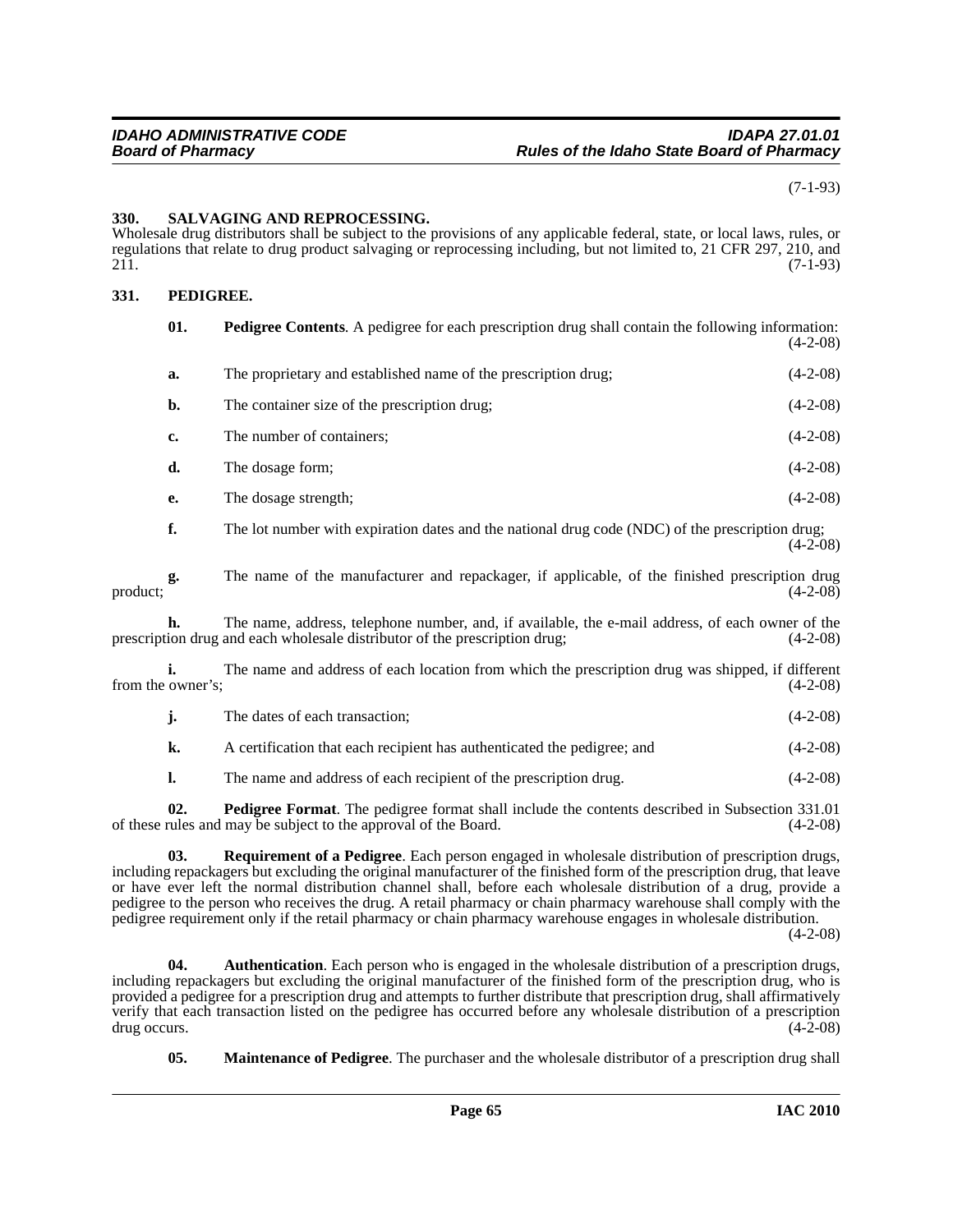maintain the pedigree for not less than three (3) years from the date of sale or transfer. (4-2-08)

**06. Availability of Records for Inspection**. Pedigrees shall be made available to the Board for inspection within five (5) business days of a request from the Board. (4-2-08)

#### **332. FAILURE TO COMPLY.**

A wholesale distributor's violation of, or failure to comply with, these rules may result in imposition by the Board of any one (1) or more of the penalties provided in Section 54-1728, Idaho Code. (4-2-08)

**333. -- 350. (RESERVED).**

#### **351. DEFINITIONS.**

**01. Anesthetics, General**. Any drug or substance capable of rendering an animal unconscious.

(7-1-93)

**02. Anesthetics, Local**. Any drug or substance capable of blocking impulses by affecting sensory r their endings. (7-1-93) nerves or their endings.

**03. Distribution**. The act of receiving orders, preparing drugs and associated recordkeeping relevant to legend veterinary drug delivery. (7-1-93)

**04. Controlled Substances**. A controlled substance, also referred to as "basic class" or "class drugs," is any substance classified by the federal Food and Drug Administration or the Board in Schedule I through V of the state or federal Controlled Substances Act. (7-1-93)

**05. Legend Drug**. A drug that, prior to being distributed, is required by federal law to be labeled with the following statement: "Caution: Federal law restricts this drug to be used by or on the order of a licensed veterinarian" or a drug that is required by any state or federal law or regulation to be distributed pursuant to a prescription or used by practitioners only. (7-1-93)

**06. Non-Legend Drug**. Any drug that is properly labeled and established as safe and effective by the FDA for sale and use by consumers and approved for sale without a prescription or a practitioner's order. (7-1-93)

**07. Formulary**. A negative or exclusive list of drug types or therapeutic categories not available for distribution by retail veterinary drug outlets. (7-1-93)

**08. Roster or Official Veterinary Drug Technician Roster**. The list of names of qualified veterinary drug technicians (VDT) kept in the Board office. (7-1-93)

**09. Retail Veterinary Drug Outlet**. An establishment registered by the Board employing a qualified VDT authorized to distribute legend veterinary drugs pursuant to bona fide orders of practitioners. (7-1-93)

**10.** Veterinary Drug Order (VDO). A lawful order of a veterinary practitioner issued pursuant to the establishment of a bona fide veterinarian, patient, client relationship as recognized by the American Veterinary<br>Medical Association. (7-1-93) Medical Association.

**11. Veterinary Drug Technician (VDT)**. A non-pharmacist licensed by the Board to distribute legend veterinary drugs in a retail veterinary drug outlet. (7-1-93)

**12. Veterinarian or Veterinary Practitioner**. A veterinarian licensed in this or any contiguous state to practice veterinary medicine. (7-1-93)

#### **352. PURPOSE.**

These rules are to accomplish the purposes of Section 54-1729(2)(a)5, Idaho Code, and Section 54-1734(3)(a) through (c), Idaho Code, relevant to registration of retail veterinary drug outlets and the procedures relevant to distributing veterinary drug orders. (7-1-93)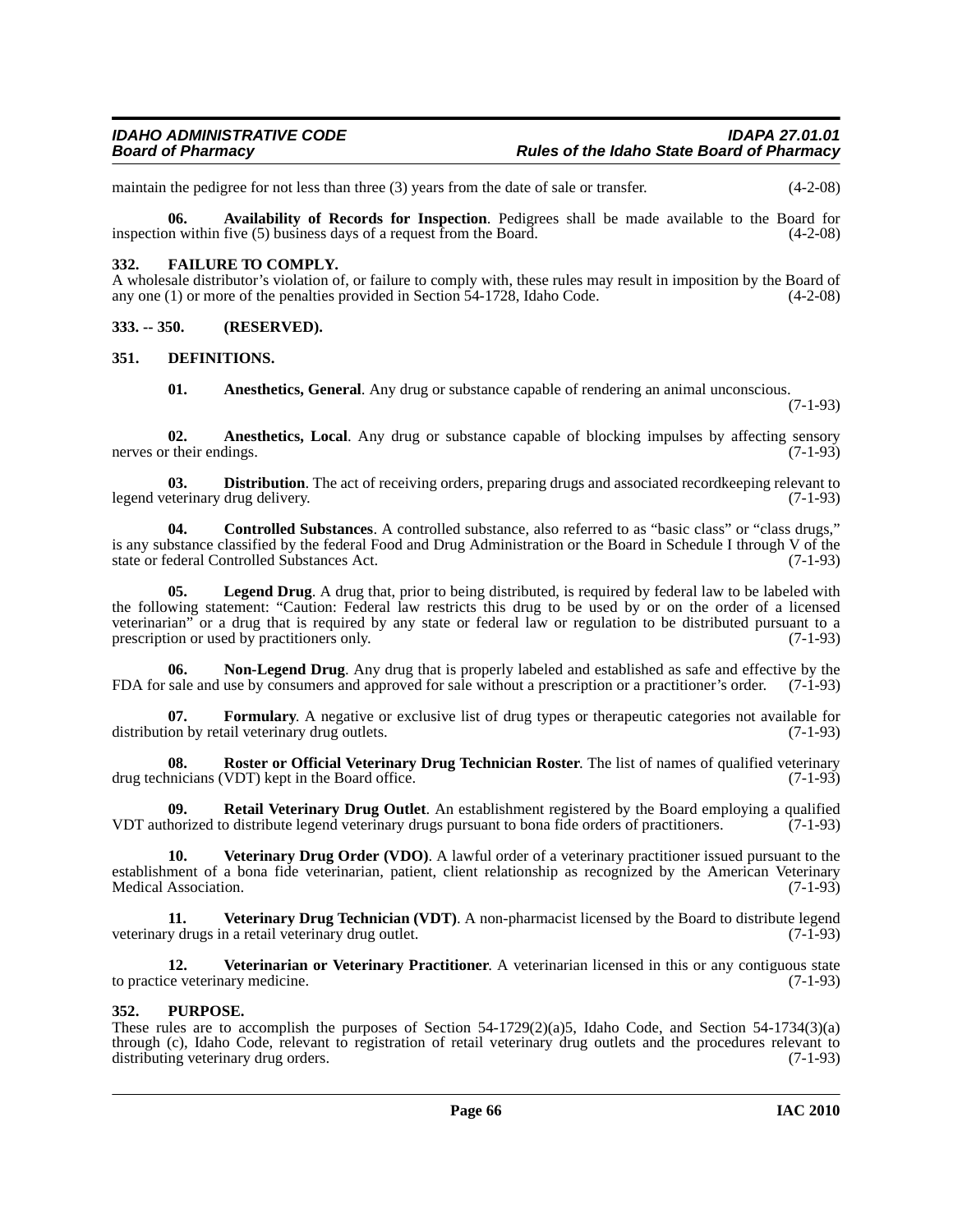#### **353. APPLICABILITY.**

The following rules are applicable to all retail establishments and individuals distributing legend veterinary drug products pursuant to orders of a practitioner. (7-1-93) products pursuant to orders of a practitioner.

#### **354. REGISTRATION.**

All retail establishments distributing legend veterinary drug products pursuant to orders of a practitioner shall register annually with the Board by completing the appropriate application and submitting the established fee, after which certificates of registration will be issued to satisfy the requirements of Section 54-1729(2)(a)5, Idaho Code. (7-1-93)

#### **355. PERSONNEL.**

**01. Veterinary Drug Technicians**. Only a qualified veterinary drug technician (VDT) will be authorized to process veterinary drug orders for distribution to the clients of licensed practitioners. A high school graduate who is at least eighteen (18) years of age and who has scored at least seventy-five percent (75%) on a Board examination designed to measure knowledge of these rules will be listed on the official VDT roster. (7-1 examination designed to measure knowledge of these rules will be listed on the official VDT roster.

**02. Sufficient Staffing**. Registered retail veterinary drug outlets must employ sufficient VDTs to ensure that one (1) such person will be on duty at all times when the establishment is open to the public for business. (7-1-93)

**03. Registration of Veterinary Drug Technicians**. VDTs will register annually and pay the established fee.

#### **356. VETERINARY DRUG ORDERS.**

**01. Veterinary Orders for Legend Drugs**. All veterinary orders for legend drugs issued to clients to be distributed by a retail veterinary drug outlet will be written on an official numbered three (3) part order form available through the Idaho Department of Agriculture. Such orders will be processed as follows: (5-8-09)

**a.** The practitioner (veterinarian) will retain the second copy in his records; (5-8-09)

**b.** Original and third copy will be sent to the retail veterinary drug outlet; and  $(5-8-09)$ 

**c.** The VDT will file the original copy in a readily retrievable manner and will attach the first copy to the order for delivery to the client. (5-8-09) the order for delivery to the client.

**02. Distribution of Veterinary Drugs**. At no time will legend veterinary drugs be distributed to clients (customers) unless the first copy of the practitioner order is attached in some manner. (7-1-93)

**03. Retention of Drug Orders for Inspection**. Original copies of drug orders will be retained by the establishment and made available for Board inspection for at least two (2) years from the date of processing.(7-1-93)

## **357. DRUG ORDERS.**

**01. Processing Veterinary Drug Orders**. Veterinary drug orders are to be processed for no more than the quantity indicated by the practitioner.  $(7-1-93)$ 

**a.** No refilling or reprocessing of veterinary drug orders is allowed. (7-1-93)

**b.** In the event of a split shipment, the VDT must indicate on the reverse of the original order the date, quantity and initials of the person supplying the partial order. Delivery of the remaining quantity must be made within ninety  $(90)$  days.  $(7-1-93)$ 

**02.** Processing Orders as Written. Veterinary drug orders must be processed exactly as written by the practitioner. (7-1-93) practitioner.  $(7-1-93)$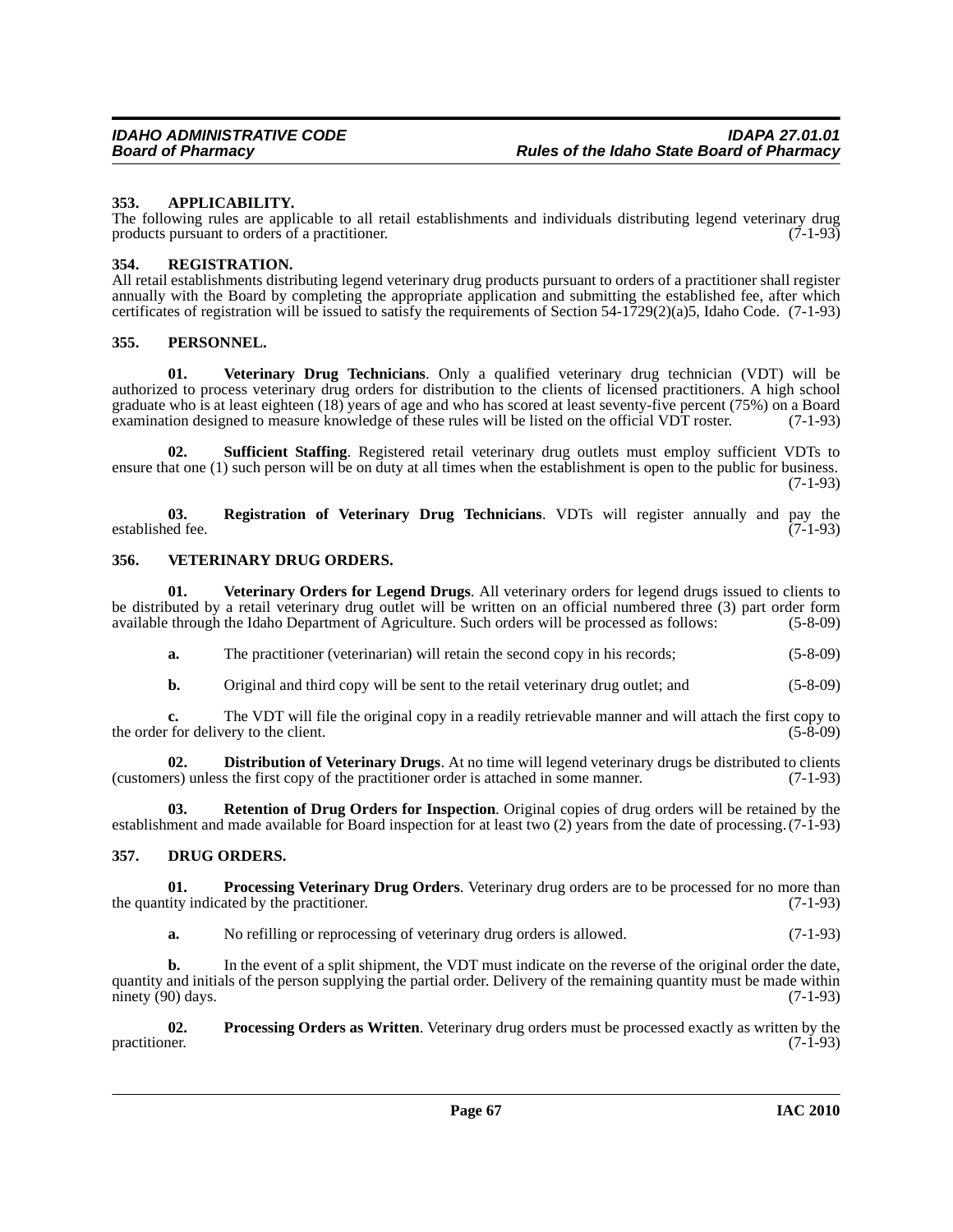**a.** Supplying a different brand or product will be *prima facie* evidence of rule violation and will both the VDT and the establishment to disciplinary proceedings by the Board. (7-1-93) subject both the VDT and the establishment to disciplinary proceedings by the Board.

**b.** Only original manufacturers' containers bearing the entire label intact may be delivered (and no ontainers), and no compounding is permitted by VDTs. (7-1-93) partial containers), and no compounding is permitted by VDTs.

**03. Telephone Orders**. To ensure proper processing and distribution of drug orders, telephone orders must be received directly by a VDT from a licensed practitioner. If the practitioner is not known to the VDT, he must make a reasonable effort to determine that the oral authorization comes from a licensed practitioner, which may include a call back to the individual practitioner for verification. (7-1-93)

**04.** Oral Orders. All oral prescription orders are subject to the following: (5-8-09)

**a.** Upon receiving an oral prescription order, the establishment shall promptly reduce the oral order to writing on an unnumbered telephone drug order form available through the Idaho Department of Agriculture. The establishment shall keep the original of the completed form on file at the place of distribution. (5-8-09)

**b.** Following reduction of the oral order to writing, processing of the order shall be identical to the procedure for written orders. (5-8-09)

**c.** Within seventy-two (72) hours after receiving an oral prescription order, the establishment shall have on file at the place of distribution written confirmation of the oral order from the practitioner. Written confirmation must be copy one (1) of an official numbered three-part order form available through the Idaho Department of Agriculture, signed by the practitioner. The written confirmation may be hand delivered, mailed, faxed, attached to an e-mail, or otherwise properly delivered to the Veterinary Drug Outlets (VDO). The VDO shall attach to the written confirmation the form completed by the VDO pursuant to Paragraph 357.04.a. of these rules.

(5-8-09)

#### **358. DISTRIBUTION.**

Wholesale distribution of legend drugs will be permitted only to registered veterinarians or other licensed retail veterinary drug outlets. (7-1-93) veterinary drug outlets.

#### **359. SECURITY AND STORAGE.**

All products must be stored in compliance with United States Pharmacopoeia/National Formulary specifications for temperature and light. (7-1-93) temperature and light.

**01. Separation of Legend and Non-Legend Drugs**. All legend drugs must be separated from the nonlegend drugs and stored in an area that is lockable for security purposes, and only VDTs and authorized regulatory personnel shall have access to legend drug areas. (7-1-93)

**02. Written Policy for Inventory Review**. A written policy will be established to review inventory at least semi-annually for the purpose of identifying and removing outdated products. (7-1-93)

## **360. FORMULARY.**

Retail veterinary drug outlets are authorized to stock and VDTs are authorized to prepare and deliver all legend veterinary drugs except the following: veterinary drugs except the following:

**01. Controlled Substances**. Controlled substances listed in Schedules I through V of either the state or federal Controlled Substances Act. (7-1-93)

- **02. Euthanasia Drugs**. Euthanasia drugs or products. (7-1-93)
- **03. Tranquilizers**. Tranquilizer drugs or products. (7-1-93)

**04. Neuromuscular Paralyzing Drugs**. Curare, succinylcholine, or other neuromuscular paralyzing drugs.  $(7-1-93)$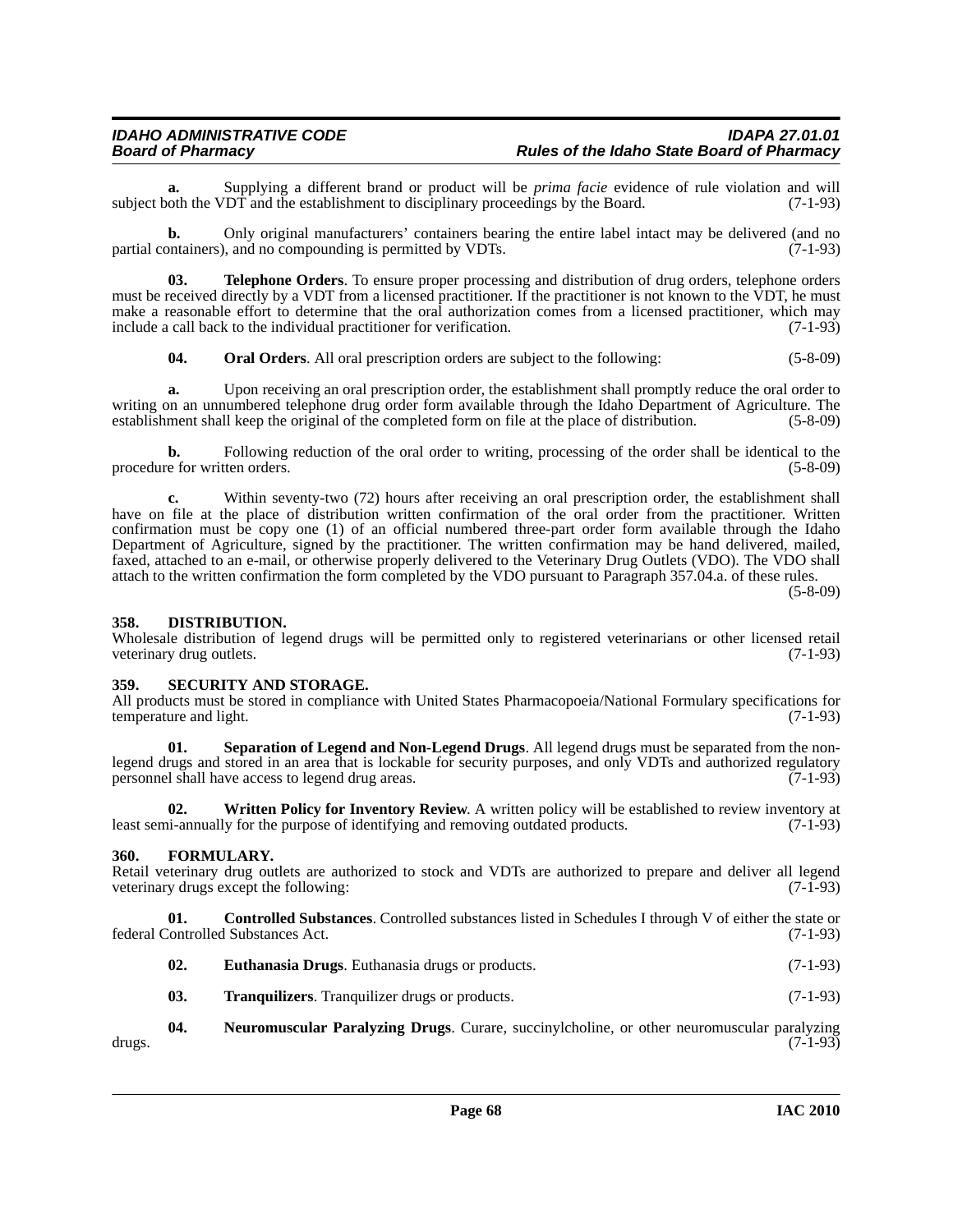**05.** General Anesthetics. General anesthesia drugs or products. (7-1-93)

## **361. RESPONSIBILITIES.**

**01. Understanding of Rules**. Owners or manager of registered veterinary drug outlets must have sufficient understanding of the rules pertaining to this business to detect improper activities. (7-1-93)

**02. Unauthorized Drug Distribution**. Owners or managers are jointly responsible for unauthorized drug distribution from the establishment they own or manage. (7-1-93)

**03. Compliance with Recordkeeping and Reporting**. Owners or managers are ultimately responsible for establishing compliance with recordkeeping and report filing requirements imposed by these rules. (7-1-93)

#### **362. RECORDKEEPING REQUIREMENTS.**

**01.** Invoices and Orders. All purchase invoices and practitioner orders will be maintained in a readily le manner for a minimum of two (2) years. retrievable manner for a minimum of two  $(2)$  years.

**02. Policy and Procedure Manual**. An establishment policy and procedure manual will be maintained in an up-to-date form at all times and will include current Board rules and company policy for handling practitioner orders.  $(7-1-93)$ 

**03. Notification of Personnel Changes**. Notification relevant to VDT personnel changes will be forwarded in writing to the Board within five (5) days of any such change, including names and addresses of resigning and newly hired VDTs.

**04. Drug Order Numbering**. Drug orders will be assigned a serially arranged number for ation purposes. This same number is to appear on the client copy accompanying the order. (7-1-93) identification purposes. This same number is to appear on the client copy accompanying the order.

#### **363. AUTHORITY.**

Pursuant to Section 54-1720, Idaho Code, the Board is granted the authority to control registrants covered under Title 54, Chapter 17, Idaho Code. (7-1-93)

## **364. PENALTIES.**

**01. Violation of These Rules**. Pursuant to Section 54-1728, Idaho Code, the Board shall have authority to suspend, revoke or restrict the registration of any establishment or VDT found by the Board to have violated the provisions of these rules or may impose a monetary penalty, not to exceed two thousand dollars (\$2000), for violations. (7-1-93)

**02. Board Finds Unauthorized Items or Products**. In the event that unauthorized items, including misbranded, adulterated, or mislabeled products, are observed by Board compliance officers, the items may be embargoed or impounded until proper disposal of such items can be arranged. (7-1-93)

**03. Activities of Compliance Officers**. All activities of compliance officers will be in accordance with the Idaho Administrative Procedure Act and Board parameters, and disciplinary decisions will be in accordance with these rules.  $(7-1-93)$ 

**04. Removal of Name from Official Roster**. The Board shall have the authority to remove for cause to f a VDT from the official roster. (7-1-93) the name of a VDT from the official roster.

#### **365. INSPECTIONS.**

**01. Compliance Inspection**. No less than once a year, the Board will conduct a compliance inspection of veterinary drug outlets and will review all aspects of management and distribution with particular attention to practices affecting public health. (7-1-93) practices affecting public health.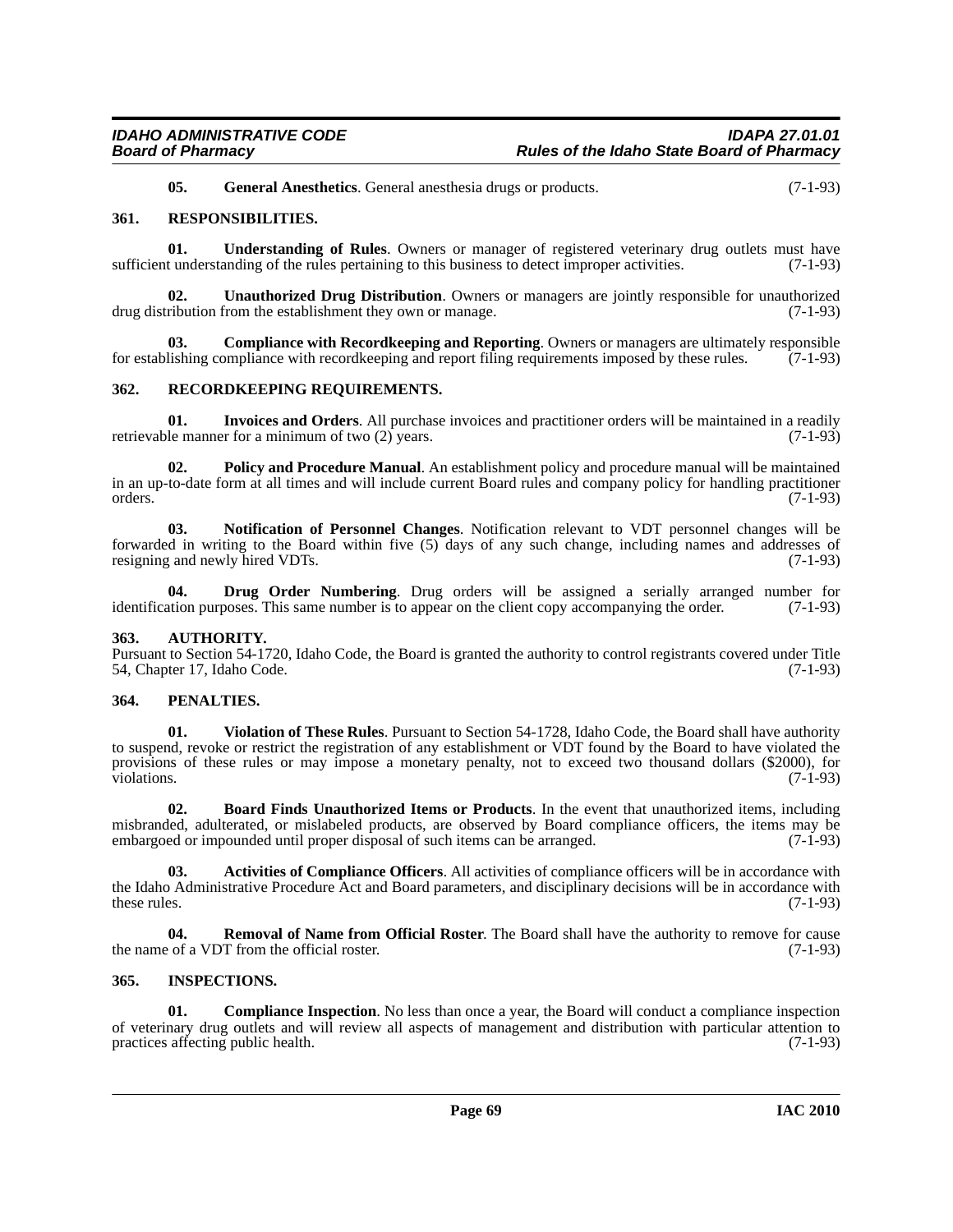**02. Request for Records and Reports**. Upon request, the establishment will furnish to the reviewer all records, invoices, inventories, orders, and other records and reports as may be required to conduct an in depth audit of drug distribution and receipts. (7-1-93)

**03. Inspection Reports**. Inspection reports will be signed by the owner or manager at completion of the exit interview with the compliance officer, and these reports will be posted in a conspicuous area within the establishment. (7-1-93) establishment.

**04. Noted Deficiencies**. Deficiencies noted by inspectors will be promptly remedied at the owner's expense, and the Board office will be promptly notified of corrective measures. (7-1-93)

**05. Failure to Correct Deficiency**. Failure to correct a deficiency within ninety (90) days will subject preceiving a Board citation or reinspection, or both, at the owner's expense. (7-1-93) parties to receiving a Board citation or reinspection, or both, at the owner's expense.

## **366. -- 379. (RESERVED).**

# **380. LEGEND DRUG DONATION – STANDARDS AND PROCEDURES.**

**01. Drug Donation Criteria**. In order to be eligible for donation, drugs must meet the following (3-29-10) criteria: (3-29-10)

**a.** The drug name, strength, lot number, and expiration date must appear on the drug package or label. (3-29-10)

**b.** Donated drugs must be approved by the federal Food and Drug Administration and:  $(3-29-10)$ 

# i. Be in the original unit dose packaging; or (3-29-10)

ii. Be oral or parenteral drugs in sealed single-dose containers approved by the federal Food and Drug Administration; or (3-29-10)

iii. Be topical or inhalant drugs in sealed units-of-use containers approved by the federal Food and Drug Administration; or (3-29-10)

iv. Be parenteral drugs in sealed multiple-dose containers approved by the federal Food and Drug Administration from which no doses have been withdrawn. (3-29-10)

**c.** Donated drugs must not be the subject of a mandatory recall by a state or federal agency or a <br>  $y$  recall by a drug wholesaler or manufacturer. (3-29-10) voluntary recall by a drug wholesaler or manufacturer.

**d.** Donated drugs must not require storage temperatures other than normal room temperature as specified by the manufacturer or United States Pharmacopoeia. (3-29-10)

**e.** Donated drugs must not be the subject of federal Food and Drug Administration restricted drug distribution programs including, but not limited to, thalidomide and lenalidomide. (3-29-10)

## **02. Donation Standards**. (3-29-10)

**a.** A licensed pharmacist, physician, physician assistant, or an advanced practice professional nurse with prescriptive authority at the qualifying charitable clinic or center will be responsible for defining a specified set of drugs that will be included in their formulary. (3-29-10)

**b.** Donating nursing homes may only donate drugs that appear on the qualifying charitable clinic or center's formulary. (3-29-10)

**c.** A licensed pharmacist, nurse, physician, or physician assistant from the donating nursing home must sign and date a manifest before delivery of the donated drugs to the qualifying charitable clinic or center that: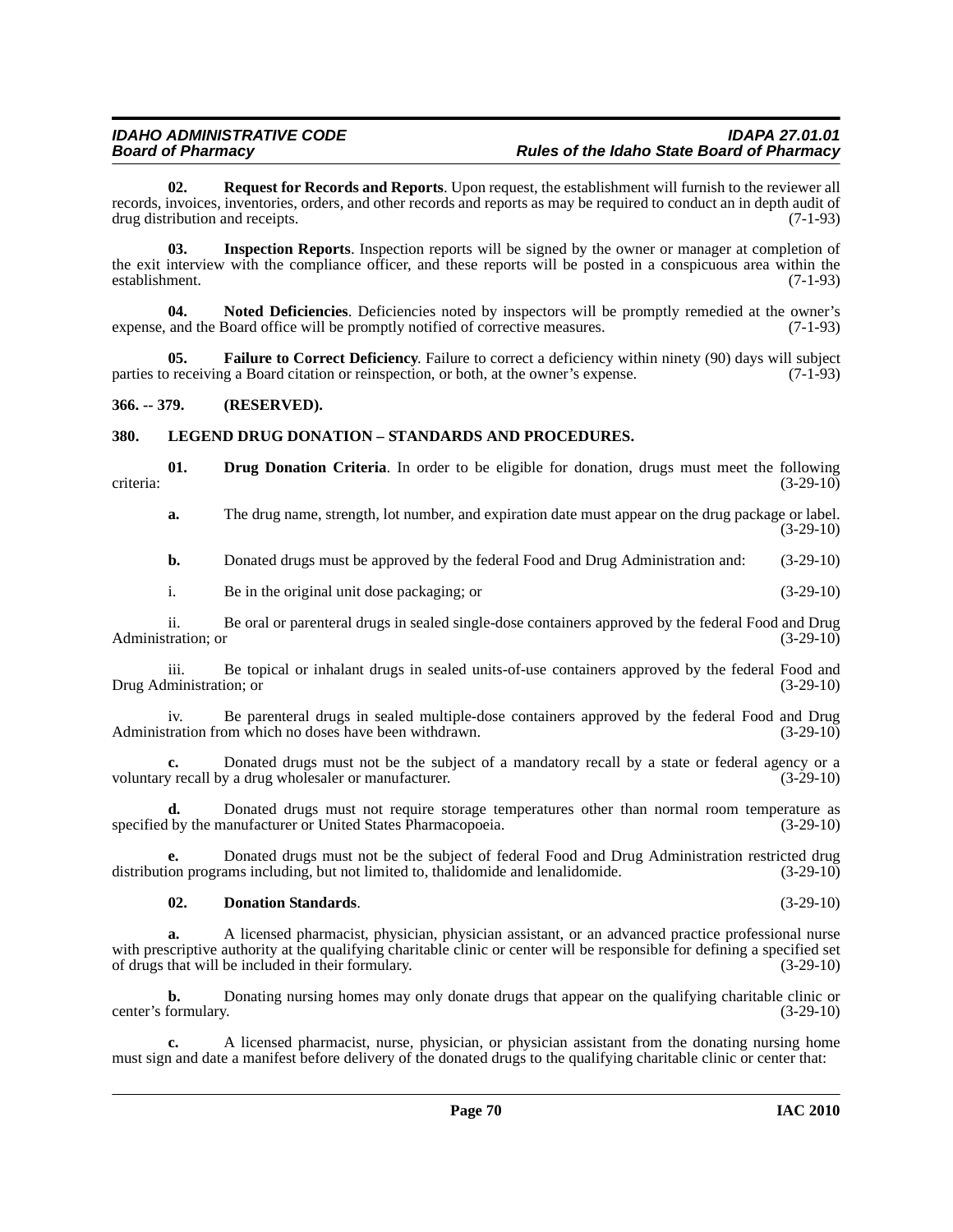(3-29-10)

i. Certifies that the donated drugs have been maintained in a secure and temperature controlled environment that meets the drug manufacturers' recommendations and the United States Pharmacopoeia standards; (3-29-10)

ii. Certifies that the donated drugs have been continuously under control of a health care professional<br>enever been in the custody of a patient or other individual: (3-29-10) and have never been in the custody of a patient or other individual;

iii. Certifies that the donating nursing home has only donated drugs on the qualifying charitable clinic<br>
S formulary; (3-29-10) or center's formulary;

iv. Certifies that the donating nursing home has complied with the provisions of these rules; (3-29-10)

v. Certifies that the patient's name, prescription number, and any other identifying marks have been<br>or redacted from the package by the donating nursing home; (3-29-10) removed or redacted from the package by the donating nursing home;

vi. Lists the name of the donating nursing home and the name of the receiving qualifying charitable clinic or center; and (3-29-10)

vii. Lists the name, strength, expiration date, lot number, and quantity of each prescription drug to be donated. (3-29-10)

**d.** A copy of the manifest must be delivered to the qualifying charitable clinic or center with the drugs.  $(3-29-10)$ donated drugs.

**03. Receipt of Donated Drugs**. Donated drugs may be received at a qualifying charitable clinic or center by a pharmacist, physician, physician assistant, advanced practice professional nurse with prescriptive authority, dentist, optometrist, or authorized clinic personnel. (3-29-10)

#### **04. Verification of Received Drugs**. (3-29-10)

**a.** Receipt of each donated drug must be verified against each manifest by a pharmacist, physician, physician assistant, advanced practice professional nurse with prescriptive authority, dentist, optometrist, or authorized clinic personnel.

**b.** In the event that the identifying patient information is not removed by the donating entity, the information must be removed or redacted at the charitable clinic or center. (3-29-10)

**c.** Before donated drugs are placed with a qualified charitable clinic or center's regular stock, a licensed pharmacist, physician, physician assistant, or an advanced practice professional nurse with prescriptive authority must: (3-29-10)

i. Verify utilizing a current drug identification book, a computer program, or an online service for the same that the donated drugs meet the criteria in Subsection 380.01 of these rules; (3-29-10)

ii. Verify that the name and strength noted on the label of each unit of the donated drug is correct; and (3-29-10)

iii. Determine that the donated drugs are not adulterated or misbranded and that they are safe to dispense. (3-29-10)

**d.** Improperly donated drugs that do not meet criteria in Subsections 380.01 through 380.03 of these rules must be destroyed, and documentation of such destruction must be maintained within a destruction record.

(3-29-10)

#### **05. Storage of Donated Drugs**. (3-29-10)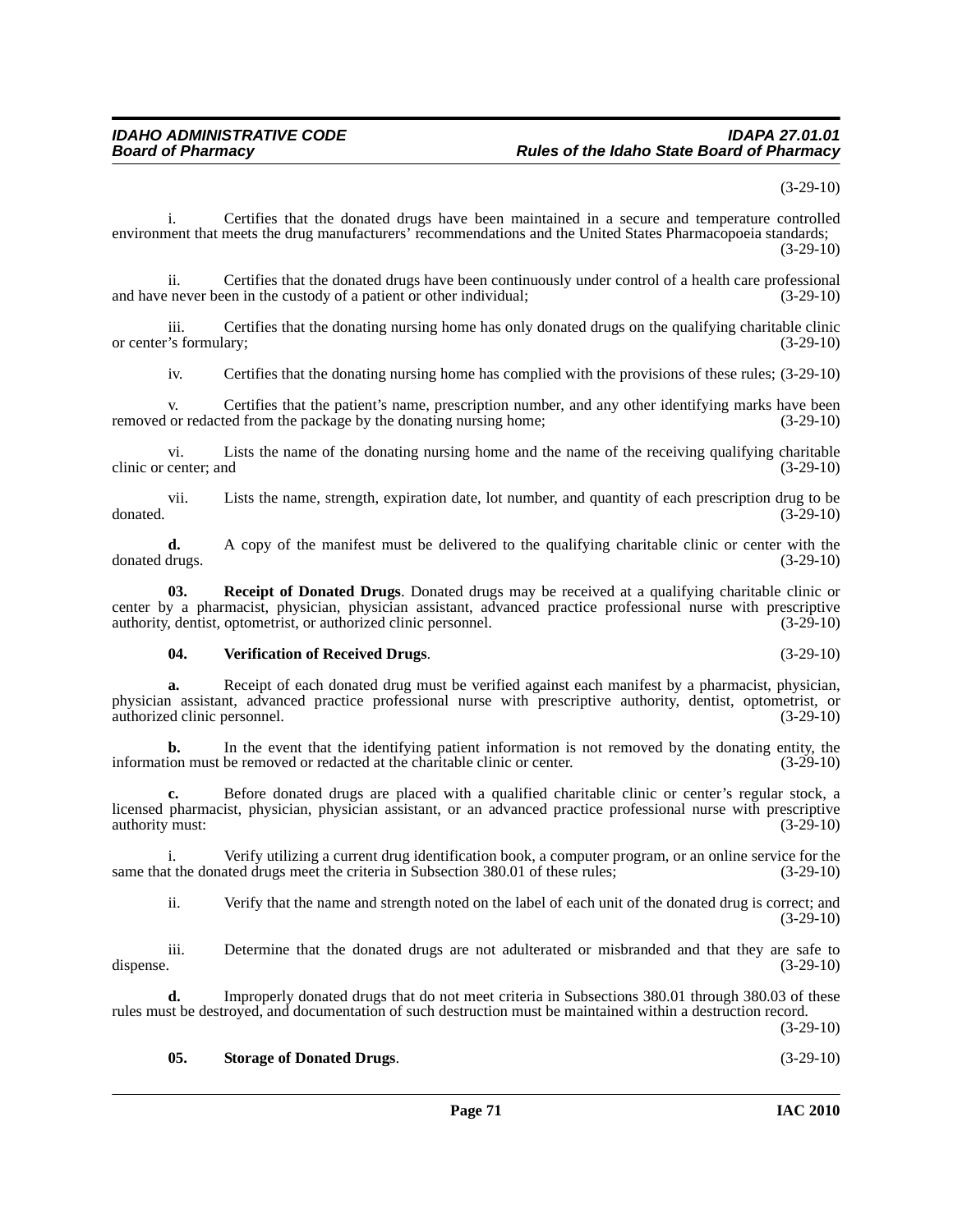**a.** Drug storage must have proper environmental controls to assure the integrity of the drug in accordance with the drug manufacturer's recommendations and United States Pharmacopoeia standards. (3-29-10)

**b.** Donated drugs may be commingled with the qualifying charitable clinic or center's regular stock of drugs only if the packaging on the donated drugs has been labeled to show that the drugs were obtained through a<br>nursing home. (3-29-10) nursing home.

**c.** Donated drugs with packaging that has not been labeled to show that the drugs were obtained through a nursing home must be kept in an area that is separately designated from the qualifying charitable clinic or center's regular stock of drugs. (3-29-10) center's regular stock of drugs.

**d.** The space in which drugs are stored must be secured at all times and accessible only to pharmacists, physicians, physician assistants, dentists, optometrists, advanced practice professional nurses with prescriptive authority, and authorized clinic personnel. (3-29-10)

#### **06. Dispensing Donated Drugs to Medically Indigent Patients**. (3-29-10)

**a.** Donated drugs that are expired, adulterated, misbranded, recalled, deteriorated, or not kept under proper conditions must not be re-dispensed to indigent patients and must be destroyed. Documentation of such destruction must be maintained within a destruction record. (3-29-10)

**b.** A licensed pharmacist, physician, physician assistant, dentist, optometrist, or an advanced practice professional nurse with prescriptive authority working at a qualifying charitable clinic or center who re-dispenses donated drugs to any patient must: (3-29-10)

| 1.            | Utilize a proper and appropriate container;                                    | $(3-29-10)$ |
|---------------|--------------------------------------------------------------------------------|-------------|
| $\mathbf{ii}$ | Place a label on the container that conforms to provisions of these rules; and | $(3-29-10)$ |
| iii.          | Initial the prescription label.                                                | $(3-29-10)$ |

**c.** The re-dispensed drug must be assigned the same expiration date as is on the original package.  $(3-29-10)$ 

**d.** A charitable clinic or center must maintain dispensing records for each donated drug dispensed. (3-29-10)

**e.** Licensed pharmacists, physicians, physician assistants, dentists, optometrists, and advanced practice professional nurses with prescriptive authority dispensing donated drugs are required to provide patient counseling. (3-29-10)  $\alpha$  counseling.  $(3-29-10)$ 

| Miscellaneous. |             |
|----------------|-------------|
|                | $(3-29-10)$ |

**a.** Authorized clinic personnel means an individual who is:  $(3-29-10)$ 

i. Under the general supervision of a licensed pharmacist, physician, physician assistant, or an advanced practice professional nurse with prescriptive authority; and (3-29-10)

ii. Named in writing by the qualifying charitable clinic or center's medical director or consultant pharmacist. (3-29-10)

**b.** The qualifying charitable clinic or center must maintain a list of the names of authorized clinic personnel, their individual duties, and a summary of their qualifications. (3-29-10)

**c.** Physician assistant has the same definition as in Section 54-1803, Idaho Code. (3-29-10)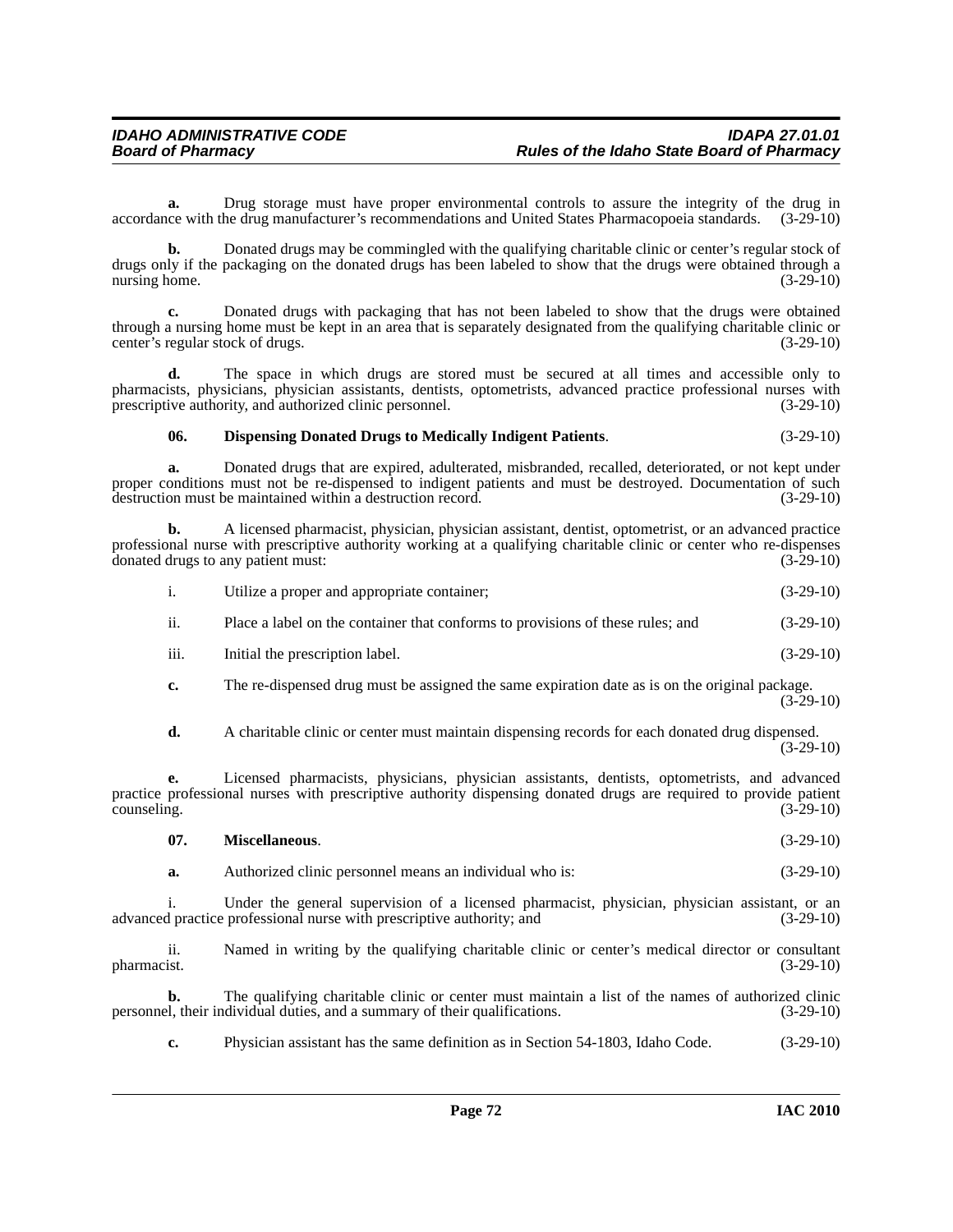**d.** Qualifying charitable clinics or centers receiving donated drugs must develop policies and procedures to assure that authorized clinic personnel will comply with applicable federal, state, and local laws.

(3-29-10)

**e.** Drugs donated under these rules must not be sold, resold, offered for sale, traded, or transferred to another charitable clinic or center. (3-29-10)

**f.** Nothing in these rules precludes a qualifying charitable clinic or center from charging an indigent patient a dispensing fee. (3-29-10)

# <span id="page-72-11"></span>**08. Record Keeping Requirements**. (3-29-10)

**a.** Donating nursing homes must maintain all manifests in a readily retrievable fashion for at least two (2) years. (3-29-10) (2) years.  $(3-29-10)$ 

**b.** Qualifying charitable clinics or centers must maintain destruction records, dispensing records, and s in a readily retrievable fashion for at least two (2) years. (3-29-10) manifests in a readily retrievable fashion for at least two (2) years.

### **381. -- 400. (RESERVED).**

#### <span id="page-72-5"></span>**401. FEES.**

Pursuant to 54-1720(5)(a), Idaho Code, the Board will collect fees, such fees to remain in effect until changed by the Board shall be annual, or for any portion of the year, and shall not be prorated. (7-1-98) Board. All fees set by the Board shall be annual, or for any portion of the year, and shall not be prorated.

#### <span id="page-72-6"></span>**402. ORIGINAL PHARMACIST LICENSE.**

<span id="page-72-12"></span><span id="page-72-10"></span><span id="page-72-9"></span><span id="page-72-8"></span><span id="page-72-7"></span><span id="page-72-4"></span><span id="page-72-3"></span><span id="page-72-2"></span><span id="page-72-1"></span><span id="page-72-0"></span>

|      | 01. | Certification for NAPLEX Examination. One hundred dollars (\$100). | $(3-13-02)$ |
|------|-----|--------------------------------------------------------------------|-------------|
|      | 02. | <b>Reciprocity.</b> Two-hundred and fifty dollars (\$250).         | $(7-1-93)$  |
|      | 03. | <b>State Jurisprudence Exam.</b> Fifty dollars (\$50).             | $(3-13-02)$ |
| 403. |     | DUE DECEMBER 31, ANNUALLY.                                         |             |
|      | 01. | Controlled Substance Registration. Sixty dollars (\$60).           | $(3-13-02)$ |
| 404. |     | DUE JUNE 30, ANNUALLY -- TABLE.                                    |             |
|      | 01. | <b>Pharmacist License.</b>                                         | $(12-7-94)$ |
|      | a.  | Active: ninety dollars (\$90).                                     | $(3-13-02)$ |
|      | b.  | Inactive: fifty dollars (\$50).                                    | $(3-13-02)$ |
|      | 02. | Pharmacy.                                                          | $(6-1-94)$  |
|      | a.  | Pharmacy license: one hundred dollars (\$100).                     | $(12-7-94)$ |
|      | b.  | Parenteral admixture license: one hundred dollars (\$100).         | $(12-7-94)$ |
|      | 03. | Out-of-State Mail Service.                                         | $(7-1-93)$  |
|      | a.  | Pharmacy, initial license: five hundred dollars (\$500).           | $(12-7-94)$ |
|      | b.  | Renewal license: two hundred fifty dollars (\$250).                | $(12-7-94)$ |
|      | 04. | Clinics and Nursing Homes. Thirty-five dollars (\$35).             | $(3-13-02)$ |
|      |     |                                                                    |             |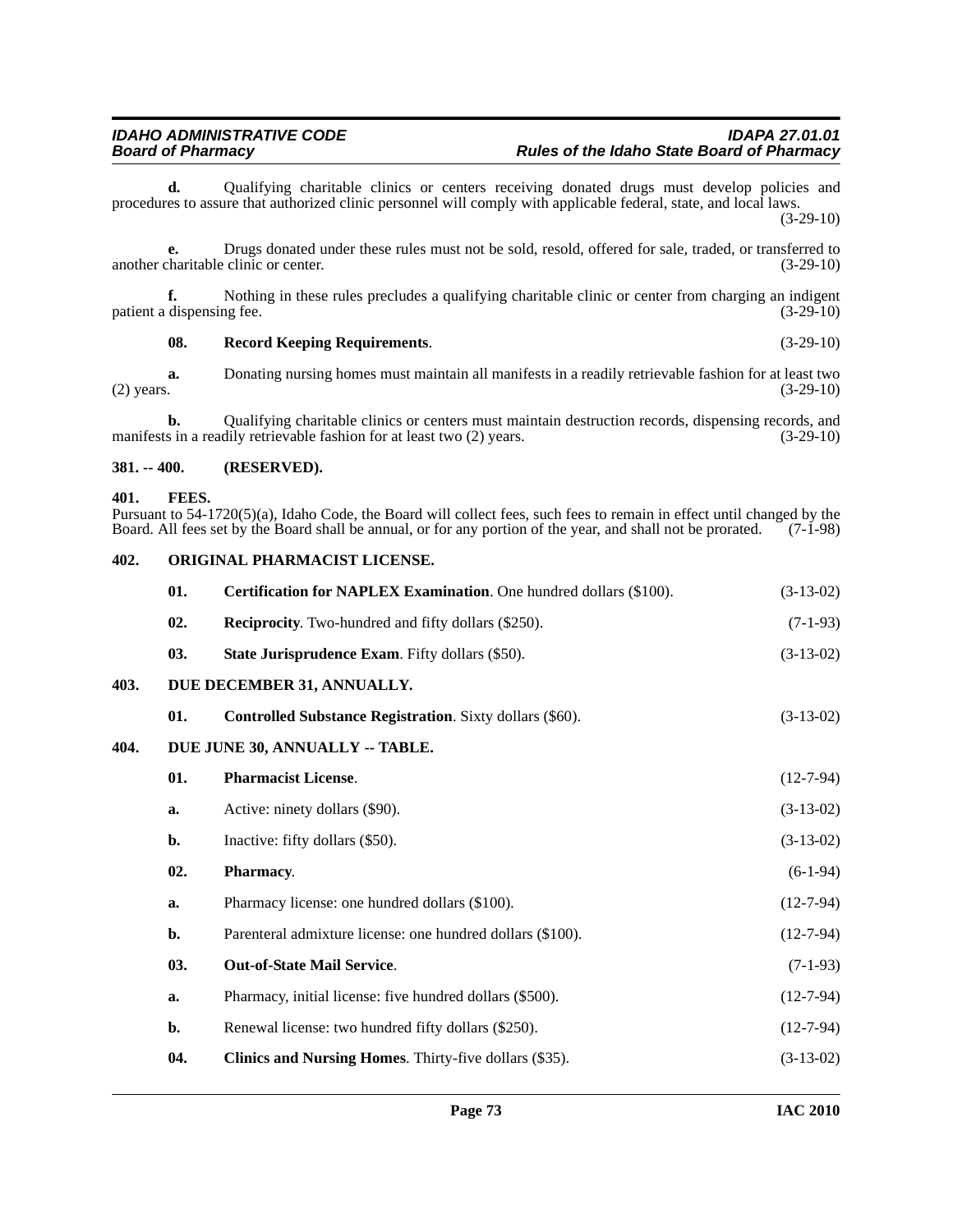<span id="page-73-5"></span><span id="page-73-4"></span>**406.** 

<span id="page-73-6"></span><span id="page-73-3"></span><span id="page-73-2"></span><span id="page-73-1"></span><span id="page-73-0"></span>

|      | 05.                          | Non-Pharmacy.                                                                                              | $(11-1-93)$  |
|------|------------------------------|------------------------------------------------------------------------------------------------------------|--------------|
|      | a.                           | "A": sixty dollars (\$60).                                                                                 | $(3-13-02)$  |
|      | b.                           | "B": twenty-five dollars (\$25).                                                                           | $(3-13-02)$  |
|      | c.                           | "V" (Vending machines): ten dollars (\$10).                                                                | $(3-13-02)$  |
|      | d.                           | "DME": fifty dollars (\$50).                                                                               | $(7-1-98)$   |
|      | 06.                          | Hospitals without Pharmacy. Thirty-five dollars (\$35).                                                    | $(3-13-02)$  |
|      | 07.                          | Wholesaler (Distributor). One hundred thirty dollars (\$130).                                              | $(4-9-09)$   |
|      | 08.                          | Controlled Substance for Wholesalers and Distributors. One hundred dollars (\$100). (3-13-02)              |              |
|      | 09.                          | Researcher, Analytical Lab. Forty dollars (\$40).                                                          | $(3-13-02)$  |
|      | 10.                          | Retail Veterinary Drug Outlet - Retail or Retail/Wholesale. One hundred dollars (\$100).                   | $(3-13-02)$  |
|      | 11.                          | Veterinary Drug Technician. Thirty-five dollars (\$35).                                                    | $(12-7-94)$  |
|      | 12.                          | Pharmacy Technician. Thirty-five dollars (\$35).                                                           | $(3-13-02)$  |
|      | 13.                          | <b>Preceptor Site.</b> Twenty-five dollars (\$25).                                                         | $(5-8-09)$   |
| 405. |                              | STUDENT PHARMACIST REGISTRATION.                                                                           |              |
|      | 01.                          | <b>Intern.</b> Fifty dollars (\$50).                                                                       | $(5-8-09)$   |
|      | 02.<br>following graduation. | <b>Extern.</b> Fifty dollars (\$50) at acceptance to accredited college of pharmacy, to last until July 15 | $(5-8-09)$   |
| 406. |                              | MISCELLANEOUS.                                                                                             |              |
|      | 01.                          | Test Score Certification. Twenty-five dollars (\$25).                                                      | $(3-13-02)$  |
|      | 02.                          | Hour Certification. Twenty-five dollars (\$25).                                                            | $(3-13-02)$  |
|      | 03.                          | Controlled Substance Inventory Book. Fifteen dollars (\$15).                                               | $(3-13-02)$  |
|      | 04.                          | Duplicate Pharmacist Certificate. Thirty-five dollars (\$35).                                              | $(3-13-02)$  |
|      | 05.                          | <b>Commercial Lists.</b>                                                                                   | $(12-24-93)$ |
|      | a.                           | Pharmacy list: fifty dollars (\$50).                                                                       | $(3-13-02)$  |
|      | b.                           | Pharmacist list: fifty dollars (\$50).                                                                     | $(3-13-02)$  |
|      | c.                           | CSA Practitioner list: fifty dollars (\$50).                                                               | $(3-13-02)$  |
|      | i.                           | Complete CSA Practitioner list: one hundred fifty dollars (\$150).                                         | $(3-13-02)$  |
|      | ii.                          | Each profession CSA list: fifty dollars (\$50).                                                            | $(3-13-02)$  |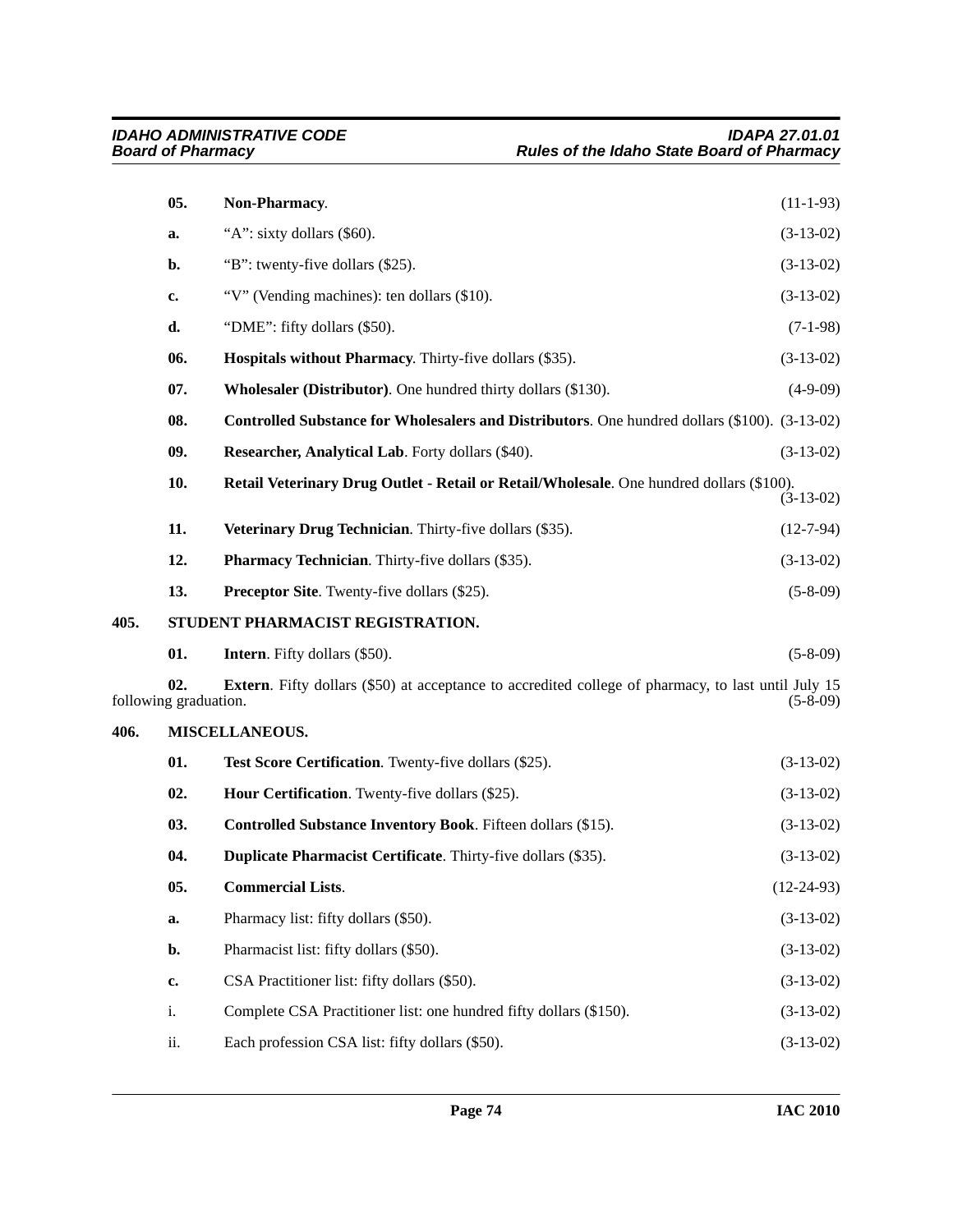| <b>IDAHO ADMINISTRATIVE CODE</b> | <b>IDAPA 27.01.01</b>                             |
|----------------------------------|---------------------------------------------------|
| <b>Board of Pharmacy</b>         | <b>Rules of the Idaho State Board of Pharmacy</b> |
|                                  |                                                   |

| 06. | <b>Official Idaho Register.</b> Fifteen dollars (\$15).                         | $(3-13-02)$ |
|-----|---------------------------------------------------------------------------------|-------------|
| 07. | <b>Pharmacy Law.</b> Includes two (2) year updates: thirty-five dollars (\$35). | $(7-1-93)$  |
| 08. | <b>Reinstatement Fee.</b> All licenses: seventy-five dollars (\$75).            | $(3-13-02)$ |
| 09. | <b>Transcript of Hearing.</b> Per page: five dollars (\$5).                     | $(3-13-02)$ |

**407. -- 431. (RESERVED).**

<span id="page-74-3"></span>**432. DEFINITIONS - (A -- G).**

<span id="page-74-0"></span>**01. Act**. The term "Act" means the Uniform Controlled Substances Act, Title 37, Chapter 27, Idaho Code. (7-1-93)

<span id="page-74-1"></span>**02. Addict**. The term "addict" means any individual who habitually uses any narcotic drug so as to endanger the public morals, health, safety, or welfare, or who is so far addicted to the use of narcotic drugs as to have lost the power of self-control with reference to his addiction. (7-1-93)

<span id="page-74-2"></span>**03. Basic Class**. The term "basic class" means controlled substances listed in Schedules I and II, including: (7-1-93)

**a.** Each of the opiates, including its isomers, esters, ethers, salts, and salts of isomers, esters and ethers whenever the existence of such isomers, esters, ethers, and salts is possible within the specific chemical designation, listed in Section 37-2705(b), Idaho Code. (7-1-93)

**b.** Each of the opium derivatives, including its salts, isomers, and salts of isomers whenever the existence of such salts, isomers, and salts of isomers is possible within the specific chemical designation listed in Section 37-2705(c), Idaho Code. (7-1-93)

**c.** Each of the hallucinogenic substances, including its salts, isomers, and salts of isomers whenever the existence of such salts, isomers, and salts of isomers is possible within the specific chemical designation, listed in Section 37-2705(d), Idaho Code. (7-1-93)

**d.** Each of the following substances, whether produced directly or indirectly by extraction from substances of vegetable origin, or independently by means of chemical synthesis, or by a combination of extraction and chemical synthesis: (7-1-93)

i. Opium, including raw opium, opium extracts, opium fluid extracts, powdered opium, granulated opium, deodorized opium, and tincture of opium;

| ii.   | Apomorphine;   | $(7-1-93)$ |
|-------|----------------|------------|
| iii.  | Codeine;       | $(7-1-93)$ |
| iv.   | Ethylmorphine; | $(7-1-93)$ |
| V.    | Hydrocodone;   | $(7-1-93)$ |
| vi.   | Hydromorphone; | $(7-1-93)$ |
| vii.  | Metopon;       | $(7-1-93)$ |
| viii. | Morphine;      | $(7-1-93)$ |
| ix.   | Oxycodone;     | $(7-1-93)$ |
|       |                |            |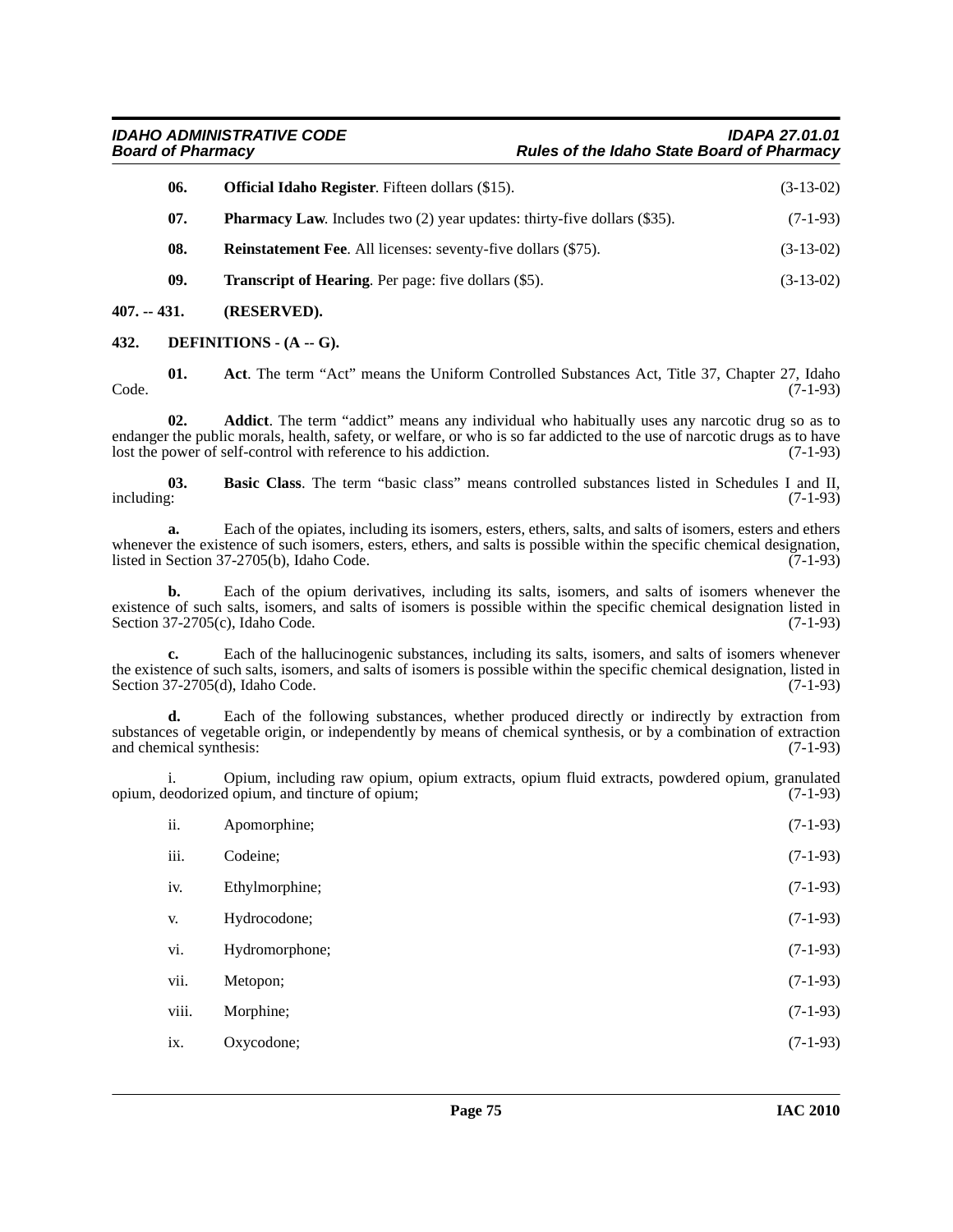| Х.    | Oxymorphone:                                                             | $(7-1-93)$ |
|-------|--------------------------------------------------------------------------|------------|
| xi.   | Thebaine:                                                                | $(7-1-93)$ |
| xii.  | Mixed alkaloids of opium listed in Section $37-2707(b)(2)$ , Idaho Code; | $(7-1-93)$ |
| xiii. | Cocaine; and                                                             | $(7-1-93)$ |
|       |                                                                          |            |

xiv. Ecgonine. (7-1-93)

**e.** Each of the opiates, including its isomers, esters, ethers, salts, and salts of isomers, esters, and ethers whenever the existence of such isomers, ethers, and salts is possible within the specific chemical designation, listed in Section  $37-2702(c)$ . Idaho Code. (7-1-93) listed in Section  $37-2702(c)$ , Idaho Code.

**f.** Methamphetamine, including its salts, isomers, and salts of isomers when contained in any eliquid. (7-1-93) injectable liquid.

<span id="page-75-1"></span>**04. Board of Medicine**. The term "Board of Medicine" means the Idaho State Board of Medicine created by Title 54, Chapter 18, Idaho Code. (7-1-93)

**05. Board of Health**. The term "Board of Health" means the Idaho State Board of Health as created by Chapter 1, Idaho Code. (7-1-93) Title 39, Chapter 1, Idaho Code.

<span id="page-75-6"></span><span id="page-75-3"></span><span id="page-75-0"></span>**06. Department**. The term "Department" means the Idaho State Police. (7-1-93)

**07. Executive Director**. The term "executive director" means the Idaho State Board of Pharmacy executive director created by Sections 54-1713 and 54-1714, Idaho Code. (7-1-93)

**Distributor**. The term "distributor" means a person who supplies drugs that he himself has not produced or prepared and who sells to persons other than the ultimate consumer. (7-1-93)

<span id="page-75-5"></span>**09. Drug Dependent Person**. The term "drug dependent person" means a person who is using a controlled substance (as defined in Section 37-2720, Idaho Code) and who is in a state of psychic or physical dependence, or both, arising from the use of that substance on a continuous basis. (7-1-93)

<span id="page-75-4"></span>**10. Drug Dependence**. The term "drug dependence" is defined and characterized by behavioral and other responses that include a strong compulsion to take the substance on a continuous basis in order to experience its psychic effects or to avoid the discomfort caused by its absence. (7-1-93)

# <span id="page-75-2"></span>**433. DEFINITIONS -- (H - Z).**

<span id="page-75-7"></span>**01. Hospital**. The term "hospital" means an institution for the care and treatment of the sick and injured approved by the Idaho Department of Health and Welfare and entrusted with the custody of controlled substances and the professional use of controlled substances under the direction of a practitioner. (7-1-93) substances and the professional use of controlled substances under the direction of a practitioner.

<span id="page-75-8"></span>**02. Individual Practitioner**. The term "individual practitioner" means a physician, dentist, veterinarian, or other individual licensed, registered, or otherwise permitted by the state in which he practices to dispense a controlled substance in the course of professional practice, but does not include a pharmacist, a pharmacy, or an institutional practitioner. (7-1-93)

<span id="page-75-9"></span>**03. Institutional Practitioner**. The term "institutional practitioner" means a hospital or other person (other than an individual) licensed, registered, or otherwise permitted by the United States or the jurisdiction in which it practices to dispense a controlled substance in the course of professional practice, but does not include a pharmacy. (7-1-93)

<span id="page-75-10"></span>**04. Laboratory**. The term "laboratory" means a laboratory approved by the Board and entrusted with the custody and use of controlled substances for scientific and medical purposes and for purposes of instruction and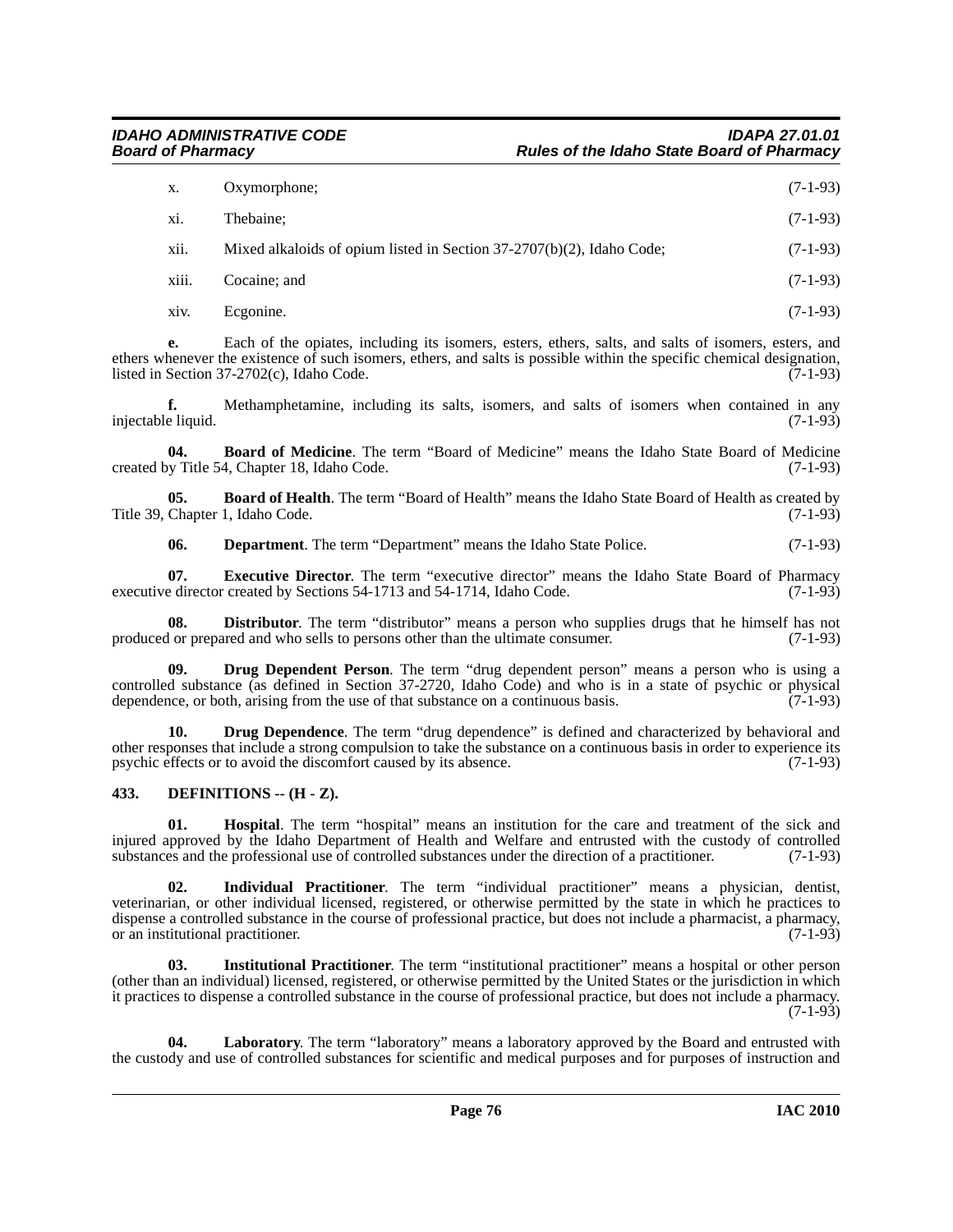administered by a person licensed by the state of Idaho to possess such substances. (7-1-93)

**05. Name**. The term "name" means the official name, common or usual name, chemical name, or brand name of a substance. (7-1-93)

<span id="page-76-0"></span>**06. Official Idaho Register**. The term "Official Idaho Register" is defined as the official register issued by the Board that contains the required information to record the sales or disposition of Schedule V substances. The book shall be in duplicate bearing the notice to the public on the reverse side of the original sheet which is permanently bound in the book, and shall be retained for a period of two (2) years after the last dated entry. (7-1-93)

<span id="page-76-1"></span>**07.** Owner. The term "owner" means any person having any right, title, or interest in a referenced vehicle. (7-1-93)

<span id="page-76-2"></span>**08. Pharmacist**. The term "pharmacist" means any pharmacist licensed by a state to dispense controlled substances and includes any other person (for example, student pharmacist) authorized by a state to dispense controlled substances under the supervision of a licensed pharmacist.

<span id="page-76-3"></span>**09. Pharmacy**. The term "pharmacy" means every store or other place of business where prescriptions are compounded, dispensed, or sold by a pharmacist and where prescriptions for controlled substances are received or processed in accordance with federal law and the pharmacy laws and rules of this state. (7-1-93)

<span id="page-76-6"></span>**10. Prescription**. The term "prescription" means a prescription for a controlled substance in Schedules III, IV, or V that is an oral order given individually for the person for whom prescribed directly from the prescriber or by the prescriber's employee or agent to the pharmacist, or indirectly by means of an order written in ink, indelible pencil, typewritten, or a computer-generated hard copy signed by the prescriber, and contains the address of the prescriber, the prescriber's federal registry number, the name and address of the patient, the name and quantity of the drug prescribed, directions for use, and dated as of the date on which it is written. Written prescriptions may be prepared by the secretary or agent for the signature of a practitioner, but the prescribing practitioner is responsible in case the prescription does not conform in all respects to federal and state laws, regulations, and rules. A corresponding liability rests upon the pharmacist who fills a prescription not prepared in the form prescribed by these  $r = (4-11-06)$ 

**11.** Register, Registration. The terms "register" and "registration" refer only to registration required and permitted by Section 37-2717, Idaho Code. (7-1-93)

<span id="page-76-9"></span><span id="page-76-8"></span><span id="page-76-7"></span>**12. Registrant**. The term "registrant" means any person who is registered. (7-1-93)

**13. Readily Retrievable**. The term "readily retrievable" means that certain records are kept by automatic data processing systems or other electronic or mechanized recordkeeping systems in such a manner that they can be separated out from all other records in a reasonable time or records are kept on which certain items are asterisked, redlined, or in some other manner visually identifiable apart from other items appearing on the records, or both. (7-1-93)

<span id="page-76-10"></span>14. Sale. The term "sale" as used herein includes barter, exchange, gift, or offer thereof, and each such transaction made by any person, whether as principal, proprietor, agent, servant, or employee. (7-1-93)

<span id="page-76-11"></span>**15. Transport**. The term "transport" with reference to controlled substances, includes "conceal," "convey," and "carry." (7-1-93)

<span id="page-76-12"></span>**16. Vehicle**. The term "vehicle" means any vehicle or equipment used for the transportation of persons or things.  $(7-1-93)$ 

**17. Physician, Veterinarian, Dentist, Podiatrist, Osteopath, Optometrist, Pharmacist**. These titles or any similar designation, refer to persons who hold valid, unrevoked licenses to practice their respective professions in this state, issued by their respective examining boards. (12-7-94) in this state, issued by their respective examining boards.

<span id="page-76-5"></span><span id="page-76-4"></span>**18.** Physician. The term "physician" includes only persons licensed under Title 54, Chapter 18, Idaho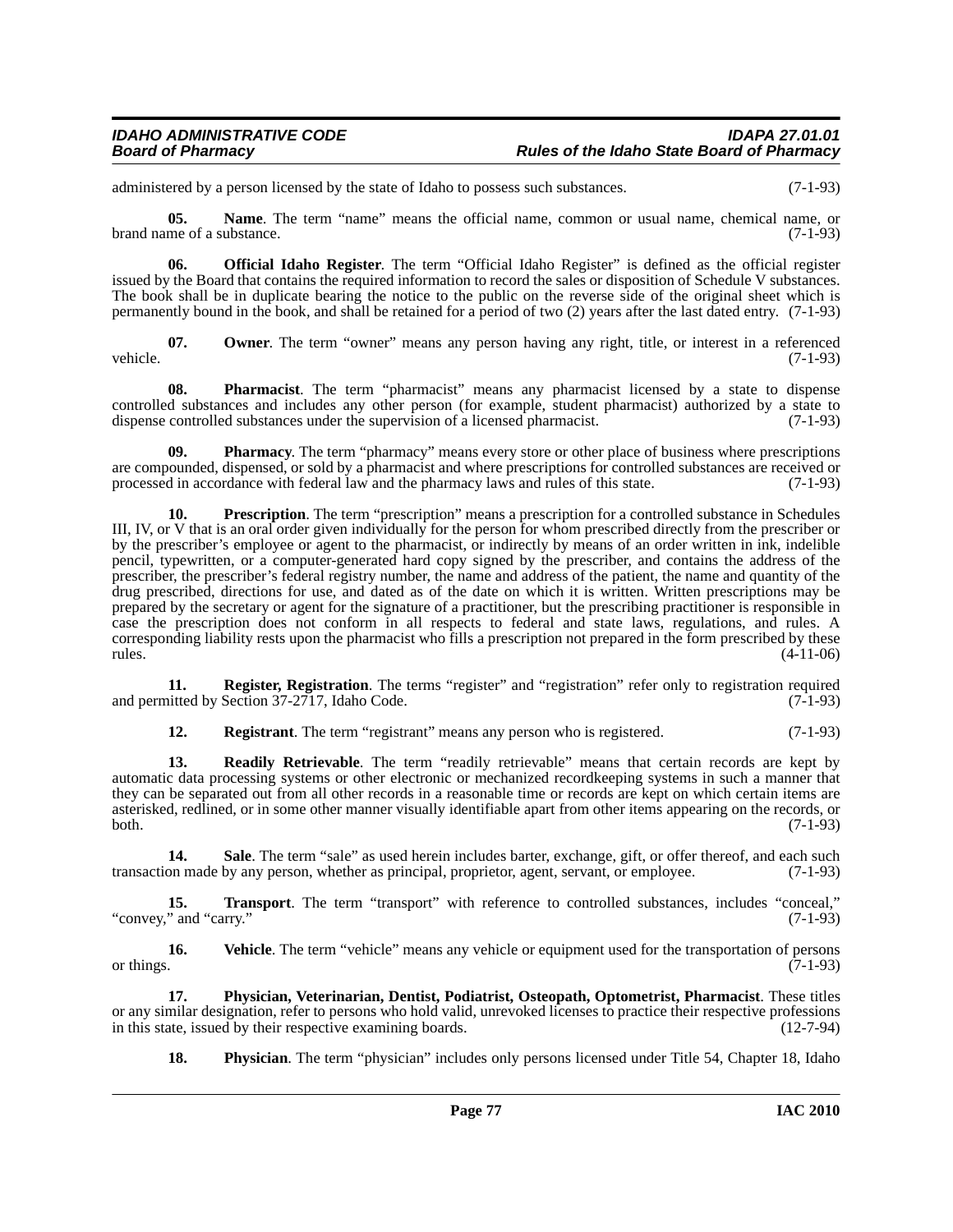# **434. ARTICLE II, SCHEDULE II.**

Unless specifically excepted or unless listed in another schedule, any injectable liquid that contains any quantity of methamphetamine, including its salts, isomers, and salts of isomers, shall be listed in Schedule II, under Article II, Title 37, Chapter 27, Idaho Code. (7-1-93)

# <span id="page-77-9"></span>**435. PREREQUISITES FOR REGISTRATION.**

An applicant for an Idaho controlled substances registration must hold a valid, unrestricted Idaho license to prescribe, dispense, or administer controlled substances. Applicants for an Idaho controlled substances registration (excepting pharmacists and certified euthanasia technicians) must hold a valid federal DEA registration. (7-1-99) pharmacists and certified euthanasia technicians) must hold a valid federal DEA registration.

### <span id="page-77-8"></span>**436. ISSUANCE OF REGISTRATION.**

The Board shall issue an Idaho controlled substance registration to persons who have qualified therefore in accordance with the provisions of Title 37, Chapter 27, Idaho Code. The registration shall be issued for a period of one (1) year, shall bear on its face the Seal of the Board, and the signature of the executive director, and will be effective until the first day of January following its issuance.

### <span id="page-77-7"></span>**437. FEES.**

Pursuant to Section 37-2715, Idaho Code, the Board shall collect a fee for each annual registration and a fee for each annual renewal of the registration and shall deposit all registration fees in the state treasury to the credit of the "Pharmacy Fund." (7-1-93) "Pharmacy Fund."

<span id="page-77-5"></span>**01. Fee for Manufacture of Controlled Substance**. For each registration or re-registration to manufacture controlled substances, the registrant shall pay a fee as determined by the Board and published in the fee<br>(7-1-93)  $s$ chedule.  $(7-1-93)$ 

<span id="page-77-4"></span>**02. Fee for Distribution of Controlled Substances**. For each registration or re-registration to distribute controlled substances, the registrant shall pay a fee as determined by the Board and published in the fee schedule. (7-1-93)

<span id="page-77-3"></span>**03. Fee for Dispensing or Conducting Research or Instructional Activities with Controlled Substances**. For each registration or re-registration to dispense or to conduct research or instructional activities with controlled substances listed in Schedule II through V, the registrant shall pay a fee as determined by the Board and published in the fee schedule.  $(7-1-93)$ published in the fee schedule.

<span id="page-77-6"></span>**04. Fee for Research or Instructional Activities**. For each registration or re-registration to conduct research or instructional activities with a controlled substance listed in Schedule I, the registrant shall pay a fee as determined by the Board and published in the fee schedule. (7-1-93)

<span id="page-77-2"></span>**05. Fee for Conducting Chemical Analysis With Controlled Substances**. For each registration or reregistration to conduct chemical analysis with controlled substances listed in any schedule, the registrant shall pay a fee as determined by the Board and published in the fee schedule. (7-1-93)

### <span id="page-77-10"></span>**438. TIME AND METHOD OF PAYMENT.**

Registration and re-registration fees shall be paid at the time when the application for registration or re-registration is submitted for filing in the form of a personal, certified, or cashier's check or money order made payable to the "Idaho State Board of Pharmacy." In the event that the application is not accepted for filing or is denied, the payment shall be refunded to the applicant.

### <span id="page-77-1"></span>**439. DISPOSITION OF FEES.**

All fees of any kind collected under these provisions shall be deposited in the state treasury to the credit of a separate fund to be known as the "Pharmacy Fund," including fees collected under the "Duplicate Prescription Program," and all such money as may hereafter come into such fund is hereby appropriated to the Board to carry out its defined purposes and objectives. The moneys shall be paid out on warrants drawn by the state auditor upon presentation of proper vouchers approved by the Board, and all claims and vouchers shall be examined by the State Board of Examiners as are other claims against the state. (7-1-98)

<span id="page-77-0"></span>Code. (7-1-93)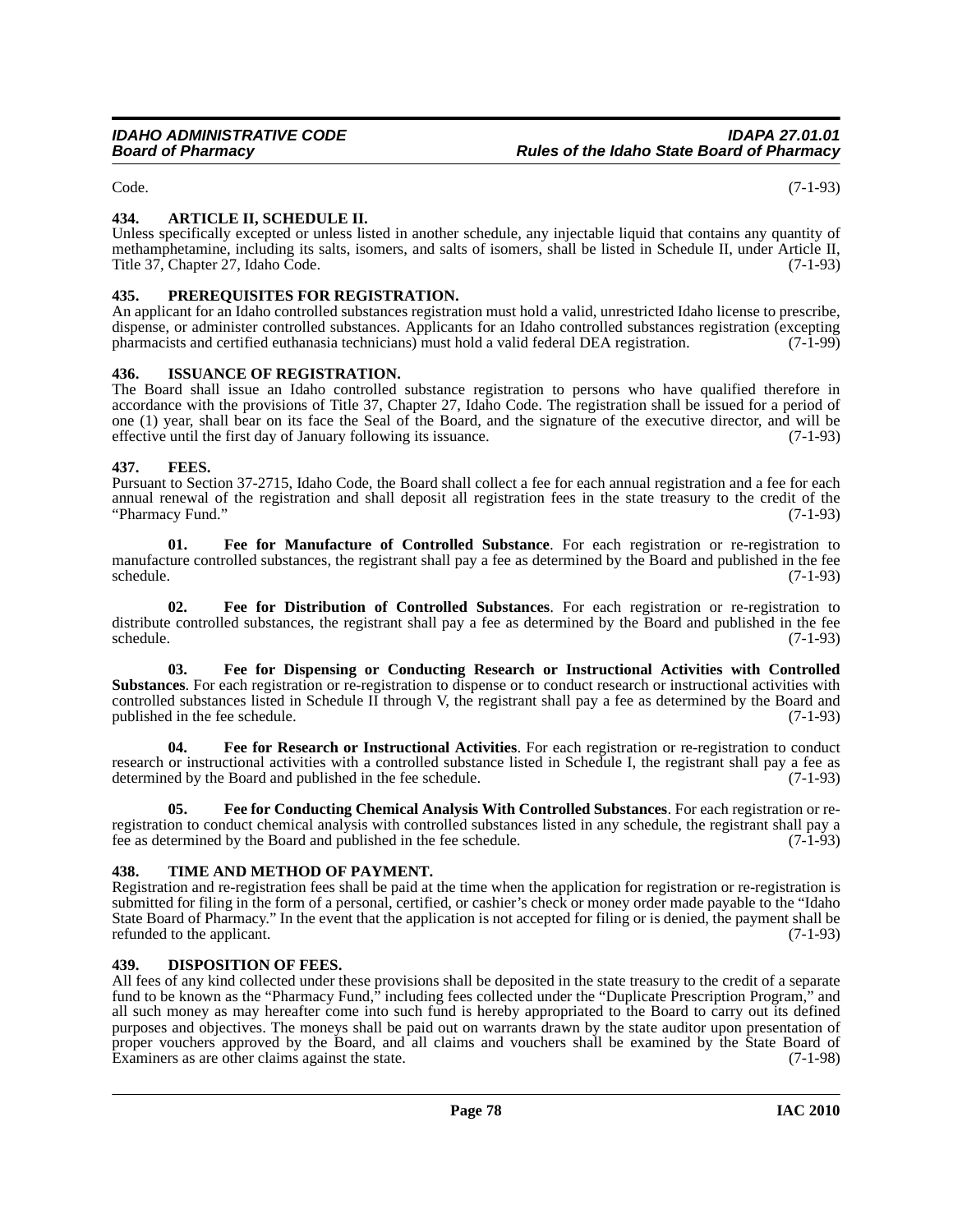#### <span id="page-78-7"></span>**440. SEPARATE REGISTRATION FOR INDEPENDENT ACTIVITIES.**

|             | <b>Independent Activities.</b> The following six (6) groups of activities are deemed to be independent of |
|-------------|-----------------------------------------------------------------------------------------------------------|
| each other: | $(7-1-93)$                                                                                                |

<span id="page-78-1"></span>**a.** Manufacturing controlled substances; (7-1-93)

**b.** Distributing controlled substances; (7-1-93)

**c.** Dispensing narcotic and non-narcotic, and conducting research with non-narcotic, and conducting instructional activities with narcotic and non-narcotic controlled substances listed in Schedules II through V;(7-1-93)

**d.** Conducting research with narcotic controlled substances listed in Schedules II through V; (7-1-93)

- **e.** Conducting research and instructional activities with controlled substances listed in Schedule I; and (7-1-93)
- <span id="page-78-6"></span>**f.** Conducting chemical analysis with controlled substances listed in any schedule.  $(7-1-93)$

**02. Separate Registration for Each Independent Activity**. Every person who engages in more than roup of independent activities shall obtain a separate registration for each group of activities. (7-1-93) one (1) group of independent activities shall obtain a separate registration for each group of activities.

#### <span id="page-78-8"></span>**441. TIME FOR APPLICATION FOR REGISTRATION.**

Any person who is required to be registered and who is not so registered may apply for registration at any time. No person required to be registered shall engage in any activity for which registration is required until the registration is granted by the Board. (7-1-93)

#### <span id="page-78-5"></span>**442. REQUIREMENT OF PRESCRIPTION - SCHEDULE II.**

<span id="page-78-3"></span>**01. Pharmacist**. A pharmacist may dispense a controlled substance listed in Schedule II, that is a prescription drug as determined under the federal Food, Drug, and Cosmetic Act, only pursuant to a written prescription signed by the prescribing individual practitioner and on delivery signed by the individual receiving such except as provided in Subsection  $442.04$  of these rules. (7-1-93)

<span id="page-78-4"></span>**02. Practitioner**. An individual practitioner may administer or dispense a controlled substance listed in Schedule II in the course of his professional practice without a prescription subject to Section 37-2701(d), Idaho Code. (7-1-93)

<span id="page-78-2"></span>**03. Institutional Practitioner**. An institutional practitioner may administer or dispense directly (but not prescribe) a controlled substance listed in Schedule II only pursuant to a written prescription signed by the prescribing practitioner or pursuant to an order for medication made by an individual practitioner that is dispensed for immediate administration to the ultimate user. (7-1-93)

<span id="page-78-0"></span>**04. Emergency**. In the case of an emergency situation, as defined in Section 37-2722(b), Idaho Code, a pharmacist may dispense a controlled substance listed in Schedule II upon receiving oral authorization of a prescribing individual practitioner. (7-1-93)

**a.** The quantity prescribed and dispensed is limited to the amount adequate to treat the patient during the emergency period (dispensing beyond the emergency period must be pursuant to a written prescription signed by the prescribing individual practitioner).  $(7-1-93)$ 

**b.** The prescription shall be immediately reduced to writing by the pharmacist and shall contain all information required in Section 37-2723, Idaho Code, except for the signature of the prescribing individual practitioner. (7-1-93)

**c.** If the prescribing individual practitioner is not known to the pharmacist, he must make a reasonable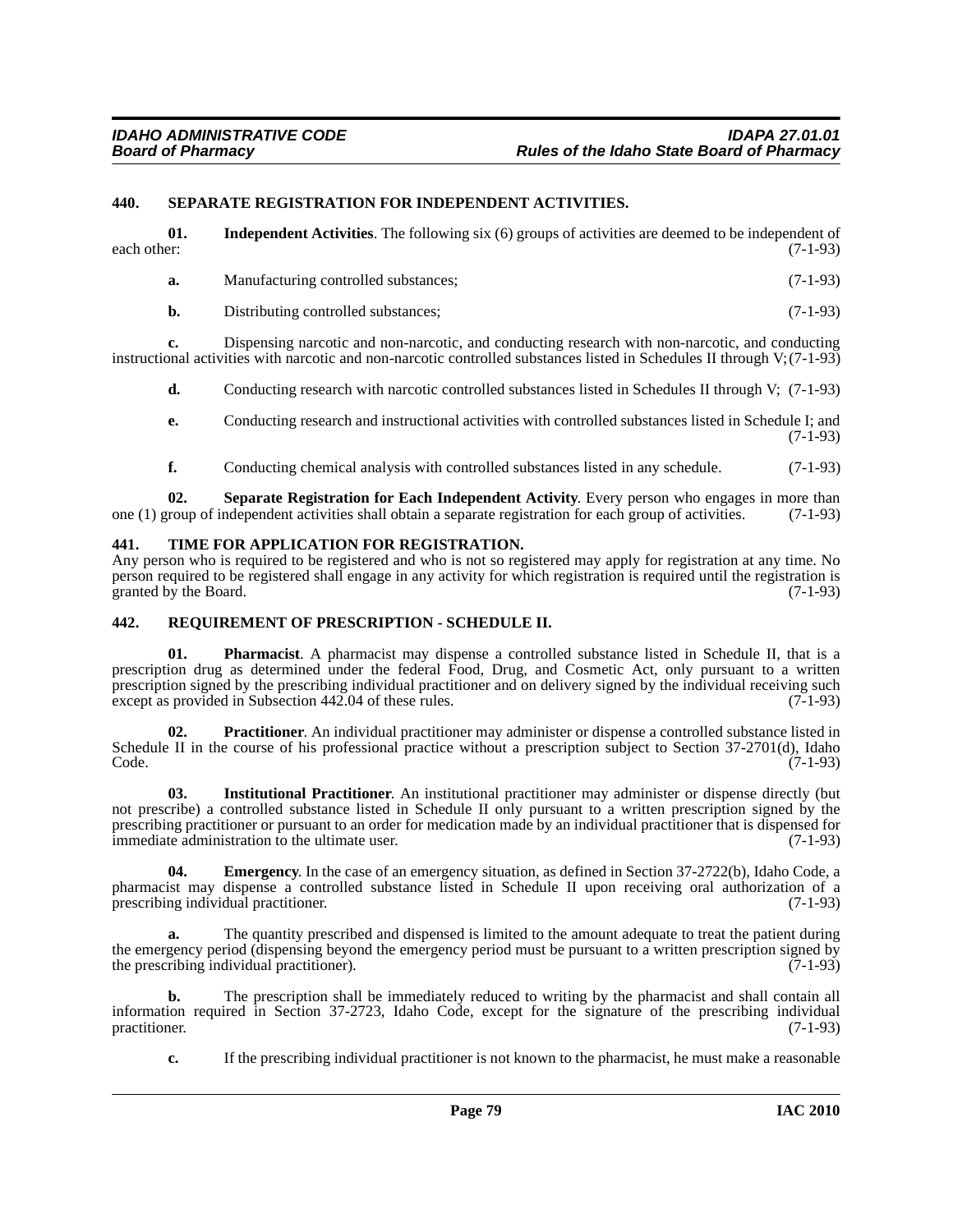effort to determine that the oral authorization came from a registered individual practitioner, which may include a callback to the prescribing individual practitioner using his phone number as listed in the telephone directory or other good faith effort to ensure his identity, or both. (7-1-93)

**d.** Within seven (7) days after authorizing an emergency oral prescription, the prescribing individual practitioner shall cause a written prescription for the emergency quantity prescribed to be delivered to the dispensing pharmacist. In addition to conforming to the requirement of Section 37-2723, Idaho Code, the prescription shall have written on its face "Authorization for Emergency Dispensing" and the date of the oral order. (7-1-99)

**e.** The written prescription may be delivered to the pharmacist in person or by mail; however, if delivered by mail, it must be postmarked within the seven-day period. (7-1-99)

**f.** Upon receipt, the dispensing pharmacist shall attach the written prescription to the oral emergency prescription that had previously been reduced to writing. (7-1-93)

**g.** The pharmacist shall notify the Board if the prescribing individual practitioner fails to deliver a written prescription to him. Failure of the pharmacist to so notify the Board shall void the prescribing individual practitioner's authority, conferred by this Subsection to dispense without a written prescription. (7-1-93)

# <span id="page-79-5"></span>**443. REFILLING PRESCRIPTIONS.**

The refilling of a prescription for a controlled substance listed in Schedule II is prohibited. (7-1-93)

### <span id="page-79-2"></span>**444. PARTIAL FILLING OF PRESCRIPTIONS.**

The partial filling of a prescription for a controlled substance listed in Schedule II is permissible if the pharmacist is unable to supply the full quantity called for in a written or emergency oral prescription and a notation is made of the quantity supplied on the face of the written prescription (or written record of the emergency oral prescription).

(7-1-93)

<span id="page-79-6"></span>**01. Remaining Portion of Prescription**. The remaining portion of the prescription may be filled within the seventy-two (72) hour period, the pharmacist shall so notify the prescribing individual practitioner.

(7-1-93)

<span id="page-79-7"></span>**02. Supplying Further Quantity**. No further quantity may be supplied after the seventy-two (72) hour ithout a new prescription. (7-1-93) period without a new prescription.

<span id="page-79-3"></span>**03. Partial Quantities**. A prescription for a Schedule II controlled substance written for a patient in a Long Term Care Facility (LTCF) or for a patient with a medical diagnosis documenting a terminal illness may be filled in partial quantities to include individual dosage units. The pharmacist must record on the prescription whether the patient is "terminally ill" or an "LTCF patient." (7-1-99)

**a.** For each partial filling, the dispensing pharmacist shall record on the back of the prescription (or on another appropriate record, uniformly maintained and readily retrievable) the date of the partial filling, quantity dispensed, remaining quantity authorized to be dispensed, and the identification of the dispensing pharmacist.

(7-1-99)

**b.** Schedule II prescriptions for patients in a LTCF or patients with a medical diagnosis documenting a terminal illness shall be valid for a period not to exceed sixty (60) days from the issue date, unless sooner terminated by the discontinuance of medication. (7-1-99)

# <span id="page-79-1"></span>**445. FILING OF PRESCRIPTIONS.**

<span id="page-79-4"></span>**Records of Written and Oral Prescriptions.** All written prescriptions and written records of emergency oral prescriptions shall be kept in accordance with requirements of Section 37-2720, Idaho Code.(7-1-93)

<span id="page-79-0"></span>**02. Emergency Room Drug Administration**. A written record of every emergency room Schedule II drug administration will be submitted by the institutional pharmacy (pharmacist) to the Board office on a monthly basis, with administration records of the previous month mailed on the first day of the month following, and will (at a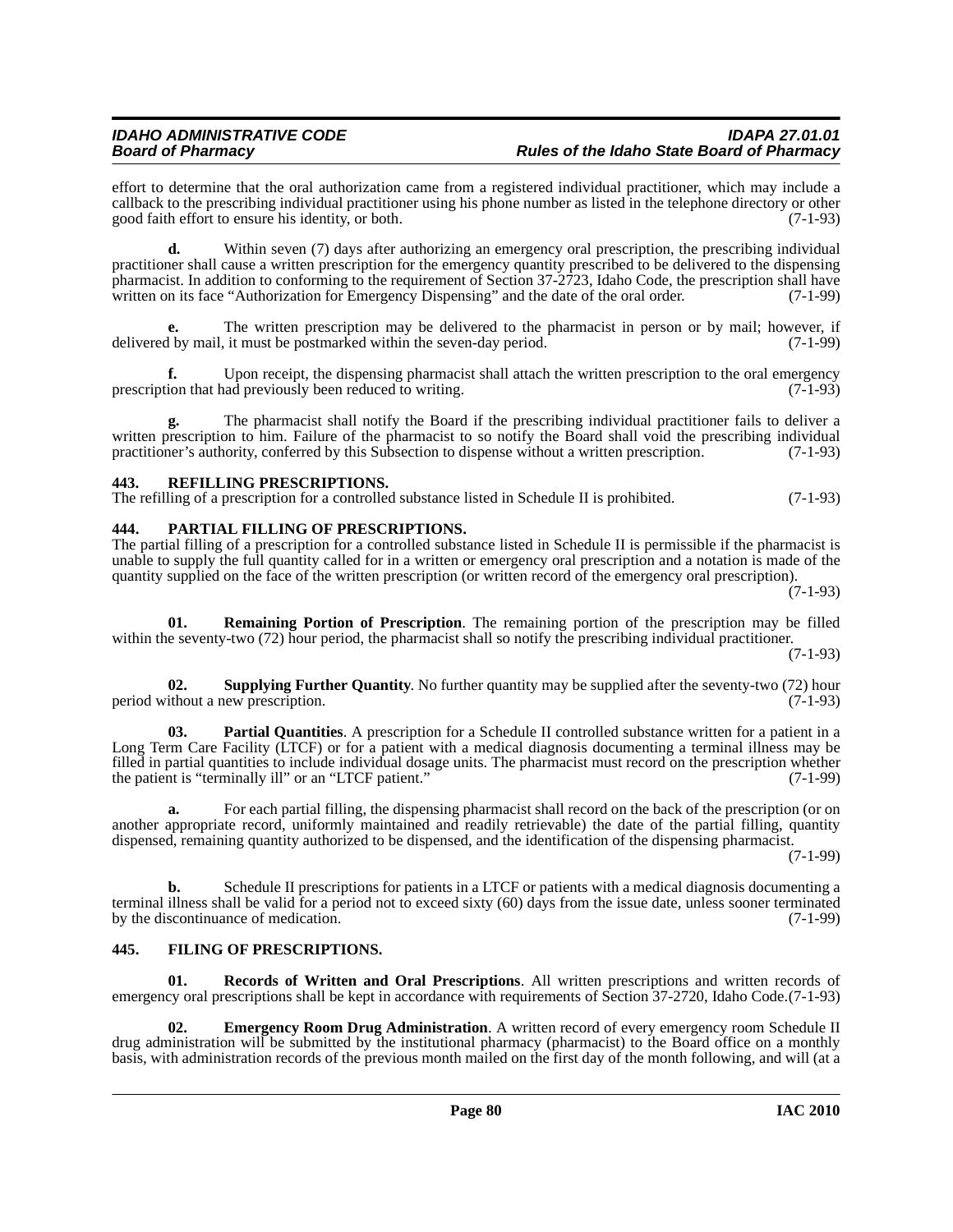| minimum) include: |    | $(7-1-93)$                           |            |
|-------------------|----|--------------------------------------|------------|
|                   | a. | Date of use:                         | $(7-1-93)$ |
|                   | b. | Name of patient;                     | $(7-1-93)$ |
|                   | c. | Name and amount of Schedule II drug; | $(7-1-93)$ |
|                   | d. | Name of practitioner; and            | $(7-1-93)$ |
|                   | e. | Name of pharmacy.                    | $(7-1-93)$ |

#### <span id="page-80-8"></span>**446. REQUIREMENT OF PRESCRIPTION - SCHEDULE III OR IV.**

<span id="page-80-2"></span>**01. Dispensing a Controlled Substance -- Pharmacist**. A pharmacist may dispense a controlled substance listed in Schedule III or IV, that is a prescription drug as determined under the federal Food, Drug, and Cosmetic Act, only pursuant to either a written prescription signed by a prescribing individual practitioner or an oral prescription made by a prescribing individual practitioner and promptly reduced to writing by the pharmacist containing all information required in Section 37-2722(c), Idaho Code, except for the signature of the prescribing individual practitioner. (7-1-93)

<span id="page-80-0"></span>**02. Dispensing a Controlled Substance -- Individual Practitioner**. An individual practitioner may administer or dispense a controlled substance listed in Schedule III or IV in the course of his professional practice without a prescription, subject to Section 37-2720, Idaho Code. (7-1-93)

<span id="page-80-1"></span>**03. Dispensing a Controlled Substance -- Institutional Practitioner**. An institutional practitioner may administer or dispense directly (but not prescribe) a controlled substance listed in Schedule III or IV pursuant to a written prescription signed by a prescribing individual practitioner, pursuant to an oral prescription made by a prescribing individual practitioner and promptly reduced to writing by the pharmacist (containing all of the information required in Section 37-2723, Idaho Code, except for the signature of the prescribing individual practitioner), or pursuant to an order for medication made by an individual practitioner that is dispensed for immediate administration to the ultimate user subject to Section 37-2720, Idaho Code. (7-1-93)

### <span id="page-80-7"></span>**447. REFILLING OF PRESCRIPTION.**

No prescription for a controlled substance listed in Schedule III or IV shall be filled or refilled more than six (6) months after the date on which the prescription was issued, and no such prescription authorized to be refilled may be refilled more than five  $(5)$  times. (7-1-93)

<span id="page-80-6"></span>**01. Refilling a Prescription for a Controlled Substance**. Each refilling of a prescription shall be entered on the back of the prescription (or on another appropriate, uniformly-maintained record, such as medication record that indicates prescription refills), initialed and dated by the pharmacist as of the date of dispensing, and shall state the amount dispensed. (7-1-93)

<span id="page-80-3"></span>**02. Initialing and Dating Prescription**. If the pharmacist merely initials and dates the back of the prescription, the full face amount of the prescription will be deemed to have dispensed. (7-1-93)

<span id="page-80-5"></span>**03. New Prescription Required for Additional Quantities**. Additional quantities of controlled substances listed in Schedule III or IV may only be authorized by a prescribing practitioner through issuance of a new and separate prescription, as provided in Section 37-2722, Idaho Code. (7-1-93) and separate prescription, as provided in Section 37-2722, Idaho Code.

### <span id="page-80-4"></span>**448. LABELING OF SUBSTANCES.**

The pharmacist filling a prescription for a controlled substance listed in Schedule III or IV shall affix to the package a label showing: (7-1-93)

| 01. | <b>Pharmacy.</b> The pharmacy name and address; | $(7-1-93)$ |
|-----|-------------------------------------------------|------------|
| 02. | <b>Serial Number.</b> The serial number:        | $(7-1-93)$ |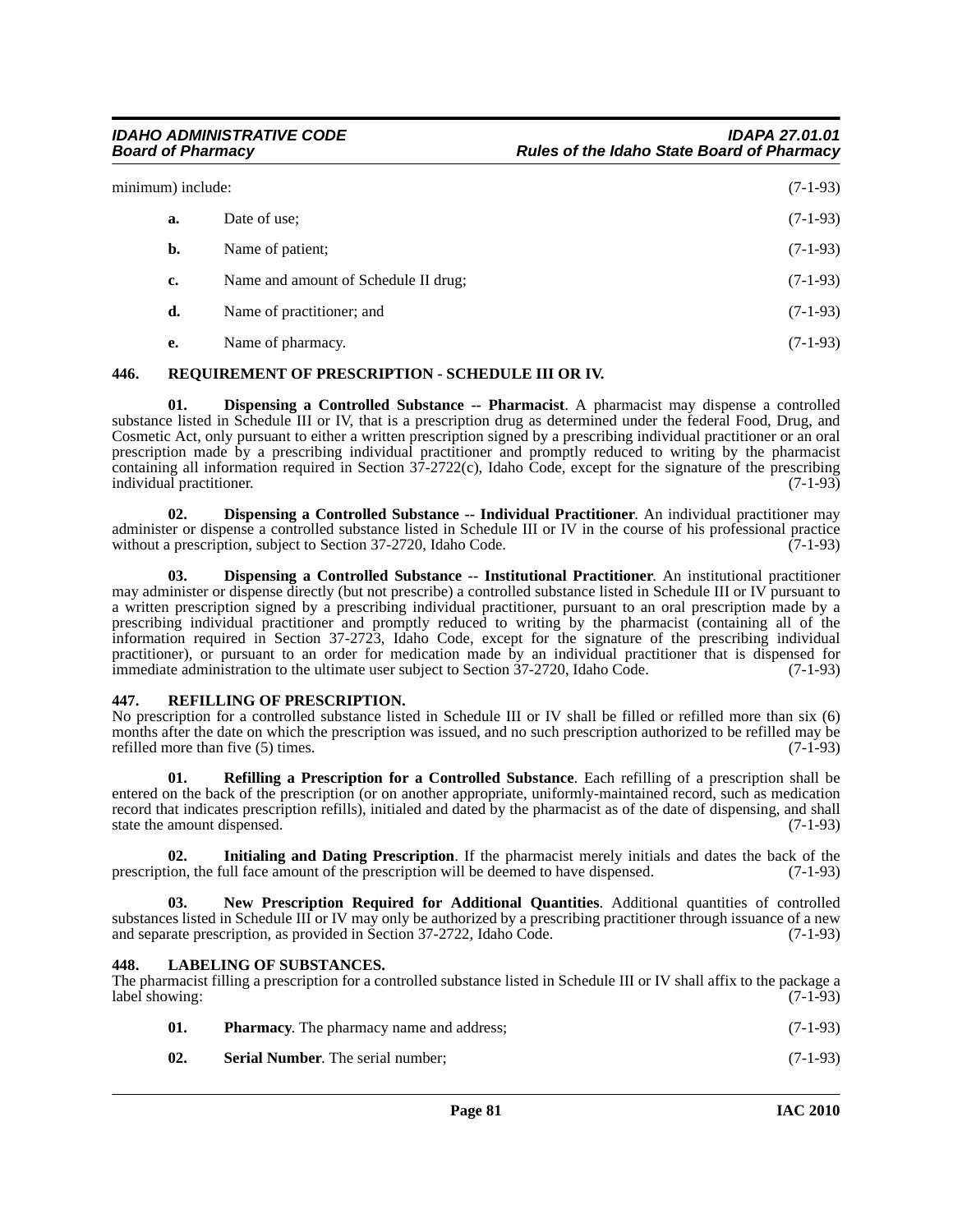| 03. | <b>Date.</b> The date of initial filling;                                   | $(7-1-93)$ |
|-----|-----------------------------------------------------------------------------|------------|
| 04. | <b>Patient.</b> The name of the patient;                                    | $(7-1-93)$ |
| 05. | <b>Practitioner.</b> The name of the practitioner issuing the prescription; | $(7-1-93)$ |
| 06. | <b>Directions.</b> Directions for use; and                                  | $(7-1-93)$ |
| 07. | <b>Cautions.</b> Any cautionary statements required by law.                 | $(7-1-93)$ |

#### <span id="page-81-5"></span>**449. FILING PRESCRIPTIONS.**

All prescriptions for controlled substances listed in Schedule III and IV shall be kept in accordance with Section 37- 2720, Idaho Code. (7-1-93)

#### <span id="page-81-9"></span>**450. REQUIREMENT OF PRESCRIPTION - SCHEDULE V.**

<span id="page-81-0"></span>**01. Dispensing Schedule V Controlled Substances**. A pharmacist may dispense a controlled substance listed in Schedule V pursuant to a prescription as required for controlled substances listed in Schedule III and IV in Section 451 of these rules. (7-1-93)

<span id="page-81-8"></span>**02. Refilling Schedule V Controlled Substances Requires Authorization**. A prescription for a controlled substance listed in Schedule V may be refilled only as expressly authorized by the prescribing individual practitioner on the prescription. If no such authorization is given, the prescription may not be refilled. (7-1-93)

<span id="page-81-6"></span>**03. Labeling Schedule V Controlled Substances for Dispensing**. A pharmacist dispensing a Schedule V substance pursuant to a prescription shall label the substance in accordance with Section 448 of these rules and file the prescription in accordance with Section 449 of these rules. (7-1-93) rules and file the prescription in accordance with Section 449 of these rules.

<span id="page-81-1"></span>**04. Dispensing Schedule V Controlled Substances by Individual Practitioner**. An individual practitioner may administer or dispense a controlled substance listed in Schedule V in the course of his professional practice without a prescription, subject to Section 37-2720, Idaho Code. (7-1-93)

<span id="page-81-2"></span>**05. Dispensing Schedule V Controlled Substances by Institutional Practitioner**. An institutional practitioner may administer or dispense directly (but not prescribe) a controlled substance listed in Schedule V only pursuant to a written prescription signed by the prescribing individual practitioner, pursuant to an oral prescription made by a prescribing individual practitioner and promptly reduced to writing by the pharmacist (containing all information required in Section 37-2723, Idaho Code, except for the signature of the prescribing individual practitioner), or pursuant to an order for medication made by an individual practitioner that is dispensed for<br>immediate administration to the ultimate user subject to Section 37-2720. Idaho Code. (7-1-93) immediate administration to the ultimate user subject to Section  $37-2720$ , Idaho Code.

#### <span id="page-81-3"></span>**451. DISPENSING WITHOUT A PRESCRIPTION.**

A controlled substance listed in Schedule V and any controlled substance listed in Schedules II, III, or IV that is not a prescription drug, as determined under the federal Food, Drug, and Cosmetic Act, may be dispensed by a pharmacist or student pharmacist without a prescription to a purchaser at retail. (7-1-93)

<span id="page-81-4"></span>**01. Distribution of Schedule V Controlled Substances by Pharmacist or Student Pharmacist**. Such distribution shall be made only by a pharmacist or a student pharmacist and not by a non-pharmacist employee even if under the direct supervision of a pharmacist. (Although after the pharmacist has fulfilled his professional and legal responsibilities set forth in this Section, the actual cash or credit transaction or delivery may be completed by a non-pharmacist).  $(7-1-93)$ 

**02. Restricted Quantity**. Not more than two hundred forty (240) cc (eight (8) ounces) of any Schedule V substance containing opium, or more than one hundred twenty (120) cc (four (4) ounces) of any other Schedule V substance may be distributed at retail to the same purchaser in any given forty-eight (48) hour period.  $(7$ substance may be distributed at retail to the same purchaser in any given forty-eight (48) hour period.

<span id="page-81-10"></span><span id="page-81-7"></span>**03. Purchaser's Age**. The purchaser must be at least eighteen (18) years of age. (7-1-93)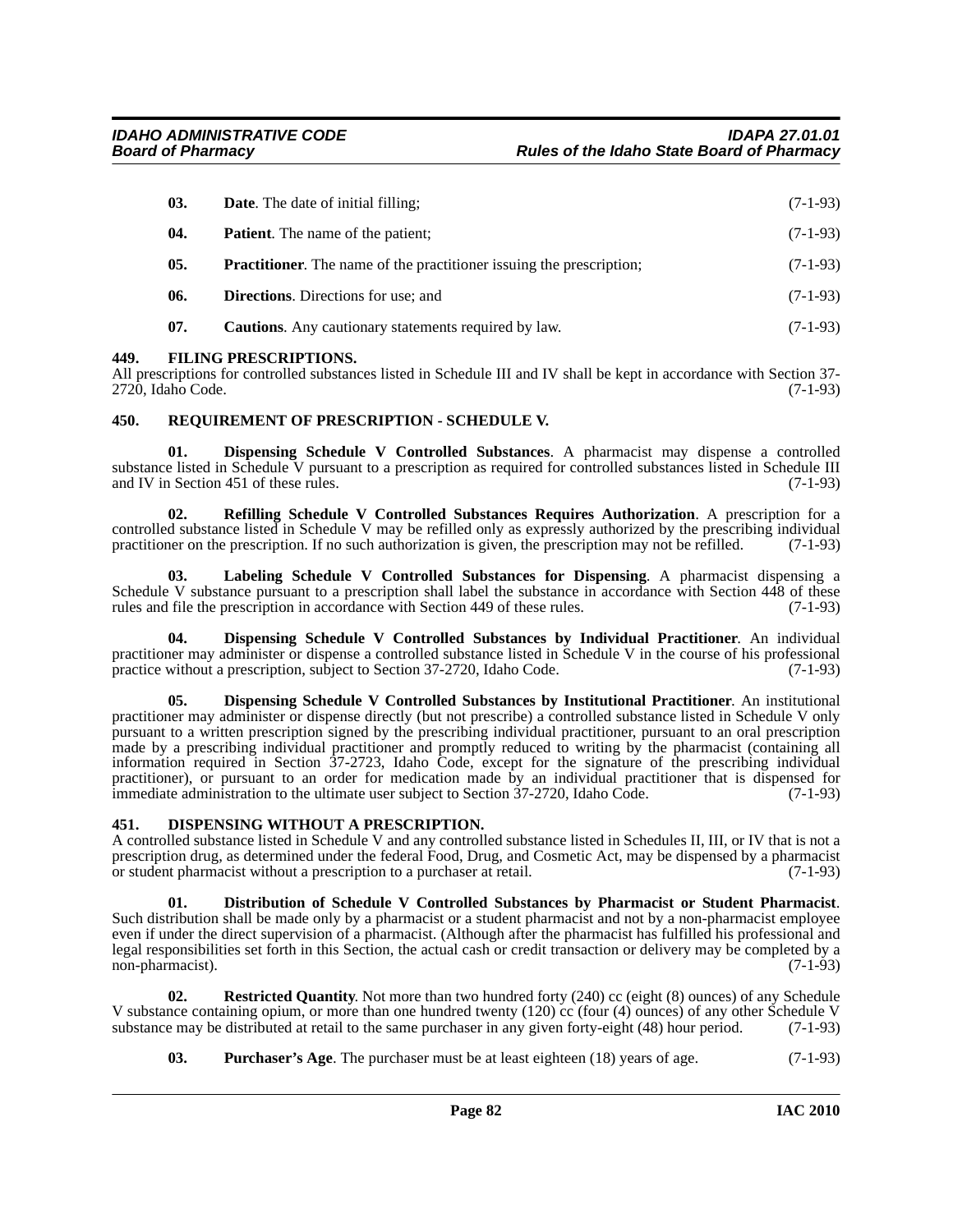<span id="page-82-6"></span>**04. Identification Required for Purchase**. The pharmacist shall require every purchaser of a controlled substance listed in Schedule V not known to him to furnish suitable identification (including proof of age where appropriate) and require every purchaser of a controlled substance listed in Schedule V to sign the Official Idaho Register upon receipt of the controlled substance. (7-1-93)

**05. Official Idaho Register**. A bound record book, to be known as the "Official Idaho Register" provided by the Board at a reasonable fee for recording distributions of controlled substances listed in Schedule V (other than by prescription), shall be maintained by the pharmacist in accordance with the recordkeeping requirements of Section 37-2720, Idaho Code, and shall contain: (7-1-93)

<span id="page-82-7"></span>

| a. | The name and address of the purchaser; | $(7-1-93)$ |
|----|----------------------------------------|------------|
|----|----------------------------------------|------------|

| b. | The name and quantity of controlled substances purchased; |  | $(7-1-93)$ |
|----|-----------------------------------------------------------|--|------------|
|----|-----------------------------------------------------------|--|------------|

- **c.** The date of each purchase; and (7-1-93)
- <span id="page-82-9"></span>**d.** The name or initials of the pharmacist who distributed the substance to the purchaser. (7-1-93)

**06. Prescription**. A prescription is not required for distribution or dispensing of the substance pursuant to any other federal, state or local law. (7-1-93)

### <span id="page-82-3"></span>**452. EMERGENCY DISTRIBUTION OF A DISPENSER.**

In an emergency, a dispenser may distribute (without being registered to distribute) a controlled substance to a second dispenser in order for the second dispenser to dispense the substance. (7-1-93)

<span id="page-82-1"></span>**01. Allowable Amount**. The amount distributed shall not exceed the amount required by the second dispenser for immediate dispensing. (7-1-93)

<span id="page-82-10"></span>**02. Records of the Distribution**. The distribution must be recorded as a dispensing by the first dispenser and the receipt as a distribution received by the second dispenser. Each dispenser must retain a signed receipt of the distribution. (7-1-93) receipt of the distribution.

**03.** Registration. The second dispenser must be registered to dispense the controlled substance to be ed to him. (7-1-93) distributed to him.

<span id="page-82-11"></span>**04.** Required Order Form. If the substance is listed in Schedule I or II, an order form must be used as required in Section 37-2721, Idaho Code. (7-1-93)

<span id="page-82-4"></span>**05.** Emergency. For purposes of this Section, an emergency means a situation where a quantity of controlled substance must be dispensed to a person who does not have an alternative source for such substance reasonably available to him and the dispenser cannot obtain such substance through a normal distribution channel within the time required to meet the need of the person for the substance. (7-1-93)

### <span id="page-82-0"></span>**453. ACQUISITION OF SCHEDULE I AND II SUBSTANCES - PROCEDURE REQUIRED.**

Persons authorized to manufacture, distribute, or dispense controlled substances in Schedule I or II, hospitals, and approved state institutions shall acquire these substances for sale, manufacture, administration, distribution or prescription only by executing the official written order required by Section 37-2721, Idaho Code. (7-1-93)

#### <span id="page-82-8"></span>**454. PRESCRIBING FOR SELF PROHIBITED.**

| No person shall prescribe, administer, or furnish a controlled substance for himself. | $(7-1-93)$ |
|---------------------------------------------------------------------------------------|------------|
|---------------------------------------------------------------------------------------|------------|

#### <span id="page-82-2"></span>**455. ANTEDATING OR POSTDATING PRESCRIPTION PROHIBITED.**

No person shall antedate or postdate a prescription. (7-1-93)

### <span id="page-82-5"></span>**456. FALSE NAME OR ADDRESS PROHIBITED.**

No person shall, in connection with the prescribing, furnishing, administering or dispensing of a controlled substance,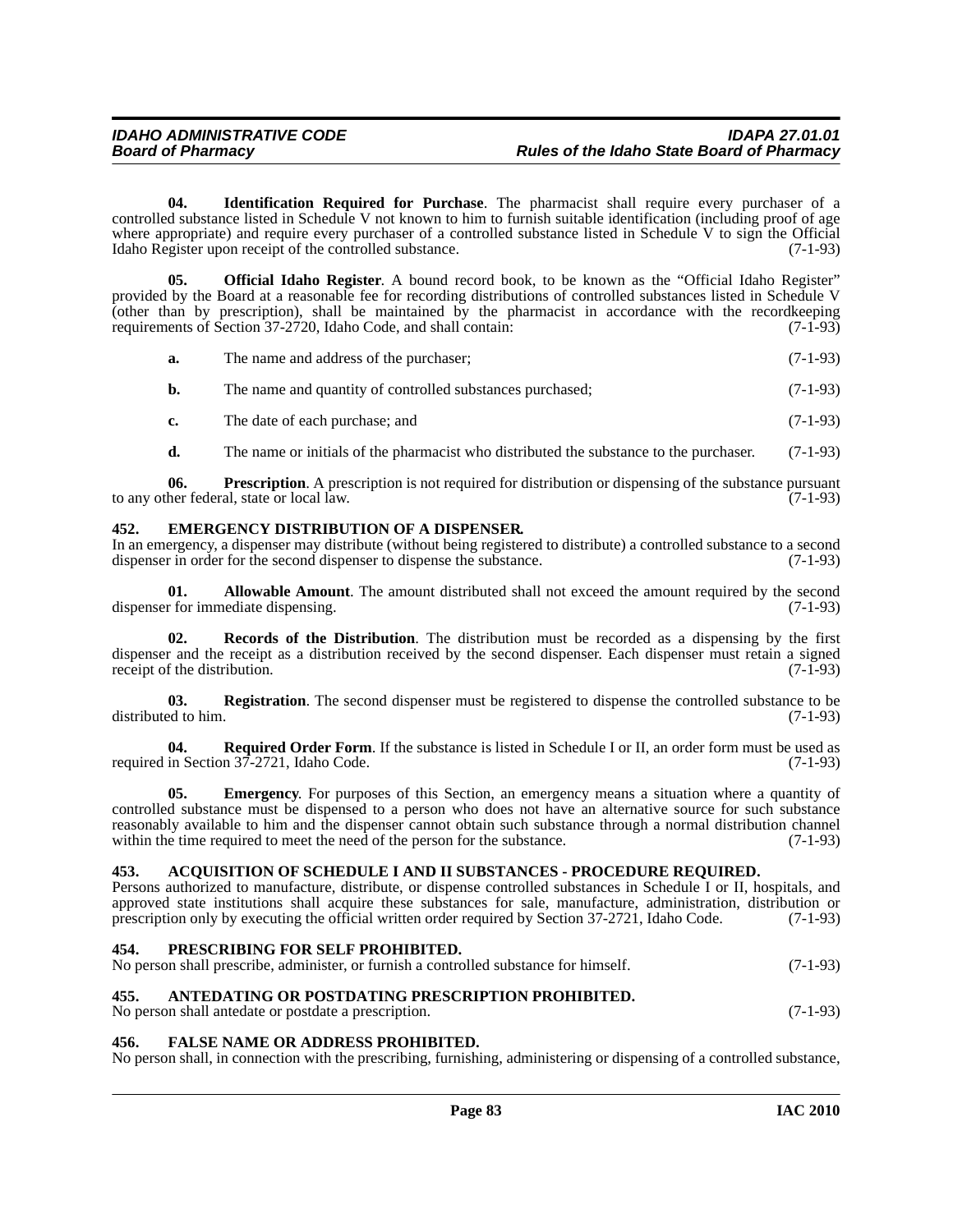give a false name or false address. (7-1-93)

## <span id="page-83-0"></span>**457. ALTERATION OR ERASURE - FILLING PROHIBITED.**

No person shall fill a prescription if it shows evidence of alteration, erasure, or addition by any person other than the person writing it. (7-1-93)

#### <span id="page-83-2"></span>**458. EXPIRATION DATE: SCHEDULE II PRESCRIPTION DRUG ORDER.**

No Schedule II prescription drug order shall be filled more than ninety (90) days after the date the order was written.  $(5-8-09)$ 

# <span id="page-83-6"></span>**459. PRESCRIPTION FILE OPEN TO INSPECTION.**

A controlled substance prescription on file shall at all times be open to inspection by the prescriber and properly authorized agents and inspectors of the Board. (7-1-93) authorized agents and inspectors of the Board.

#### <span id="page-83-7"></span>**460. REBUTTAL PRESUMPTION OF VIOLATION.**

In a proceeding to suspend or revoke the controlled substance registration of a registrant for violation of Section 37- 2720, Idaho Code, and in which there is evidence of an amount of a controlled substance that is different from the amount reflected on any record or by any inventory required by federal law and additional rules, if any, issued by the Board, there shall be a rebuttable presumption that the registrant has failed to keep records and maintain inventories in conformance with the recordkeeping and inventory requirements of federal law and additional rules, if any, issued by the Board and is in violation of Section 37-2720, Idaho Code. (5-8-09)

#### <span id="page-83-9"></span>**461. RECORDS OPEN TO INSPECTION.**

Any record required by these rules shall be open at all times to inspection by inspectors of the Board. It is unlawful to refuse to permit or to obstruct such inspection. (7-1-93)

#### <span id="page-83-8"></span>**462. RECEIPT FOR REMOVED CONTROLLED SUBSTANCE PRESCRIPTION.**

Whenever the pharmacist's copy of a controlled substance prescription is removed by an inspector of the Board for evidentiary purposes, the inspector shall give the pharmacist a receipt. (7-1-93)

#### <span id="page-83-1"></span>**463. CONTENTS OF PRESCRIPTION FILE RECORD.**

The prescription file shall constitute a record of transactions that shall include the following: (4-11-06)

**01. Patient Information**. The name and address of patient; (4-11-06)

**02.** Indentification. A description of the means of positive identification obtained by the pharmacy required under Section 464 of these rules:  $(4-11-06)$ when so required under Section 464 of these rules;

**03. Date**. The date; (4-11-06)

**04. Controlled Substance Information**. The character and quantity of the controlled substance  $involved$ ; and  $(4-11-06)$ 

<span id="page-83-5"></span><span id="page-83-4"></span><span id="page-83-3"></span>**05. Prescriber Information**. The name, address, and state registry number of the prescriber. (4-11-06)

#### **464. FILLING A CONTROLLED SUBSTANCE PRESCRIPTION AND POSITIVE IDENTIFICATION.**

**01.** Filling and Dispensing. No person other than a registered pharmacist under the laws of this state responsible for the filling and dispensing of a prescription for a controlled substance. (4-2-08) shall be responsible for the filling and dispensing of a prescription for a controlled substance.

**02. Identification**. Persons receiving controlled substances shall be positively identified by staff at the pharmacy at the time any controlled substance is dispensed directly to an individual at the pharmacy. (4-2-08)

Positive identification shall consist of either a valid, current state or military driver's license or identification card or a valid, current passport, each of which must contain a photo of the individual and the individual's signature. For each controlled substance prescription dispensed directly to an individual at the pharmacy, the pharmacy shall: (4-2-08)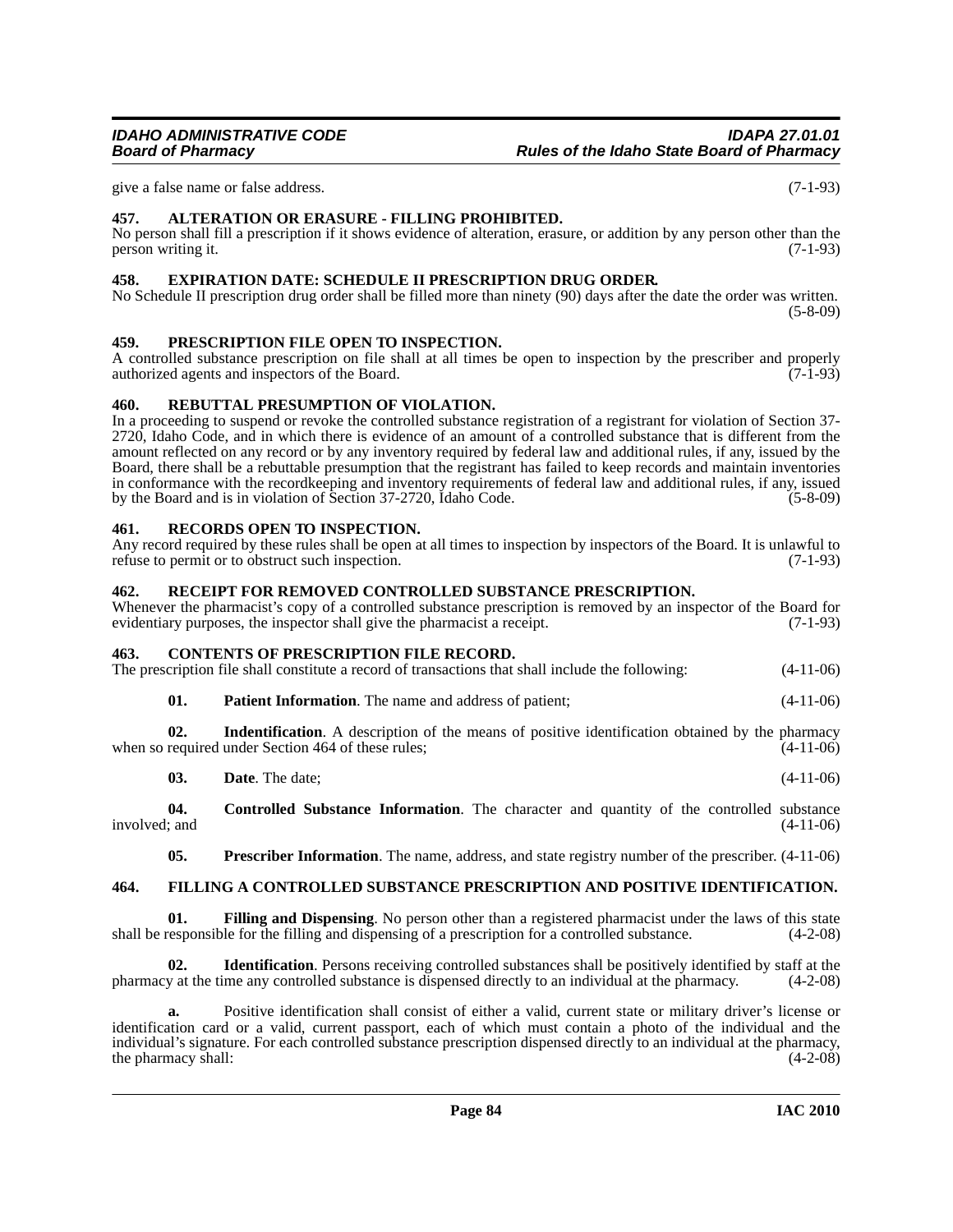i. Make and maintain a photocopy of the identification presented; or (4-2-08)

ii. Maintain a record of the name of the person receiving the prescribed controlled substance that contains a notation of the type of positive identification presented by such person; the state, military branch, or other government entity issuing the identification; and the specific identification number of the driver's license, identification card, or passport.

**b.** In lieu of these means of positive identification, an individual whose identity is personally and positively known to a staff member of the pharmacy who is present and who identifies the individual at the time of delivery of the prescribed controlled substance may be so identified by the staff member. In such instances, the pharmacy shall maintain a record of: (4-2-08)

i. The name of the person receiving the prescribed controlled substance (if other than the patient);  $(4-2-08)$ 

ii. A notation indicating that the patient or other person receiving the prescribed controlled substance was known to the pharmacy staff; and  $(4-2-08)$ 

iii. The name of the pharmacy staff person making the identification. (4-2-08)

**c.** The provisions in Paragraphs 464.02.a. and 464.02.b. of these rules do not apply to a prescription d directly to the patient at the pharmacy if: dispensed directly to the patient at the pharmacy if:

- i. The prescription is to be paid for, in whole or in part, by an insurer; or (4-2-08)
- <span id="page-84-4"></span>ii. The pharmacy is part of the health care facility where the patient is being treated. (4-2-08)

**03. Retrieval of Identification Records**. The identification records required under Subsection 464.02 of these rules may be maintained by the pharmacy in any manner provided that the pharmacy must be able to produce such records upon any lawful request and match the prescription filled with the positive identification records for the person receiving the prescribed controlled substances, as required in Paragraphs 464.02.a. and 464.02.b. of these rules, within no more than two (2) business days from the date of the request. (4-2-08)

#### <span id="page-84-5"></span>**465. VETERINARIANS PROHIBITED FROM PRESCRIBING FOR PERSONS.**

No veterinarian shall prescribe, administer, or furnish controlled substances for himself or any other human being.  $(7-1-93)$ 

#### <span id="page-84-0"></span>**466. CONTENTS OF VETERINARIANS' PRESCRIPTIONS.**

A prescription written by a veterinarian shall state the kind of animal for which it is ordered, the name and address of the owner or person having custody of the animal, and shall conform to Section 37-2723, Idaho Code. (7-1-93)

#### <span id="page-84-1"></span>**467. DUTY OF PROSECUTING ATTORNEY -- REPORT NOT REQUIRED.**

It shall be the duty of each prosecuting attorney, to whom the Board reports a violation of these rules, to cause appropriate proceedings to be instituted in the proper courts without delay and to be prosecuted in the manner required by law. Nothing in these rules shall be construed as requiring the executive director to report, for the institution of proceedings under these rules, minor violations if the executive director believes that the public interest will be adequately served under the circumstances by a suitable written notice or warning. (7-1-93)

#### <span id="page-84-3"></span>**468. PROHIBITION ON ADVERTISING CONTROLLED SUBSTANCES.**

No person shall advertise to the public controlled substances, Schedules I through V, in any manner and no pharmacy shall display these products to their patrons or members of the public. (7-1-93)

# <span id="page-84-2"></span>**469. PRESCRIPTION REPORTING.**

All pharmacies that hold a DEA retail pharmacy registration will report certain data on all Schedule II, III, IV, and V controlled substance prescriptions filled, as required by the Board, by the first of every month or more often, as directed by the Board. The data may be reported in the form of diskette, direct computer link, magnetic tape or other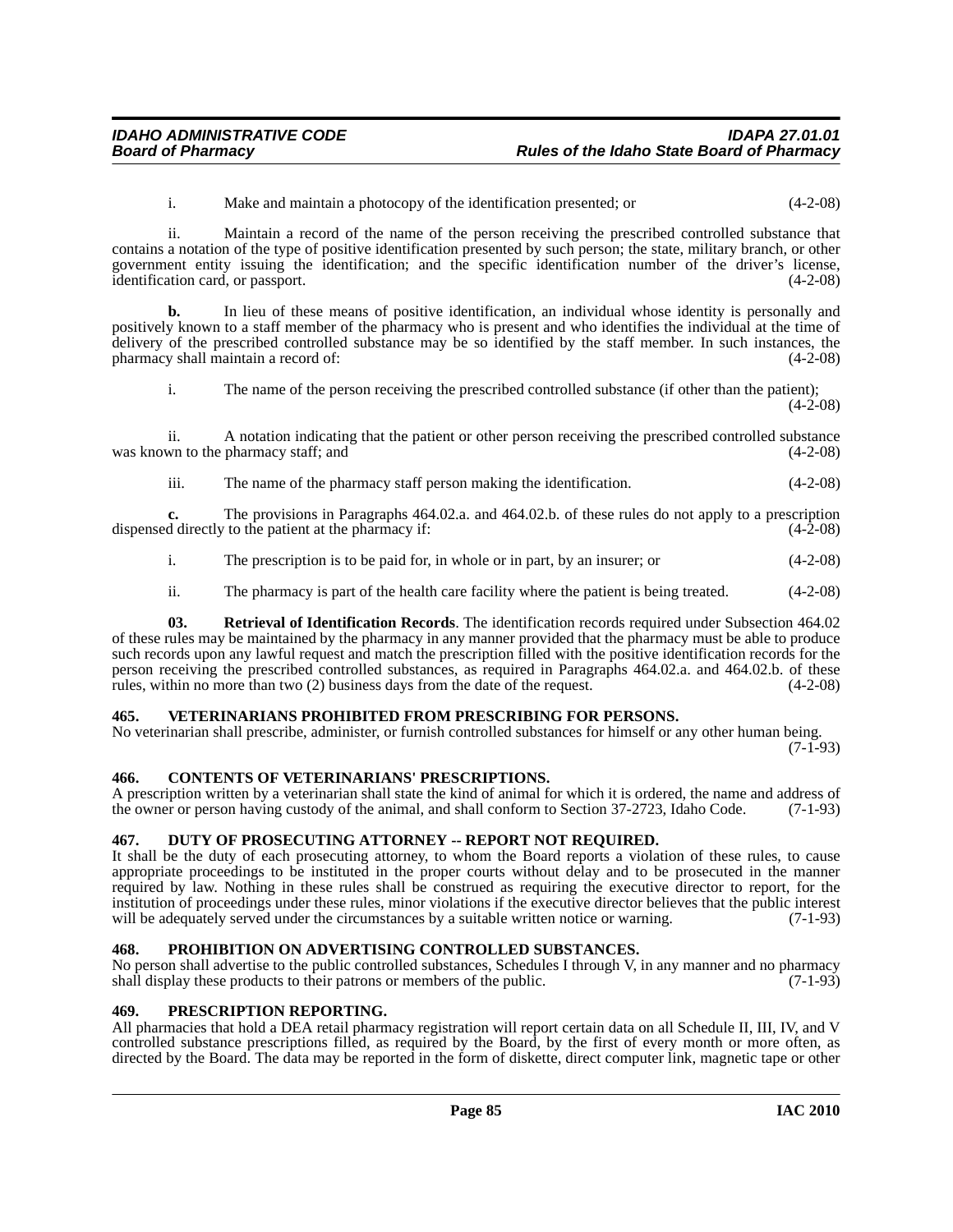method approved by the Board. (5-8-09)

# <span id="page-85-2"></span>**470. REQUIREMENTS FOR PRESCRIPTION FORM -- DISCIPLINE OF PRACTITIONERS.**

<span id="page-85-1"></span>**01. Prescription Form**. A prescription for a controlled substance, including a prescription blank used for a controlled substance prescription, shall conform to the requirements of Section 37-2725, Idaho Code. (3-20-04)

<span id="page-85-0"></span>**02. Discipline of Practitioners**. A practitioner who issues a prescription for a controlled substance that does not comply with the requirements of Section 37-2725, Idaho Code, shall be subject to discipline by the Board as follows: (3-20-04)

**a.** Definition of "offense." For purposes of this Subsection the term "offense" shall mean clear evidence of a pattern of prescription writing by a practitioner in violation of the requirements of Section 37-2725, Idaho Code. (3-20-04)

**b.** First offense. A letter with a representative copy or copies of prescriptions giving rise to the letter shall be sent by certified mail, with a return receipt requested, to the practitioner at the practitioner's registration address. The letter shall describe the offense and the basis for required action and a copy of the letter and prescription shall be sent to the practitioner's respective licensing board. The practitioner shall thereafter have thirty (30) days from the date of mailing to come into compliance with the requirements of Section 37-2725, Idaho Code. If, after the thirty-day period, the practitioner fails to comply with the requirements of Section 37-2725, Idaho Code, the practitioner's licensing board shall be notified of such failure, allowed thirty (30) days from receipt of notice from the Board to take appropriate action and shall be requested to immediately notify the Board when action is taken. If the Board is not notified of an action taken by the licensing board within the thirty-day period, the Board shall take disciplinary action under Paragraph 470.02.c. of these rules. (3-20-04)

**c.** Second offense. The practitioner's controlled substance registration shall be suspended for a period of one (1) week, pursuant to Section 37-2718, Idaho Code, and an administrative fine assessed, pursuant to Section 37-2719, Idaho Code, equal to the costs of prosecution and administrative costs of bringing the suspension action including, but not limited to, attorney's fees and costs and costs of hearing transcripts. The practitioner shall be mailed notice of the offense and notice that the Board will commence the action for suspension of registration. The notice shall be sent by certified mail, return receipt requested, to the practitioner at the practitioner's registration address. To avoid the suspension, practitioners may send to the Board a written explanation for the offense, a written plan of action setting forth how the practitioner will avoid offenses in the future, and a payment of one hundred dollars (\$100) within thirty (30) days of the date postmarked on the notice of the offense. The practitioner shall have thirty (30) days from the date postmarked on the notice of offense to come into compliance with the requirements of Section 37-2725, Idaho Code. If, after the thirty-day period, the practitioner fails to comply with the requirements of Section 37-2725, Idaho Code, the Board shall take disciplinary action under Paragraph 470.02.d. of these rules.

(3-20-04)

**d.** Third offense. The practitioner's controlled substance registration shall be suspended for a period of thirty (30) days, pursuant to Section 37-2718, Idaho Code, and an administrative fine assessed, pursuant to Section 37-2719, Idaho Code, equal to the costs of prosecution and administrative costs of bringing the action including, but not limited to, attorney's fees and costs and costs of hearing transcripts. The practitioner shall be mailed notice of the offense and notice that the Board will commence the action for suspension of registration. The notice shall be sent by certified mail, return receipt requested, to the practitioner at the practitioner's registration address. To avoid the suspension action, practitioners may send to the Board a written explanation for the offense, a written plan of action setting forth how the practitioner will avoid offenses in the future, and a payment of five hundred dollars (\$500) within thirty (30) days of the date postmarked on the notice of the offense. The practitioner shall have thirty (30) days from the date postmarked on the notice of offense to come into compliance with the requirements of Section 37-2725, Idaho Code. If, after the thirty-day period, the practitioner fails to comply with the requirements of Section 37-2725, Idaho Code, the Board shall take disciplinary action under Paragraph 470.02.e. of these rules. (3-20-04)

**e.** Fourth offense. The practitioner's controlled substance registration shall be suspended or revoked, pursuant to Section 37-2718, Idaho Code, for such period as the Board, in its discretion, may determine based on the circumstances, and an administrative fine assessed, pursuant to Section 37-2719, Idaho Code, equal to the costs of prosecution and administrative costs of bringing the action including, but not limited to, attorney's fees and costs and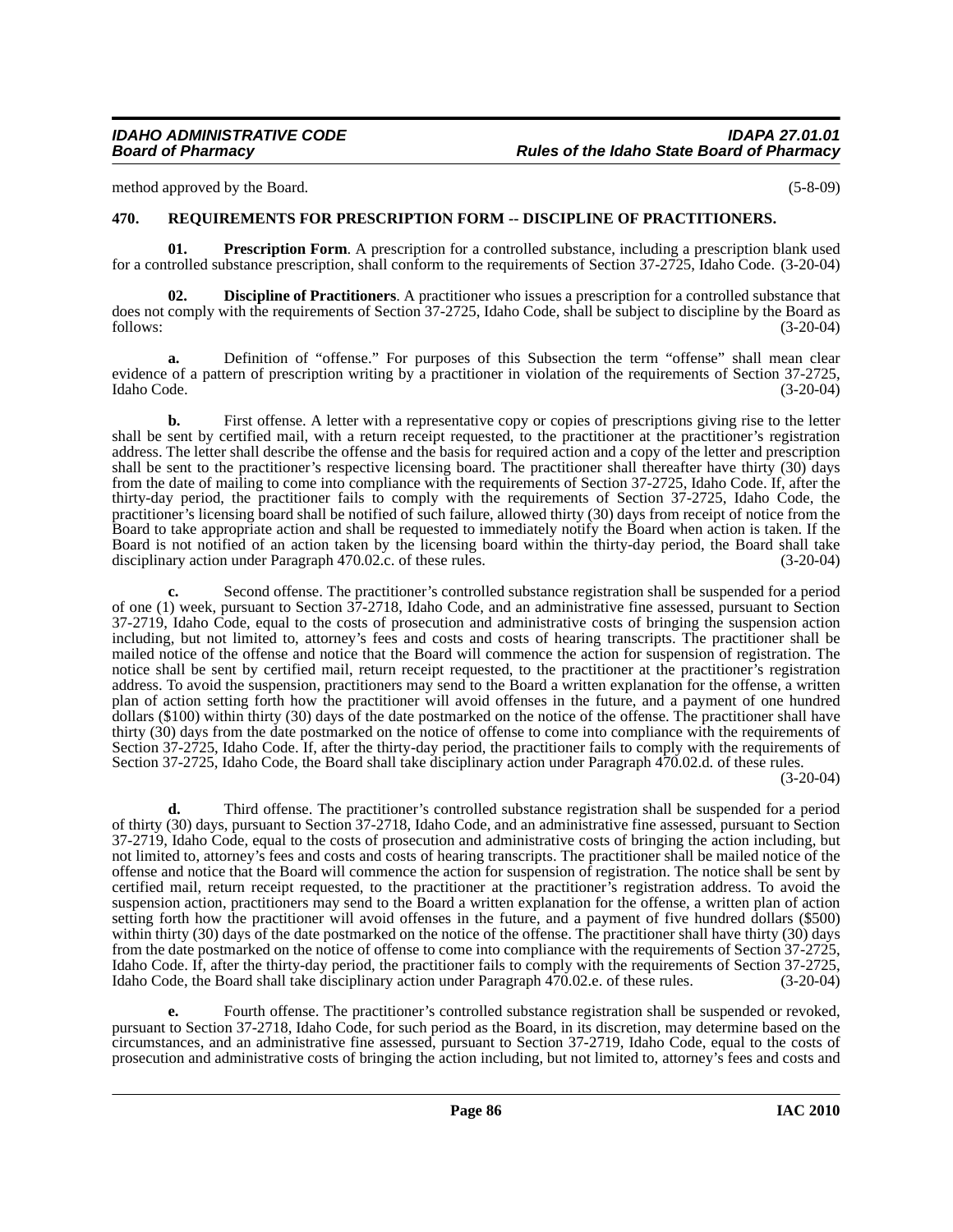costs of hearing transcripts. The practitioner shall be mailed notice of the offense and notice that the Board will commence the action for suspension or revocation of the registration. The notice shall be sent by certified mail, return receipt requested, to the practitioner at the practitioner's registration address. (3-20-04)

**f.** Offenses subject to discipline under Subsection 470.02 of these rules shall accumulate for each subsequent offense that occurs within six  $(6)$  months of the date the practitioner is sent notice of the prior offense. An offense occurring more than six (6) months after the date the practitioner receives notice of any immediately prior offense shall be deemed a first offense. (3-20-04)

Prescribing or dispensing controlled substances by a practitioner whose registration has been suspended or revoked hereunder shall be deemed a separate offense of the Board's rules and applicable statute and shall be subject to a separate action by the Board. (3-20-04)

# <span id="page-86-5"></span>**471. THEFT LOSS REPORTS.**

It is the duty of every registrant to report any theft or loss of controlled substances to the Board, even if the theft or loss has been accounted for and the employee disciplined internally. The report of the theft or loss required hereunder shall contain all of the information reported to the DEA, as required under 21 CFR 1301.74(c), and shall be reported to the Board at the same time it is reported to the DEA. (3-30-07)

# **472. -- 490. (RESERVED).**

# <span id="page-86-2"></span>**491. POWERS OF ENFORCEMENT PERSONNEL.**

All duly constituted peace officers of political subdivisions and municipalities within the state and all prosecuting attorneys shall have the power and responsibility to enforce the Uniform Controlled Substances Act and these rules, including, but not limited to, Sections 37-2732, 37-2733, 37-2734, 37-2737, and 37-2744, Idaho Code. This rule is not meant, nor shall it be construed, to limit in any way the general police power of peace officers within the state of Idaho, but instead is meant to supplement the enforcement provisions as they are enumerated in the Uniform Controlled Substances Act. (7-1-93)

# <span id="page-86-4"></span>**492. SEIZURES AND FORFEITURES.**

<span id="page-86-3"></span>**01. Property Subject to Forfeiture**. Property subject to forfeiture under the Uniform Controlled Substances Act may be seized by the Board or by any duly constituted peace officer in the state of Idaho upon process issued by any district court, or magistrate's division thereof, having jurisdiction over the property. Seizure without process may be made if:

**a.** The seizure is incident to an arrest for a search under a search warrant or an inspection under an administrative inspection warrant; (7-1-93)

**b.** The property subject to seizure has been the subject of a prior judgment in favor of the state in a criminal injunction or forfeiture proceeding based upon the Uniform Controlled Substances Act; (7-1-93)

The Board or any duly constituted peace officer in this state has probable cause to believe that the y or indirectly dangerous to health or safety; or  $(7-1-93)$ property is directly or indirectly dangerous to health or safety; or

**d.** The Board or any duly constituted peace officer in this state has probable cause to believe that the property was used or is intended to be used in violation of the Uniform Controlled Substances Act. (7-1-93)

<span id="page-86-1"></span>**02. Conveyances Used to Transport Controlled Substances**. When conveyances used to transport controlled substances have been seized pursuant to the Uniform Controlled Substances Act, immediate notice of such seizure shall be given to the Board by the law enforcement agency making the seizure on forms provided by the  $Board.$  (7-1-93)

<span id="page-86-0"></span>**03. Assuming a False Identify**. No person shall, for the purpose of falsely obtaining controlled substances assume the title of or represent himself to be a manufacturer, wholesaler, pharmacist, physician, dentist, veterinarian, or agents of any of these or other authorized person. (7-1-93)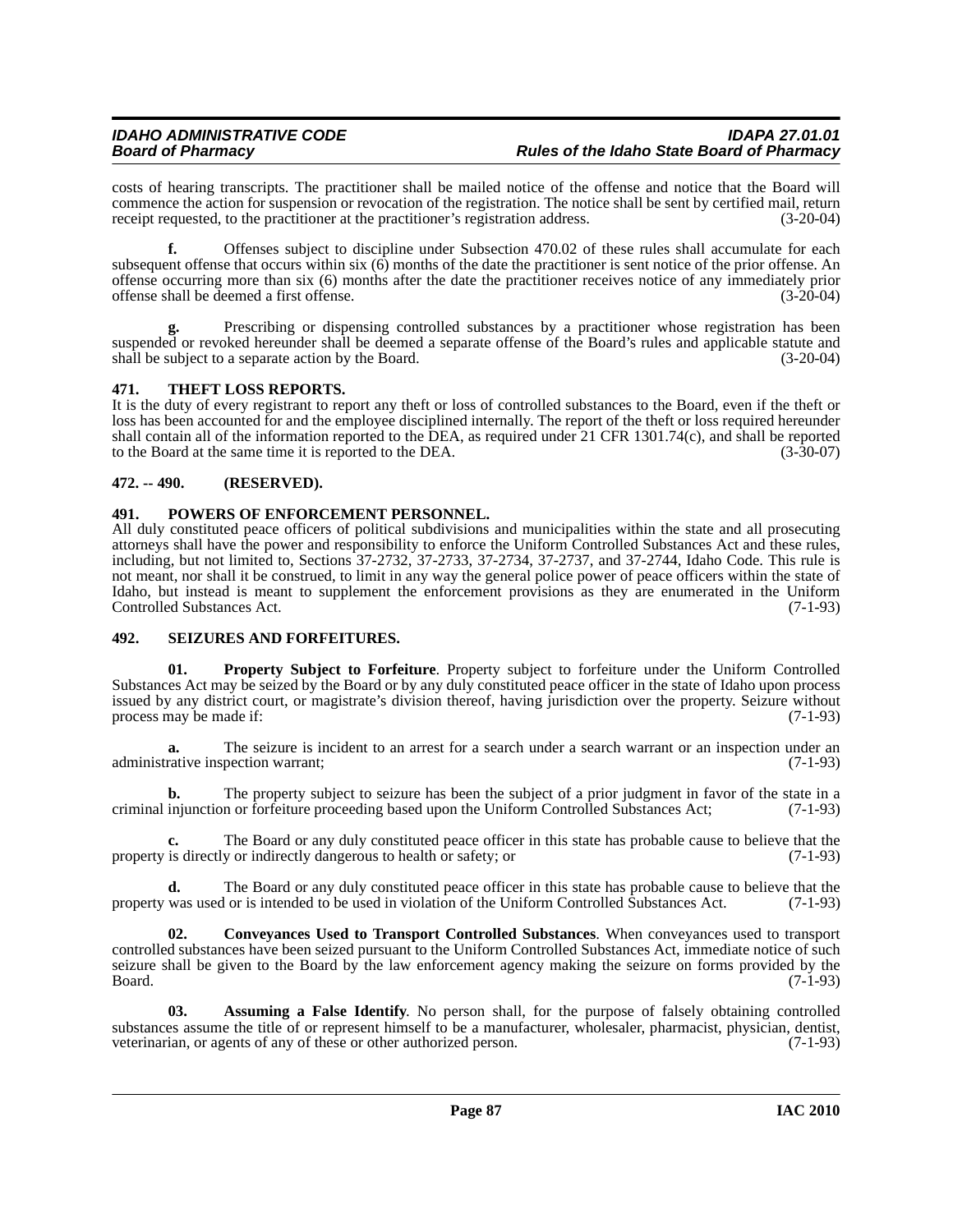<span id="page-87-3"></span>**04. False or Forged Labels**. No person shall affix any false or forged label to a package or receptacle is a controlled substance. containing a controlled substance.

### <span id="page-87-8"></span>**493. SAMPLE, COMPLIMENTARY.**

No manufacturer's sales representative shall distribute a controlled substance as a complimentary sample without the written request of an individual practitioner. Such requests shall include the names and addresses of the supplier and the requester and the name and quantity of the specific controlled substance desired and shall be preserved by the supplier with the records required by Section 37-2720, Idaho Code. (7-1-93)

# <span id="page-87-5"></span>**494. OVER THE COUNTER SALES, CONTROLLED SUBSTANCES.**

Drugs in unit dosage form and other drug of the quantitative composition for one (1) of the following drugs or that are the same except that they contain a lesser quantity of controlled substances and that may be lawfully sold over-thecounter without a prescription are exempt from the recordkeeping requirements of Section 37-2720, Idaho Code.

(7-1-93)

<span id="page-87-2"></span>**01. Exempt Trade Names**. The following trade names are exempt from recordkeeping requirements: Bronkaid, Bronkotabs, and Primatene.

**02. Exemptions**. Drugs in unit dosage form and other drug of the quantitative composition that are the same except that they contain a lesser quantity of controlled substances that are restricted by law to dispensing on prescription and that are exempt from the requirements of Section  $511(d)(1)$  of the federal act are also exempt from the record keeping requirements of Section 37-2720. Idaho Code. (7-1-93) the recordkeeping requirements of Section  $37$ -2720, Idaho Code.

### <span id="page-87-1"></span>**495. CONTROLLED SUBSTANCE DISPOSAL.**

Any person in possession of a controlled substance and desiring or required to dispose of the substance may request<br>the assistance of the executive director of the Board in disposing of such substances. (7-1-93) the assistance of the executive director of the Board in disposing of such substances.

<span id="page-87-7"></span>**01. If Reports Required by Registrant for Disposal of Controlled Substance**. If the person is a registrant required to make reports, pursuant to Section 37-2720, Idaho Code, he shall list the controlled substance or substances that he desires to dispose of on IBP Form 15 in quadruplicate and submit three copies to the Board.

(7-1-93)

**02. Non-Registrant Request**. If the person is not a registrant, he shall submit to the executive director of the Board a written statement that includes: (7-1-93)

<span id="page-87-4"></span>

| а. | The name and address of the person; | $(7-1-93)$ |
|----|-------------------------------------|------------|
|    |                                     |            |

**b.** The name and quantity of each controlled substance to be disposed of; (7-1-93)

**c.** How the applicant obtained the substance, if known; and  $(7-1-93)$ 

**d.** The name, address, and registration number of the person who possessed the controlled substance prior to the applicant, if known. (7-1-93)

**03.** Authorization to Dispose Controlled Substance. The executive director shall authorize and he applicant to dispose of the controlled substance in one (1) of the following manners: (7-1-93) instruct the applicant to dispose of the controlled substance in one  $(1)$  of the following manners:

<span id="page-87-0"></span>**a.** By transfer to a person registered under the act and authorized to possess the substance; (7-1-93)

<span id="page-87-6"></span>**b.** By delivery to an agent of the Board at the office of the Board; or (7-1-93)

**c.** By destruction in the presence of an agent of the Board or other authorized person or by such other means as the executive director may determine to assure that the substance does not become available to unauthorized  $p$ ersons. (7-1-93)

**04. Procedures Provided for in Law**. This rule shall not be construed as affecting or altering, in any way, the disposal of controlled substances through procedures provided in laws and regulations of the federal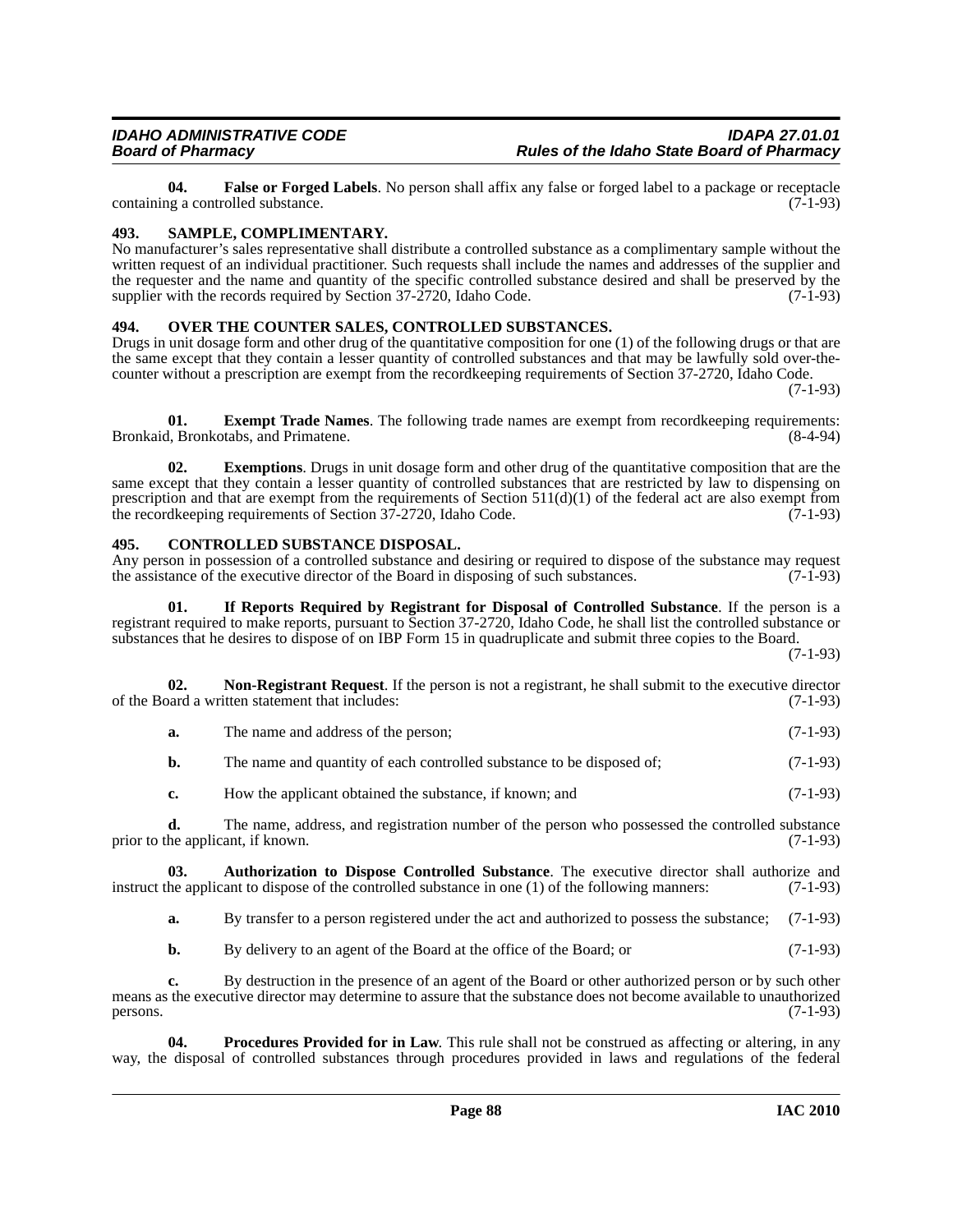<span id="page-88-2"></span>government. (7-1-93)

#### **496. CONTROLLED SUBSTANCE INVENTORY.**

Each registered pharmacy shall maintain the inventories and records of controlled substances as follows: (7-1-93)

<span id="page-88-3"></span>**01. Inventories and Records for Schedule I and II**. Inventories and records of all controlled substances listed in Schedule I and II shall be maintained separately from all other records of the pharmacy, and prescriptions for Schedule I and II substances shall be maintained in a separate prescription file. (7-1-93)

<span id="page-88-4"></span>**02. Inventories and Records for Schedules III, IV, and V**. Inventories and records of controlled substances listed in Schedules III, IV, and V shall be maintained either separately from all other records of the pharmacy or in such form that the information required is readily retrievable from ordinary business records of the pharmacy. Prescriptions for such substances shall be maintained either in a separate prescription file for controlled substances listed in Schedules III, IV, and V only or in such form that they are readily retrievable from the other prescription records of the pharmacy. (7-1-93)

<span id="page-88-8"></span>**03. Readily Retrievable**. Prescriptions will be deemed readily retrievable if, at the time they are initially filed, the face of the prescription is stamped in red ink in the lower right corner with the letter "C" no less than one (1) inch high and filed either in the prescription file for controlled substances listed in Schedules I and II or in the usual consecutively numbered prescription file for non-controlled substances, except that for pharmacies employing an electronic recordkeeping system for prescriptions that permits identification by prescription number and retrieval of original documents by prescriber's name, patient's name, drug dispensed, and date filled, the requirement to mark the hard copy prescription with a red "C" is waived.  $(7-1-99)$ requirement to mark the hard copy prescription with a red " $C$ " is waived.

<span id="page-88-1"></span>**04. Annual Inventory of Stocks of Controlled Substances**. Each registered pharmacy shall annually, within seven (7) days of the prior year's inventory, take an inventory of all stocks of controlled substances on hand, following the general requirements for inventories. (5-8-09)

The annual inventory, required in these rules, shall be a written record resulting from a physical (or actual) count of stock on hand or in the control of the pharmacist-in-charge of a particular pharmacy. (7-1-93)

**b.** Automated data processing equipment may be used to provide lists of items (products) and to record receipts and issues of various items, but not to produce the annual inventory. (7-1-93)

**c.** The record of inventory shall be kept in the inventory book provided by the Board or in another bound book (not loose leaf) suitable to meet the needs of inventory reports. (7-1-93)

**d.** Upon completion, the inventory will be dated as of the day taken, indicating whether it was taken at the opening or closing of business, and signed by the party that took the inventory. (7-1-93)

<span id="page-88-9"></span>**05. Separate Inventories for Each Location**. A separate inventory shall be made by a registrant for each registered location and shall be kept at the registered location. (7-1-93)

<span id="page-88-5"></span>**06.** Inventory Must Be In Written Form. An inventory must be maintained in a written, typewritten or printed form. If taken by use of an oral recording device it must be promptly transcribed. (7-1-93)

<span id="page-88-7"></span>**07. Maintaining Written Inventory**. Such inventory must be maintained on the premises for a minimum of three  $(3)$  years.  $(7-1-93)$ 

<span id="page-88-0"></span>**08. Additions to Schedules of Controlled Substances**. On the effective date of a rule adding a substance to any schedule of controlled substances, which substance was, immediately prior to that date, not listed on a schedule, every registrant required to keep records who possesses that substance shall take an inventory of all stocks of the substance on hand, and thereafter, such substance shall be included in each inventory made by the registrant pursuant to Subsection 496.04 of these rules. (7-1-93)

<span id="page-88-6"></span>**09. Maintaining Current List of Each Substance**. Each registered pharmacy shall maintain a complete and current list of each substance manufactured, received, ordered, sold, delivered, or otherwise disposed of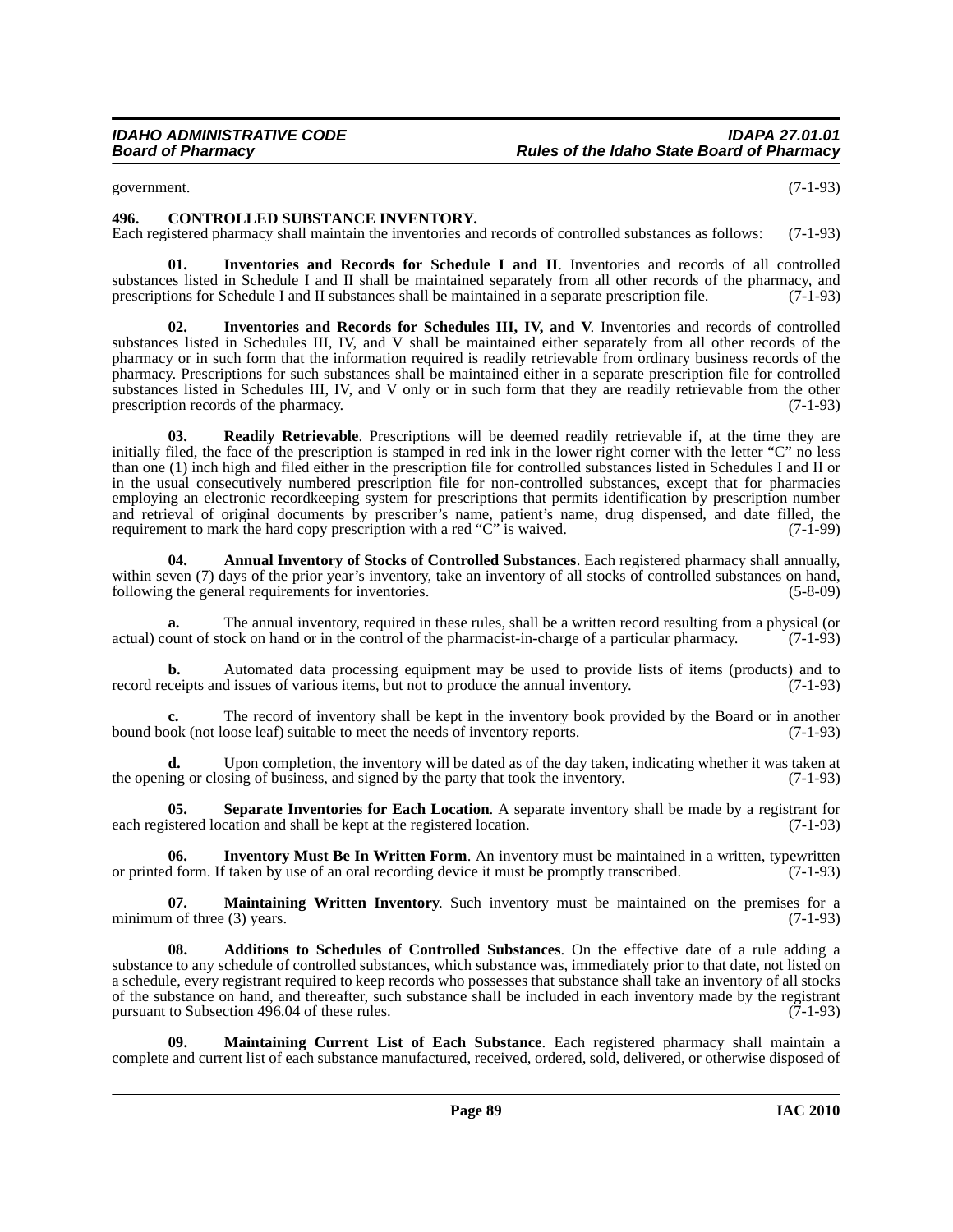by the pharmacy; order forms; and other required records in such a manner as to be readily retrievable. (7-1-93)

### **497. INFORMATION FROM THE CONTROLLED SUBSTANCES PRESCRIPTION DATABASE.**

<span id="page-89-4"></span><span id="page-89-1"></span>**01.** Authority. These rules are adopted pursuant to the authority of Section 37-2726(4), Idaho Code. (4-2-08)

<span id="page-89-3"></span><span id="page-89-0"></span>**02. Definitions**. The definitions set forth in Section 37-2701, Idaho Code, shall apply to these rules.  $(4-2-08)$ 

**03. Access to Online Prescription Monitoring Program**. Access to the Board's online Prescription Monitoring Program shall be limited to licensed practitioners and licensed pharmacists who have registered with the  $Board.$  (4-2-08)

**04. Registration and Access Requirements**. In order to register with the Board and obtain access to e Prescription Monitoring Program, a licensed practitioner or licensed pharmacist must: (4-2-08) the online Prescription Monitoring Program, a licensed practitioner or licensed pharmacist must:

<span id="page-89-5"></span>

| а. | Complete the registration form available from the Board; | $(4-2-08)$ |
|----|----------------------------------------------------------|------------|
|    |                                                          |            |

**b.** Obtain a user account, login name, and password from the Board; and (4-2-08)

| c. | Agree in writing that: | $(4-2-08)$ |
|----|------------------------|------------|
|    |                        |            |

i. No information shall be accessed from the Prescription Monitoring Program by a licensed practitioner having authority to prescribe controlled substances unless it relates specifically to a current patient of the practitioner to whom the practitioner is prescribing or considering prescribing any controlled sub practitioner to whom the practitioner is prescribing or considering prescribing any controlled substance;

ii. No information shall be accessed by a licensed pharmacist having authority to dispense controlled substances from the Prescription Monitoring Program unless it relates specifically to a current patient to whom that pharmacist is dispensing or considering dispensing any controlled substance; (4-2-08)

iii. Information accessed from the Prescription Monitoring Program shall be kept confidential;

(4-2-08)

iv. Information accessed from the Prescription Monitoring Program shall not be disclosed to any unauthorized person; and (4-2-08)

v. User account information, login names, and passwords shall not be shared with any person, regardless of whether or not that person is also an authorized user of the online Prescription Monitoring Program.  $(4-2-08)$ 

<span id="page-89-2"></span>**05. Conditions of Access and Use**. Each of the following conditions applies to access to the online Prescription Monitoring Program and to use of information obtained from it. (4-2-08)

**a.** No licensed practitioner or licensed pharmacist authorized by the Board to access the online Prescription Monitoring Program shall share user account information, login names, or passwords with any person, regardless of whether or not that person is also an authorized user of the online Prescription Monitoring Program.

 $(4-2-08)$ 

**b.** A licensed practitioner having authority to prescribe controlled substances shall access the online Prescription Monitoring Program only to obtain information specifically related to a current patient of the practitioner to whom the practitioner is prescribing or considering prescribing any controlled substance. (4-2-08)

**c.** A licensed pharmacist having authority to dispense controlled substances shall access the Prescription Monitoring Program only to obtain information specifically related to a current patient to whom that pharmacist is dispensing or considering dispensing any controlled substance. (4-2-08) pharmacist is dispensing or considering dispensing any controlled substance.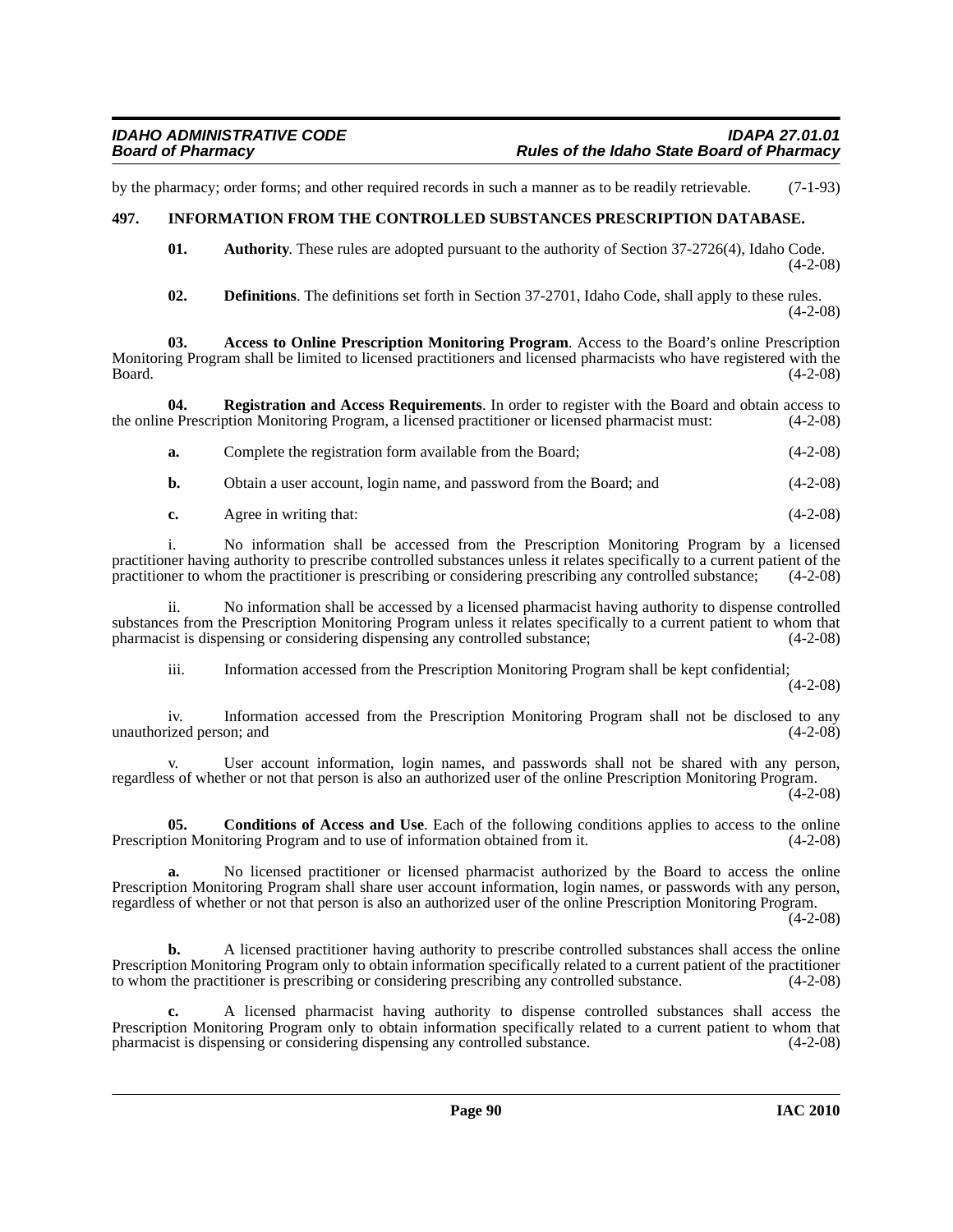**d.** Information obtained from the Prescription Monitoring Program shall be kept confidential.

(4-2-08)

**e.** No information obtained from the Prescription Monitoring Program shall be disclosed to any unauthorized person.  $(4-2-08)$ 

**f.** No information obtained from the Prescription Monitoring Program shall be used for a purpose he licensed practitioner's or licensed pharmacist's scope of professional practice. (4-2-08) outside the licensed practitioner's or licensed pharmacist's scope of professional practice.

**g.** No licensed practitioner or licensed pharmacist shall permit an unauthorized person to utilize the practitioner's or pharmacist's user account, account name, or password in order to access the online Prescription Monitoring Program regarding any person or for any purpose. (4-2-08) Monitoring Program regarding any person or for any purpose.

<span id="page-90-3"></span>**06. Termination of Access and Discipline**. Violation of these rules shall be grounds for suspension, revocation, or restriction of the licensed practitioner's or licensed pharmacist's authorization to access the online Prescription Monitoring Program and shall be grounds for discipline of the licensed practitioner or licensed pharmacist and the imposition of penalties pursuant to Sections 54-1726 and 54-1728, Idaho Code. (4-2-08) pharmacist and the imposition of penalties pursuant to Sections 54-1726 and 54-1728, Idaho Code.

<span id="page-90-2"></span>**07. Other Profile Requests**. Profiles from the Prescription Monitoring Program may be obtained by those persons authorized by Section 37-2726(2), Idaho Code, to obtain such information, but who are not registered and authorized by the Board for online access or are not eligible under these rules for registration and online access, by: (4-2-08) by:  $(4-2-08)$ 

**a.** Completing the form provided by the Board and mailing or faxing the completed form, along with any proof of identification and authorization required by the Board, to the Board's office; or (4-2-08)

**b.** By serving upon the Board a lawful order of a court of competent jurisdiction directing the Board to the profile to that court or to such person designated by the court in its order. (4-2-08) produce the profile to that court or to such person designated by the court in its order.

<span id="page-90-0"></span>**08. Additional Grounds for Discipline**. A licensed practitioner or licensed pharmacist who obtains an individual's profile pursuant to Subsection 497.07 of these rules shall be subject to discipline and sanctions, pursuant to Sections  $\overline{54}$ -1726 and  $\overline{54}$ -1728, Idaho Code, if: (4-2-08)

**a.** The profile was obtained for an individual with whom the practitioner or pharmacist did not have a ractitioner/patient or pharmacist/patient relationship at the time the profile was requested; (4-2-08) current practitioner/patient or pharmacist/patient relationship at the time the profile was requested;

**b.** The profile was requested for an unlawful purpose; (4-2-08)

<span id="page-90-1"></span>**c.** The information in the profile was used for an unlawful purpose; or  $(4-2-08)$ 

**d.** The profile or information from the profile was disclosed by the practitioner or pharmacist to an unauthorized person. (4-2-08)

**09. Duties, Powers, and Immunities**. Nothing in these rules shall affect the Board's duties and powers under Sections 37-2730a(2) and 37-2730a(3), Idaho Code, or the immunities granted by Section 37-2730a(4), Idaho<br>Code. (4-2-08)  $\text{Code.} \tag{4-2-08}$ 

**498. -- 999. (RESERVED).**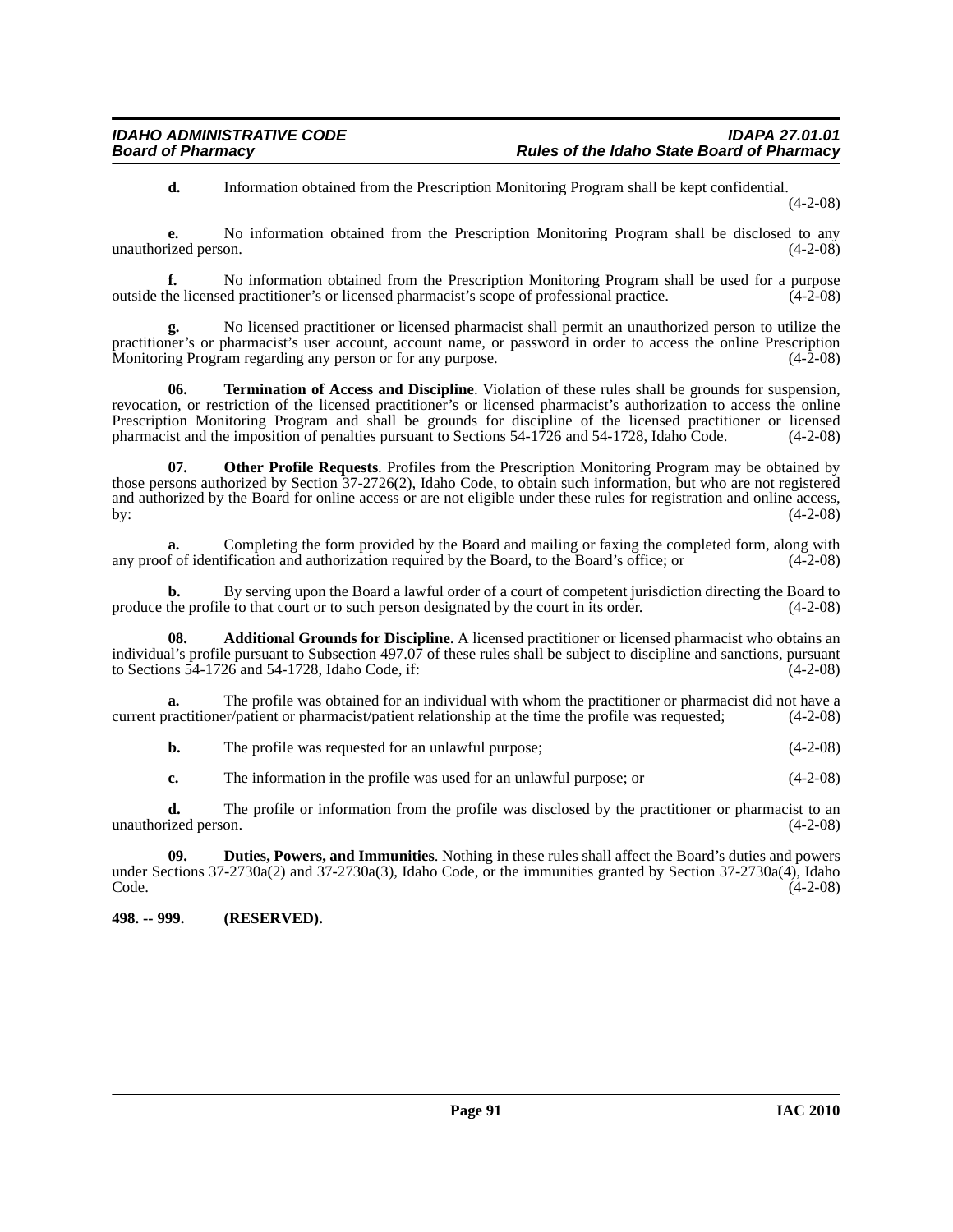# *Subject Index*

#### **A**

[Access to Online Prescription](#page-89-0)  Monitoring Program 90 [Access to Pharmacy, Pharmacy Practice](#page-38-0)  in Institutions 39 [Access to RDM, Drug Delivery &](#page-50-0)  Control 51 [Accreditation by VAWD](#page-59-0) 60 [Accredited Pharmacy College](#page-8-0) 9 [ACPE or CME, Amount of Continuing](#page-9-0)  Pharmacy Education 10 [Acquisition Of Schedule I & II](#page-82-0)  Substances - Procedure Required 83 [Act](#page-74-0) 75 [Activities of Compliance Officers,](#page-68-0)  Penalties 69 [Activities, Practice Limitation of](#page-7-0)  Extern/Intern 8 [Addict](#page-74-1) 75 [Addiction -- Unprofessional](#page-27-0)  Conduct 28 [Additional Grounds for Discipline](#page-90-0) 91 [Additions to Schedules of Controlled](#page-88-0)  Substances, Controlled Substance Inventory 89 [Administration Of Drugs](#page-43-0) 44 [Administration of Investigational](#page-47-0)  Drugs 48 [Advertisement of Prescription Drug,](#page-30-0)  Advertising 31 [Advertising](#page-30-1) 31 [Advertising, Differential Hours](#page-25-0) 26 [Advising Patient of Change of Status,](#page-27-1)  Practitioner, Change of Status 28 [Affidavit, Certification of](#page-7-1)  Experience 8 [Allowable Amount, Emergency](#page-82-1)  Distribution of a Dispenser 83 [Alteration Or Erasure - Filling](#page-83-0)  Prohibited 84 [Amount Of Continuing Education](#page-9-1) 10 [Ancillary Personnel, Pharmacy Practice](#page-38-1)  in Institutions 39 [Anesthetics](#page-65-0) 66 [Anesthetics, Local](#page-65-1) 66 [Annual Employee Report,](#page-13-0)  Pharmacies 14 [Annual Inventory of Stocks of](#page-88-1)  Controlled Substances 89 [Annual On-Site Review of Pharmacies,](#page-48-0)  Inspection 49 [Annual Renewal of Registration of Drug](#page-53-0)  Outlet 54 [Annual Renewal, Renewal](#page-10-0)  Application 11 [Antedating Or Postdating Prescription](#page-82-2) 

[Prohibited](#page-82-2) 83 [Applicability, Retail Establishments &](#page-66-0)  Veterinary Drug Products 67 [Application for Approval, Continuing](#page-9-2)  Pharmacy Education 10 [Application for Registration of](#page-11-0)  Pharmacy 12 [Application tor Permit, Record](#page-26-0)  Keeping, Alternate System 27 [Article II, Schedule II](#page-77-0) 78 [Assuming a False Identify, Seizures &](#page-86-0)  Forfeitures 87 [Audit of Submitted Renewal Notice](#page-10-1)  Forms, Renewal Application 11 [Authentication](#page-55-0) 56, [65](#page-64-0) [Authority](#page-89-1) 90 [Authority to Deliver Legend Drugs,](#page-47-1)  Distribution of Medications From Hospital Emergency Rooms by Registered Nurse 48 [Authorization of Drug Delivery in](#page-47-2)  Emergency Room to Outpatients 48 [Authorization of Physicians, Drug](#page-42-0)  Distribution & Control 43 [Authorization to Dispose Controlled](#page-87-0)  Substance 88 [Authorized Distributor of Record](#page-55-1) 56 [Automated Record Keeping](#page-25-1)  System 26 [Availability of Records for](#page-65-2)  Inspection 66 **B** [Basic Class](#page-74-2) 75 [Bioavailability](#page-28-0) 29 [Bioequivalence](#page-28-1) 29 [Board](#page-5-0) 6 [Board Finds Unauthorized Items or](#page-68-1)  Products, Penalties 69 [Board of Health](#page-75-0) 76 [Board of Medicine](#page-75-1) 76 **C** [Capability to Produce Refill Data,](#page-26-1)  Record Keeping, Alternate System 27 [Central Pharmacy](#page-37-0) 38 [Centralized Prescription Filling](#page-36-0) 37 [Centralized Prescription](#page-36-1)  Processing 37 [Certification for NABPLEX](#page-72-0)  Examination, Fees 73 [Certification Of Experience](#page-7-2) 8 [Certification, Continuing Education-](#page-9-3)Dual Licensees 10 [Chain Pharmacy Warehouse](#page-55-2) 56 [Change of Ownership or Location,](#page-13-1) 

Licensure 60 [Chart Order](#page-36-2) 37 [Clinics & Nursing Homes, Annual](#page-72-1)  Fees 73 [Coercion, Drug Product Selection](#page-30-2) 31 [Co-Licensed Partner or Product](#page-55-3) 56 [Collaborative Pharmacy Practice](#page-20-0) 21 [Collaborative pharmacy practice](#page-18-0) 19 [Collaborative pharmacy practice](#page-18-1)  agreement 19 [Communication, Drug Delivery &](#page-50-1)  Control 51 [Compliance Inspection, Registered](#page-68-2)  Veterinary Drug Outlets 69 [Compliance With Recordkeeping &](#page-68-3)  Reporting, Registered Veterinary Drug Outlets 69 [Compliance, Wholesale Drug](#page-63-0)  Distributors 64 [Components](#page-55-4) 56 [Computer System Down-Time, Record](#page-26-2)  Keeping, Alternate System 27 [Conditions on Access & Use](#page-89-2) 90 [Consumer's Right of Refusal, Drug](#page-30-3)  Product Selection 31 [Contents Of Prescription File](#page-83-1)  Record 84 [Contents Of Veterinarians'](#page-84-0)  Prescriptions 85 [Continuing Education-Dual](#page-9-4)  Licensees 10 [Continuing Education-Reciprocity](#page-9-5) 10 [Continuing Pharmacy Education](#page-8-1) 9 [Continuing Training for Designated](#page-61-0)  Representative 62 [Continuous Quality Improvement](#page-37-1)  Program 38 [Controlled Release Dosage](#page-29-0)  Formulations 30 [Controlled Substance Disposal](#page-87-1) 88 [Controlled Substance for Wholesalers &](#page-73-0)  Distributors, Annual Fees 74 [Controlled Substance Inventory](#page-88-2) 89 [Controlled Substance Registration,](#page-72-2)  Fees 73 [Controlled Substances](#page-65-3) 66 [Controlled Substances, Veterinary](#page-67-0)  Drugs, Formulary 68 Conveyances Used to Transport [Controlled Substances, Seizures &](#page-86-1)  Forfeitures 87 [Cooperating in an Investigation --](#page-28-2)  Unprofessional Conduct 29 [Counseling, Drug Delivery &](#page-50-2)

[Changes in Information Must be](#page-59-1)  Submitted to Board, Minimum Required Information for

Pharmacies 14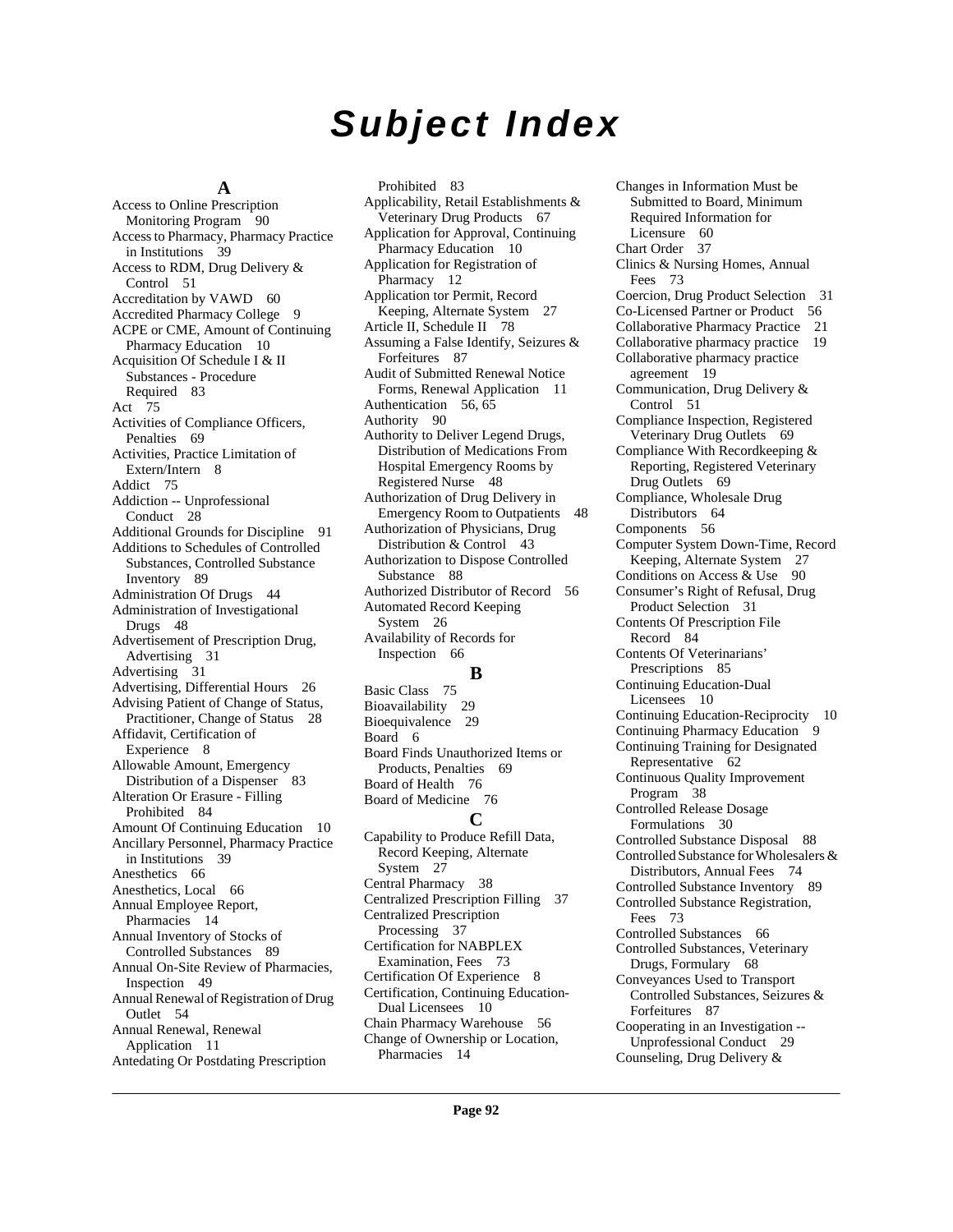[Drug Orders, Veterinary](#page-66-2) 67

[Control](#page-50-2) 51 [Credit For Instructors](#page-9-6) 10 [Credit, Registration](#page-7-3) 8 **D** [Damaged Drugs, Pharmacies](#page-15-0) 16 [Dangerous Drugs, Pharmacies](#page-15-1) 16 [Definition - Emergency Kit Drugs](#page-39-0) 40 [Definition - Parenteral Admixture](#page-23-0) 24 [Definition - Pharmacy Technician](#page-32-0) 33 [Definition of Drug Product](#page-30-4)  Selection 31 [Definition of Poison](#page-21-0) 22 [Definitions](#page-89-3) 90 Definitions -  $(A - G)$  75 Definitions -  $(H - Z)$  76 [Definitions -- Pharmaceutical Care](#page-18-2) 19 [Definitions, Drugs/Manufacturer/](#page-55-5) Distributors 56 [Definitions, IDAPA 27.01.01, Rules Of](#page-5-1)  The Idaho State Board Of Pharmacy 6 [Definitions, Veterinary Drugs](#page-65-4) 66 [Delivery of Legend Drugs by R.N.,](#page-46-0)  Distribution of Medications From Hospital Emergency Rooms by Registered Nurse 47 [Denial of License to Applicant,](#page-60-0)  Minimum Qualifications 61 [Designated Drugs, Prescription](#page-15-2)  Drugs 16 [Designated Nurse, Pharmacy Practice in](#page-38-2)  Institutions 39 [Differential Hours](#page-24-0) 25 [Directors -- Pharmacy Practice In](#page-38-3)  Institutions 39 [Disciplinary Actions in Other States --](#page-28-3)  Unprofessional Conduct 29 Discipline of Practitioners, [Requirements for Prescription](#page-85-0)  Forms 86 [Discipline Procedure, Penalties, and](#page-36-3)  Reinstatement 37 [Discontinued & Outdated Drugs, Drug](#page-42-1)  Distribution & Control 43 [Discrepancies & Deficiencies,](#page-48-1)  Inspection 49 [Dispensing & Labeling of Drugs for Use](#page-41-0)  Inside or Outside a Facility, Drug Distribution & Control 42 [Dispensing a Controlled Substance -](#page-80-0)  Individual Practitioner 81 [Dispensing a Controlled Substance -](#page-80-1)  Institutional Practitioner 81 [Dispensing a Controlled Substance -](#page-80-2)  Pharmacist 81 [Dispensing Donated Drugs to Medically](#page-71-0)  Indigent Patients 72

[Dispensing Schedule V Controlled](#page-81-0)  Substances 82 [Dispensing Schedule V Drugs by](#page-81-1)  Individual Practitioner 82 [Dispensing Schedule V Drugs by](#page-81-2)  Institutional Practitioner 82 [Dispensing Without A Prescription](#page-81-3) 82 [Disposition Of Fees](#page-77-1) 78 [Dispute Resolution, Remote Pharmacy](#page-49-0)  Registration - Operating Memorandum 50 [Distribution & Control of Prescriptions,](#page-23-1)  Pharmacies, Parenteral Admixture 24 [Distribution Of Medications From](#page-45-0)  Hospital Emergency Rooms By Registered Nurse 46 [Distribution of Oldest Approved Stock](#page-63-1)  First, Wholesale Drug Distributors 64 [Distribution of Schedule V Controlled](#page-81-4)  Substances by Pharmacist or Student Pharmacist 82 [Distribution of Veterinary Drugs,](#page-66-1)  Veterinary Drug Orders 67 [Distribution, Wholesale Veterinary](#page-67-1)  Drugs 68 [Distributor](#page-75-3) 76 [Diversion of Drug Products & Devices -](#page-27-2) - Unprofessional Conduct 28 [Documentation That Entered Refill](#page-25-2)  Information is Correct, Record Keeping, Alternate Systems 26 [Documenting Prescription Transfers by](#page-17-0)  Computer 18 [Documenting Receipt of Prescription](#page-17-1)  Transfers by Computer 18 [Documenting the Reciept of a](#page-16-0)  Transferred Prescription 17 [Documenting the Transfer of a](#page-16-1)  Prescription 17 [Donation Standards](#page-69-0) 70 [Drop Shipment](#page-55-6) 56 [Drug](#page-55-7) 56 [Drug Delivery & Control](#page-50-3) 51 [Drug Dependence](#page-75-4) 76 [Drug Dependent Person](#page-75-5) 76 [Drug Distribution & Control](#page-40-0) 41 [Drug Donation Criteria](#page-69-1) 70 [Drug Facility Requirements, Storage &](#page-61-1)  Handling of Drugs 62 [Drug Order Numbering, Record](#page-68-4)  Keeping Requirements 69 [Drug Orders for Inpatient Use, Drug](#page-42-2)  Distribution & Control 43 [Drug Orders for Outpatient Uses, Drug](#page-42-3)  Distribution & Control 43

[Drug Product Selection](#page-28-4) 29, [31](#page-30-5) [Drug Recall Procedure, Drug](#page-42-4)  Distribution & Control 43 [Drug Regimen Review](#page-37-2) 38 [Drug therapy management](#page-18-3) 19 [Drugs Included, Emergency Kits](#page-39-1) 40 [Drugs, Chemicals & Preparations,](#page-11-1)  Pharmacy Minimum Standards 12 [Drugs, Use Of Terms In Sale](#page-26-3) 27 [Due December 1, Annually, Fee,](#page-72-3)  Controlled Substance 73 [Due June 1, Annually -- Table,](#page-72-4)  Fees 73 [Durable Medical Equipment \(DME\)](#page-54-0)  Outlet -- Registration, Drug Outlet 55 [Duration of Authorization, Technician](#page-52-0)  Pilot Program 53 [Duties, Powers, & Immunities](#page-90-1) 91 [Duty Of Prosecuting Attorney - Report](#page-84-1)  Not Required 85 [Duty to Cooperate in Investigation](#page-10-2) 11 [Duty to Provide Current Contact](#page-10-3)  Information 11 [Duty to Report Theft, Loss, or](#page-10-4)  Adulteration 11 **E** [Educators, Credit for Instructors](#page-9-7) 10 [Electronic Recording, Drug Delivery &](#page-50-4)  Control 51 [Emergency Distribution Of A](#page-82-3)  Dispenser 83 [Emergency Kits](#page-38-4) 39 [Emergency Prescription Refill](#page-18-4) 19 [Emergency Room Drug Administration,](#page-79-0)  Filing of Prescriptions 80 [Emergency, Emergency Distribution of](#page-82-4)  a Dispenser 83 [Emergency, Requirement Of](#page-78-0)  Prescription - Schedule II 79 [Employment of Adequate](#page-60-1)  Personnel 61 [Equipment & Materials, Institutional](#page-40-1)  Pharmacy 41 [Equipment for Parenteral](#page-23-2)  Admixture 24 [Equipment, Records, Drugs & Other](#page-24-1)  Items, Security at Pharmacy 25 [Errors or Omissions -- Unprofessional](#page-27-3)  Conduct 28 [Euthanasia Drug, Veterinary Drugs,](#page-67-2)  Formulary 68 [Examination of Materials, Storage &](#page-62-0)  Handling of Drugs 63 [Executive Secretary](#page-75-6) 76 [Exempt Drugs, Prescription Drugs](#page-15-3) 16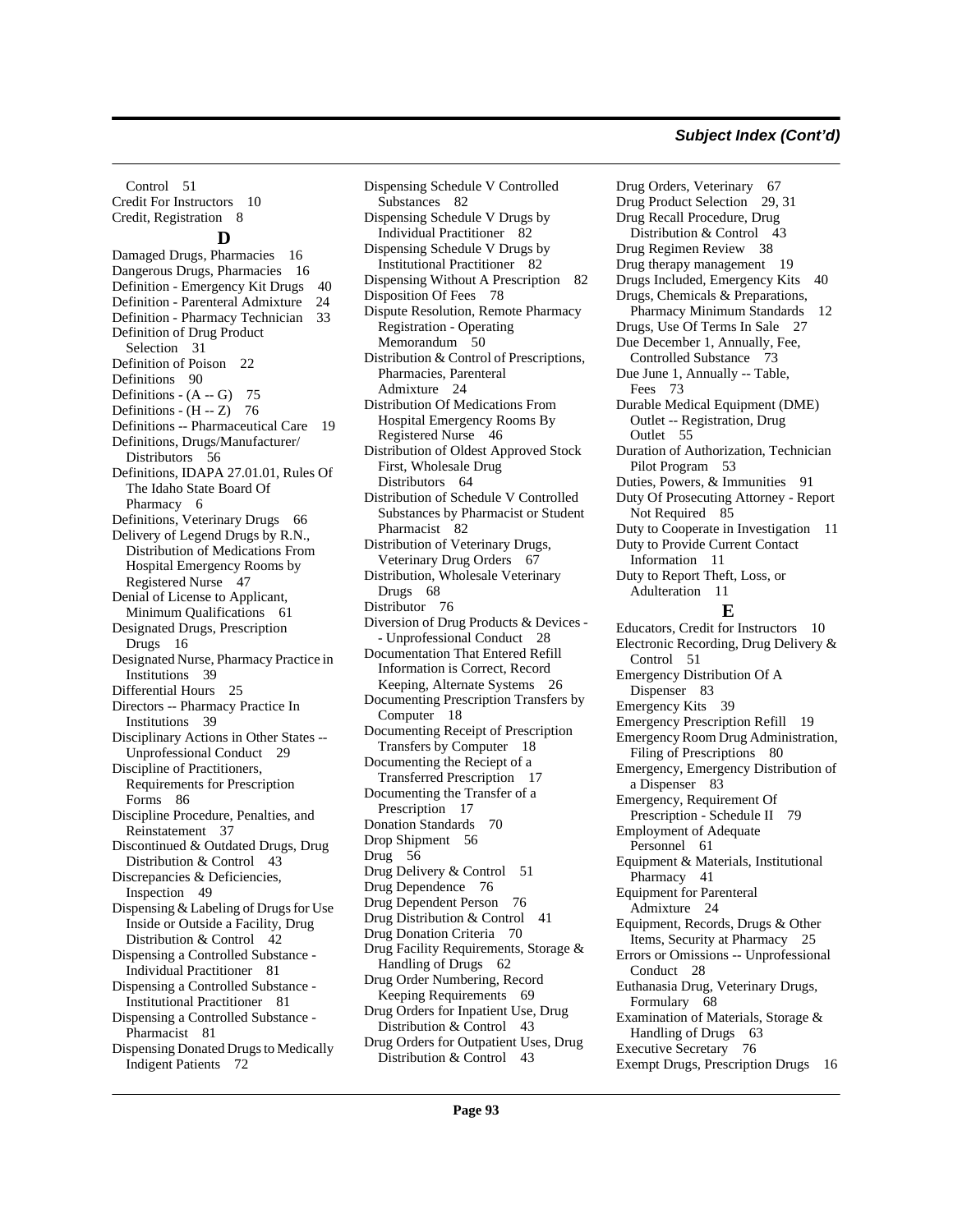[Exempt Trade Names, Over The](#page-87-2)  Counter Sales, Controlled Substances 88 [Exemption](#page-58-0) 59 [Exit Interview After On-Site Review,](#page-48-2)  Inspection 49 [Experience, Certification of](#page-7-4)  Experience 8 Expiration Date [Schedule II Prescription Drug](#page-83-2) Order 84 [Expiration Dates, Emergency Kits](#page-39-2) 40 **F** [Facility](#page-55-8) 56 [Facsimile Equipment Provision](#page-17-2) 18 [Facsimile Machine Location](#page-17-3) 18 [Facsimile Prescription](#page-17-4)  Transmission 18 [Failure To Comply](#page-65-5) 66 [Failure to Correct Deficiency,](#page-69-2)  Registered Veterinary Drug Outlets 70 [Failure To Renew](#page-52-1) 53 [False Name Or Address Prohibited,](#page-82-5)  Controlled Substances 83 [False or Deceptive Advertising --](#page-27-4)  Unprofessional Conduct 28 [False or Forged Labels, Seizures &](#page-87-3)  Forfeitures 88 [Fax Transmission](#page-17-5) 18 [Fee for Conducting Chemical Analysis](#page-77-2)  With Controlled Substances 78 Fee for Dispensing or Conducting [Research or Instructional Activities](#page-77-3)  With Controlled Substances 78 [Fee for Distribution of Controlled](#page-77-4)  Substances 78 [Fee for Manufacture of Controlled](#page-77-5)  Substance 78 Fee for Research or Instructional [Activities, Controlled Substances](#page-77-6)  Registration 78 [Fees](#page-72-5) 73 [Fees, Controlled Substances](#page-77-7)  Registration 78 [Filing Of Documents](#page-6-0) 7 [Filing Of Prescriptions](#page-79-1) 80 [Filing Prescriptions, Schedule III &](#page-81-5)  IV 82 [Filing Refill Information, Record](#page-26-4)  Keeping, Alternate System 27 [Filing Written Notice of Corrections,](#page-48-3)  Inspection 49 [Filling & Dispensing](#page-83-3) 84 [Filling Controlled Substance](#page-83-4)  Prescription & Positive Identification 84

[Foreign Pharmacy Graduates](#page-8-2) 9 [Formulary](#page-65-6) 66 [Formulary, Retail Veterinary Drug](#page-67-3)  Outlets 68 [Fraudulent Practice -- Unprofessional](#page-27-5)  Conduct 28 [Furnishing Records to Reviewer,](#page-48-4)  Inspection 49 **G** [General Anesthetics, Veterinary Drugs,](#page-68-5)  Formulary 69 [General Requirements for Parenteral](#page-23-3)  Admixture 24 [Graduates, Technical Equipment](#page-11-2) 12 **H** [Handling Controlled Substances, Drug](#page-50-5)  Delivery & Control 51 [Health information](#page-19-0) 20 [HIPAA](#page-19-1) 20 [Hospital](#page-75-7) 76 [Hospitals Without Pharmacy, Annual](#page-73-1)  Fees 74 [Hours Open for Business](#page-24-2) 25 **I** [Idaho Licensee, Continuing Education-](#page-9-8)Dual Licensees 10 [Identification](#page-83-5) 84 [Identification of Pharmacy](#page-34-0)  Technicians 35 [Identification Required for Purchase,](#page-82-6)  Dispensing Without a Prescription 83 [Inactive Status License](#page-31-0) 32 [Inactive Status Licenses](#page-31-1) 32 [Inappropriate Conduct --](#page-28-5)  Unprofessional Conduct 29 [Incompetency & Negligence --](#page-27-6)  Unprofessional Conduct 28 [Independent Activities, Controlled](#page-78-1)  Substances 79 [Independent Practice -- Pharmaceutical](#page-21-1)  Care 22 [Individual Practitioner](#page-75-8) 76 [Individually identifiable health](#page-19-2)  information 20 [Information From Controlled](#page-89-4)  Substances Prescription Database 90 [Information on Investigational](#page-47-3)  Drugs 48 [Information Required in Prescription](#page-31-2)  Drug Advertising 32 [Information Under Oath](#page-58-1) 59 Initialing & Dating Prescription, [Refilling of Prescription, Schedule III](#page-80-3)  or IV 81

[Inspection](#page-47-4) 48 [Inspection Reports & Citations](#page-31-3) 32 [Inspection Reports, Registered](#page-69-3)  Veterinary Drug Outlets 70 [Inspection, Pharmacy Minimum](#page-11-3)  Standards 12 [Inspections](#page-12-0) 13 [Inspections of Wholesale Drug](#page-63-2)  Distributors 64 [Inspections, Registered Veterinary Drug](#page-68-6)  Outlets 69 [Institutional Facilities,](#page-44-0)  Outsourcing 45 [Institutional Facility](#page-36-4) 37 [Institutional Facility, Emergency](#page-38-5)  Kits 39 [Institutional Non-Pharmacy Drug Outlet](#page-53-1)  -- Registration, Drug Outlet 54 [Institutional Pharmacies,](#page-43-1)  Outsourcing 44 [Institutional Pharmacy](#page-36-5) 37 [Institutional Pharmacy Outlet --](#page-53-2)  Registration, Drug Outlet 54 [Institutional Practitioner](#page-75-9) 76 [Institutional Practitioner, Requirement](#page-78-2)  Of Prescription - Schedule II 79 [Insubordination -- Unprofessional](#page-28-6)  Conduct 29 [Inventories & Records for Schedule I &](#page-88-3)  II, Controlled Substance Inventory 89 [Inventories & Records for Schedule III,](#page-88-4)  IV, & V 89 [Inventory Must Be In Written Form,](#page-88-5)  Controlled Substance Inventory 89 [Investigational Drugs](#page-47-5) 48 [Invoices & Orders, Record Keeping](#page-68-7)  Requirements 69 [Issuance Of Registration, Controlled](#page-77-8)  Substances Registration 78 **K** [Knowledge of Change of Status,](#page-27-7)  Practitioner, Change of Status 28 **L** [Labeling Of Substances, Schedule III Or](#page-80-4)  IV 81 [Labeling Schedule V Drugs for](#page-81-6)  Dispensing 82 [Labeling, Exterior, Emergency](#page-39-3)  Kits 40 [Labeling, Interior, Emergency Kits](#page-39-4) 40 [Labeling, Prescription, Drug Product](#page-30-6)  Selection 31 [Laboratory](#page-75-10) 76 [Lavatory, Space & Fixtures](#page-12-1) 13 [Legality, Advertising](#page-30-7) 31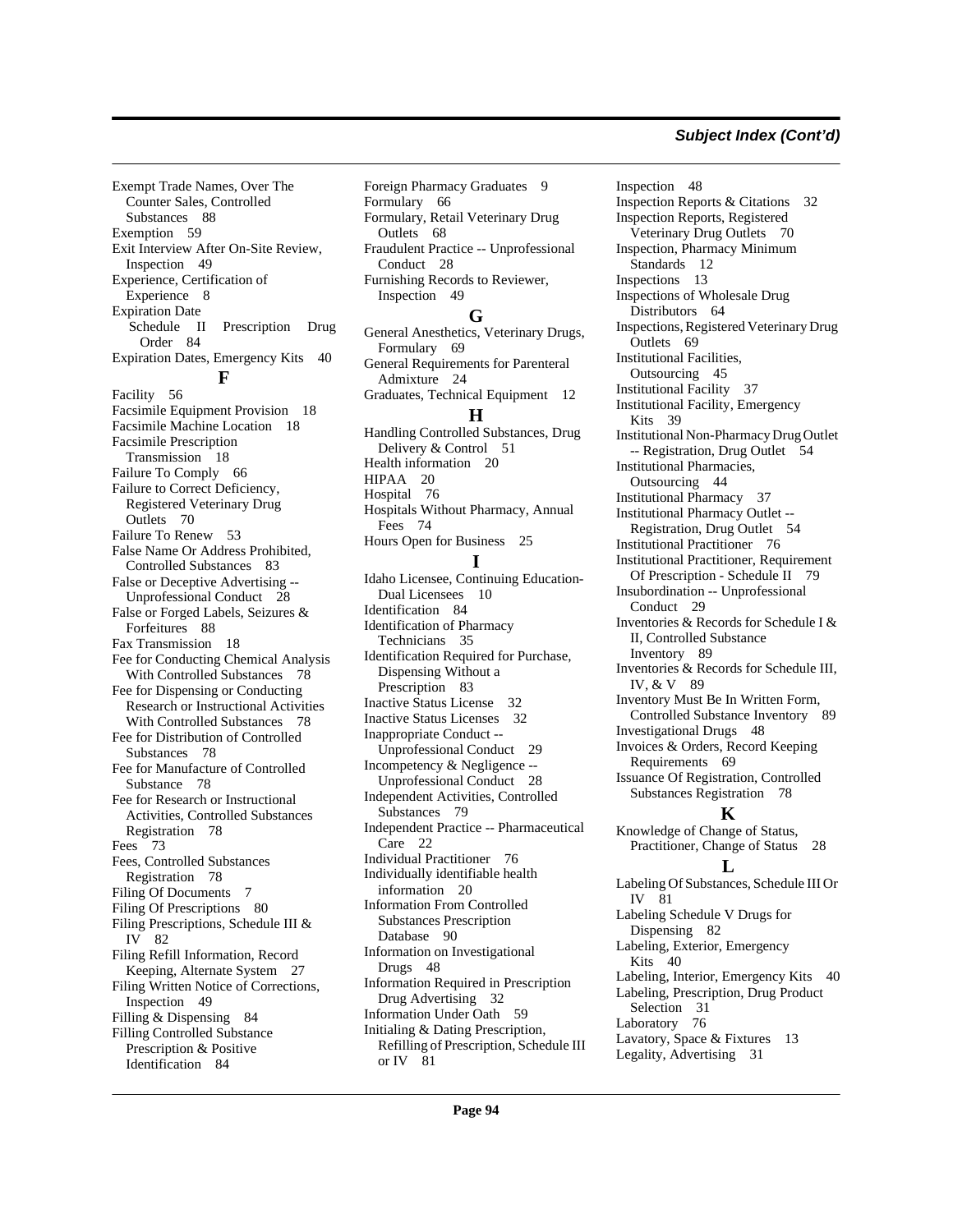[Legend Drug 66](#page-65-7) [Legend Drug Donation – Standards &](#page-69-4)  Procedures 70 [Legend Drugs Labeled by Pharmacist,](#page-46-1)  Distribution of Medications From Hospital Emergency Rooms by Registered Nurse 47 Legend Drugs Prepackaged by Pharmacist, Distribution of Medications From Hospital [Emergency Rooms by Registered](#page-46-2)  Nurse 47 [License by Reciprocity](#page-59-2) 60 [License Eligibility](#page-10-5) 11 [License Reinstatement](#page-10-6) 11 [License Renewal Notification](#page-10-7) 11 [License Renewal, Continuing Pharmacy](#page-8-3)  Education 9 License Required for Each Facility, [Minimum Required Information for](#page-59-3)  Licensure 60 [License Required, Wholesale Drug](#page-57-0)  Distributors 58 [Licensed Pharmacist Present, Drug](#page-50-6)  Delivery & Control 51 [Licensure Examinations](#page-7-5) 8 [Limit, Distribution of Medications From](#page-46-3)  Hospital Emergency Rooms by Registered Nurse 47 [Limited Outsourcing by Outside](#page-45-1)  Pharmacy 46 [Limited Service Pharmacies](#page-22-0) 23 Limited Supply, Distribution of Medications From Hospital [Emergency Rooms by Registered](#page-46-4)  Nurse 47 [List of Legend Drugs, Distribution of](#page-46-5)  Medications From Hospital Emergency Rooms by Registered Nurse 47 [List of Poisons](#page-22-1) 23 [Live Attendance, Amount of Continuing](#page-9-9)  Pharmacy Education 10 [Long-Term Care Facility](#page-36-6) 37 **M** [Maintaining Current List of Each](#page-88-6)  Substance, Controlled Substance Inventory 89 [Maintaining Written Inventory,](#page-88-7)  Controlled Substance Inventory 89 [Maintenance of Pedigree](#page-64-1) 65 [Mandatory Denial of Licensure for](#page-59-4) 

Wholesale Distribution of Drugs 60 [Manner of Filing, Filing of](#page-6-1)  Documents 7 [Manufacturer](#page-56-0) 57 [Manufacturer's Exclusive](#page-56-1) 

[Distributor](#page-56-1) 57 [Manufacturing Drug Outlet --](#page-53-3)  Registration 54 [Method of Drug Product Selection](#page-30-8) 31 [Minimum Qualifications](#page-59-5) 60 [Minimum Required Information For](#page-58-2)  Licensure 59 [Minimum Requirements, Storage &](#page-61-2)  Handling Of Drugs 62 [Minimum Responsibilities of Director,](#page-41-1)  Drug Distribution & Control 42 [Miscellaneous -- Legend Drug Donation](#page-71-1)  – Standards & Procedures 72 [Monthly Inspections](#page-47-6) 48 **N** [Nature of Pilot Program, Technician](#page-51-0)  Pilot Program 52 [Neuromuscular Paralyzing Drugs,](#page-67-4)  Veterinary Drugs, Formulary 68 [New or Remodeled Pharmacy, Space &](#page-12-2)  Fixtures 13 New Prescription Required For [Additional Quantities, Refilling of](#page-80-5)  Prescription, Schedule III or IV 81 [Non-ACPE Approved, Amount of](#page-9-10)  Continuing Pharmacy Education 10 [Non-Compliance](#page-10-8) 11 [Noninstitutional Facility Home Health](#page-39-5)  Nurses, Emergency Kits 40 [Non-Legend Drug](#page-65-8) 66 [Non-Pharmacy, Annual Fees](#page-73-2) 74 [Non-Registrant Request, Disposal of](#page-87-4)  Controlled Substance 88 [Normal Distribution Channel](#page-56-2) 57 [Noted Deficiencies, Registered](#page-69-5)  Veterinary Drug Outlets 70 [Notification of Personnel Changes,](#page-68-8)  Record Keeping Requirements 69 [Notification to Board of Differential](#page-25-3)  Hours, Pharmacies 26 [Notifying Pharmacist When Kit is](#page-39-6)  Opened, Emergency Kits 40 **O** [Official Idaho Register](#page-76-0) 77 [Official Idaho Register, Dispensing](#page-82-7)  Without a Prescription 83

[On-Line Retrieval of Records, Record](#page-25-4)  Keeping, Alternate Systems 26 [Operating Memorandum, Remote](#page-48-5)  Pharmacy Registration 49 [Oral Orders, Veterinary Drugs](#page-67-5) 68 [Oral Prescriptions, Security at](#page-24-3)  Pharmacy 25 [Original Pharmacist License, Fees](#page-72-6) 73 [Other Eligibility Factors](#page-60-2) 61 [Other pharmaceutical patient care](#page-19-3) 

[services](#page-19-3) 20 [Other Profile Requests](#page-90-2) 91 [Out-Of-State Experience](#page-7-6) 8 [Out-of-State Mail Service, Annual](#page-72-7)  Fees 73 [Outsourcing](#page-43-2) 44 [Over The Counter Sales, Controlled](#page-87-5)  Substances 88 [Owner](#page-76-1) 77 **P** [Packaging & Labeling, Drug Delivery &](#page-50-7)  Control 51 [Packaging of Poisons](#page-21-2) 22 [Partial Filling Of Prescriptions](#page-79-2) 80 [Partial Quantities, Partial Filling of](#page-79-3)  Prescriptions 80 [Patient Profile Information, Patient](#page-15-4)  Profiles 16 [Patient Profiles](#page-15-5) 16 [Patient's Own Drugs, Outsourcing](#page-45-2) 46 [Pedigree](#page-56-3) 57, [65](#page-64-2) [Pedigree Contents](#page-64-3) 65 [Pedigree Format](#page-64-4) 65 [Penalties](#page-68-9) 69 [Personnel](#page-60-3) 61 [Personnel, Veterinary Drug Retail](#page-66-3)  Establishments 67 [Pharmaceutical Alternatives](#page-28-7) 29 [Pharmaceutical Care](#page-18-5) 19 [Pharmaceutical care](#page-20-1) 21 [Pharmaceutical Equivalents](#page-28-8) 29 [Pharmaceutical Equivalents,](#page-28-9)  Therapeutic Equivalents 29 [Pharmacies](#page-13-2) 14 [Pharmacies, Depot](#page-24-4) 25 [Pharmacies, Parenteral Admixture](#page-23-4) 24 [Pharmacies' Daily Record, Patient](#page-15-6)  Profiles 16 [Pharmacist](#page-76-2) 77 [Pharmacist Absence, Pharmacy Practice](#page-38-6)  in Institutions 39 [Pharmacist Extern](#page-5-2) 6 [Pharmacist In Charge](#page-50-8) 51 [Pharmacist Intern](#page-6-2) 7 [Pharmacist License Renewal, Failure to](#page-53-4)  Renew 54 [Pharmacist License, Annual Fees](#page-72-8) 73 [Pharmacist, Requirement Of](#page-78-3)  Prescription - Schedule II 79 [Pharmacist's scope of practice pursuant](#page-20-2)  to the collaborative practice agreement 21 [Pharmacists, Credit for Instructors](#page-9-11) 10 [Pharmacy](#page-76-3) 77 [Pharmacy Law, Amount of Continuing](#page-9-12)  Pharmacy Education 10 [Pharmacy Minimum Standards](#page-11-4) 12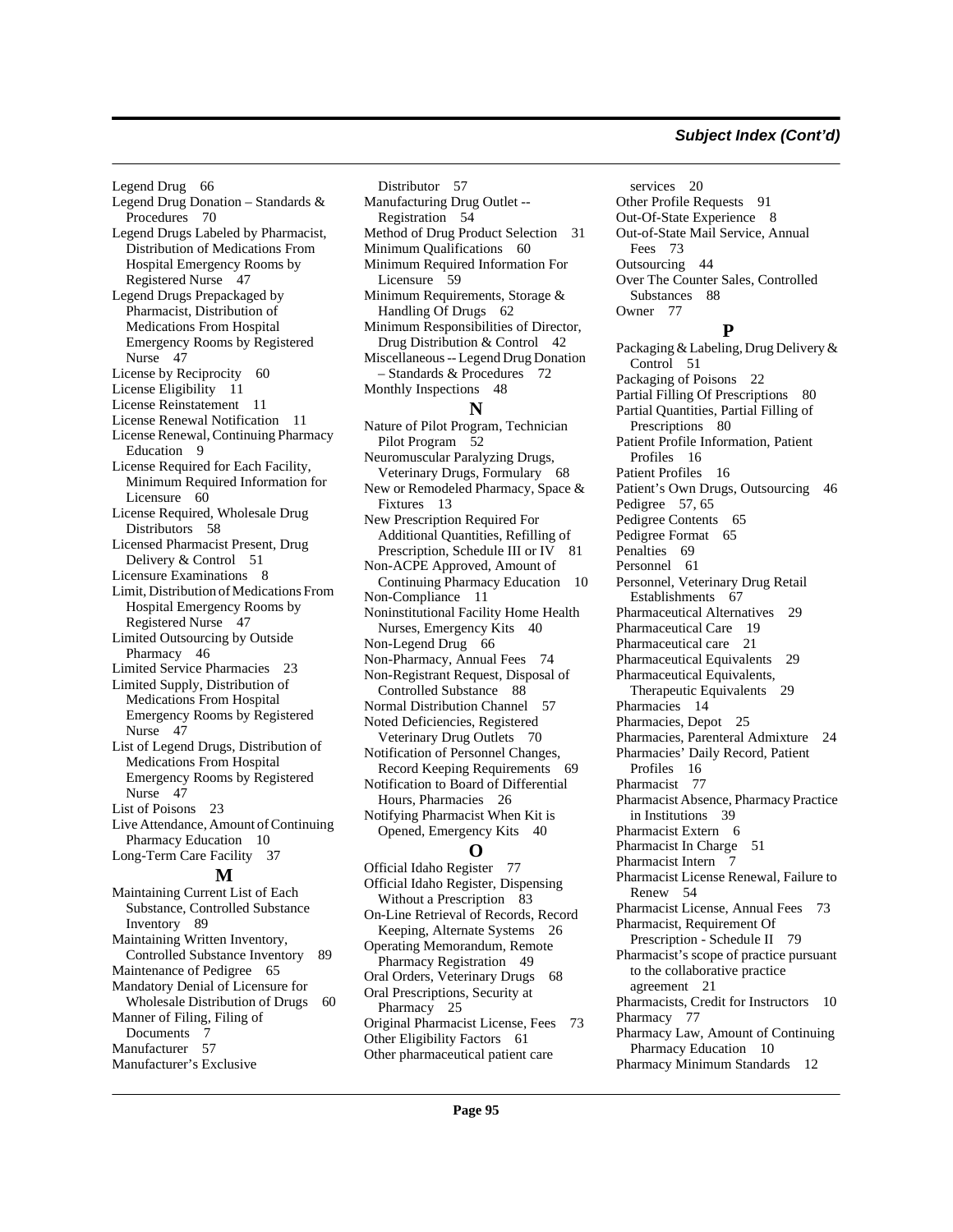[Pharmacy Practice In Institutions 37](#page-36-7) [Pharmacy Technicians](#page-32-1) 33 [Pharmacy, Annual Fees](#page-72-9) 73 [Physical Requirements](#page-40-2) 41 [Physician](#page-76-4) 77 Physician, Veterinarian, Dentist, [Podiatrist, Osteopath, Optometrist,](#page-76-5)  Pharmacist 77 [Physician's Orders Must be Written,](#page-46-6)  Distribution of Medications From Hospital Emergency Rooms by Registered Nurse 47 [Physician's Orders, Drug Distribution &](#page-42-5)  Control 43 [Pilot Remote Pharmacy Operations](#page-49-1) 50 [Place & Time For Filing, Filing of](#page-6-3)  Documents 7 [Poisons](#page-21-3) 22 [Policies & Procedures, Emergency](#page-39-7)  Kits 40 [Policies, Procedures, & Documentation](#page-43-3)  for Institutional Pharmacies & Central Pharmacies, Outsourcing 44 [Policy & Procedure Manual, Record](#page-68-10)  Keeping Requirements 69 [Powers Of Enforcement Personnel](#page-86-2) 87 [Practical Experience Time Required](#page-7-7) 8 [Practice Limitation Of Student](#page-7-8)  Pharmacist 8 [Practitioner](#page-20-3) 21 [Practitioner, Change Of Status](#page-26-5) 27 [Practitioner, Requirement Of](#page-78-4)  Prescription - Schedule II 79 [Preceptor](#page-6-4) 7 [Prepackaging](#page-37-3) 38 [Prerequisites For Registration,](#page-77-9)  Controlled Substances Registration 78 [Prescriber Incentives -- Unprofessional](#page-27-8)  Conduct 28 [Prescriber, Change Of Status](#page-26-5) 27 [Prescribing For Self Prohibited](#page-82-8) 83 [Prescription](#page-76-6) 77 [Prescription Drug](#page-56-4) 57 [Prescription Drugs](#page-15-7) 16 [Prescription Expiration](#page-18-6) 19 [Prescription File Open To](#page-83-6)  Inspection 84 [Prescription Form, Discipline of](#page-85-1)  Practitioners 86 [Prescription Labels, Prescription](#page-16-2)  Requirements 17 [Prescription Order Becomes Null &](#page-27-9)  Void 28 [Prescription Order Noncompliance --](#page-27-10)  Unprofessional Conduct 28

[Prescription Orders & Refill Requests,](#page-24-5)  Security at Pharmacy 25 [Prescription Reporting](#page-84-2) 85 [Prescription Requirements](#page-16-3) 17 [Prescription Transfer](#page-16-4) 17 [Prescription, Dispensing Without a](#page-82-9)  Prescription 83 [Price Advertising](#page-30-9) 31 [Procedure for Crisis Situations, Written](#page-63-3)  Policies & Procedures 64 [Procedure for Recalls & Withdrawals,](#page-63-4)  Written Policies & Procedures 64 [Procedures Provided for in Law,](#page-87-6)  Disposal of Controlled Substance 88 [Processing Orders as Written,](#page-66-4)  Veterinary Drug Orders 67 [Processing Veterinary Drug Orders](#page-66-5) 67 [Product Selection Definitions](#page-28-10) 29 [Product Supply, Pharmacist In](#page-50-9)  Charge 51 [Professional Responsibilities](#page-10-9) 11 [Program Requirements, Technician](#page-51-1)  Pilot Program 52 [Programs, Continuing Pharmacy](#page-8-4)  Education 9 [Prohibited Acts - Drug Product](#page-29-1)  Substitution 30 [Prohibition On Advertising Controlled](#page-84-3)  Substances 85 [Proofs of Use, Drug Distribution &](#page-42-6)  Control 43 [Proper Storage of Drugs, Storage &](#page-61-3)  Handling of Drugs 62 [Property Subject to Forfeiture, Seizures](#page-86-3)  & Forfeitures 87 [Protected health information](#page-20-4) 21 [Purchaser's Age, Dispensing Without a](#page-81-7)  Prescription 82 [Purpose & Mission, Drug Distribution](#page-40-3)  & Control 41 [Purpose, Registration Of Retail](#page-65-9)  Veterinary Drug Outlets 66 **Q** [Qualifications & Responsibility of the](#page-13-3)  Pharmacist-In-Charge, Pharmacies 14 [Qualifying Institutional Pharmacies,](#page-51-2) 

Technician Pilot Program 52 [Quality Control of Equipment,](#page-23-5)  Pharmacies, Parenteral Admixture 24

# **R**

[Ratio](#page-33-0) 34 [RDM Identification, Drug Delivery &](#page-51-3)  Control 52

[Readily Retrievable](#page-76-7) 77 [Readily Retrievable, Controlled](#page-88-8)  Substance Inventory 89 [Rebuttal Presumption Of Violation](#page-83-7) 84 [Receipt For Removed Controlled](#page-83-8)  Substance Prescription 84 [Receipt of Donated Drugs](#page-70-0) 71 [Reciprocity](#page-8-5) 9 [Reciprocity, Fee](#page-72-10) 73 [Record Keeping by Wholesale Drug](#page-62-1)  Distributors 63 [Record Keeping Requirements](#page-68-11) 69 Record Keeping Requirements -- [Legend Drug Donation – Standards &](#page-72-11)  Procedures 73 [Record Keeping, Alternate](#page-25-5)  Systems 26 [Recording of Prescription Order,](#page-26-6)  Record Keeping, Alternate System 27 [Records & Reports, Drug Distribution &](#page-43-4)  Control 44 [Records of the Distribution, Emergency](#page-82-10)  Distribution of a Dispenser 83 [Records of Written & Oral](#page-79-4)  Prescriptions, Filing of Prescriptions 80 [Records Open To Inspection](#page-83-9) 84 [Reference Library](#page-11-5) 12 [Refilling a Prescription for a Controlled](#page-80-6)  Substance, Refilling of Prescription, Schedule III or IV 81 [Refilling Of Prescription, Schedule III](#page-80-7)  Or IV 81 [Refilling Prescriptions, Schedule II](#page-79-5) 80 [Refilling Schedule V Controlled](#page-81-8)  Substances Requires Authorization 82 [Register, Registration](#page-76-8) 77 [Registrant](#page-76-9) 77 [Registration](#page-6-5) 7, [8](#page-7-9) [Registration & Access](#page-89-5)  Requirements 90 [Registration Issued at Specific Location](#page-54-1)  -- Registration, Drug Outlet 55 [Registration of Institutional](#page-37-4)  Pharmacies 38 [Registration Of Pharmacists To Engage](#page-55-9)  In The Practice Of Telepharmacy Across State Lines 56 [Registration of Pharmacy](#page-34-1)  Technician 35 [Registration of Veterinary Drug](#page-66-6)  Technicians, Personnel 67 Registration of Wholesale Drug [Distributors Dealing in Controlled](#page-63-5)  [Substances](#page-63-5) 64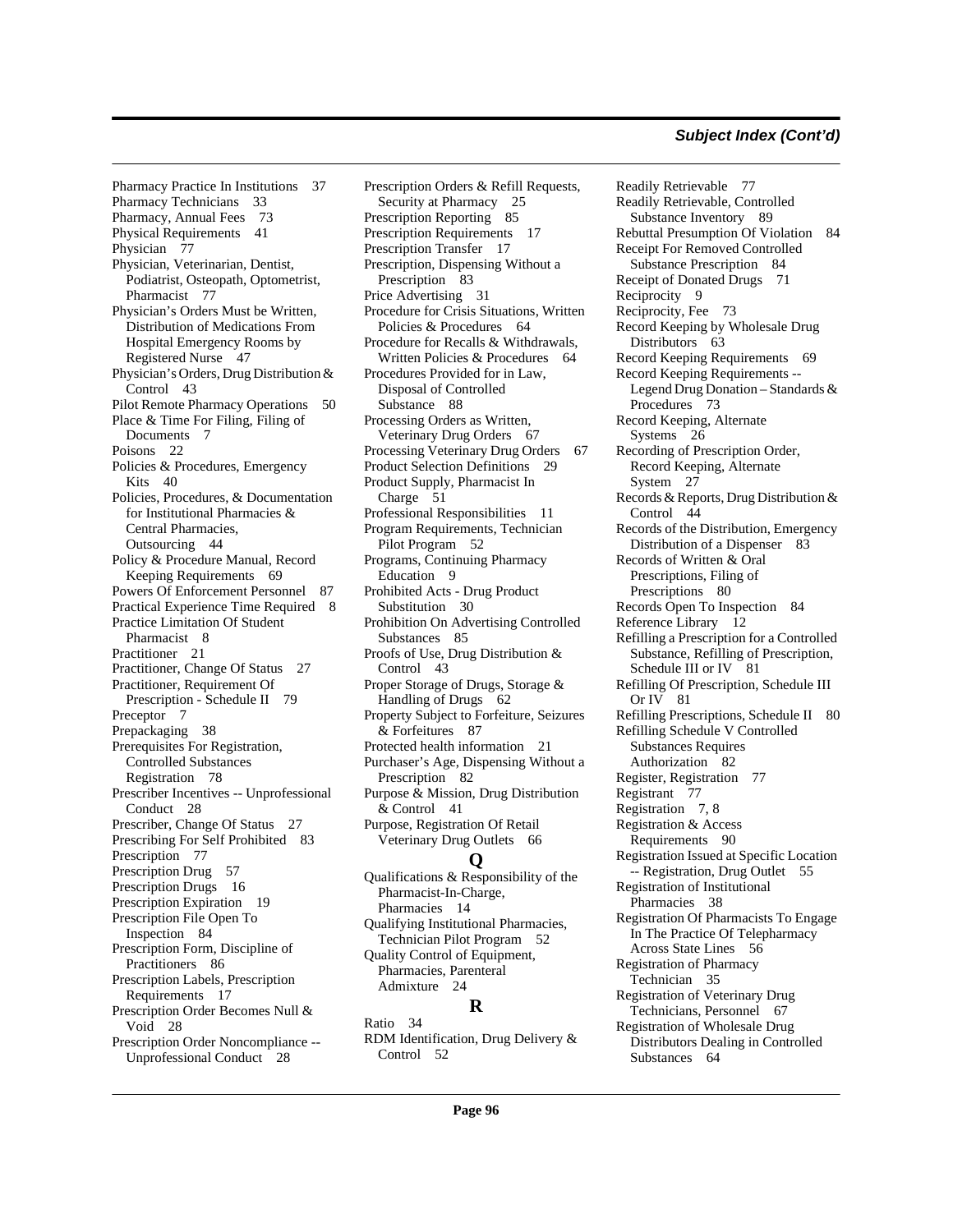[Registration Posting 55](#page-54-2) [Registration, Drug Outlet](#page-53-5) 54 [Registration, Remote Pharmacy](#page-48-6)  Registration - Operating Memorandum 49 [Registration, Veterinary Drug Retail](#page-66-7)  Establishments 67 [Registrations & Renewals of Retail](#page-53-6)  Non-Pharmacy Drug Outlet 54 [Reinstatement, Failure to Renew](#page-53-7) 54 [Remaining Portion, Partial Filling of](#page-79-6)  Prescriptions 80 [Remote Dispensing Pilot Project](#page-48-7)  (RDM) 49 [Remote Pharmacy Registration -](#page-48-8)  Operating Memorandum 49 [Removal of Drugs From Emergency](#page-39-8)   $Kit$  40 [Removal of Name From Official Roster,](#page-68-12)  Penalties 69 [Renewal Application](#page-10-10) 11 [Renewal of Licenses & Registrations,](#page-53-8)  Failure to Renew 54 [Repackage](#page-56-5) 57 [Repackager](#page-56-6) 57 [Reporting Change in Pharmacist-In-](#page-13-4)Charge, Pharmacies 14 [Reporting Suspected Adverse Drug](#page-42-7)  Reactions, Drug Distribution & Control 43 [Reporting Theft, Loss, or Adulteration -](#page-28-11) - Unprofessional Conduct 29 [Reports Required by Registrant for](#page-87-7)  Disposal of Controlled Substance 88 [Request for Records & Reports,](#page-69-6)  Registered Veterinary Drug Outlets 70 [Required Order Form, Emergency](#page-82-11)  Distribution of a Dispenser 83 [Requirement of a Pedigree](#page-64-5) 65 [Requirement Of Prescription - Schedule](#page-78-5)  II 79 [Requirement Of Prescription - Schedule](#page-80-8)  III Or IV 81 [Requirement Of Prescription - Schedule](#page-81-9)  V 82 [Requirements for Inactive License](#page-31-4) 32 [Requirements For Prescription Form --](#page-85-2)  Discipline Of Practitioners 86 [Requirements for Storage & Handling](#page-61-4)  of Drugs 62 [Researcher, Analytical Lab, Annual](#page-73-3)  Fees 74 [Responsibilities, Pharmacist In](#page-50-10)  Charge 51 [Responsibilities, Registered Veterinary](#page-68-13) 

[Drug Outlets](#page-68-13) 69 [Responsibility of Director, Drug](#page-41-2)  Distribution & Control 42 Responsibility of Person Delivering Drugs, Distribution of Medications [From Hospital Emergency Rooms by](#page-46-7)  Registered Nurse 47 [Responsibility of Pharmacy &](#page-32-2)  Pharmacist -- Assignment of Functions, Pharmacy Technicians 33 [Responsibility of Technicians &](#page-33-1)  Grounds for Discipline 34 [Responsible Persons, Wholesale Drug](#page-63-6)  Distributors 64 [Restricted Quantity, Dispensing](#page-81-10)  Without a Prescription 82 [Retail Drug Outlet -- Registration, Drug](#page-53-9)  Outlet 54 [Retail Veterinary Drug Outlet](#page-65-10) 66 [Retail Veterinary Drug Outlet - Retail or](#page-73-4)  Retail/Wholesale, Annual Fees 74 [Retention of Drug Orders for Inspection,](#page-66-8)  Veterinary Drug Orders 67 [Retrieval of Identification Records](#page-84-4) 85 [Return of Drugs or Other Items,](#page-13-5)  Pharmacies 14 [Return to Active Status, Inactive Status](#page-31-5)  License 32 [Returned, Damaged, & Outdated Drugs,](#page-62-2)  Storage & Handling of Drugs 63 [Revocation of Approval of Computer](#page-26-7)  Use, Record Keeping, Alternate System 27 [Roster or Official Veterinary Drug](#page-65-11)  Technician Roster 66 **S** [Sale](#page-76-10) 77 [Sale Restrictions, Security at](#page-24-6)  Pharmacy 25 [Salvaging & Reprocessing, Wholesale](#page-64-6)  Drug Distributors 65 [Sample](#page-56-7) 57 [Sample, Complimentary](#page-87-8) 88 [Schedule II Facsimile Prescriptions,](#page-17-6)  Prescription Transmission 18 [Secret Formulas -- Unprofessional](#page-27-11)  Conduct 28 [Security & Storage, Veterinary](#page-67-6)  Drugs 68 [Security at Pharmacy, Differential](#page-24-7)  Hours 25 [Security of Wholesale Drug](#page-61-5)  Distribution Facilities 62 [Security, Physical Requirements](#page-40-4) 41 [Segregation & Disposal of Outdated](#page-63-7)  Drugs, Written Policies &

[Procedures](#page-63-7) 64 [Seizures & Forfeitures](#page-86-4) 87 [Self-Administration of Drugs by](#page-43-5)  Patients, Administration of Drugs 44 [Separate Inventories for Each Location,](#page-88-9)  Controlled Substance Inventory 89 Separate Registration for Each [Independent Activity, Controlled](#page-78-6)  Substances 79 [Separate Registration For Independent](#page-78-7)  Activities, Controlled Substances 79 [Separate Telephone, Security at](#page-24-8)  Pharmacy 25 [Separation of Legend & Non-Legend](#page-67-7)  Drugs, Veterinary Drugs 68 [Sign, Drug Product Selection](#page-30-10) 31 [Space & Fixtures](#page-12-3) 13 [State Jurisprudence Exam, Fees](#page-72-12) 73 [Stocking Medications, Drug Delivery &](#page-50-11)  Control 51 [Storage of Alcohol & Flammables,](#page-40-5)  Physical Requirements 41 [Storage of Donated Drugs](#page-70-1) 71 [Storage of Drugs, Physical](#page-40-6)  Requirements 41 [Storage of Emergency Kits](#page-39-9) 40 [Storage of Prescriptions, Security at](#page-24-9)  Pharmacy 25 [Substitution Prohibition](#page-29-2) 30 [Substitution Prohibition Exception](#page-29-3) 30 [Sufficient Space, Physical](#page-40-7)  Requirements 41 [Sufficient Staffing, Veterinary Drug](#page-66-9)  Retail Establishments, Personnel 67 [Supervision by Director, Pharmacy](#page-38-7)  Practice in Institutions 39 [Supervision, Pharmacy Technician](#page-33-2) 34 [Supplying Further Quantity, Partial](#page-79-7)  Filling of Prescriptions 80 [Supplying Pharmacy, Emergency](#page-39-10)  Kits 40 [Supportive Personnel, Pharmacy](#page-38-8)  Practice in Institutions 39 **T** [Technical Equipment](#page-11-6) 12 [Technician -- Checking -- Technician](#page-51-4)  Pilot Program 52 [Telepharmacy Drug Outlet Across State](#page-54-3)  Lines 55 [Telephone Orders, Veterinary](#page-67-8)  Drugs 68 [Termination of Access &](#page-90-3)  Discipline 91 [Theft Loss Reports](#page-86-5) 87 [Therapeutic Equivalents](#page-28-12) 29